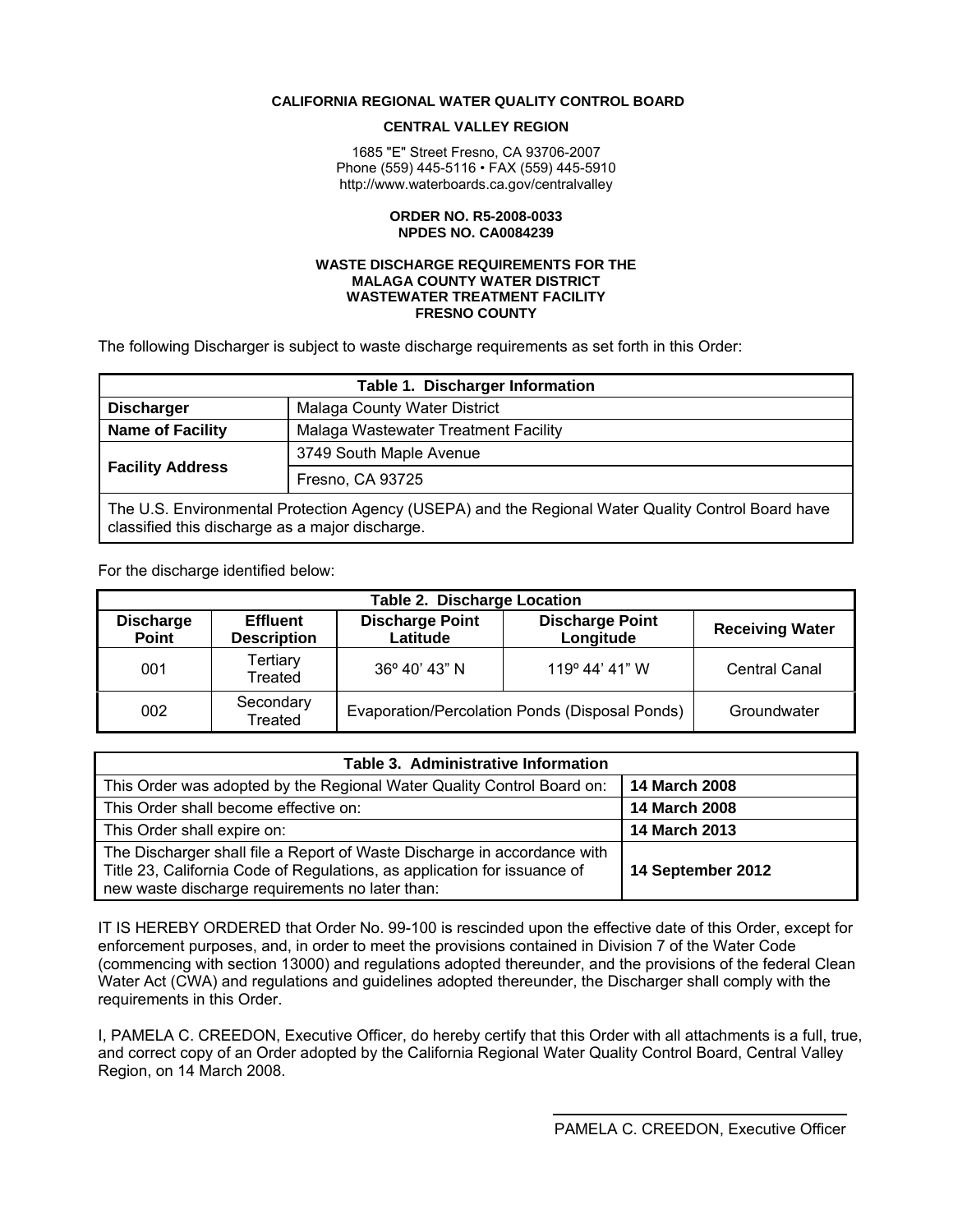# **Table of Contents**

| I.   |    |                                                                                    |  |
|------|----|------------------------------------------------------------------------------------|--|
| Ш.   |    |                                                                                    |  |
| III. |    |                                                                                    |  |
| IV.  |    |                                                                                    |  |
|      | A. |                                                                                    |  |
|      |    | B. Effluent Limitations - Discharge Point D-001(Tertiary Treatment) 10             |  |
|      |    |                                                                                    |  |
|      |    | 2                                                                                  |  |
|      |    | C. Land Discharge Specifications - Discharge Point D-002 (Secondary Treatment) 12  |  |
|      | D. |                                                                                    |  |
| V.   |    |                                                                                    |  |
|      |    |                                                                                    |  |
|      | В. |                                                                                    |  |
| VI.  |    |                                                                                    |  |
|      | A  |                                                                                    |  |
|      | В. |                                                                                    |  |
|      | C. |                                                                                    |  |
|      |    | 1.                                                                                 |  |
|      |    | Special Studies, Technical Reports and Additional Monitoring Requirements 19<br>2. |  |
|      |    | 3.                                                                                 |  |
|      |    | 4.                                                                                 |  |
|      |    | 5.                                                                                 |  |
|      |    | 6.                                                                                 |  |
|      |    | 7.                                                                                 |  |
| VII. |    |                                                                                    |  |

# List of Tables

# List of Attachments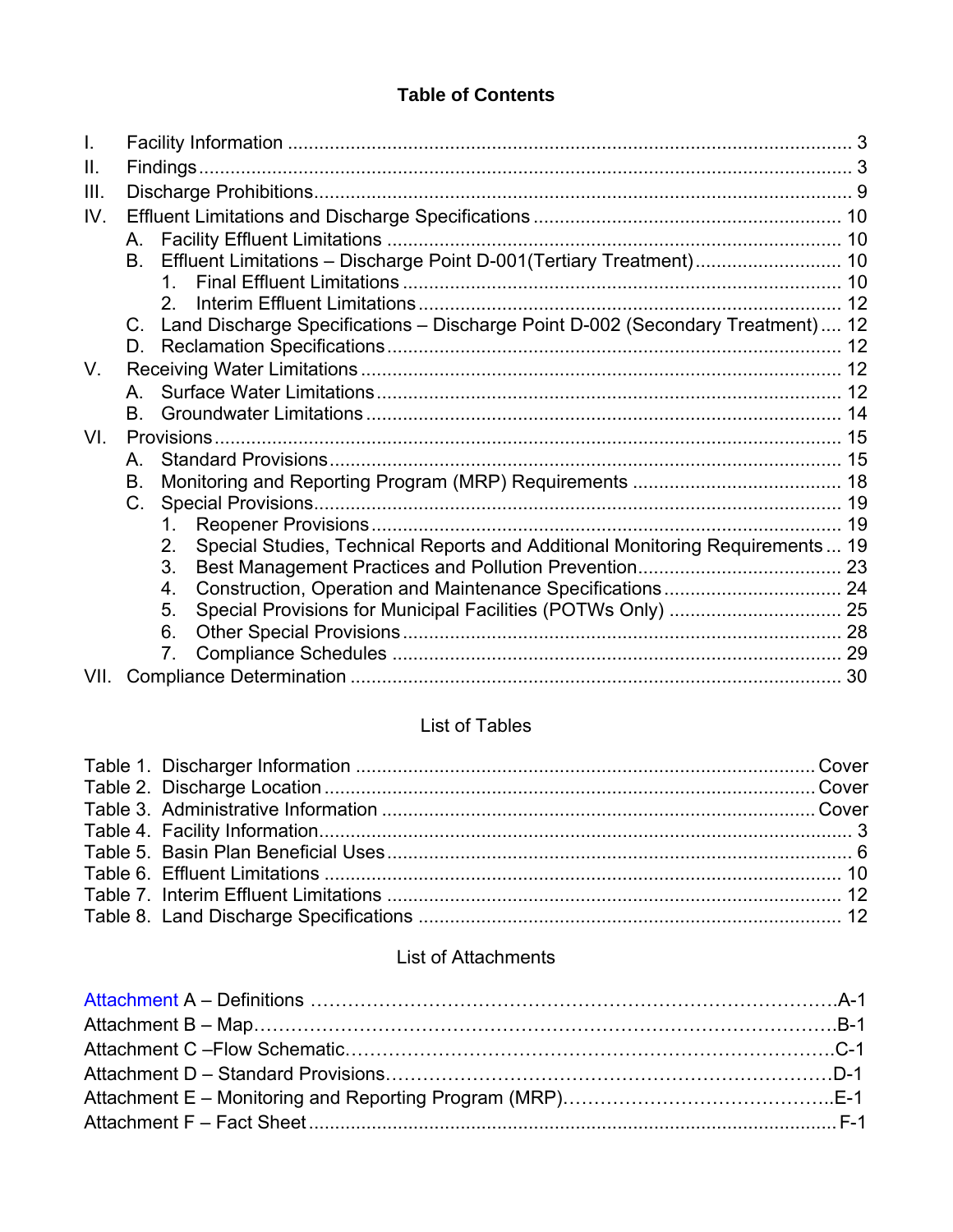## <span id="page-2-0"></span>**I. FACILITY INFORMATION**

The following Discharger is subject to waste discharge requirements as set forth in this Order:

| <b>Discharger</b>                                   | Malaga County Water District                                                                |
|-----------------------------------------------------|---------------------------------------------------------------------------------------------|
| <b>Name of Facility</b>                             | Malaga Wastewater Treatment Facility                                                        |
|                                                     | 3749 South Maple Avenue                                                                     |
| <b>Facility Address</b>                             | Fresno, CA 93725                                                                            |
|                                                     | <b>Fresno County</b>                                                                        |
| <b>Facility Contact,</b><br><b>Title, and Phone</b> | Russ Holcomb, General Manager, (559) 485-7353                                               |
| <b>Mailing Address</b>                              | 3580 South Frank Street                                                                     |
|                                                     | Fresno, CA 93725                                                                            |
| <b>Type of Facility</b>                             | <b>Publicly Owned Treatment Works</b>                                                       |
|                                                     | 0.85 mgd, Secondary Treated Wastewater to Disposal Ponds (Discharge Point<br>002)           |
| <b>Facility Design</b><br><b>Flow</b>               | 0.45 mgd, Disinfected Tertiary Treated Wastewater to Central Canal (Discharge<br>Point 001) |
|                                                     | 1.2 mgd Total Flow                                                                          |

## **Table 4. Facility Information**

#### **II. FINDINGS**

The California Regional Water Quality Control Board, Central Valley Region (hereinafter Regional Water Board), finds:

**A. Background.** Malaga County Water District (hereinafter Discharger) is currently discharging pursuant to Waste Discharge Requirements (WDRs) Order No. 99-100 and National Pollutant Discharge Elimination System (NPDES) Permit No. CA0084239. The Discharger submitted a Report of Waste Discharge (RWD) dated 31 December 2003, and applied for a NPDES permit renewal to discharge up to 1.2 million gallons per day (mgd) of treated wastewater from its Malaga Wastewater Treatment Facility (WWTF), hereinafter "Facility". The application was deemed complete on 31 June 2004. The Discharger subsequently submitted information to supplement the RWD dated 23 January 2006, 9 March 2006, and 17 November 2006.

For the purposes of this Order, references to the "discharger" or "permittee" in applicable federal and state laws, regulations, plans, or policy are held to be equivalent to references to the Discharger herein.

**B. Facility Description.** The Discharger owns and operates the Facility. The sanitary sewer system leading to the Facility is also owned and operated by the Discharger. The secondary and tertiary treatment systems consist of three screw pumps (one in service at a time), a barminutor, an aerated grit chamber, a flash mixing box, a flocculation tank, one primary clarifier (DAF unit), three activated sludge aeration tanks, two aerobic sludge digesters, a sludge thickening tank, three secondary clarifiers, a "fuzzy" filter, and chlorination/dechlorination tank. The Discharger committed to replace the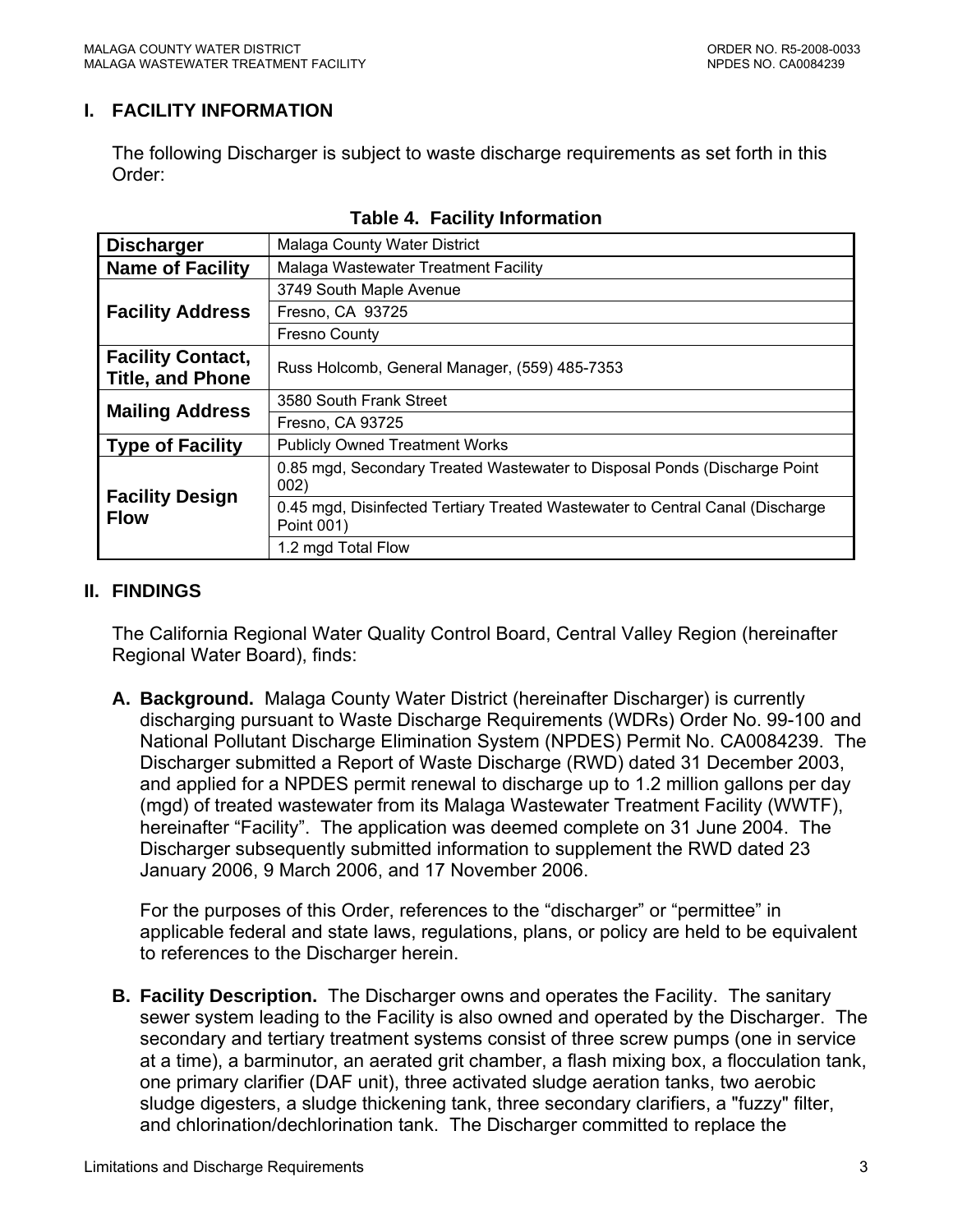chlorination/dechlorination tank with ultraviolet disinfection in late 2008. The Facility disposes of secondary wastewater in 36 acres of evaporative/percolation ponds. By design, up to 0.85 mgd of secondary treated wastewater can be discharged to the ponds (Discharge Point 002) for disposal.

Up to 0.45 mgd of tertiary treated wastewater can be discharged to the Fresno Irrigation District's (FID's) Central Canal (Discharge 001), a water of the United States within the South Valley Flow Hydrologic Unit (No. 551.00). The Central Canal is a distributary of the Kings River via the Fresno and Fancher Creek Canals, and feeds into other canals and aqueducts to the south and to the west. The Central Canal is hydraulically connected to Fresno Slough that during periods of heavy rain drains to the San Joaquin River; both also waters of the United States.

Digested sludge is dewatered onsite using one acre of unlined sludge drying beds, and then hauled offsite for land application. Attachment B provides maps of the area around the Facility and associated groundwater monitoring well network. Attachment C provides a flow schematic of the Facility.

- **C. Legal Authorities.** This Order is issued pursuant to section 402 of the federal Clean Water Act (CWA) and implementing regulations adopted by the U.S. Environmental Protection Agency (USEPA) and chapter 5.5, division 7 of the California Water Code (commencing with Water Code section 13370). It shall serve as a NPDES permit for point source discharges from this facility to surface waters. This Order also serves as Waste Discharge Requirements (WDRs) pursuant to article 4, chapter 4, division 7 of the Water Code (commencing with section 13260).
- **D. Background and Rationale for Requirements**. Requirements in this Order are based on information submitted as part of the application, monitoring and reporting data, and other available information. The Fact Sheet (Attachment F), which contains background information and rationale for Order requirements, is hereby incorporated into this Order and constitutes part of the Findings for this Order. Attachments A through E and G are also incorporated into this Order.
- **E. Industrial Pretreatment Program.** Cease and Desist Order No. 5-01-001 directed the Discharger to submit the then overdue industrial pretreatment program (IPP) required by WDRs Order No. 99-100. On 6 October 2004, the Discharger submitted its industrial pretreatment program (IPP) and a draft ordinance amending its Municipal Code. The State Water Board Office of Chief Counsel deemed the ordinance adequate on 29 December 2005. This Order approves the City's Industrial Pretreatment Program.
- **F. California Environmental Quality Act (CEQA).** Under Water Code section 13389, this action to adopt an NPDES permit is exempt from the provisions of CEQA, Public Resources Code sections 21100-21177.
- **G. Technology-based Effluent Limitations***.* Section 301(b) of the CWA and implementing USEPA permit regulations at section 122.44, Title 40 of the Code of Federal Regulations  $(CFR)^1$  $(CFR)^1$  require that permits include conditions meeting applicable

<span id="page-3-0"></span> $\overline{a}$ 

<sup>1</sup> All further statutory references are to Title 40 of the Code of Federal Regulations (40 CFR), unless otherwise indicated.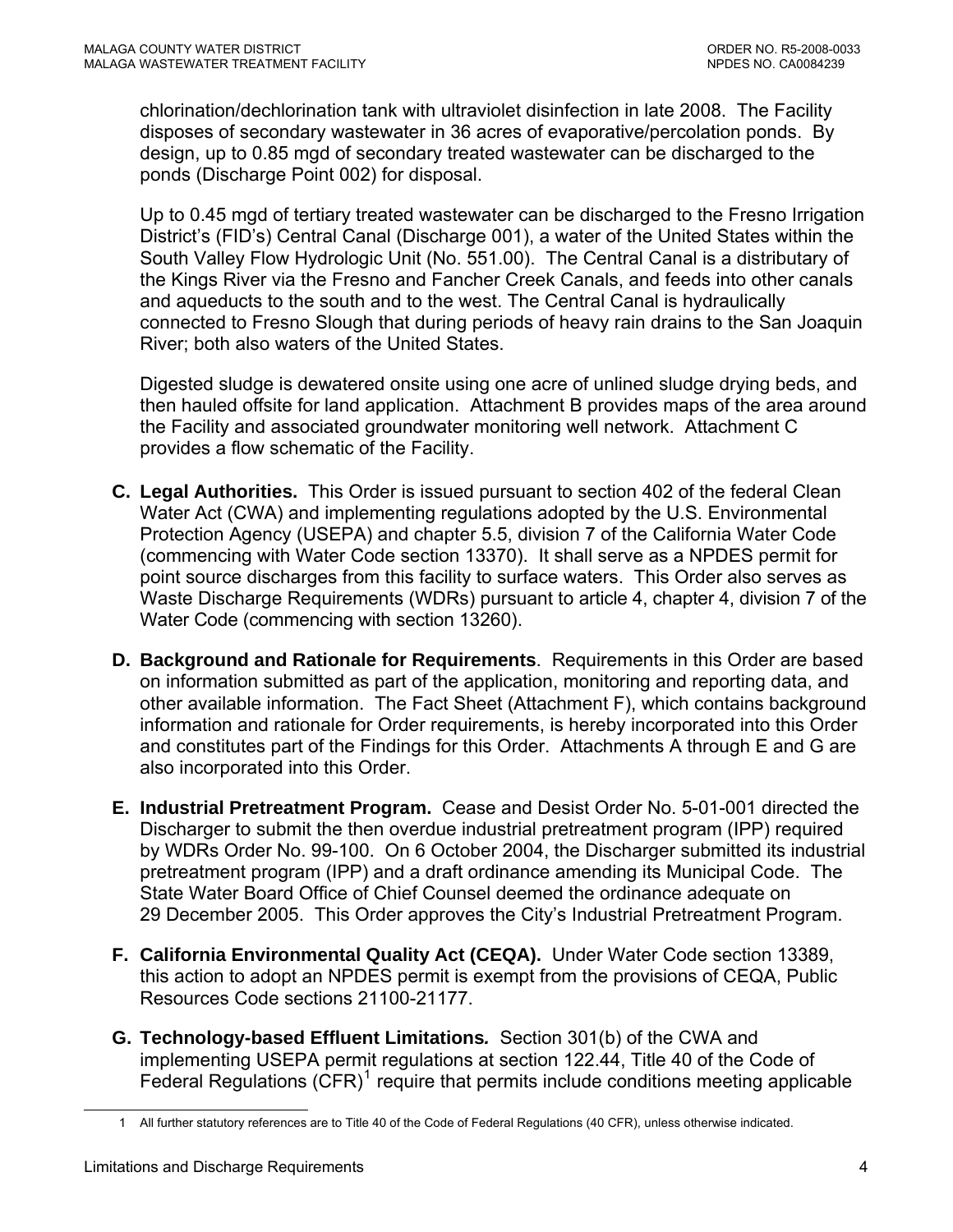technology-based requirements at a minimum, and any more stringent effluent limitations necessary to meet applicable water quality standards. The discharge authorized by this Order must meet minimum federal technology-based requirements based on Secondary Treatment Standards at Part 133. A detailed discussion of the technology-based effluent limitations development is included in the Fact Sheet (Attachment F).

**H. Water Quality-based Effluent Limitations.** Section 301(b) of the CWA and section 122.44(d) require that permits include limitations more stringent than applicable federal technology-based requirements where necessary to achieve applicable water quality standards. This Order contains requirements, expressed as a technology equivalence requirement, more stringent than secondary treatment requirements that are necessary to meet applicable water quality standards. Factors listed in CWC Section 13241 were considered in establishing these requirements. The rationale for these requirements, which consist of tertiary treatment or equivalent requirements, is discussed in the Fact Sheet.

Section 122.44(d)(1)(i) mandates that permits include effluent limitations for all pollutants that are or may be discharged at levels that have the reasonable potential to cause or contribute to an exceedance of a water quality standard, including numeric and narrative objectives within a standard. Where reasonable potential has been established for a pollutant, but there is no numeric criterion or objective for the pollutant, water quality-based effluent limitations (WQBELs) must be established using: (1) USEPA criteria guidance under CWA section 304(a), supplemented where necessary by other relevant information; (2) an indicator parameter for the pollutant of concern; or (3) a calculated numeric water quality criterion, such as a proposed State criterion or policy interpreting the State's narrative criterion, supplemented with other relevant information, as provided in 40 CFR section 122.44(d)(1)(vi).

**I. Water Quality Control Plans.** The *Water Quality Control Plan for the Tulare Lake Basin, Second Edition* (hereinafter Basin Plan) designates beneficial uses, establishes water quality objectives, and contains implementation programs and policies to achieve those objectives for all waters addressed through the plan. Though the Basin Plan at page II-2 states that the *"…beneficial uses of any specifically identified water body generally apply to its tributary streams,"* the Central Canal is a man-made conveyance and the tributary rule does not apply.

Beneficial use of Central Canal is AGR and also municipal and domestic supply (MUN) per the Basin Plan because it is a water for which beneficial uses are not specifically listed therein.

Additionally, NPDES permits must implement the requirements of the CWA. The federal regulations implementing the CWA create a rebuttable presumption that all waters are of fishable, swimmable quality. Thus, the quality of water in the Central Canal must be suitable for REC-1 and WARM.

The Basin Plan designates the beneficial uses of groundwater in Detailed Analysis Unit 233 as MUN, AGR, industrial service supply (IND), industrial process supply (PRO), REC-1, and REC-2.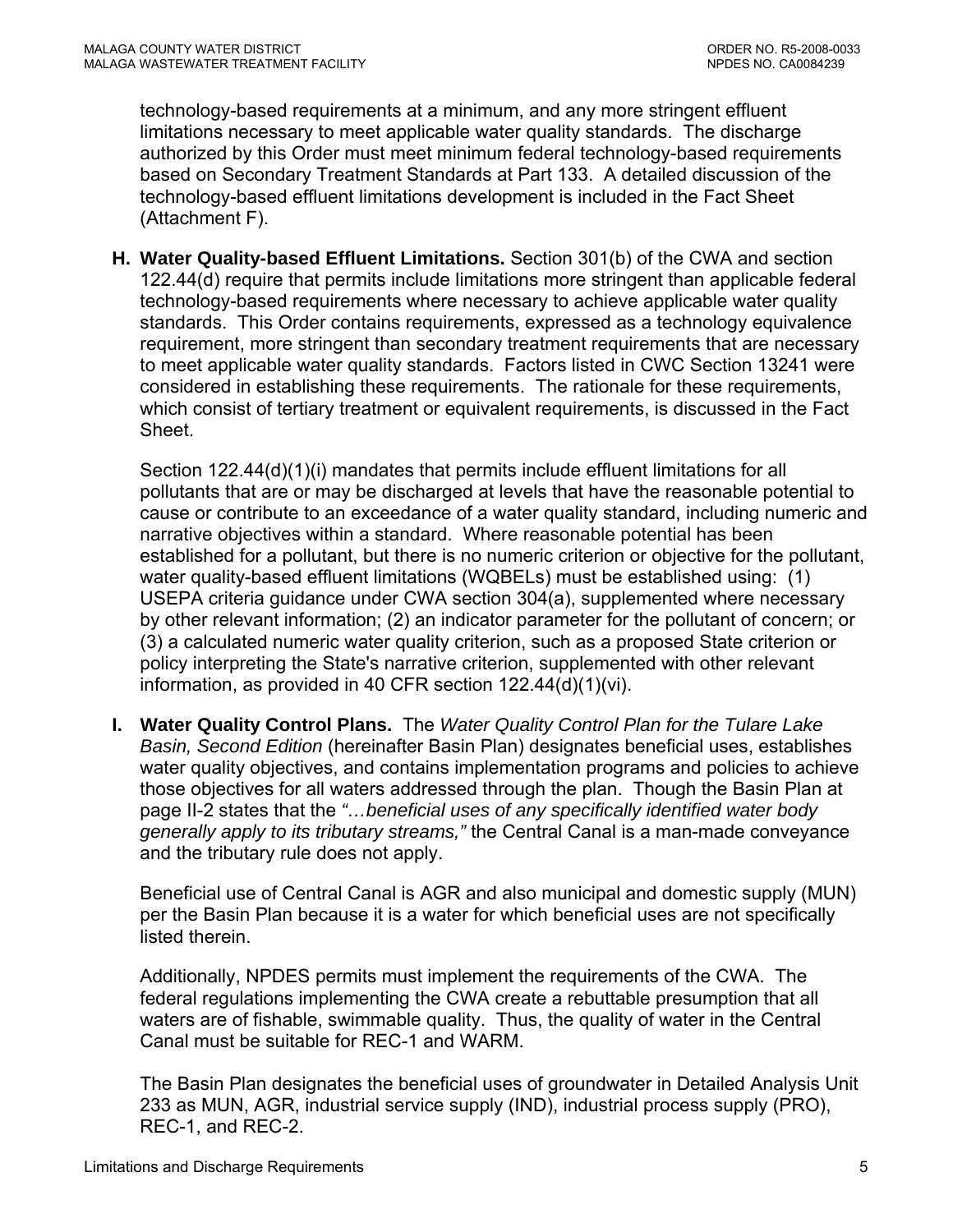<span id="page-5-0"></span>Thus, as described further in the Fact Sheet, beneficial uses are as follows:

| <b>Table 5. Basin Plan Beneficial Uses</b>                                                            |                                        |                                  |  |  |
|-------------------------------------------------------------------------------------------------------|----------------------------------------|----------------------------------|--|--|
| <b>Receiving Water</b><br><b>Discharge</b><br><b>Beneficial Use(s)</b><br><b>Point</b><br><b>Name</b> |                                        |                                  |  |  |
| 001                                                                                                   | Central Canal (Man-made<br>conveyance) | MUN, AGR, REC-1, WARM            |  |  |
| 002                                                                                                   | Groundwater                            | MUN, AGR, IND, PRO, REC-1, REC-2 |  |  |

Requirements of this Order implement the Basin Plan.

- **J. National Toxics Rule (NTR) and California Toxics Rule (CTR).** USEPA adopted the NTR on 22 December 1992, and later amended it on 4 May 1995 and November 1999. About forty criteria in the NTR applied in California. On 18 May 2000, USEPA adopted the CTR. The CTR promulgated new toxics criteria for California and, in addition, incorporated the previously adopted NTR criteria that were applicable in the state. The CTR was amended on 13 February 2001. These rules contain water quality criteria for priority pollutants.
- **K. State Implementation Policy.** On 2 March 2000, the State Water Board adopted the *Policy for Implementation of Toxics Standards for Inland Surface Waters, Enclosed Bays, and Estuaries of California* (State Implementation Policy or SIP). The SIP became effective on 28 April 2000 with respect to the priority pollutant criteria promulgated for California by the USEPA through the NTR and to the priority pollutant objectives established by the Regional Water Board in the Basin Plan. The SIP became effective on 18 May 2000 with respect to the priority pollutant criteria promulgated by the USEPA through the CTR. The State Water Board adopted amendments to the SIP on 24 February 2005 that became effective on 13 July 2005. The SIP establishes implementation provisions for priority pollutant criteria and objectives and provisions for chronic toxicity control. Requirements of this Order implement the SIP.
- **L. Compliance Schedules and Interim Requirements.** In general, an NPDES permit must include final effluent limitations that are consistent with Clean Water Act section 301 and with 40 CFR 122.44(d). There are exceptions to this general rule. The State Water Board has concluded that where the Regional Water Board's Basin Plan allows for schedules of compliance and the Regional Water Board is newly interpreting a narrative standard, it may include schedules of compliance in the permit to meet effluent limits that implement a narrative standard. See In the Matter of Waste Discharge Requirements for Avon Refinery (State Water Board Order WQ 2001-06 at pp. 53-55). See also Communities for a Better Environment (CBE) et al. v. State Water Resources Control Board, 34 Cal.Rptr.3d 396, 410 (2005). The Basin Plan includes a provision that authorizes the use of compliance schedules in NPDES permits for water quality objectives that are adopted after the date of adoption of the Basin Plan, which was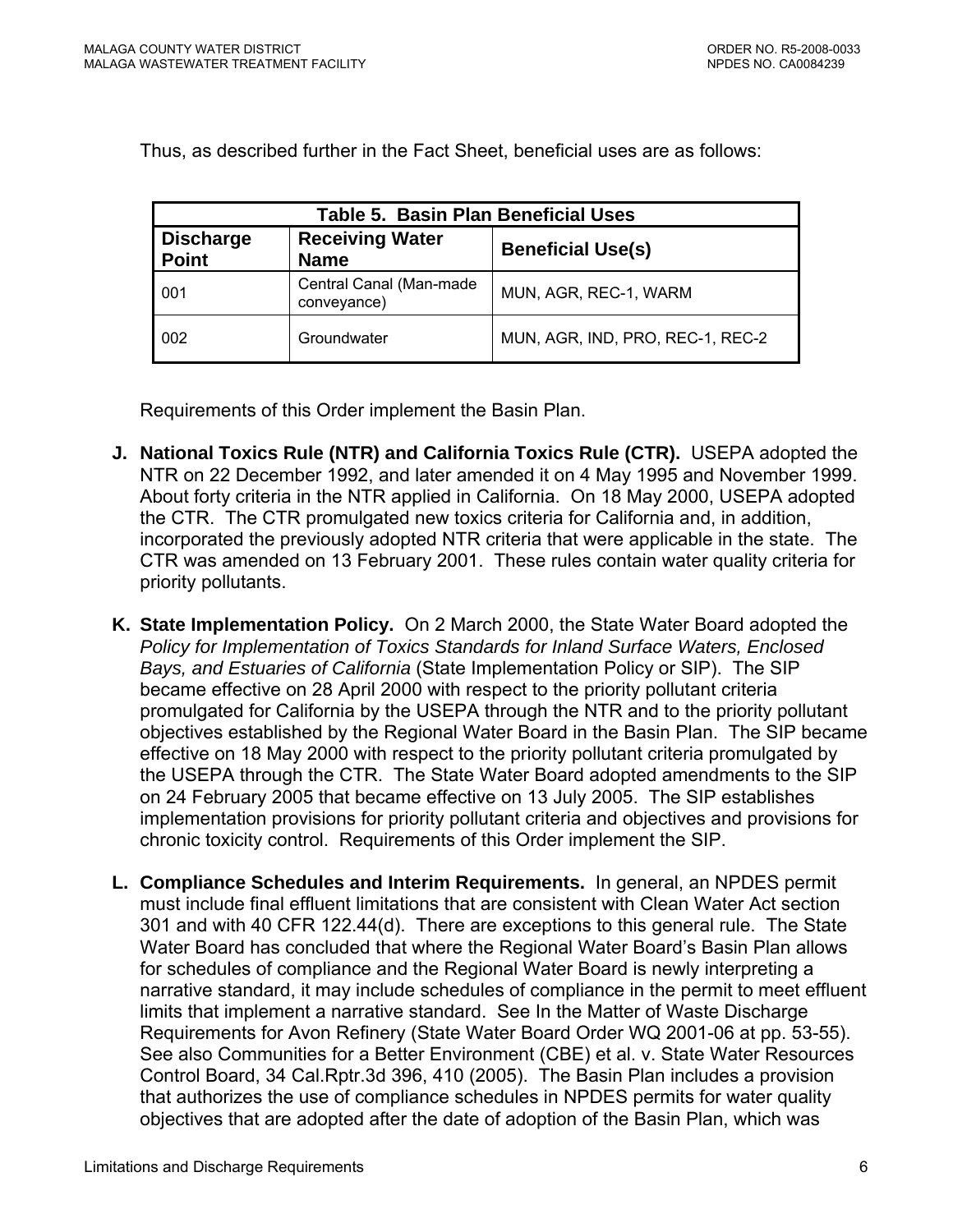17 August 1995 (See Basin Plan at page IV-22). Consistent with the State Water Board's Order in the CBE matter, the Regional Water Board has the discretion to include compliance schedules in NPDES permits when it is including an effluent limitation that is a "new interpretation" of a narrative water quality objective. This conclusion is also consistent with the United States Environmental Protection Agency policies and administrative decisions. See, e.g., Whole Effluent Toxicity (WET) Control Policy. The Regional Water Board, however, is not required to include a schedule of compliance, but may issue a Time Schedule Order pursuant to CWC section 13300 or a Cease and Desist Order pursuant to CWC section 13301 where it finds that the discharger is violating or threatening to violate the permit. The Regional Water Board will consider the merits of each case in determining whether it is appropriate to include a compliance schedule in a permit, and, consistent with the Basin Plan, should consider feasibility of achieving compliance, and must impose a schedule that is as short as practicable to achieve compliance with the objectives, criteria, or effluent limit based on the objective or criteria.

For CTR constituents, Section 2.1 of the SIP provides that, based on a Discharger's request and demonstration that it is infeasible for an existing Discharger to achieve immediate compliance with an effluent limitation derived from a CTR criterion, compliance schedules may be allowed in an NPDES permit. Unless an exception has been granted under section 5.3 of the SIP, a compliance schedule may not exceed 5 years from the date that the permit is issued or reissued, nor may it extend beyond 10 years from the effective date of the SIP (or 18 May 2010) to establish and comply with CTR criterion-based effluent limitations. Where a compliance schedule for a final effluent limitation exceeds 1 year, the Order must include interim numeric limitations for that constituent or parameter. Where allowed by the Basin Plan, compliance schedules and interim effluent limitations or discharge specifications may also be granted to allow time to implement a new or revised water quality objective. This Order includes a compliance schedule and interim effluent limitations. A detailed discussion of the basis for the compliance schedule(s) and interim effluent limitation(s) and/or discharge specifications is included in the Fact Sheet.

- **M. Alaska Rule.** On 30 March 2000, USEPA revised its regulation that specifies when new and revised state and tribal water quality standards (WQS) become effective for CWA purposes. (40 CFR 131.21; 65 Fed. Reg. 24641 (27 April 2000).) Under the revised regulation (also known as the Alaska rule), new and revised standards submitted to USEPA after 30 May 2000, must be approved by USEPA before being used for CWA purposes. The final rule also provides that standards already in effect and submitted to USEPA by 30 May 2000 may be used for CWA purposes, whether or not approved by USEPA.
- **N. Stringency of Requirements for Individual Pollutants.** This Order contains both technology-based and water quality-based effluent limitations for individual pollutants. The technology-based effluent limitations consist of restrictions on  $BOD<sub>5</sub>$  and TSS. The water quality-based effluent limitations consist of restrictions on turbidity and pathogens. This Order's technology-based pollutant restrictions implement the minimum, applicable federal technology-based requirements. In addition, this Order contains effluent limitations more stringent than the minimum, federal technology-based requirements.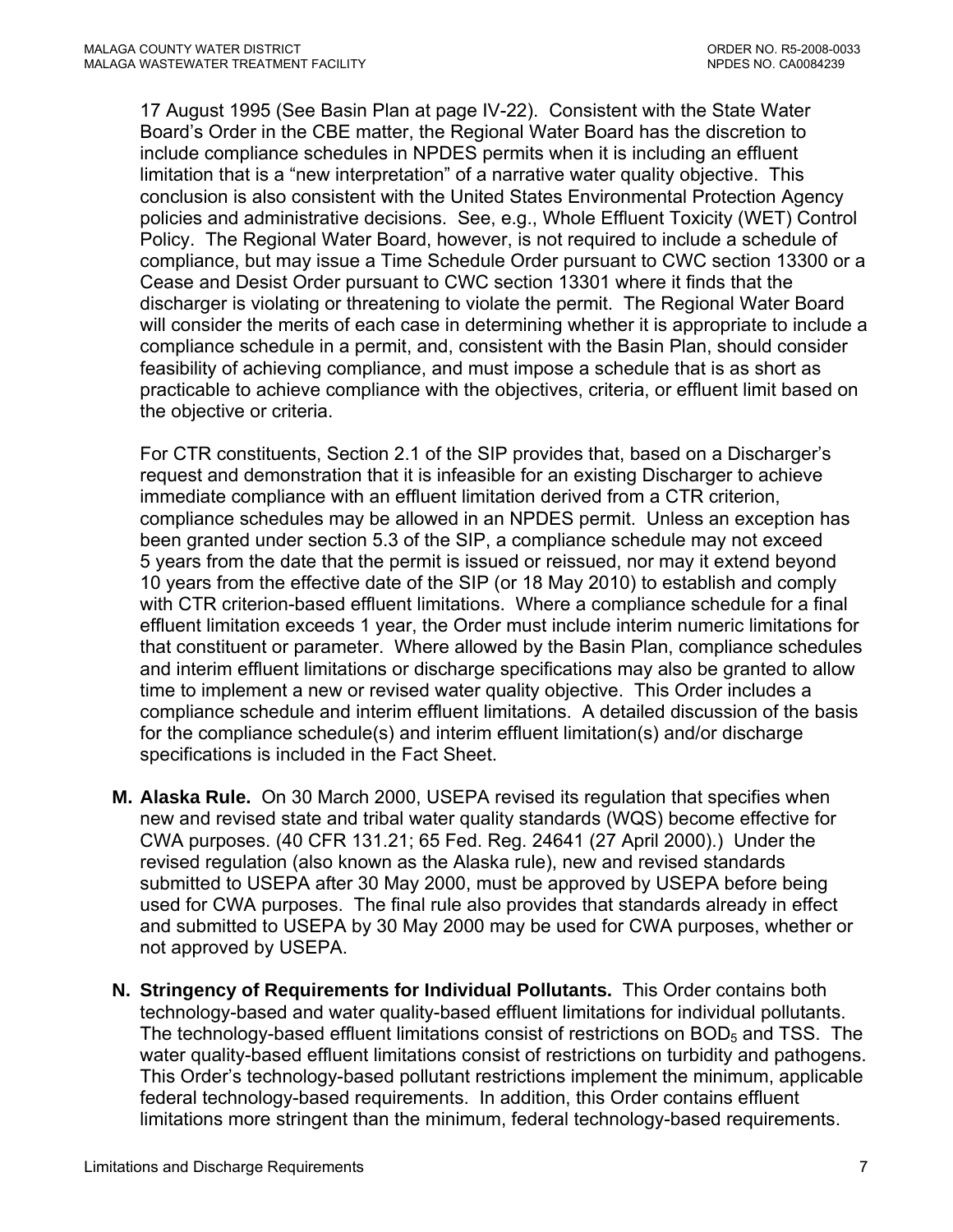These limitations are more stringent than required by the CWA. Specifically, this Order includes effluent limitations for BOD, TSS, turbidity and pathogens more stringent than applicable federal standards that are necessary to meet numeric objectives or protect beneficial uses. The rationale for including these limitations is explained in the Fact Sheet. In addition, the Regional Water Board has considered the factors in Water Code section 13241 in establishing these requirements.

Water quality-based effluent limitations have been scientifically derived to implement water quality objectives that protect beneficial uses. Both the beneficial uses and the water quality objectives have been approved pursuant to federal law and are the applicable federal water quality standards. To the extent that toxic pollutant water quality-based effluent limitations were derived from the CTR, the CTR is the applicable standard pursuant to 40 CFR section 131.38. The scientific procedures for calculating the individual water quality-based effluent limitations are based on the CTR-SIP, which was approved by USEPA on May 1, 2001. All beneficial uses and water quality objectives contained in the Basin Plan were approved under state law and submitted to and approved by USEPA prior to May 30, 2000. Any water quality objectives and beneficial uses submitted to USEPA prior to May 30, 2000, but not approved by USEPA before that date, are nonetheless "*applicable water quality standards for purposes of the [Clean Water] Act*" pursuant to 40 CFR section 131.21(c)(1). Collectively, this Order's restrictions on individual pollutants are no more stringent than required to implement the technology-based requirements of the CWA and the applicable water quality standards for purposes of the CWA.

- **O. Antidegradation Policy.** Section 131.12 of 40 CFR requires that the state water quality standards include an antidegradation policy consistent with the federal policy. The State Water Board established California's antidegradation policy in State Water Board Resolution No. 68-16. Resolution No. 68-16 is consistent with the federal antidegradation policy where the federal policy applies under federal law. Resolution No. 68-16 requires that existing quality of waters be maintained unless degradation is justified based on specific findings. The Regional Water Board's Basin Plan implements, and incorporates by reference, both the state and federal antidegradation policies. As discussed in detail in the Fact Sheet the permitted discharge is consistent with the antidegradation provision of section 131.12 and State Water Board Resolution No. 68-16 requires that the state water quality standards include an antidegradation policy consistent with the federal policy. The State Water Board established California's antidegradation policy in State Water Board Resolution No. 68-16.
- **P. Anti-Backsliding Requirements.** Sections 402(o)(2) and 303(d)(4) of the CWA and federal regulations at 40 CFR 122.44(l) prohibit backsliding in NPDES permits. These anti-backsliding provisions require effluent limitations in a reissued permit to be as stringent as those in the previous permit, with some exceptions where limitations may be relaxed. Fact Sheet, Attachment F, covers whether anti-backsliding is an issue in this Order.
- **Q. Monitoring and Reporting.** Section 122.48 of 40 CFR requires that all NPDES permits specify requirements for recording and reporting monitoring results. Water Code sections 13267 and 13383 authorize the Regional Water Board to require technical and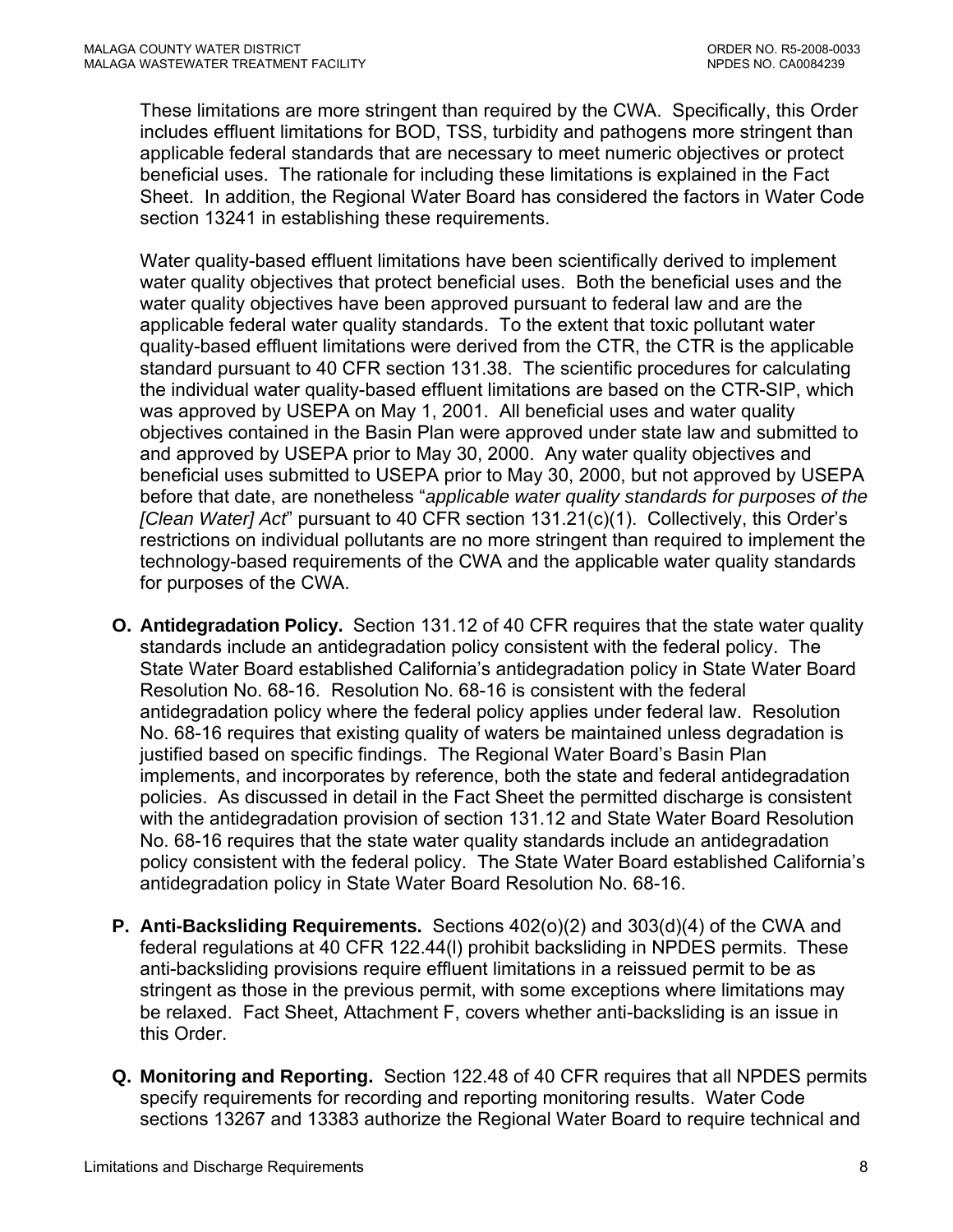<span id="page-8-0"></span>monitoring reports. The Monitoring and Reporting Program provided in Attachment E establishes monitoring and reporting requirements to implement federal and State requirements.

- **R. Standard and Special Provisions**. Standard Provisions, which apply to all NPDES permits in accordance with 40 CFR, section 122.41, and additional conditions applicable to specified categories of permits in accordance with 40 CFR, section 122.42, are provided in Attachment D. The Discharger must comply with all standard provisions and with those additional conditions that are applicable to it under section 122.42. This Order includes special provisions applicable to the Discharger. Rationale for the special provisions is provided in the attached Fact Sheet.
- **S. Provisions and Requirements Implementing State Law.** The provisions and requirements in subsections IV.C, V.B, and portions of VI.C of this Order are included to implement State law only. These provisions and requirements are not required or authorized under the federal CWA; consequently, violations of these provisions and requirements are not subject to the enforcement remedies that are strictly for NPDES violations.
- **T. Notification of Interested Parties.** Discharger and interested agencies and persons were notified of intent to prescribe Waste Discharge Requirements for the discharge and provided with an opportunity to submit their written comments and recommendations. Details of notification are provided in the Fact Sheet of this Order.
- **U. Consideration of Public Comment.** In a public meeting all comments pertaining to the discharge were heard and considered. Notice of the Public Hearing is provided in the Fact Sheet of this Order.

# **III. DISCHARGE PROHIBITIONS**

- **A.** Discharge of pollutants or wastewater at a location or in a manner or of a character substantively different from that described in the Findings is prohibited.
- **B.** The by-pass or overflow of wastes from the Facility is prohibited, except as allowed by federal Standard Provisions [I.G.](#page-38-0) and [I.H.](#page-39-0) (Attachment D).
- **C.** Creation of a condition of pollution or nuisance, as defined in Section 13050 of the California Water Code, is prohibited.
- **D.** Discharge of waste classified as "hazardous," as defined in Section 2521(a) of Title 23, CCR, Section 2510, et seq., or "designated," as defined in Section 13173 of the California Water Code, is prohibited.
- **E.** Discharge of oil or residuary product of petroleum, or of chemicals known to cause cancer or reproductive toxicity, is prohibited except as specifically authorize herein.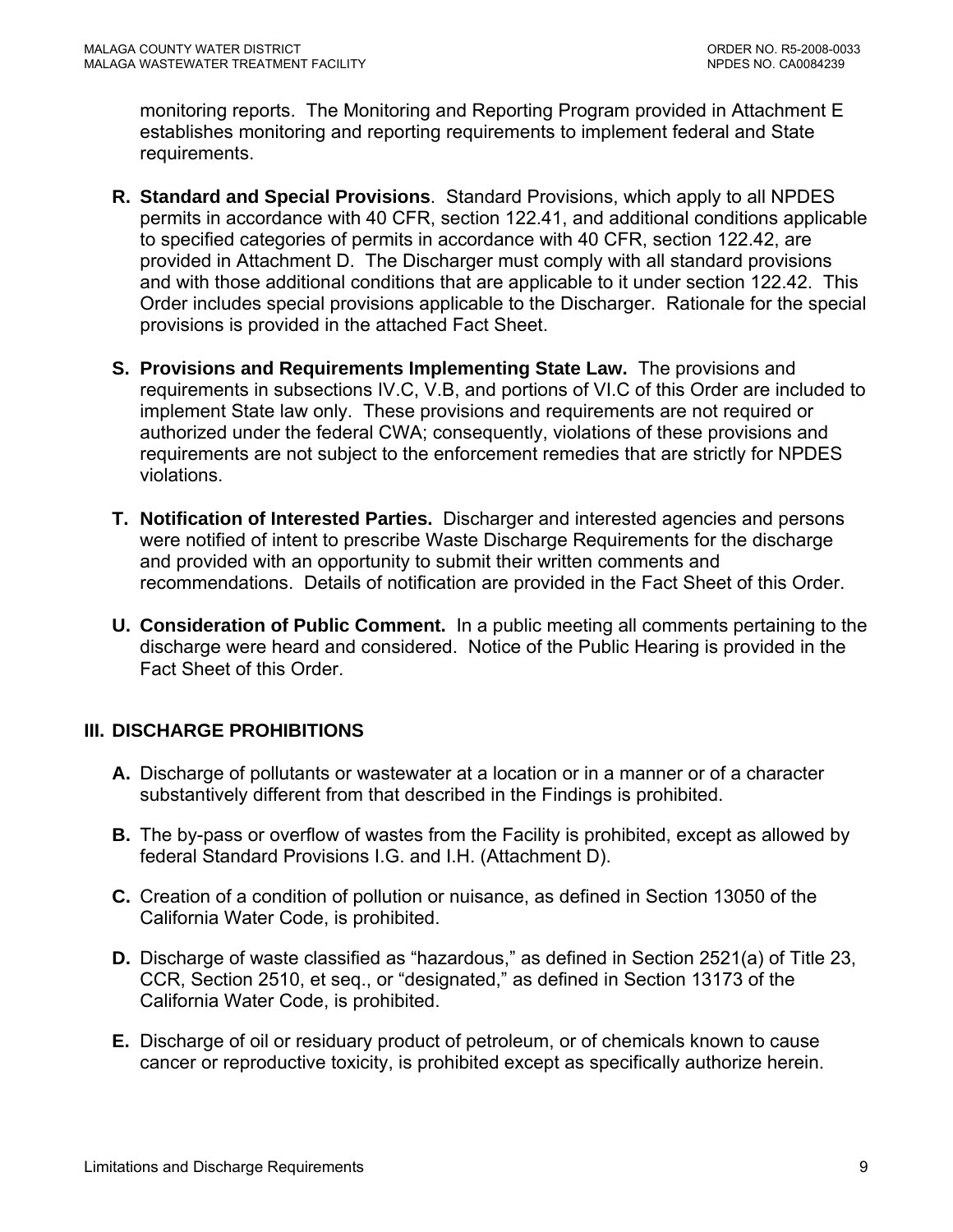## <span id="page-9-0"></span>**IV. EFFLUENT LIMITATIONS AND DISCHARGE SPECIFICATIONS**

#### **A. Facility Effluent Limitations**

Unless otherwise indicated, the following Effluent Limitations apply to both Discharge Points 001 and 002. Compliance with these limitations shall be measured at monitoring locations 001 and 002, respectively. The Effluent shall not:

- 1. Exceed an average monthly daily flow of:
	- a. 0.45 mgd at Discharge Point 001
	- b. 0.85 mgd at Discharge Point 002
	- c. 1.2 mgd, total
- 2. As an average monthly EC, exceed the monthly flow-weighted average of EC in the source water plus 500 µmhos/cm, or a total of 1,000 µmhos/cm, whichever is more stringent.
- 3. Exceed a chloride concentration of 175 mg/L as a daily maximum.
- 4. Exhibit a pH of less than 6.5 or greater than 8.3 standard units.

#### **B. Effluent Limitations – Discharge Point D-001(Tertiary Treatment)**

#### **1. Final Effluent Limitations**

The Discharger shall maintain compliance with the following effluent limitations at Discharge Point 001, with compliance measured at Monitoring Location M-001 as described in the attached MRP:

| <b>Table 6. Effluent Limitations</b>   |                      |                             |                   |                                |  |
|----------------------------------------|----------------------|-----------------------------|-------------------|--------------------------------|--|
|                                        | <b>Units</b>         | <b>Effluent Limitations</b> |                   |                                |  |
| <b>Parameter</b>                       |                      | Average<br><b>Monthly</b>   | Average<br>Weekly | <b>Maximum</b><br><b>Daily</b> |  |
| <b>Conventional Pollutants</b>         |                      |                             |                   |                                |  |
| <b>Biochemical Oxygen</b>              | mg/L                 | 10                          | 15                | 30                             |  |
| Demand (BOD <sub>5</sub> ) $@$ 20 $°C$ | lbs/day <sup>1</sup> | 38                          | 56                | 113                            |  |
| <b>Total Suspended Solids</b>          | mg/L                 | 10                          | 15                | 30                             |  |
| (TSS)                                  | lbs/day <sup>1</sup> | 38                          | 56                | 113                            |  |
| Settleable Solids                      | mI/L                 | 0.1                         |                   | 0.2                            |  |
| <b>Priority Pollutants<sup>4</sup></b> |                      |                             |                   |                                |  |
| <b>Bromoform</b>                       | $\mu$ g/L            | 4.3                         |                   | 8.6                            |  |

#### a. **Conventional, Priority, and Non-Conventional Pollutants**: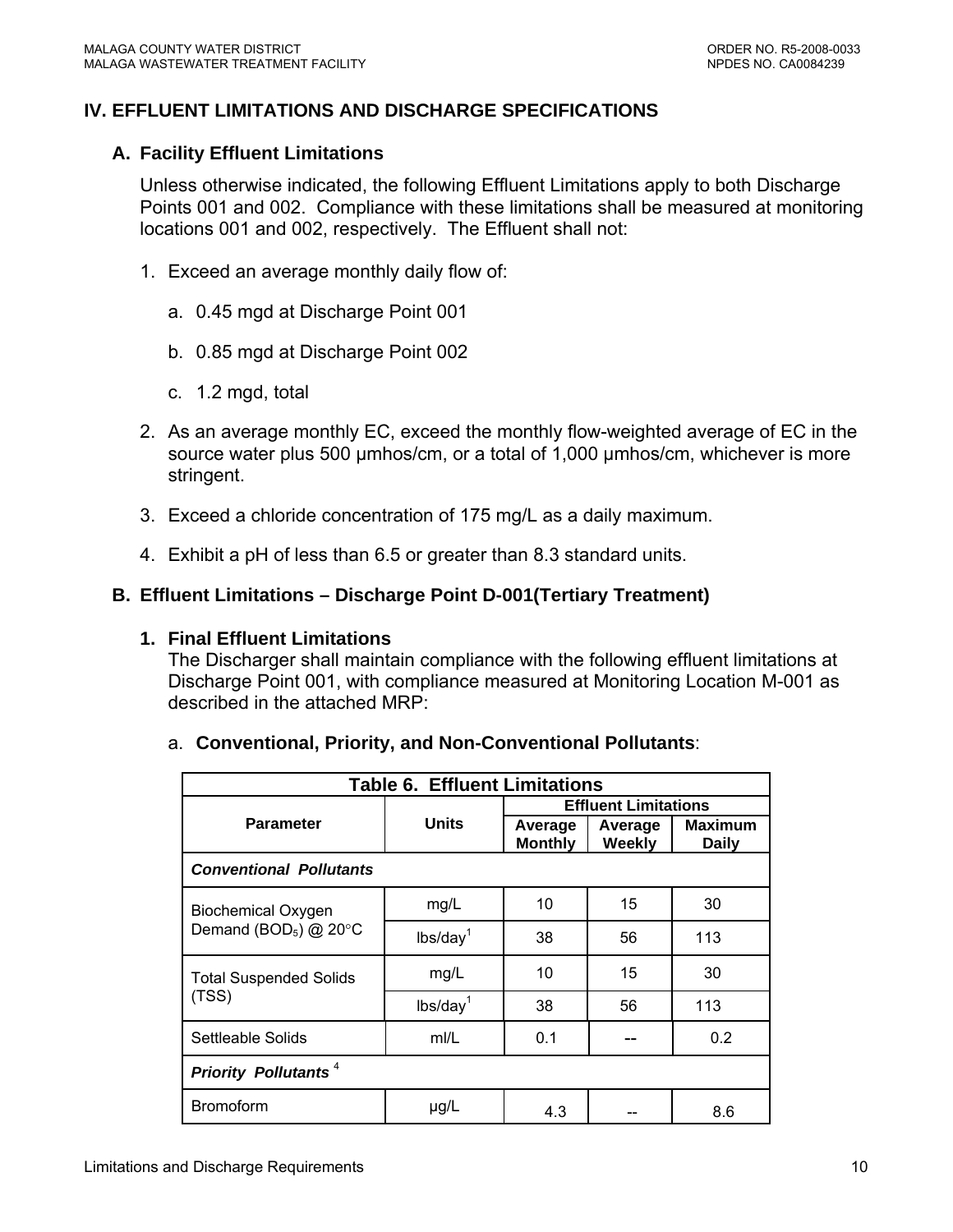| <b>Table 6. Effluent Limitations</b>                         |                      |                             |                          |                                |  |
|--------------------------------------------------------------|----------------------|-----------------------------|--------------------------|--------------------------------|--|
|                                                              | <b>Units</b>         | <b>Effluent Limitations</b> |                          |                                |  |
| <b>Parameter</b>                                             |                      | Average<br><b>Monthly</b>   | Average<br><b>Weekly</b> | <b>Maximum</b><br><b>Daily</b> |  |
| Chlorodibromomethane<br>(Dibromochloromethane)               | $\mu$ g/L            | 0.41                        |                          | 0.82                           |  |
| Dichlorobromomethane<br>(Bromodichloromethane)               | $\mu$ g/L            | 0.56                        |                          | 1.1                            |  |
| <b>Non-Conventional Pollutants</b>                           |                      |                             |                          |                                |  |
| Ammonia Nitrogen, Total<br>(as N) (May-October) <sup>3</sup> | mg/L                 | 0.8                         |                          | 1.1                            |  |
|                                                              | lbs/day <sup>1</sup> | 3.0                         |                          | 4.1                            |  |
| Ammonia Nitrogen, Total                                      | mg/L                 | 0.4                         |                          | 0.6                            |  |
| (as N) (November-April) <sup>3</sup>                         | lbs/day <sup>1</sup> | 1.5                         |                          | 2.3                            |  |
| <b>Boron</b>                                                 | mg/L                 |                             |                          | 1.0                            |  |
| Turbidity                                                    | <b>NTU</b>           | 2                           |                          | $5^2$                          |  |

1. Based on a design flow of 0.45 mgd

2. 5 NTU more than 5% of the 24-hour period, 10 NTU at any time

3. Effective 19 May 2010. In interim, see Table 7

4. Effective 1 November 2008, if the Discharger certifies to the Executive Officer in writing that the ultraviolet system is operational and chlorine is no longer being used for disinfection purposes or detected in the effluent, the Executive Officer may, at her discretion, notify the Discharger that these effluent limitations and associated monitoring are suspended.

- b. **Percent Removal:** The average monthly percent removal of BOD and total suspended solids shall not be less than 90 percent.
- c. **Acute Whole Effluent Toxicity.** Survival of aquatic organisms in 96-hour bioassays of undiluted waste shall be no less than:
	- i. 70% for any one bioassay; and
	- ii. 90% for the median of any three consecutive bioassays.
- d. **Total Residual Chlorine.** Effluent total residual chlorine shall not exceed:
	- i. 0.01 mg/L, as a 4-day average; and
	- ii. 0.02 mg/L, as a 1-hour average;
- e. **Total Coliform Organisms.** Effluent total coliform organisms shall not exceed:
	- i. 2.2 most probable number (MPN)/ 100 mL as a 7-day median;
	- ii. 23 MPN/ 100 mL more than once in any month; and
	- iii. 240 MPN/ 100 ml at any time.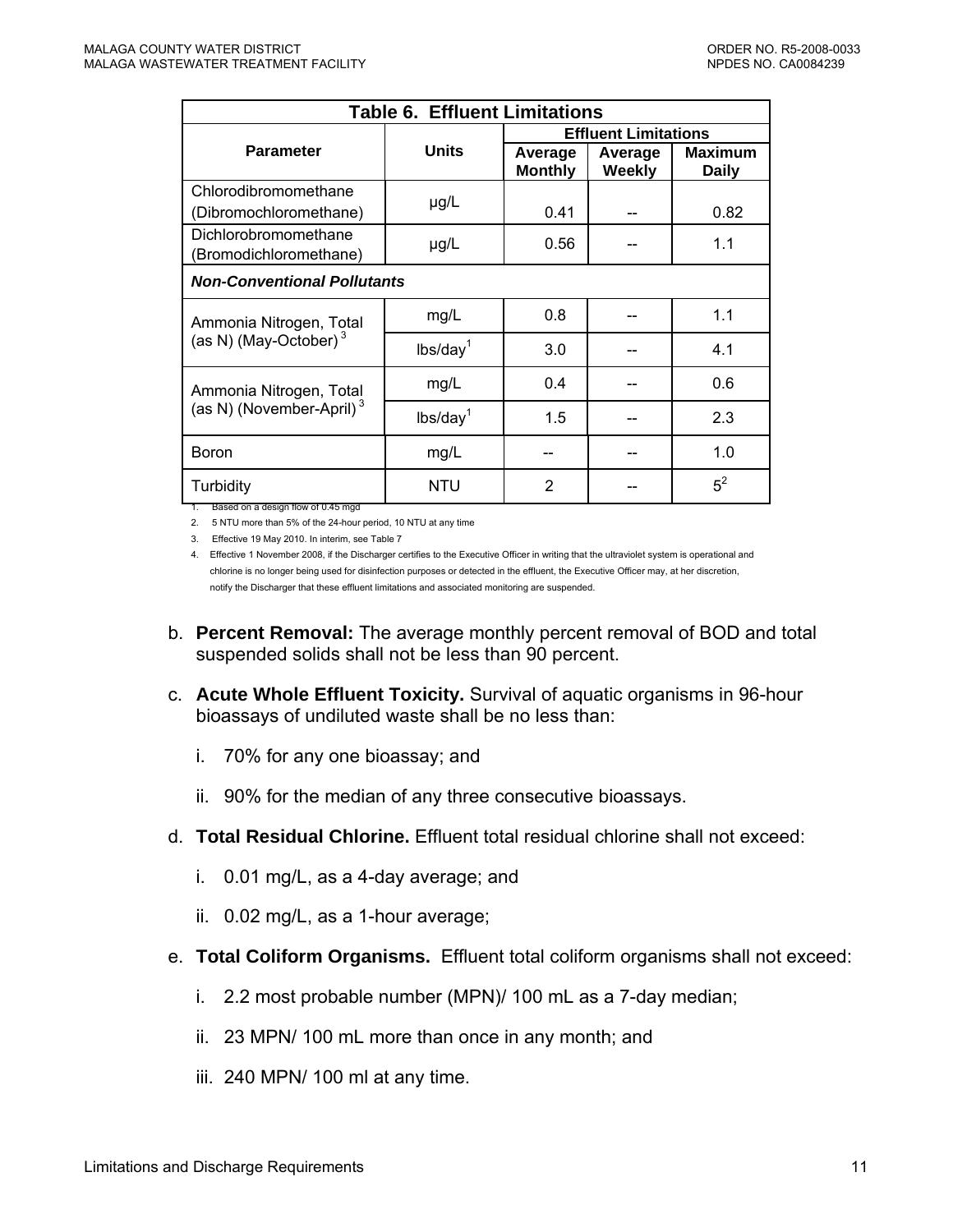#### <span id="page-11-0"></span>**2. Interim Effluent Limitations**

The interim effluent limitations in Table 7 shall apply in lieu of the final effluent limitations specified for the same parameters in Table 6 until the effective date of the final effluent limitations as specified in footnotes 3 and 4, Table 6:

| <b>Table 7. Interim Effluent Limitations</b>   |              |                             |                                |  |
|------------------------------------------------|--------------|-----------------------------|--------------------------------|--|
|                                                |              | <b>Effluent Limitations</b> |                                |  |
| <b>Parameter</b>                               | <b>Units</b> | Average<br><b>Monthly</b>   | <b>Maximum</b><br><b>Daily</b> |  |
| Ammonia                                        | mg/L         |                             | 1.3                            |  |
| Bromoform                                      | $\mu$ g/L    |                             | 28                             |  |
| Chlorodibromomethane<br>(Dibromochloromethane) | $\mu$ g/L    |                             | 143                            |  |
| Dichlorobromomethane<br>(Bromodichloromethane) | µg/L         |                             | 162                            |  |

## **C. Land Discharge Specifications – Discharge Point D-002 (Secondary Treatment)**

The Discharger shall maintain compliance with the effluent limitations in Table 8 at Discharge Point D-002, with compliance measured at Monitoring Location M-002 as described in the attached MRP:

| <b>Table 8. Land Discharge Specifications</b>               |              |                             |                         |  |  |
|-------------------------------------------------------------|--------------|-----------------------------|-------------------------|--|--|
|                                                             |              | <b>Effluent Limitations</b> |                         |  |  |
| <b>Parameter</b>                                            | <b>Units</b> | Average<br><b>Monthly</b>   | <b>Maximum</b><br>Daily |  |  |
| <b>Biochemical Oxygen</b><br>Demand (BOD) (5 day @<br>20 °C | mg/L         | 40                          | 80                      |  |  |
| <b>Total Suspended Solids</b><br>TSS)                       | mg/L         | 40                          | 80                      |  |  |
| Settleable Solids                                           | mL/L         | 0.2                         | 1.0                     |  |  |

#### **D. Reclamation Specifications**

Not Applicable

## **V. RECEIVING WATER LIMITATIONS**

#### **A. Surface Water Limitations**

Receiving water limitations are based on water quality objectives contained in the Basin Plan and are a required part of this Order. The discharge shall not cause the following in the Central Canal:

1. **Un-ionized Ammonia**. Un-ionized ammonia to be present in amounts that adversely affect beneficial uses or to be present in excess of 0.025 mg/L (as N).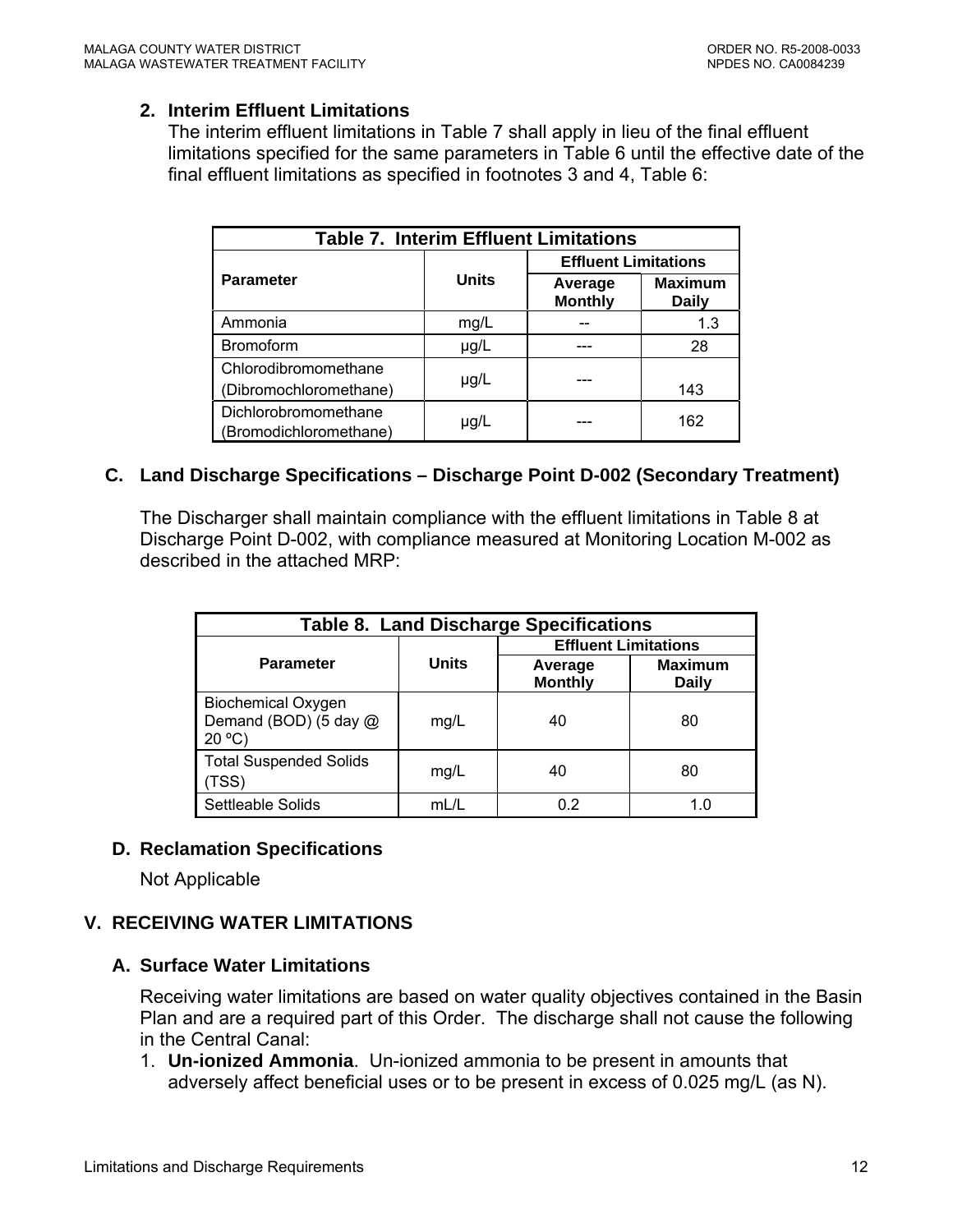- 2. **Biostimulatory Substances**. Water to contain biostimulatory substances that promote aquatic growths in concentrations that cause nuisance or adversely affect beneficial uses.
- 3. **Chemical Constituents**. Chemical constituents to be present in concentrations that adversely affect beneficial uses.
- 4. **Color.** Discoloration that causes nuisance or adversely affects beneficial uses.

#### 5. **Dissolved Oxygen**:

- a. The monthly median of the mean daily dissolved oxygen concentration to fall below 85 percent of saturation in the main water mass at centroid of flow;
- b. The 95 percentile dissolved oxygen concentration to fall below 75 percent of saturation; or
- c. The dissolved oxygen concentration to be reduced below 5.0 mg/L at any time.
- 6. **Floating Material**. Floating material to be present in amounts that cause nuisance or adversely affect beneficial uses.
- 7. **Oil and Grease**. Oils, greases, waxes, or other materials to be present in concentrations that cause nuisance, result in a visible film or coating on the surface of the water or on objects in the water, or otherwise adversely affect beneficial uses.
- 8. **pH**. The pH to be depressed below 6.5 or raised above 8.3
- 9. **Pesticides**:
	- a. Pesticides to be present, individually or in combination, in concentrations that adversely affect beneficial uses;
	- b. Pesticides to be present in bottom sediments or aquatic life in concentrations that adversely affect beneficial uses;
	- c. Pesticides to be present in concentrations in excess of the maximum contaminant levels set forth in California Code of Regulations, Title 22, Division 4, Chapter 15/specified in Table 64444-A (Organic Chemicals) of Section 64444 of Title 22 of the California Code of Regulations.

#### 10. **Radioactivity**

a. Radionuclides to be present in concentrations that are deleterious to human, plant, animal, or aquatic life nor that result in the accumulation of radionuclides in the food web to an extent that presents a hazard to human, plant, animal, or aquatic life.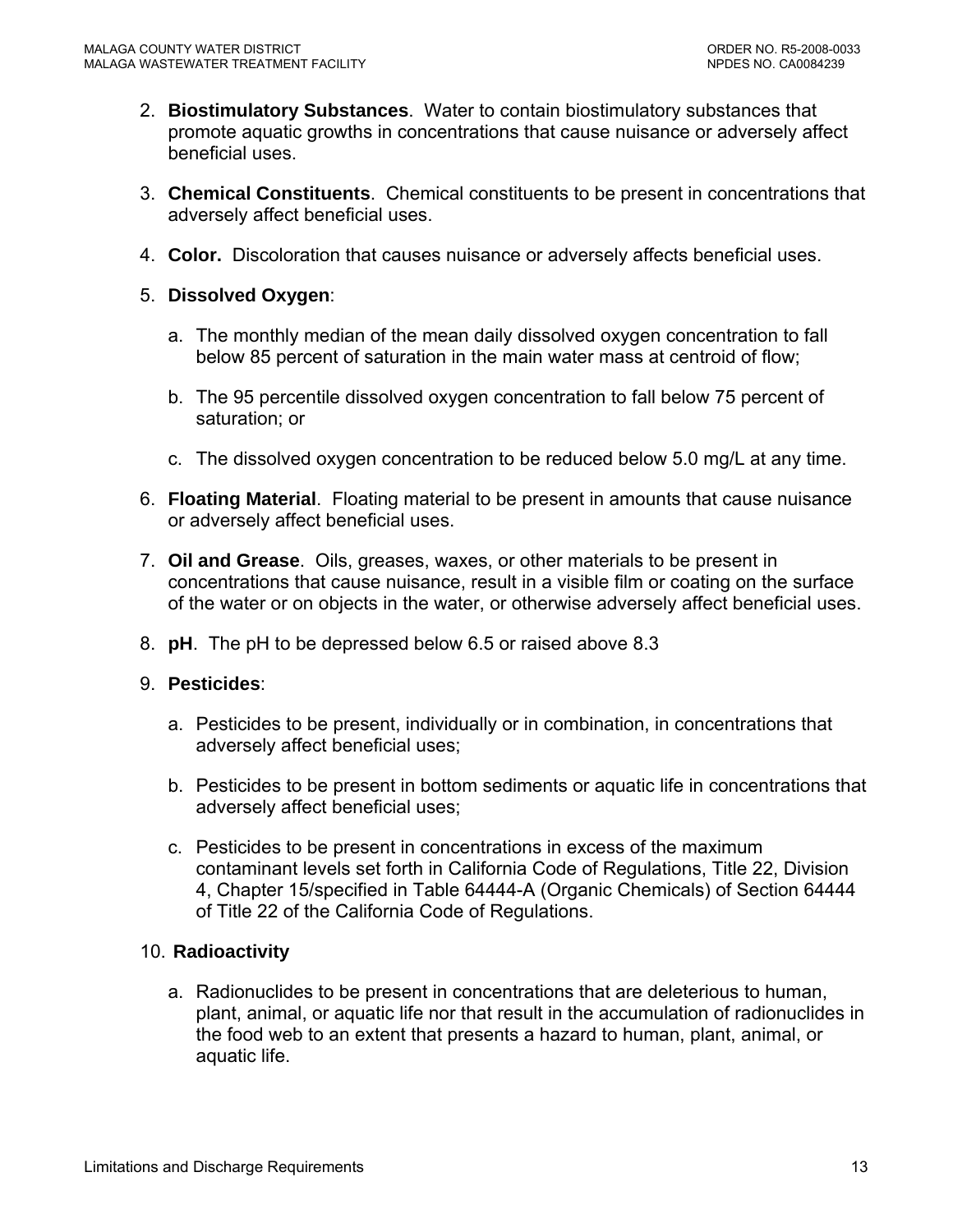- <span id="page-13-0"></span>b. Radionuclides to be present in excess of the maximum contaminant levels specified in Table 4 (MCL Radioactivity) of Section 64443 of Title 22 of the California Code of Regulations.
- 11. **Suspended Sediments**. The suspended sediment load and suspended sediment discharge rate of surface waters to be altered in such a manner as to cause nuisance or adversely affect beneficial uses.
- 12. **Settleable Substances**. Substances to be present in concentrations that result in the deposition of material that causes nuisance or adversely affects beneficial uses.
- 13. **Suspended Material**. Suspended material to be present in concentrations that cause nuisance or adversely affect beneficial uses.
- 14. **Taste and Odors**. Taste- or odor-producing substances to be present in concentrations that impart undesirable tastes or odors to fish flesh or other edible products of aquatic origin, or to domestic or municipal water supplies.
- 15. **Temperature**. The ambient temperature to be increased by more than 5°F.
- 16. **Toxicity**. Toxic substances to be present, individually or in combination, in concentrations that produce detrimental physiological responses in human, plant, animal, or aquatic life.
- 17. **Turbidity**. The turbidity to increase as follows:
	- a. More than 1 Nephelometric Turbidity Unit (NTU) where natural turbidity is between 0 and 5 NTUs.
	- b. More than 20 percent where natural turbidity is between 5 and 50 NTUs.
	- c. More than 10 NTU where natural turbidity is between 50 and 100 NTUs.
	- d. More than 10 percent where natural turbidity is greater than 100 NTUs.

## **B. Groundwater Limitations**

Release of waste constituents from the Facility, in combination with other sources, shall not cause underlying groundwater to contain waste constituents in concentrations that adversely affect beneficial use of it. More specifically, the Facility shall not cause or contribute to the following in groundwater:

- 1. EC greater than 900 umhos/cm.
- 2. Total nitrogen greater than 10 mg/L.
- 3. Taste or odor producing constituents that cause nuisance.
- 4. Total coliform equal to or greater than 2.2 MPN/100mL.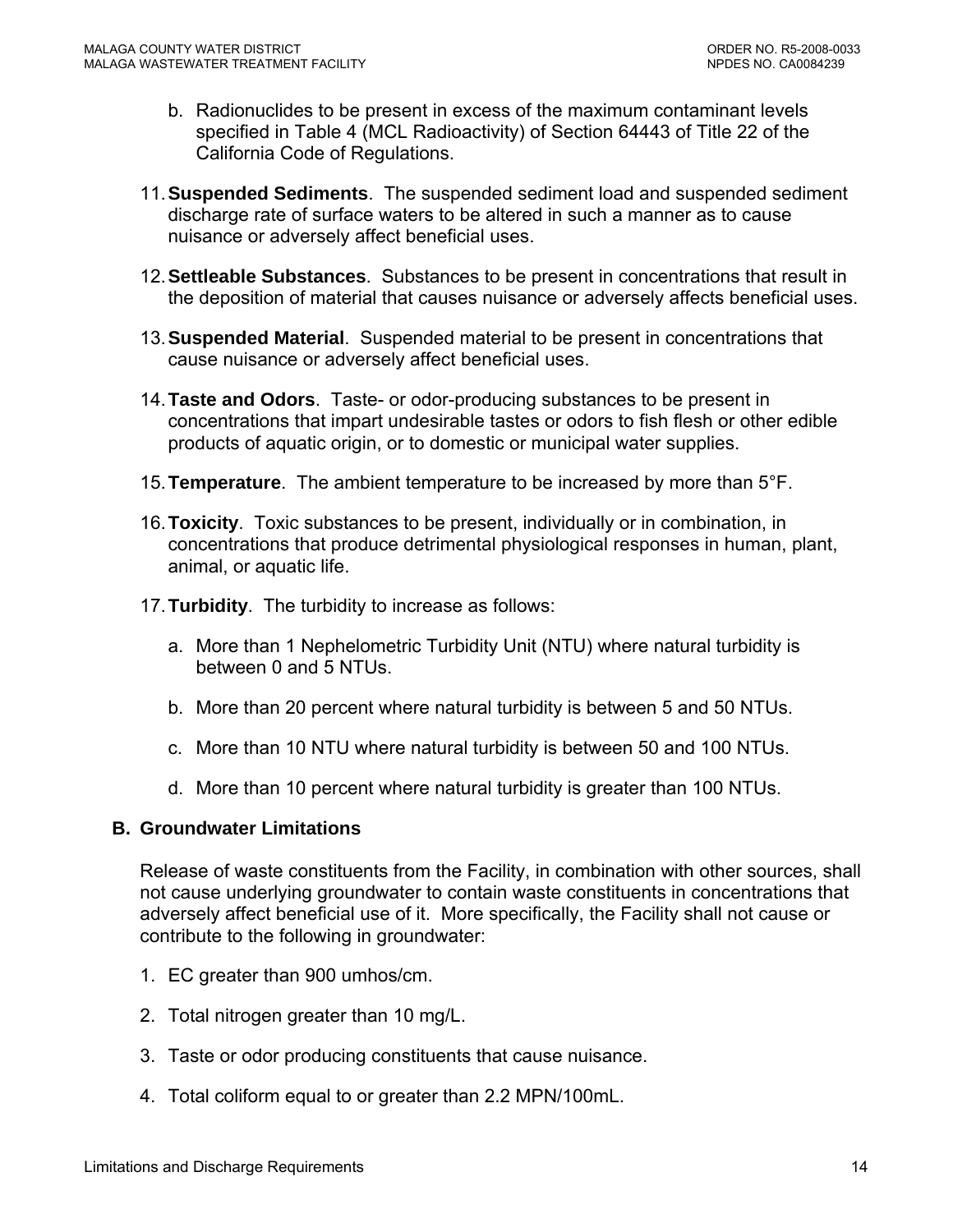## <span id="page-14-0"></span>**VI. PROVISIONS**

#### **A. Standard Provisions**

- 1. All Standard Provisions included in Attachment D are part of this Order.
- 2. The following provisions are part of this Order:
	- a. If the Discharger's wastewater treatment plant is publicly owned or subject to regulation by California Public Utilities Commission, it shall be supervised and operated by persons possessing certificates of appropriate grade according to Title 23, CCR, Division 3, Chapter 26.
	- b. After notice and opportunity for a hearing, this Order may be terminated or modified for cause, including, but not limited to:
		- i. violation of any term or condition contained in this Order;
		- ii. obtaining this Order by misrepresentation or by failing to disclose fully all relevant facts;
		- iii. a change in any condition that requires either a temporary or permanent reduction or elimination of the authorized discharge; and
		- iv. a material change in the character, location, or volume of discharge.

The causes for modification include:

- *New regulations.* New regulations have been promulgated under Section 405(d) of the Clean Water Act, or the standards or regulations on which the permit was based have been changed by promulgation of amended standards or regulations or by judicial decision after the permit was issued.
- *Land application plans.* When required by a permit condition to incorporate a land application plan for beneficial reuse of sewage sludge, to revise an existing land application plan, or to add a land application plan.
- *Change in sludge use or disposal practice.* Under 40 CFR 122.62(a)(1), a change in the Discharger's sludge use or disposal practice is a cause for modification of the permit. It is cause for revocation and reissuance if the Discharger requests or agrees.

The Regional Water Board may review and revise this Order at any time upon application of any affected person or the Regional Water Board's own motion.

c. If a toxic effluent standard or prohibition (including any scheduled compliance specified in such effluent standard or prohibition) is established under Section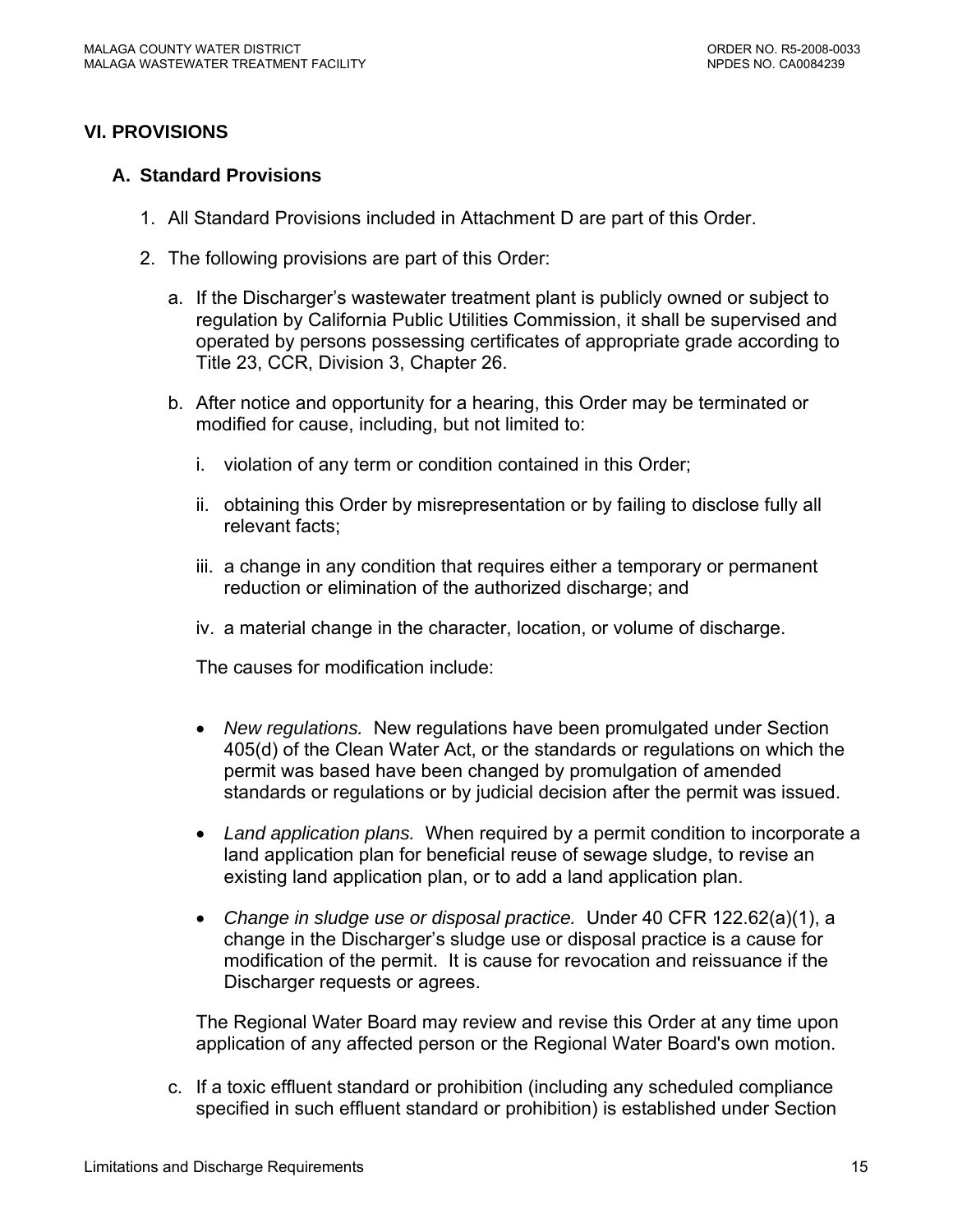307(a) of the CWA, or amendments thereto, for a toxic pollutant that is present in the discharge authorized herein, and such standard or prohibition is more stringent than any limitation upon such pollutant in this Order, the Regional Water Board will revise or modify this Order in accordance with such toxic effluent standard or prohibition.

The Discharger shall comply with effluent standards and prohibitions within the time provided in the regulations that establish those standards or prohibitions, even if this Order has not yet been modified.

- d. This Order shall be modified, or alternately revoked and reissued, to comply with any applicable effluent standard or limitation issued or approved under Sections 301(b)(2)(C) and (D), 304(b)(2), and 307(a)(2) of the CWA, if the effluent standard or limitation so issued or approved:
	- i. contains different conditions or is otherwise more stringent than any effluent limitation in the Order; or
	- ii. controls any pollutant limited in the Order.

The Order, as modified or reissued under this paragraph, shall also contain any other requirements of the CWA then applicable.

- e. The provisions of this Order are severable. If any provision of this Order is found invalid, the remainder of this Order shall not be affected.
- f. The Discharger shall take all reasonable steps to minimize any adverse effects to waters of the State or users of those waters resulting from any discharge or sludge use or disposal in violation of this Order. Reasonable steps shall include such accelerated or additional monitoring as necessary to determine the nature and impact of the non-complying discharge or sludge use or disposal.
- g. The Discharger shall ensure compliance with any existing or future pretreatment standard promulgated by USEPA under Section 307 of the CWA, or amendment thereto, for any discharge to the municipal system.
- h. The discharge of any radiological, chemical or biological warfare agent or highlevel, radiological waste is prohibited.
- i. A copy of this Order shall be maintained at the discharge facility and be available at all times to operating personnel. Key operating personnel shall be familiar with its content.
- j. Safeguard to electric power failure:
	- i. The Discharger shall provide safeguards to assure that, should there be reduction, loss, or failure of electric power, the discharge shall comply with the terms and conditions of this Order.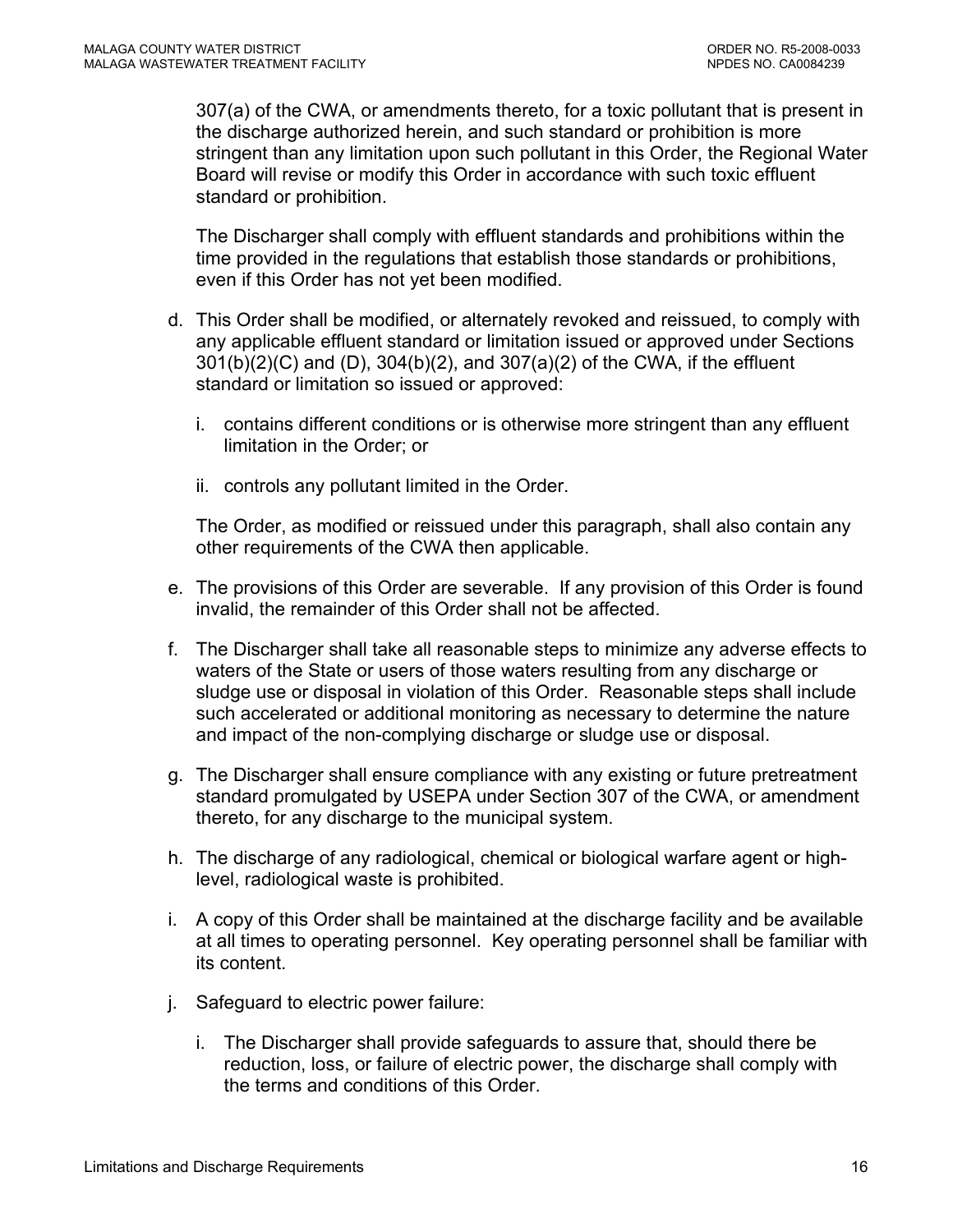- ii. Upon written request by the Regional Water Board, the Discharger shall submit a written description of safeguards. Such safeguards may include alternate power sources, standby generators, retention capacity, operating procedures, or other means. A description of the safeguards provided shall include an analysis of the frequency, duration, and impact of power failures experienced over the past five years on effluent quality and on the capability of the Discharger to comply with the terms and conditions of the Order. The adequacy of the safeguards is subject to the approval of the Regional Water Board.
- iii. Should the treatment works not include safeguards against reduction, loss, or failure of electric power, or should the Regional Water Board not approve the existing safeguards, the Discharger shall, within ninety days of having been advised in writing by the Regional Water Board that the existing safeguards are inadequate, provide to the Regional Water Board and USEPA a schedule of compliance for providing safeguards such that in the event of reduction, loss, or failure of electric power, the Discharger shall comply with the terms and conditions of this Order. The schedule of compliance shall, upon approval of the Regional Water Board, become a condition of this Order.
- k. The Discharger, upon written request of the Regional Water Board, shall file with the Board a technical report on its preventive (failsafe) and contingency (cleanup) plans for controlling accidental discharges, and for minimizing the effect of such events. This report may be combined with that required under Regional Water Board Standard Provision VI.A.2.j.

The technical report shall:

- i. Identify the possible sources of spills, leaks, untreated waste by-pass, and contaminated drainage. Loading and storage areas, power outage, waste treatment unit outage, and failure of process equipment, tanks and pipes should be considered.
- ii. Evaluate the effectiveness of present facilities and procedures and state when they became operational.
- iii. Predict the effectiveness of the proposed facilities and procedures and provide an implementation schedule containing interim and final dates when they will be constructed, implemented, or operational.

The Regional Water Board, after review of the technical report, may establish conditions that it deems necessary to control accidental discharges and to minimize the effects of such events. Such conditions shall be incorporated as part of this Order, upon notice to the Discharger.

l. A publicly owned treatment works (POTW), whose waste flow has been increasing, or is projected to increase, shall estimate when flows will reach hydraulic and treatment capacities of its treatment and disposal facilities. The projections shall be made in January, based on the last three years' average dry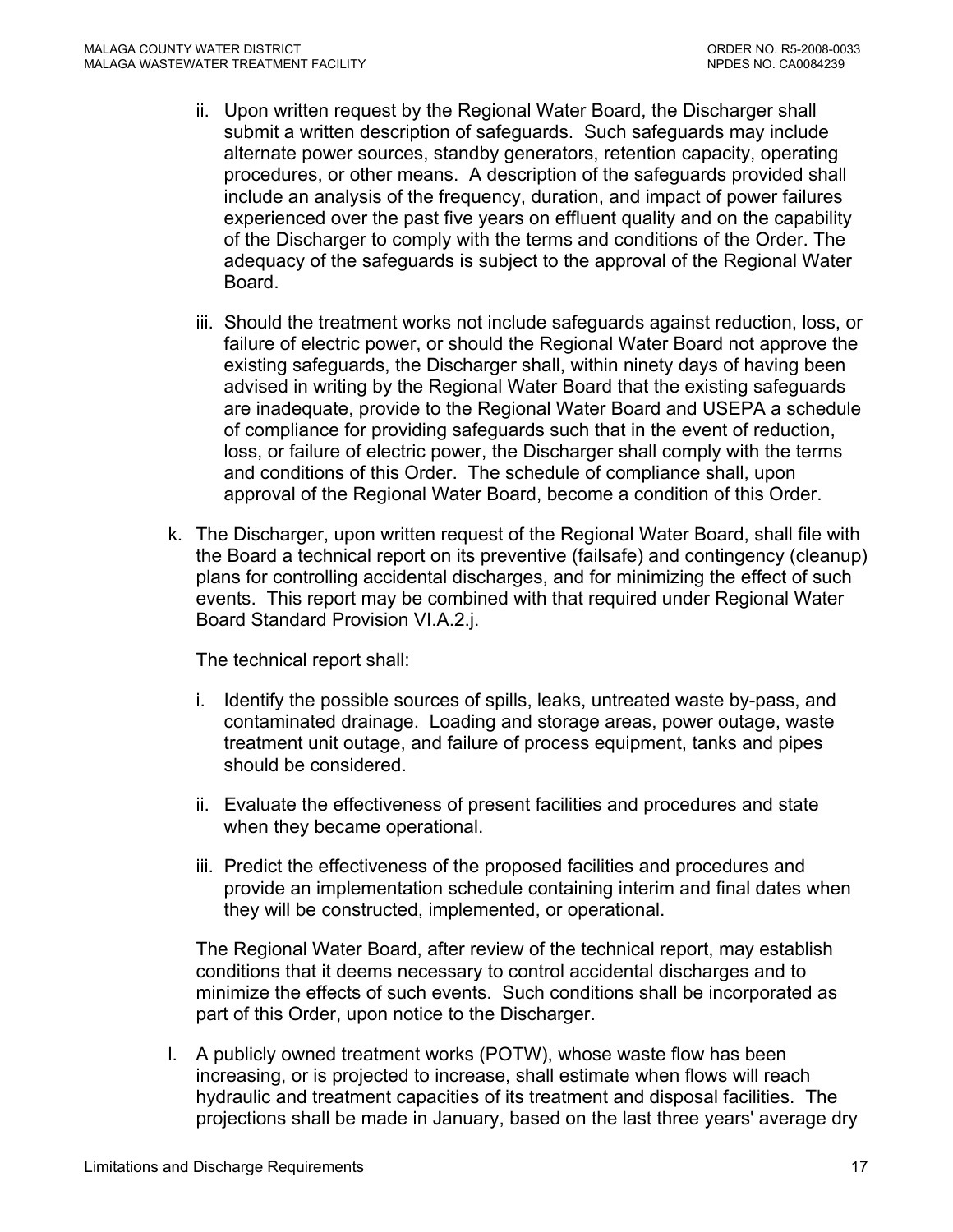<span id="page-17-0"></span>weather flows, peak wet weather flows and total annual flows, as appropriate. When any projection shows that capacity of any part of the facilities may be exceeded in four years, the Discharger shall notify the Regional Water Board by 31 January. A copy of the notification shall be sent to appropriate local elected officials, local permitting agencies and the press. Within 120 days of the notification, the Discharger shall submit a technical report showing how it will prevent flow volumes from exceeding capacity or how it will increase capacity to handle the larger flows. The Regional Water Board may extend the time for submitting the report.

- m. The Discharger shall submit technical reports as directed by the Executive Officer. All technical reports required herein that involve planning, investigation, evaluation, or design, or other work requiring interpretation and proper application of engineering or geologic sciences, shall be prepared by or under the direction of persons registered to practice in California pursuant to California Business and Professions Code, sections 6735, 7835, and 7835.1. To demonstrate compliance with Title 16, CCR, sections 415 and 3065, all technical reports must contain a statement of the qualifications of the responsible registered professional(s). As required by these laws, completed technical reports must bear the signature(s) and seal(s) of the registered professional(s) in a manner such that all work can be clearly attributed to the professional responsible for the work.
- n. The Discharger shall conduct analysis on any sample provided by USEPA as part of the Discharge Monitoring Quality Assurance (DMQA) program. The results of any such analysis shall be submitted to USEPA's DMQA manager.
- o. For POTWs, prior to making any change in the point of discharge, place of use, or purpose of use of treated wastewater that results in a decrease of flow in any portion of a watercourse, the Discharger must file a petition with the State Water Board, Division of Water Rights, and receive approval for such a change. (Water Code section 1211).
- p. In the event the Discharger does not comply or will be unable to comply for any reason, with any prohibition, maximum daily effluent limitation, 1-hour average effluent limitation, or receiving water limitation contained in this Order, the Discharger shall notify the Regional Water Board by telephone (559) 445-5116 within 24 hours of having knowledge of such noncompliance, and shall confirm this notification in writing within five days, unless the Regional Water Board waives confirmation. The written notification shall include the information required by [Attachment D, Section V.E.1](#page-0-0) [40 CFR section 122.41(l)(6)(i)].

## **B. Monitoring and Reporting Program (MRP) Requirements**

The Discharger shall comply with the MRP and any revisions thereto (Attachment E of this Order).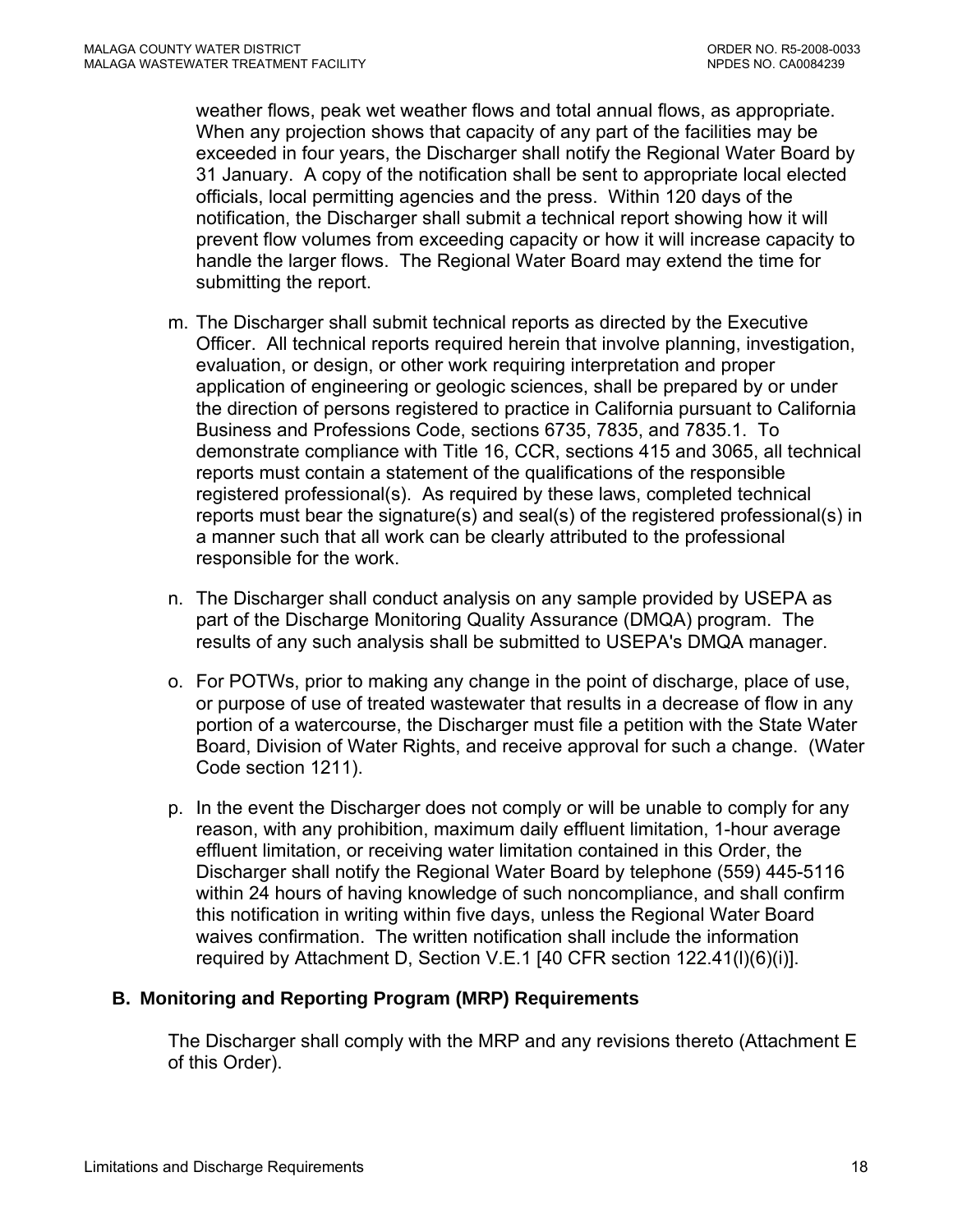## <span id="page-18-0"></span>**C. Special Provisions**

## **1. Reopener Provisions**

- a. This Order may be reopened for modification, or revocation and reissuance, as a result of the detection of a reportable priority pollutant generated by special conditions included in this Order. These special conditions may be, but are not limited to, fish tissue sampling, whole effluent toxicity, monitoring requirements on internal waste stream(s), and monitoring for surrogate parameters. Additional requirements may be included in this Order as a result of the special condition monitoring data.
- b. Conditions that necessitate a major modification of a permit are described in 40 CFR section 122.62, including:
	- i. If new or amended applicable water quality standards are promulgated or approved pursuant to Section 303 of the CWA, or amendments thereto, this permit may be reopened and modified in accordance with the new or amended standards.
	- ii. When new information, that was not available at the time of permit issuance, would have justified different permit conditions at the time of issuance.
- c. **Whole Effluent Toxicity.** As a result of a Toxicity Reduction Evaluation (TRE), this Order may be reopened to include a chronic toxicity limitation, a new acute toxicity limitation, and/or a limitation for a specific toxicant identified in the TRE. Additionally, if the State Water Board revises the SIP's toxicity control provisions that would require the establishment of numeric chronic toxicity effluent limitations, this Order may be reopened to include a numeric chronic toxicity effluent limitation based on the new provisions.
- d. **Water Effects Ratios (WER) and Metal Translators.** A default WER of 1.0 has been used in this Order for calculating CTR criteria for applicable priority pollutant inorganic constituents.In addition, default dissolved-to-total metal translators have been used to convert water quality objectives from dissolved to total recoverable. If the Discharger performs studies to determine site-specific WERs and/or site-specific dissolved-to-total metal translators, this Order may be reopened to modify the effluent limitations for the applicable inorganic constituents.

## **2. Special Studies, Technical Reports and Additional Monitoring Requirements**

a. **Chronic Whole Effluent Toxicity.** For compliance with the Basin Plan's narrative toxicity objective, this Order requires the Discharger to conduct chronic whole effluent toxicity testing, as specified in the Monitoring and Reporting Program (Attachment E, Section V.). Furthermore, this Provision requires the Discharger to investigate the causes of, and identify corrective actions to reduce or eliminate effluent toxicity. If the discharge exceeds the toxicity numeric monitoring trigger established in this Provision, the Discharger is required to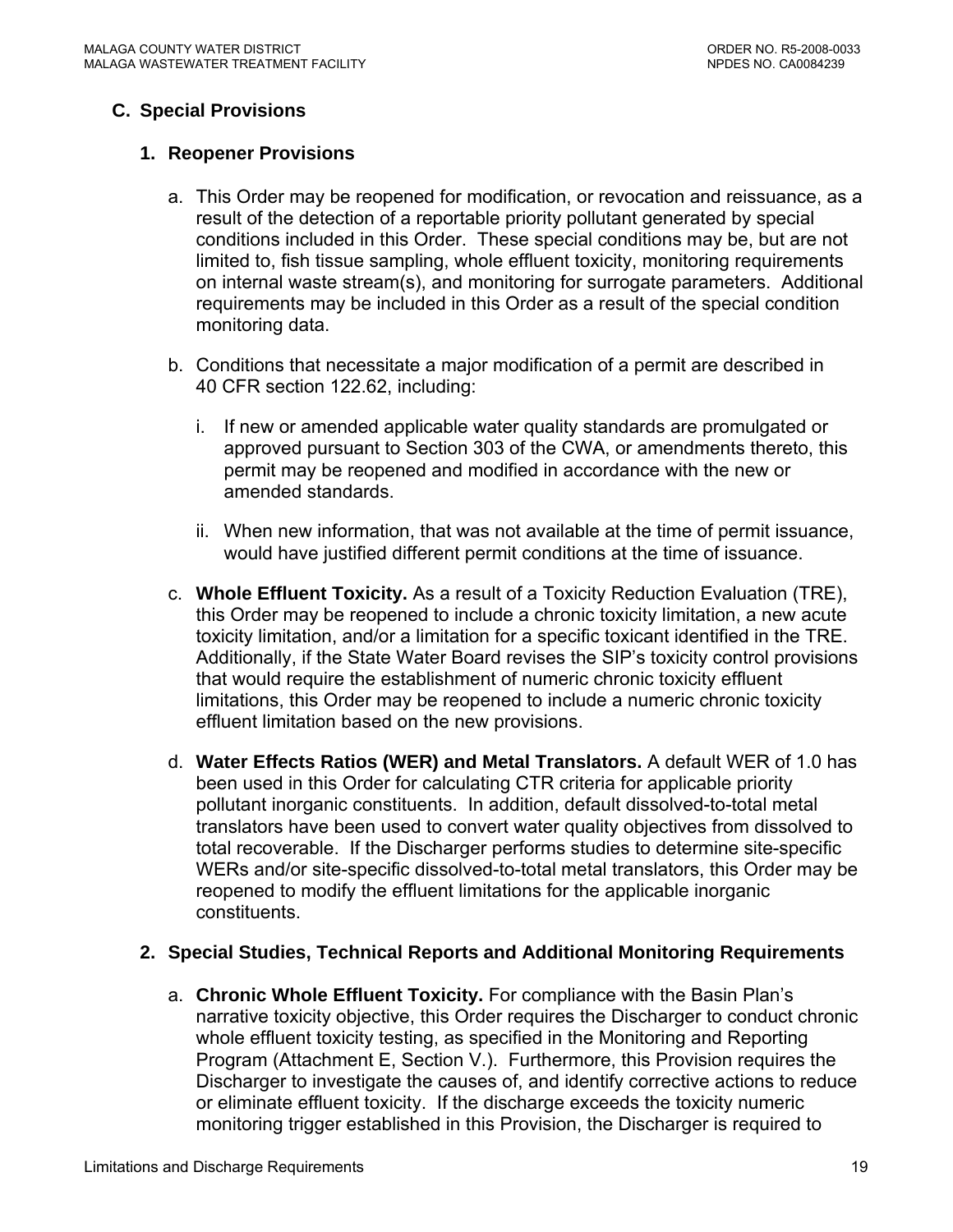initiate a Toxicity Reduction Evaluation (TRE), in accordance with an approved TRE Work Plan, and take actions to mitigate the impact of the discharge and prevent reoccurrence of toxicity. A TRE is a site-specific study conducted in a stepwise process to identify the source(s) of toxicity and the effective control measures for effluent toxicity. TREs are designed to identify the causative agents and sources of whole effluent toxicity, evaluate the effectiveness of the toxicity control options, and confirm the reduction in effluent toxicity. This Provision includes requirements for the Discharger to develop and submit a TRE Work Plan and includes procedures for accelerated chronic toxicity monitoring and TRE initiation.

- i. Initial Investigative Toxicity Reduction Evaluation (TRE) Work Plan. **Within 90 days of the effective date of this Order**, the Discharger shall submit to the Regional Water Board an Initial Investigative TRE Work Plan for approval by the Executive Officer. This should be a one to two page document including, at minimum:
	- a) A description of the investigation and evaluation techniques that will be used to identify potential causes and sources of effluent toxicity, effluent variability, and treatment system efficiency;
	- b) A description of the facility's methods of maximizing in-house treatment efficiency and good housekeeping practices, and a list of all chemicals used in operation of the facility; and
	- c) A discussion of who will conduct the Toxicity Identification Evaluation, if necessary (i.e. an in-house expert or outside contractor).
- ii. **Accelerated Monitoring and TRE Initiation.** When the numeric toxicity monitoring trigger is exceeded during regular chronic toxicity monitoring, and the testing meets all test acceptability criteria, the Discharger shall initiate accelerated monitoring as required in the Accelerated Monitoring Specifications. WET testing results exceeding the monitoring trigger during accelerated monitoring demonstrates a pattern of toxicity and requires the Discharger to initiate a TRE to address the effluent toxicity.
- iii. **Numeric Monitoring Trigger.** The numeric toxicity monitoring trigger is > **1 TUc** (where TUc = 100/NOEC). The monitoring trigger is not an effluent limitation; it is the toxicity threshold at which the Discharger is required to begin accelerated monitoring and initiate a TRE.
- iv. **Accelerated Monitoring Specifications.** If the monitoring trigger is exceeded during regular chronic toxicity testing, within 14-days of notification by the laboratory of the test results, the Discharger shall initiate accelerated monitoring. Accelerated monitoring shall consist of four (4) chronic toxicity tests in a six-week period (i.e. one test every two weeks) using the species that exhibited toxicity. The following protocol shall be used for accelerated monitoring and TRE initiation: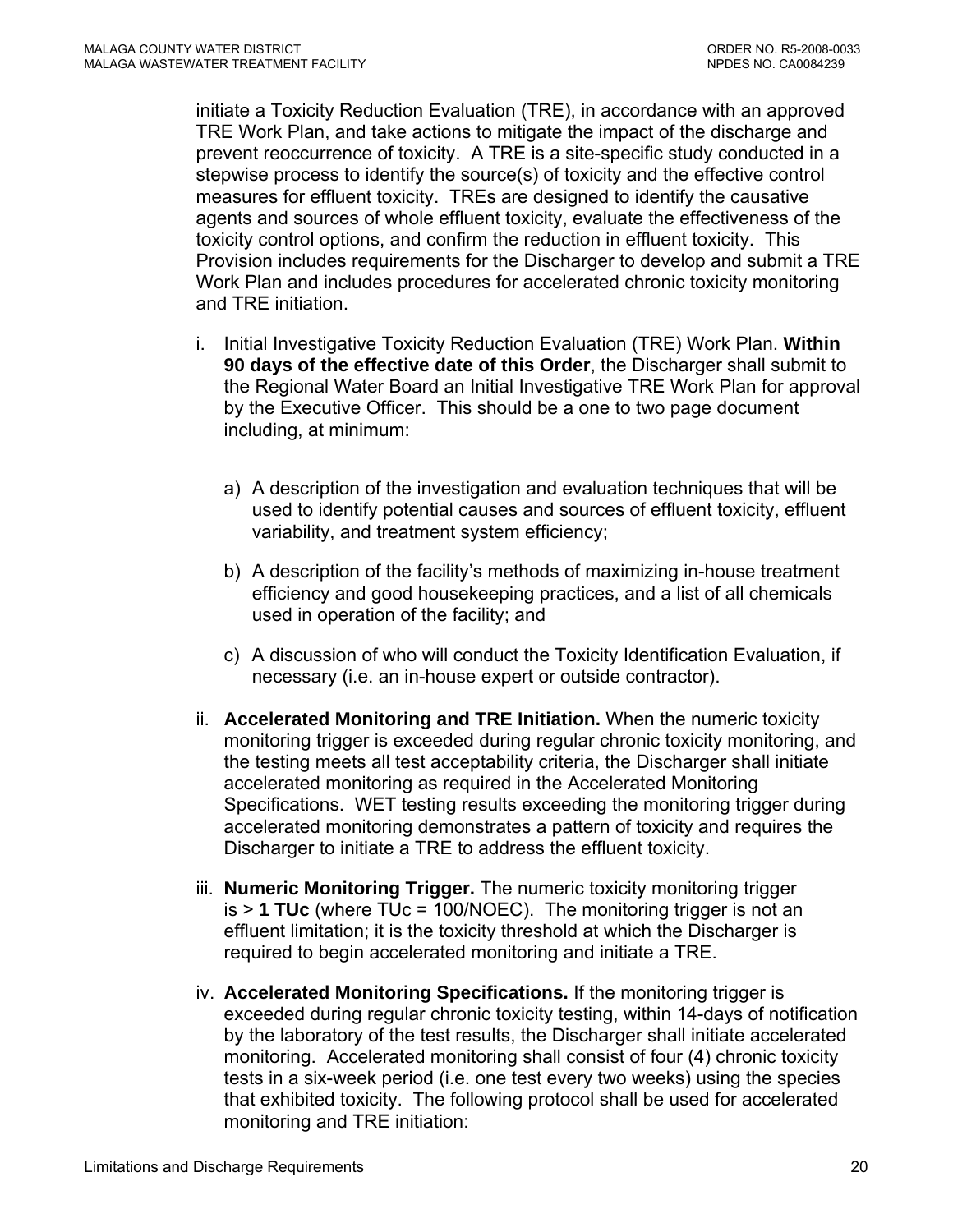- a) If the results of four (4) consecutive accelerated monitoring tests do not exceed the monitoring trigger, the Discharger may cease accelerated monitoring and resume regular chronic toxicity monitoring. However, notwithstanding the accelerated monitoring results, if there is adequate evidence of a pattern of effluent toxicity, the Executive Officer may require that the Discharger initiate a TRE.
- b) If the source(s) of the toxicity is easily identified (i.e. temporary plant upset), the Discharger shall make necessary corrections to the facility and shall continue accelerated monitoring until four (4) consecutive accelerated tests do not exceed the monitoring trigger. Upon confirmation that the effluent toxicity has been removed, the Discharger may cease accelerated monitoring and resume regular chronic toxicity monitoring.
- c) If the result of any accelerated toxicity test exceeds the monitoring trigger, the Discharger shall cease accelerated monitoring and initiate a TRE to investigate the cause(s) of, and identify corrective actions to reduce or eliminate effluent toxicity. Within thirty (30) days of notification by the laboratory of the test results exceeding the monitoring trigger during accelerated monitoring, the Discharger shall submit a TRE Action Plan to the Regional Water Board including, at minimum:
	- 1) Specific actions the Discharger will take to investigate and identify the cause(s) of toxicity, including TRE WET monitoring schedule;
	- 2) Specific actions the Discharger will take to mitigate the impact of the discharge and prevent the recurrence of toxicity; and
	- 3) A schedule for these actions.

Within sixty (60) days of notification by the laboratory of the test results, the Discharger shall submit to the Regional Water Board a TRE Work Plan for approval by the Executive Officer. The TRE Work Plan shall outline the procedures for identifying the source(s) of, and reducing or eliminating effluent toxicity. The TRE Work Plan must be developed in accordance with EPA guidance<sup>[2](#page-20-0)</sup>.

b. **BPTC Evaluation Tasks**. The Discharger shall propose a work plan and schedule for providing BPTC as required by Resolution 68-16. The technical report describing the work plan and schedule shall contain a preliminary evaluation of each component and propose a time schedule for completing the comprehensive technical evaluation.

Following completion of the comprehensive technical evaluation, the Discharger shall submit a technical report describing the evaluation's results and critiquing each evaluated component with respect to BPTC and minimizing the discharge's

<span id="page-20-0"></span> $\overline{a}$ 

<sup>2</sup>See Attachment F (Fact Sheet) Section VII.B.2.a. for a list of EPA guidance documents that must be considered in development of the TRE Workplan.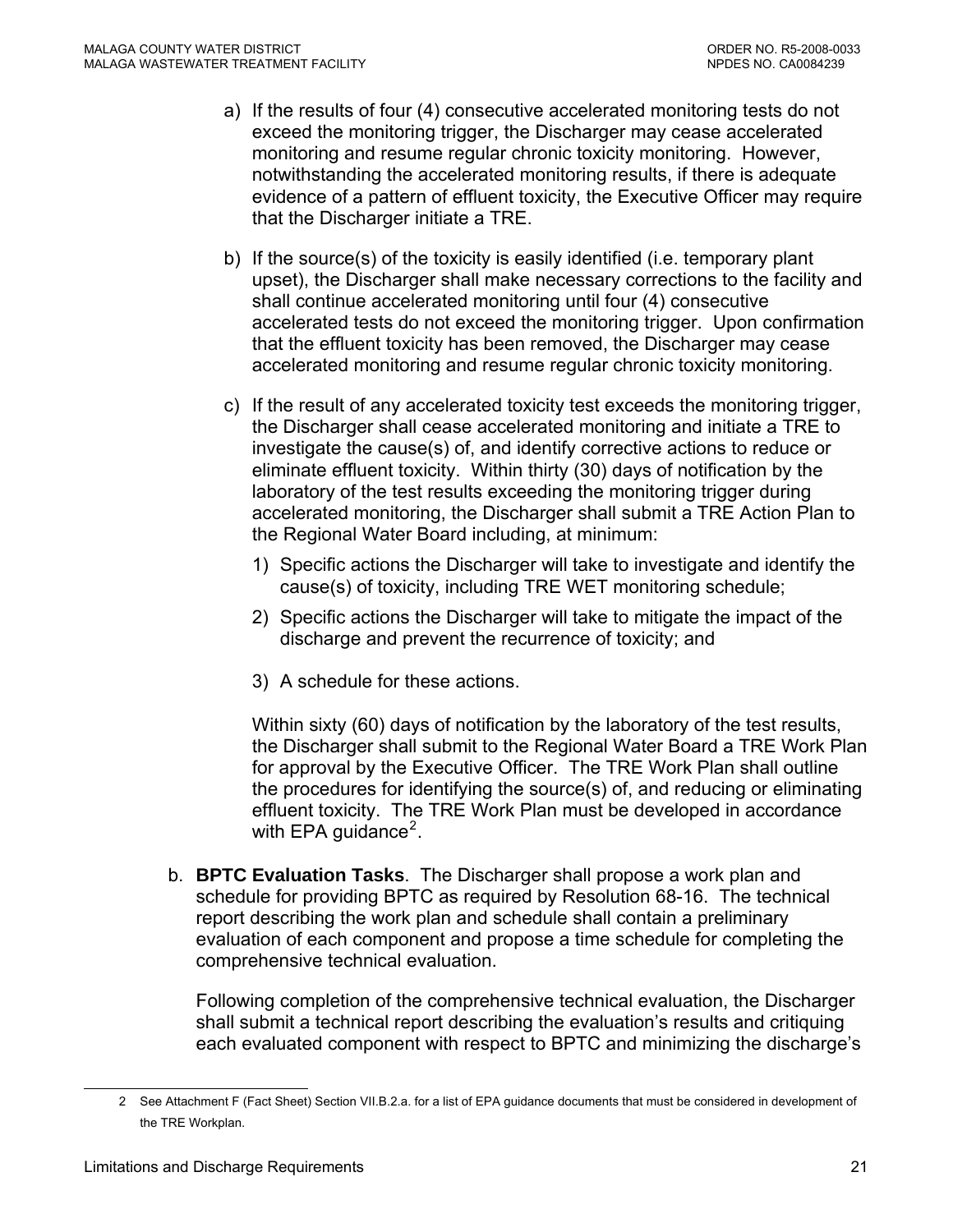impact on groundwater quality. Where deficiencies are documented, the technical report shall provide recommendations for necessary modifications (*e.g*., new or revised salinity source control measures, WWTP component upgrade and retrofit) to achieve BPTC and identify the source of funding and proposed schedule for modifications. The schedule shall be as short as practicable but in no case shall completion of the necessary modifications exceed four years past the Executive Officer's determination of the adequacy of the comprehensive technical evaluation, unless the schedule is reviewed and specifically approved by the Regional Water Board. The technical report shall include specific methods the Discharger proposes as a means to measure processes and assure continuous optimal performance of BPTC measures. The Discharger shall comply with the following compliance schedule in implementing the work required by this Provision:

- 1 -Submit technical report: work plan and schedule for comprehensive evaluation
- 2 -Commence comprehensive
- 3 -Complete comprehensive
- 4 -Submit technical report: -Submit technical report:<br>comprehensive evaluation results<br>**60 days** following completion of Task 3.
- 5 -Submit annual report describing the overall status of BPTC implementation and compliance with groundwater limitations over the past reporting year

#### Task Compliance Date

#### **By 14 September 2008**

Commence comprehensive **30 days** following Executive Officer<br>
approval of Task 1 approval of Task 1.

Complete comprehensive Task 1 and/or 2 years<br>Evaluation As established by Task 1 and/or 2 years following Task 2, whichever is sooner

To be submitted in accordance with the MRP [\(Attachment E, Section X.D.1.\)](#page-0-0)

c. **Use Attainability Study**. If the Discharger finds it in its best interest to pursue de-designation of MUN, it shall provide information necessary to support a Regional Water Board Use Attainability Analysis (UAA) for the Central Canal downstream of Discharge Point D-001. In such case, it shall submit a technical report in the form of a work plan with proposed time schedule to provide the necessary information. The work plan must describe in detail the information the Discharger intends to provide and how this information will address the requirements of 40CFR 131.3(g) and 131.10(g) and the criteria for exception from designation as MUN set forth in the Basin Plan. Reopening of this Order for inclusion of effluent limitations for pollutants driven by the MUN designation, as determined by RPA, shall by delayed pending completion of the following tasks and further action by the Regional Water Board, if the work plan is approved by the Executive Officer and, upon submittal of the completed technical report, if the technical report in the opinion of the Executive Officer warrants the UAA and consideration of de-designation of MUN by the Regional Water Board.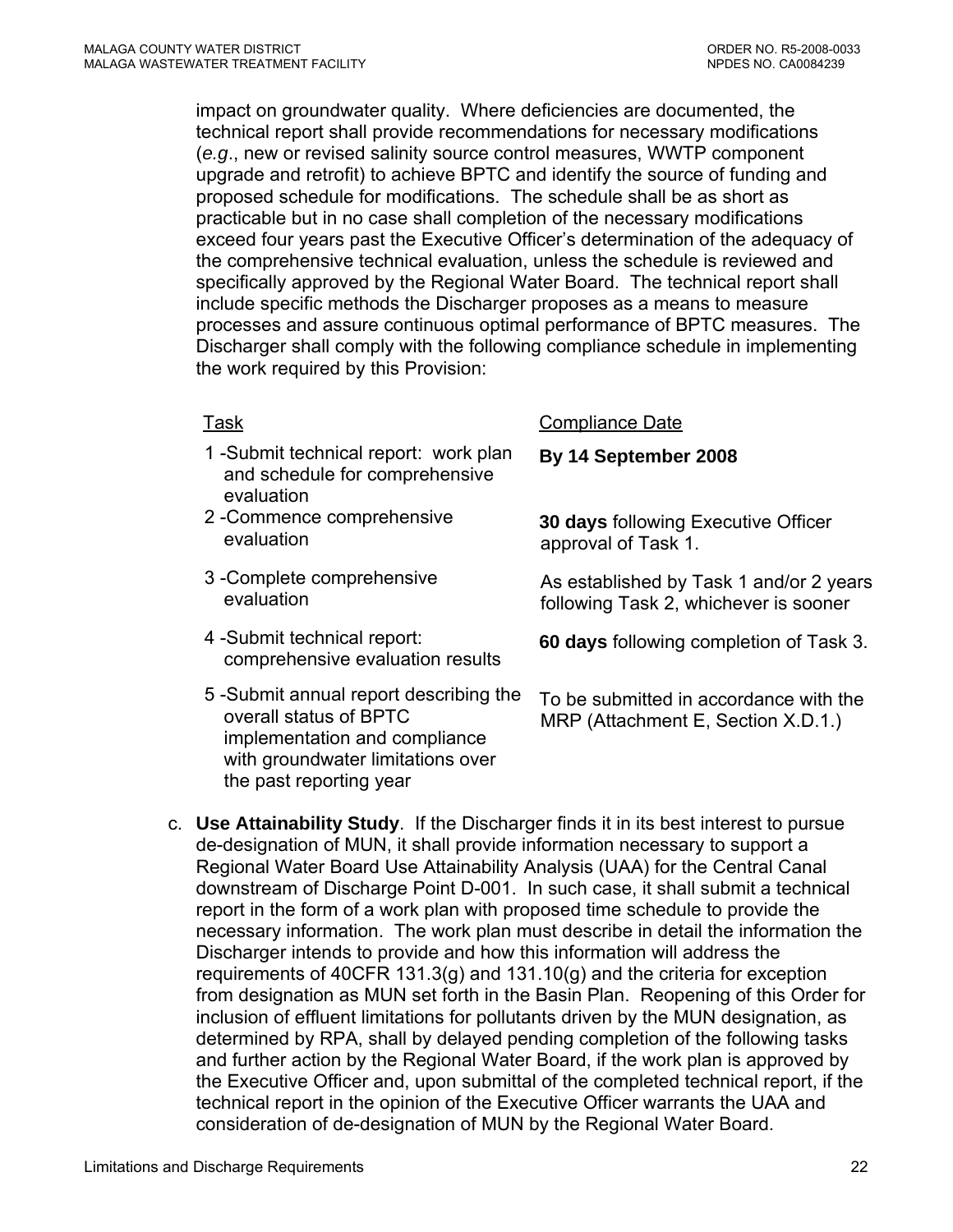<span id="page-22-0"></span>

| Task<br>1-Implement work plan in accordance<br>with conditions of approval<br>determined by the Executive Officer. | <b>Compliance Date</b><br>Within 30 days of<br><b>Executive Officer's written</b><br>approval |
|--------------------------------------------------------------------------------------------------------------------|-----------------------------------------------------------------------------------------------|
| 2-Semi-annual monitoring reports on<br>progress over previous one-half<br>calendar year                            | 1 February and 1 August<br>of each year                                                       |
| 3 - Submittal of technical report with all<br>required information                                                 | By the deadline approved<br>by the Executive Officer<br>but no later than January<br>2010.    |

d. **Groundwater Monitoring.** The Discharger currently maintains one upgradient and four downgradient groundwater monitoring wells. To determine the adequacy of the current monitoring network, the Discharger shall submit to the Regional Water Board by **15 September 2008** a technical report evaluating the current groundwater monitoring system. The technical report shall contain an evaluation of each groundwater monitoring well. Following completion of the comprehensive technical evaluation, the Discharger shall submit a technical report describing the evaluation's results. Where deficiencies are documented, the technical report shall provide recommendations for necessary modifications (*e.g*., new or expanded groundwater monitoring wells). All monitoring wells shall comply with the appropriate standards as described in California Well Standards Bulletin 74-90 (June 1991) and Water Well Standards: State of California Bulletin 74-81 (December 1981), and any more stringent standards adopted by the Discharger or County pursuant to CWC section 13801.

#### **3. Best Management Practices and Pollution Prevention**

#### a**. Pollutant Minimization Program**

The Discharger shall develop and conduct a Pollutant Minimization Program (PMP) as further described below when there is evidence (e.g., sample results reported as DNQ when the effluent limitation is less than the MDL, sample results from analytical methods more sensitive than those methods required by this Order, presence of whole effluent toxicity, health advisories for fish consumption, results of benthic or aquatic organism tissue sampling) that a priority pollutant is present in the effluent above an effluent limitation and either a sample result is reported as DNQ and the effluent limitation is less than the RL; or a sample result is reported as ND and the effluent limitation is less than the MDL, using definitions described in Attachment A and reporting protocols described in MRP section X.A.5.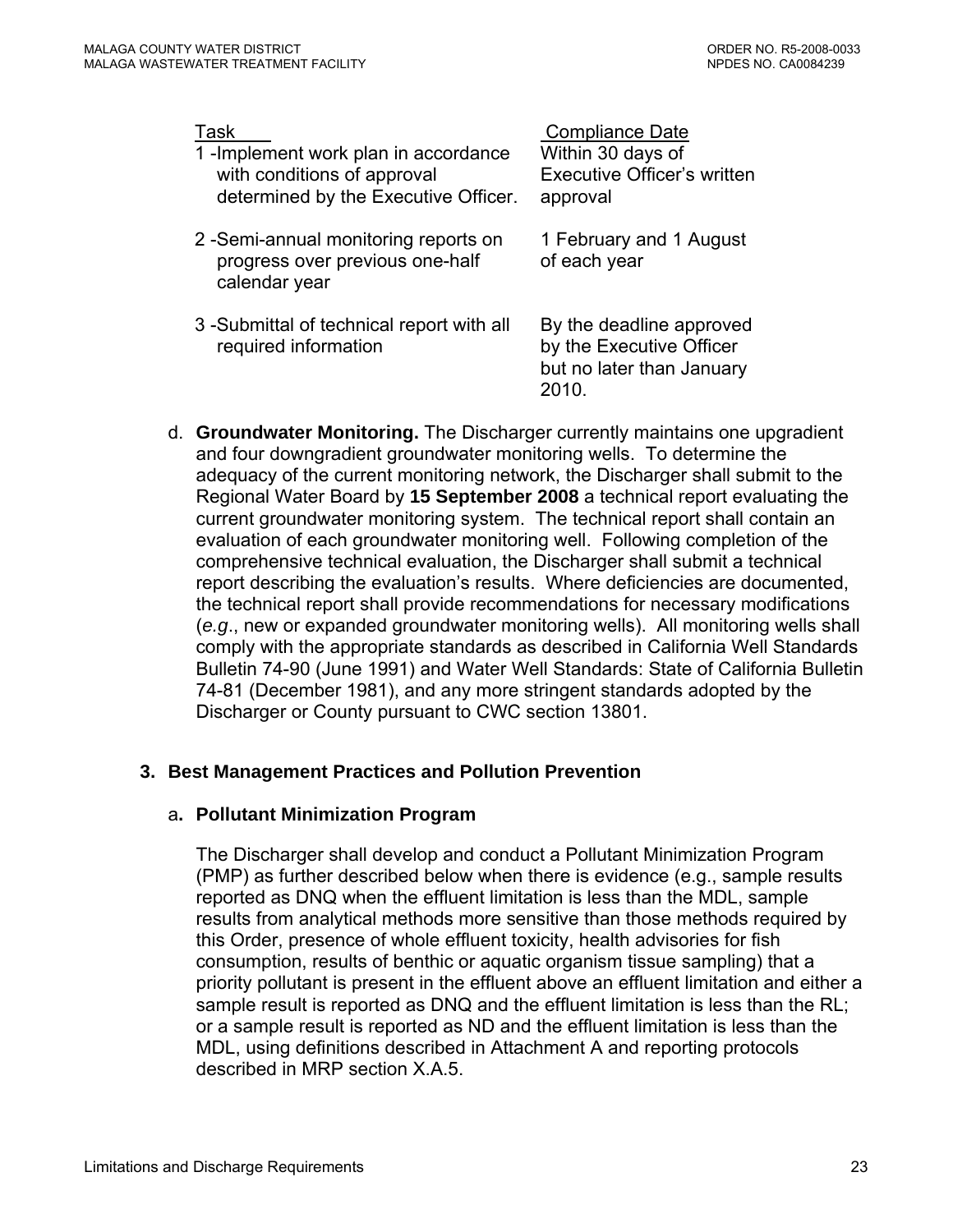<span id="page-23-0"></span>The PMP shall include, but not be limited to, the following actions and submittals acceptable to the Regional Water Board:

- i. An annual review and semi-annual monitoring of potential sources of the reportable priority pollutant(s), which may include fish tissue monitoring and other bio-uptake sampling;
- ii. Quarterly monitoring for the reportable priority pollutant(s) in the influent to the wastewater treatment system;
- iii. Submittal of a control strategy designed to proceed toward the goal of maintaining concentrations of the reportable priority pollutant(s) in the effluent at or below the effluent limitation;
- iv. Implementation of appropriate cost-effective control measures for the reportable priority pollutant(s), consistent with the control strategy; and
- v. An annual status report that shall be sent to the Regional Water Board including:
	- a) All PMP monitoring results for the previous year;
	- b) A list of potential sources of the reportable priority pollutant(s);
	- c) A summary of all actions undertaken pursuant to the control strategy; and
	- d) A description of actions to be taken in the following year.

## **4. Construction, Operation and Maintenance Specifications**

- a. Disposal Pond Requirements.
	- i. Ponds shall be managed to prevent breeding of mosquitoes. In particular,
		- a) An erosion control program should assure that small coves and irregularities are not created around the perimeter of the water surface.
		- b) Weeds shall be minimized.
		- c) Dead algae, vegetation, and debris shall not accumulate on the water surface.
	- ii. Ponds shall have sufficient capacity to contain all wastewater volume generated annually that cannot be reliably and consistently disposed of by evaporation and percolation from the ponds, or discharged at Discharge Point D-001, including ancillary inflow and infiltration and design seasonal precipitation. Design seasonal precipitation shall be based on total annual precipitation using a return period of 100 years, distributed monthly in accordance with historical rainfall patterns.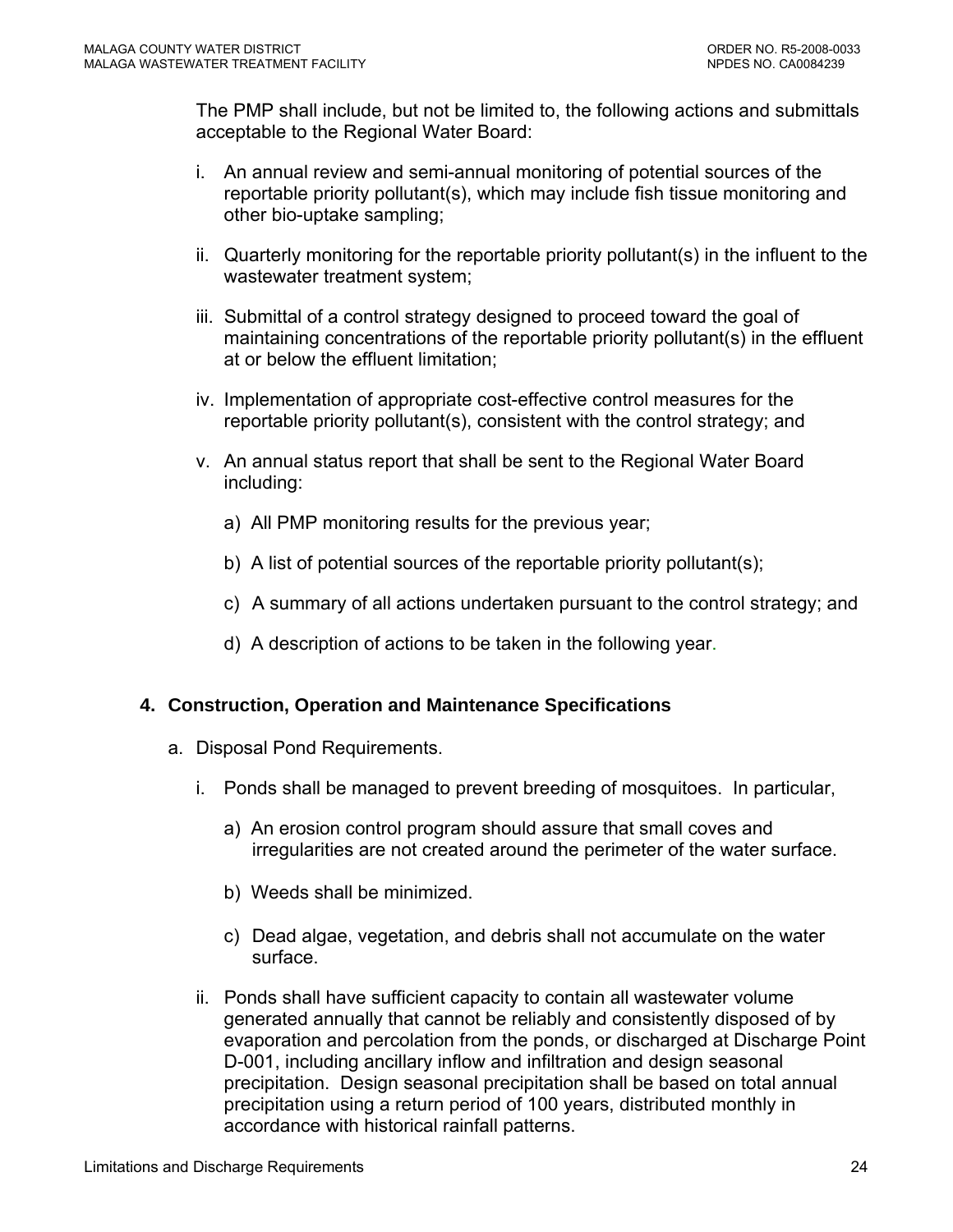- <span id="page-24-0"></span>iii. Prior to the onset of the rainy season of each year, available pond storage capacity shall at least equal the design volume necessary to comply with the previous paragraph.
- iv. The Discharger shall maintain and operate all ponds sufficient to protect the integrity of containment levees and prevent overtopping or overflows. Unless a California civil engineer certifies (based on design, construction, and conditions of operation and maintenance) that less freeboard is adequate, the operating freeboard in any pond shall never be less than two feet (measured vertically). As a means of managing available capacity and to discern compliance with this paragraph, the Discharger shall install and maintain in each pond permanent markers with calibration that indicates the water level at design capacity and enables determination of available operational freeboard.

## **5. Special Provisions for Municipal Facilities (POTWs Only)**

#### a. **Pretreatment Requirements**.

- i. The Discharger shall implement its approved pretreatment program and the program shall be an enforceable condition of this Order. If the Discharger fails to perform the pretreatment functions, the Regional Water Board, the State Water Board or the U.S. Environmental Protection Agency (U.S. EPA) may take enforcement actions against the Discharger as authorized by the CWA.
- ii. The Discharger shall enforce the Pretreatment Standards promulgated under sections 307(b), 307(c), and 307(d) of the Clean Water Act. The Discharger shall perform the pretreatment functions required by 40 CFR Part 403 including, but not limited to:
	- a) Adopting the legal authority required by 40 CFR 403.8(f)(1);
	- b) Enforcing the Pretreatment Standards of 40 CFR 403.5 and 403.6;
	- c) Implementing procedures to ensure compliance as required by 40 CFR 403.8(f)(2); and
	- d) Providing funding and personnel for implementation and enforcement of the pretreatment program as required by 40 CFR 403.8(f)(3).
	- e) Publishing a list of significant violators as required by 40 CFR 403.8(f)(2)(vii).
- iii. The Discharger shall implement, as more completely set forth in 40 CFR 403.5, the necessary legal authorities, programs, and controls to ensure that the following incompatible wastes are not introduced to the treatment system, where incompatible wastes are: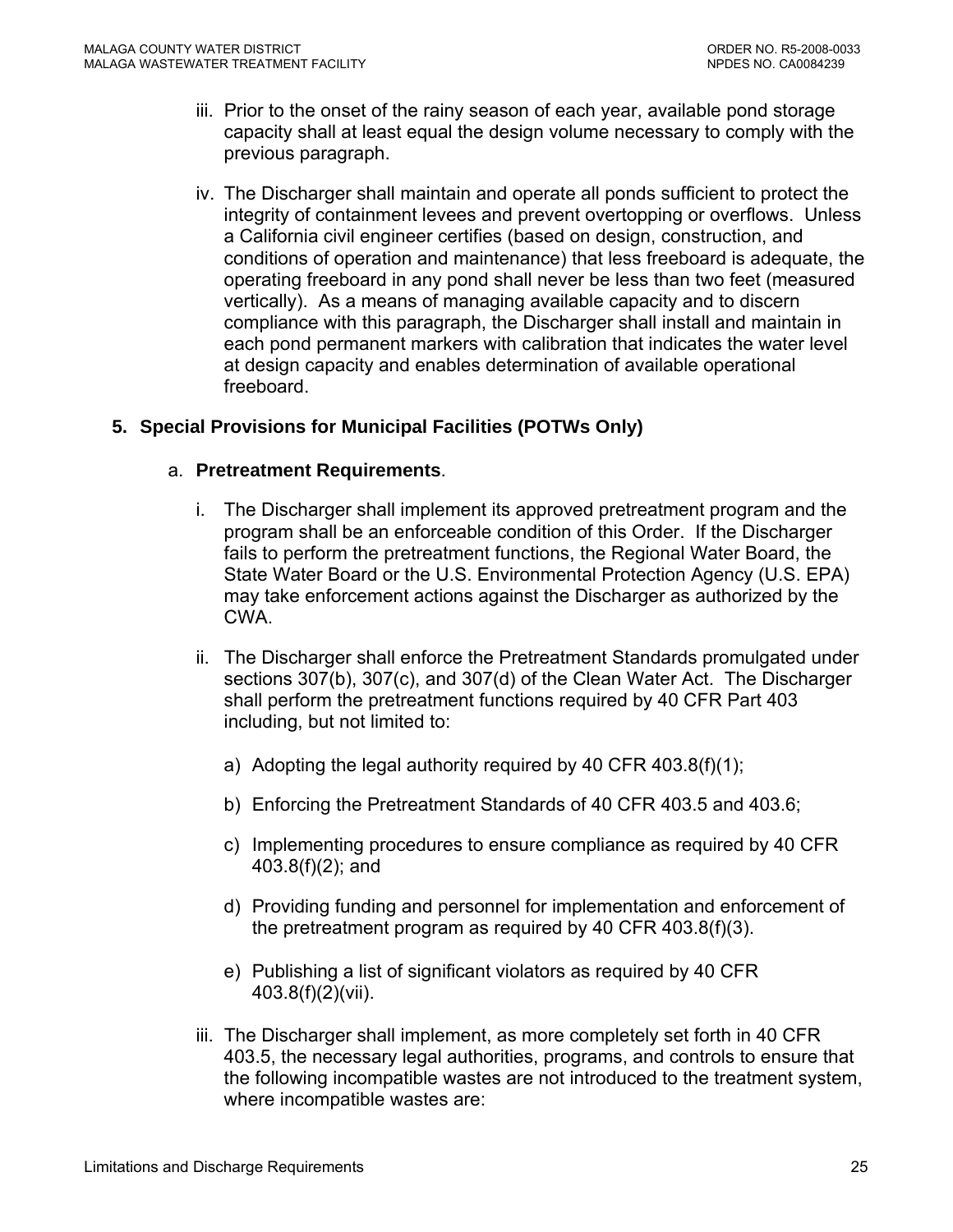- a) Wastes which create a fire or explosion hazard in the treatment works;
- b) Wastes which will cause corrosive structural damage to treatment works, but in no case wastes with a pH lower than 5.0, unless the works is specially designed to accommodate such wastes;
- c) Solid or viscous wastes in amounts which cause obstruction to flow in sewers, or which cause other interference with proper operation or treatment works;
- d) Any waste, including oxygen demanding pollutants (BOD, *etc*.), released in such volume or strength as to cause inhibition or disruption in the treatment works, and subsequent treatment process upset and loss of treatment efficiency;
- e) Heat in amounts that inhibit or disrupt biological activity in the treatment works, or that raise influent temperatures above 40°C (104°F), unless the Regional Water Board approves alternate temperature limits;
- f) Petroleum oil, non-biodegradable cutting oil, or products of mineral oil origin in amounts that will cause interference or pass through;
- g) Pollutants which result in the presence of toxic gases, vapors, or fumes within the treatment works in a quantity that may cause acute worker health and safety problems; and:
- h) Any trucked or hauled pollutants, except at points predesignated by the Discharger.
- iv. The Discharger shall implement, as more completely set forth in 40 CFR 403.5, the legal authorities, programs, and controls necessary to ensure that indirect discharges do not introduce pollutants into the sewerage system that, either alone or in conjunction with a discharge or discharges from other sources:
	- a) Flow through the system to the receiving water in quantities or concentrations that cause a violation of this Order, or:
	- b) Inhibit or disrupt treatment processes, treatment system operations, or sludge processes, use, or disposal and either cause a violation of this Order or prevent sludge use or disposal in accordance with this Order.

#### b. **Sludge/Biosolids Discharge Specifications**

i. Collected screenings, residual sludge, biosolids, and other solids removed from liquid wastes shall be disposed of in a manner approved by the Executive Officer, and consistent with *Consolidated Regulations for Treatment, Storage, Processing, or Disposal of Solid Waste,* as set forth in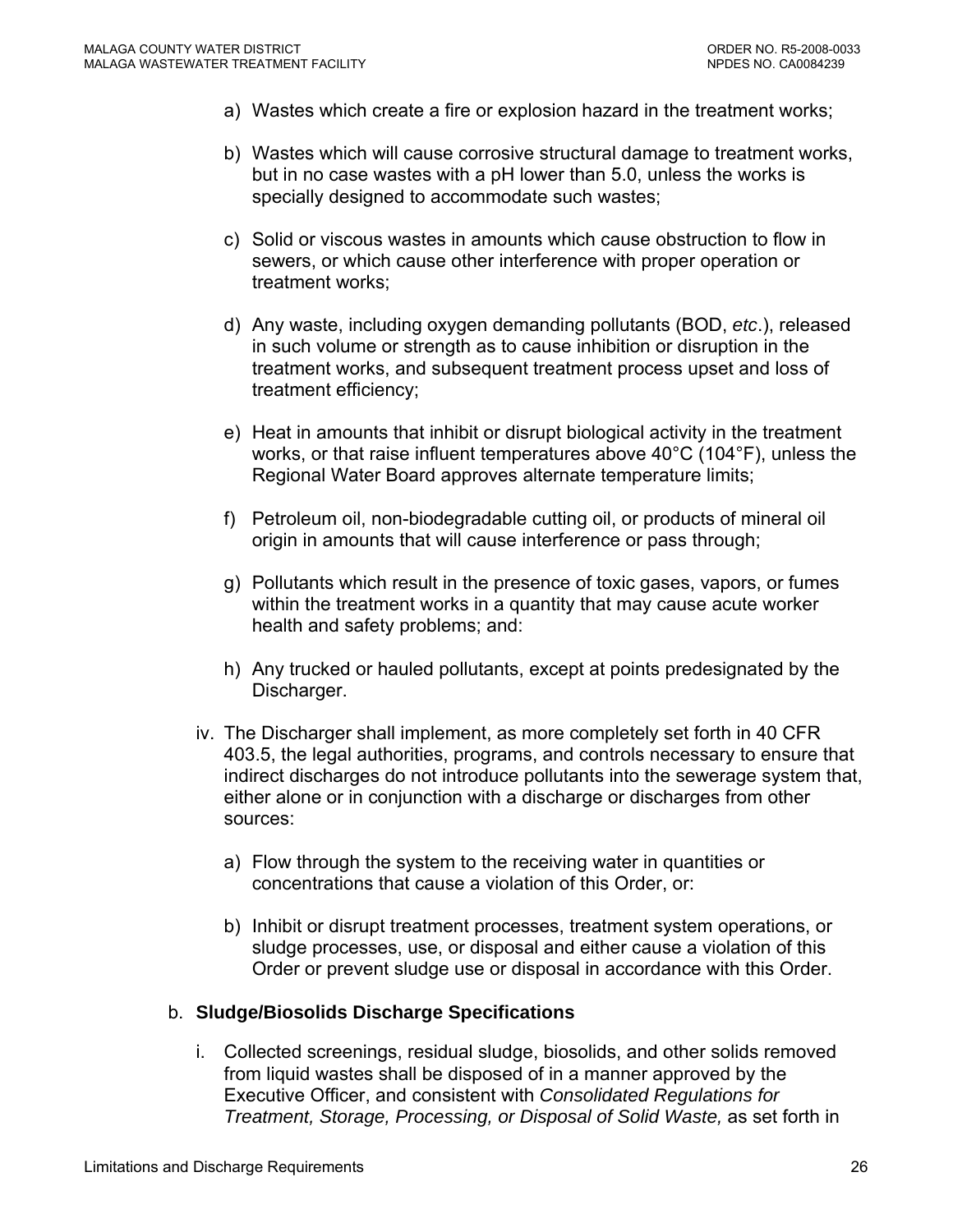Title 27, CCR, Division 2, Subdivision 1, section 20005, et seq. Removal for further treatment, disposal, or reuse at sites (i.e., landfill, composting sites, soil amendment sites) that are operated in accordance with valid waste discharge requirements issued by a regional water quality control board will satisfy these specifications.

- ii. Sludge and solid waste shall be removed from screens, sumps, ponds, clarifiers, etc. as needed to ensure proper plant performance.
- iii. The treatment of sludge generated at the Facility shall be confined to the Facility property and conducted in a manner that precludes infiltration of waste constituents into soils in a mass or concentration that will violate Groundwater Limitations V.B. In addition, the storage of residual sludge, solid waste, and biosolids on Facility property shall be temporary and controlled, and contained in a manner that minimizes leachate formation and precludes infiltration of waste constituents into soils in a mass or concentration that will violate Groundwater Limitations V.B.
- iv. The use and disposal of biosolids shall comply with existing federal and State laws and regulations, including permitting requirements and technical standards included in 40 CFR 503. If the State Water Board and the Regional Water Board are given the authority to implement regulations contained in 40 CFR 503, this Order may be reopened to incorporate appropriate time schedules and technical standards. The Discharger must comply with the standards and time schedules contained in 40 CFR 503 whether or not they have been incorporated into this Order.

#### c. **Sludge/Biosolids Disposal Requirements**

Any proposed change in sludge or biosolids use or disposal practice from that described herein as hauled off by an authorized, independent party shall be reported to the Executive Officer and USEPA Regional Administrator at least **90 days** in advance of the change.

## d. **Collection System**

Requirements of the is Order do not apply to the Discharger's collection system except for a 24-hour reporting requirement in the event of an overflow from the collection system that endangers human health or the environment. In such an event, the Discharger shall comply with the Twenty-four Hour Reporting provisions set forth in Attachment D, section V.E.

## e. **Electronic Notification System.**

This permit, and the Monitoring and Reporting Program which is a part of this permit, requires that certain parameters be monitored on a continuous basis. The wastewater treatment plant is not staffed on a full time basis. Permit violations or system upsets can go undetected during this period. The Discharger is required to establish an electronic system for operator notification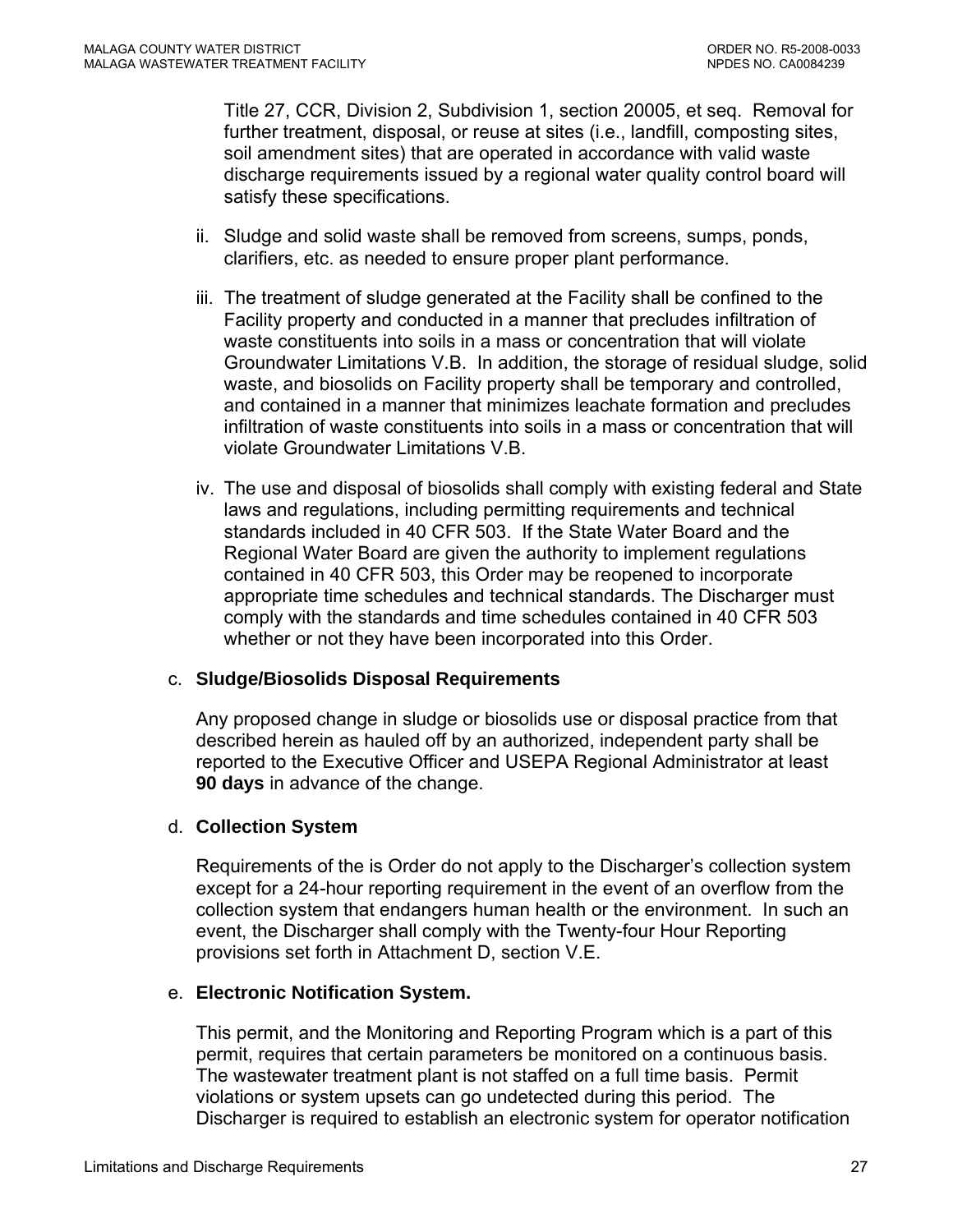<span id="page-27-0"></span>for continuous recording device alarms. For existing continuous monitoring systems, the electronic notification system shall be installed **by 14 September 2008**. For systems installed following permit adoption, the notification system shall be installed simultaneously.

## **6. Other Special Provisions**

- a. Wastewater discharged at Discharge Point D-001 shall be oxidized, coagulated, filtered, and adequately disinfected as this is defined in California Code of Regulations, Title 22, Division 4, Chapter 3, (Title 22), or the equivalent.
- b. In the event of any change in control or ownership of land or waste discharge facilities presently owned or controlled by the Discharger, the Discharger shall notify the succeeding owner or operator of the existence of this Order by letter, a copy of which shall be immediately forwarded to the Regional Water Board (Attachment D, Section II.C.).
- c. To assume operation under this Order, the succeeding owner or operator must apply in writing to the Executive Officer requesting transfer of the Order. The request must contain the requesting entity's full legal name, the State of incorporation if a corporation, address and telephone number of the persons responsible for contact with the Regional Water Board and a statement. The statement shall comply with the signatory and certification requirements in the federal Standard Provisions (Attachment D, Section V.B.) and state that the new owner or operator assumes full responsibility for compliance with this Order. Failure to submit the request shall be considered a discharge without requirements, a violation of the California Water Code. Transfer shall be approved or disapproved in writing by the Executive Officer.
- d. The Discharger shall not allow pollutant-free wastewater to be discharged into the collection, treatment, and disposal system in amounts that significantly diminish the system's capability to comply with this Order. Pollutant-free wastewater means rainfall, groundwater, cooling waters, and condensates that are essentially free of pollutants.
- e. Objectionable odors originating at this facility shall not be perceivable beyond the limits of the wastewater treatment and pond disposal areas, or at the outfall to the Central Canal.
- f. Dissolved oxygen in the upper zone (1 foot) of effluent in disposal ponds of less than 1.0 mg/L will be considered an indication that the ponds are organically overloaded and threatening to violate Discharge Prohibition III.C. Should the DO be below 1.0 mg/L for three consecutive sampling events, the Discharger shall report the findings to the Regional Water Board within 7 days with a proposal that will insure a consistent DO of at least 1.0 mg/L within 30 days.
- g. The Facility shall be designed, constructed, operated, and maintained to prevent inundation or washout due to floods with a 100-year return frequency.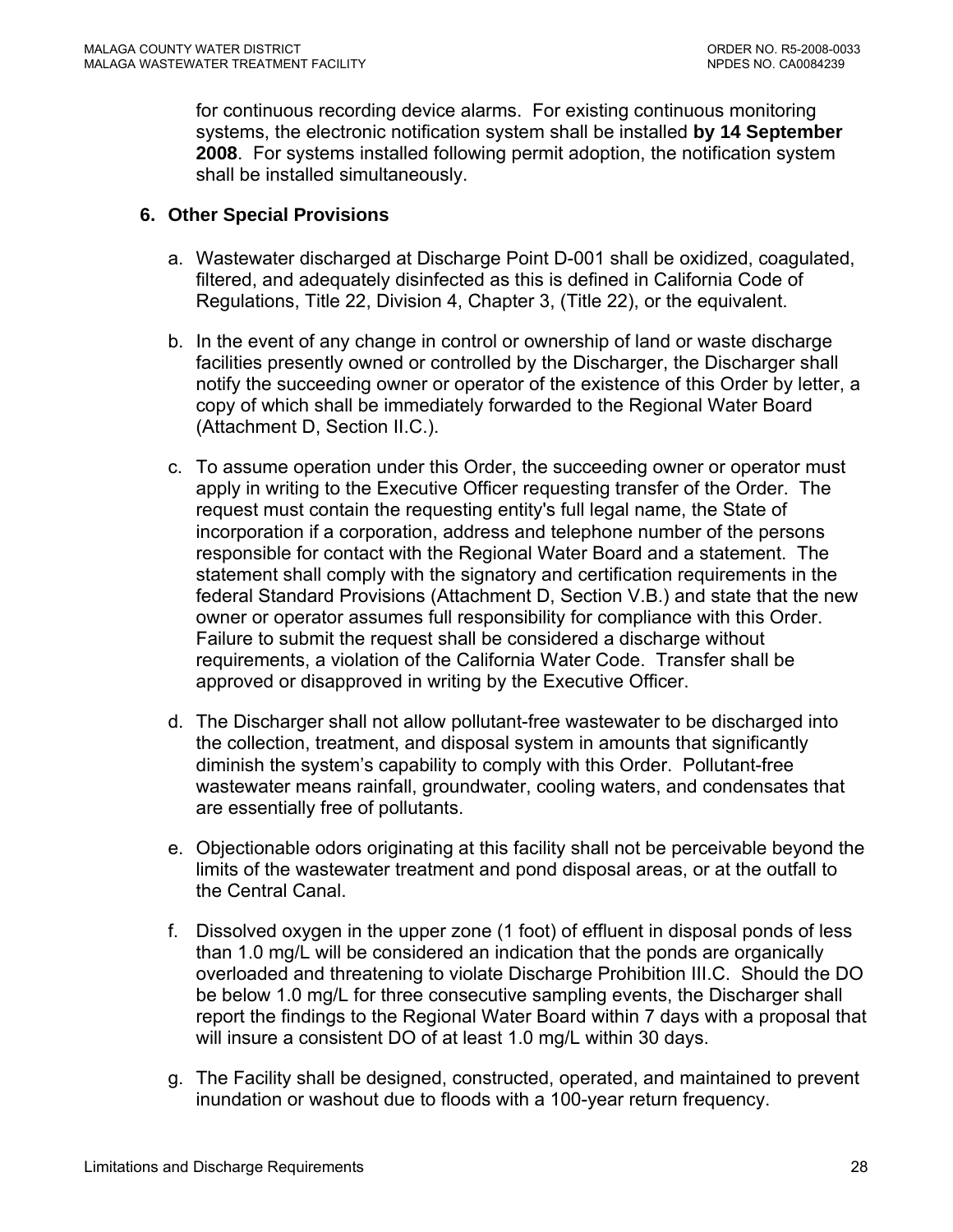- <span id="page-28-0"></span>h. Public contact with wastewater shall be precluded through such means as fences and signs controlling access to the facility, or other acceptable alternatives.
- i. The Discharger shall for each fiscal year (July-June) pay the required annual filing fee in accordance with the current fee schedule established by the State Water Board by the due date specified in the annual invoice (typically issued during October of each fiscal year). The fee is for privilege of discharge authorized by this Order.
- j. Except as expressly identified and authorized in this Order, the Discharger shall not use surface or groundwater as dilution to achieve compliance with effluent limitations in this Order.
- k. Physical facilities shall be designed and constructed according to accepted engineering practice and shall be capable of full and consistent compliance with this Order when properly operated and maintained. Proper operation and maintenance shall be described in an Operation and Maintenance ("O&M") manual prepared by the design engineer. The operation and maintenance manual shall be reviewed at least every time a significant change, alteration, or expansion is made to the facility. The Discharger shall certify in every annual report whether the operation and maintenance manual is complete and reflective of the Facility, and whether operation, maintenance, and staffing for the year being reported was as prescribed in the O&M manual.

## **7. Compliance Schedules**

- a. **Compliance Schedules for Final Effluent Limitations for bromoform, chlorodibromomethane, dichlorobromomethane, and ammonia** 
	- i. **By 1 November 2008,** the Discharger shall comply with the final effluent limitations for bromoform, chlorodibromomethane, and dichlorobromomethane. **By 18 May 2010,** the Discharger shall comply with the final effluent limitations for ammonia.
	- ii. **Treatment Feasibility Study.** The Discharger shall perform an engineering treatment feasibility study examining the feasibility, costs and benefits of different treatment options that may be required to remove ammonia from the discharge. A work plan and time schedule for preparation of the treatment feasibility study shall be completed and submitted to the Regional Water Board **by 14 July 2008** and will be subject to the approval of the Executive Officer. The treatment feasibility study shall be completed and submitted to the Regional Water Board **within one (1) year following work plan approval by the Executive Officer**, and progress reports shall be submitted in accordance with the Monitoring and Reporting Program (Attachment E, Section X.D.1.).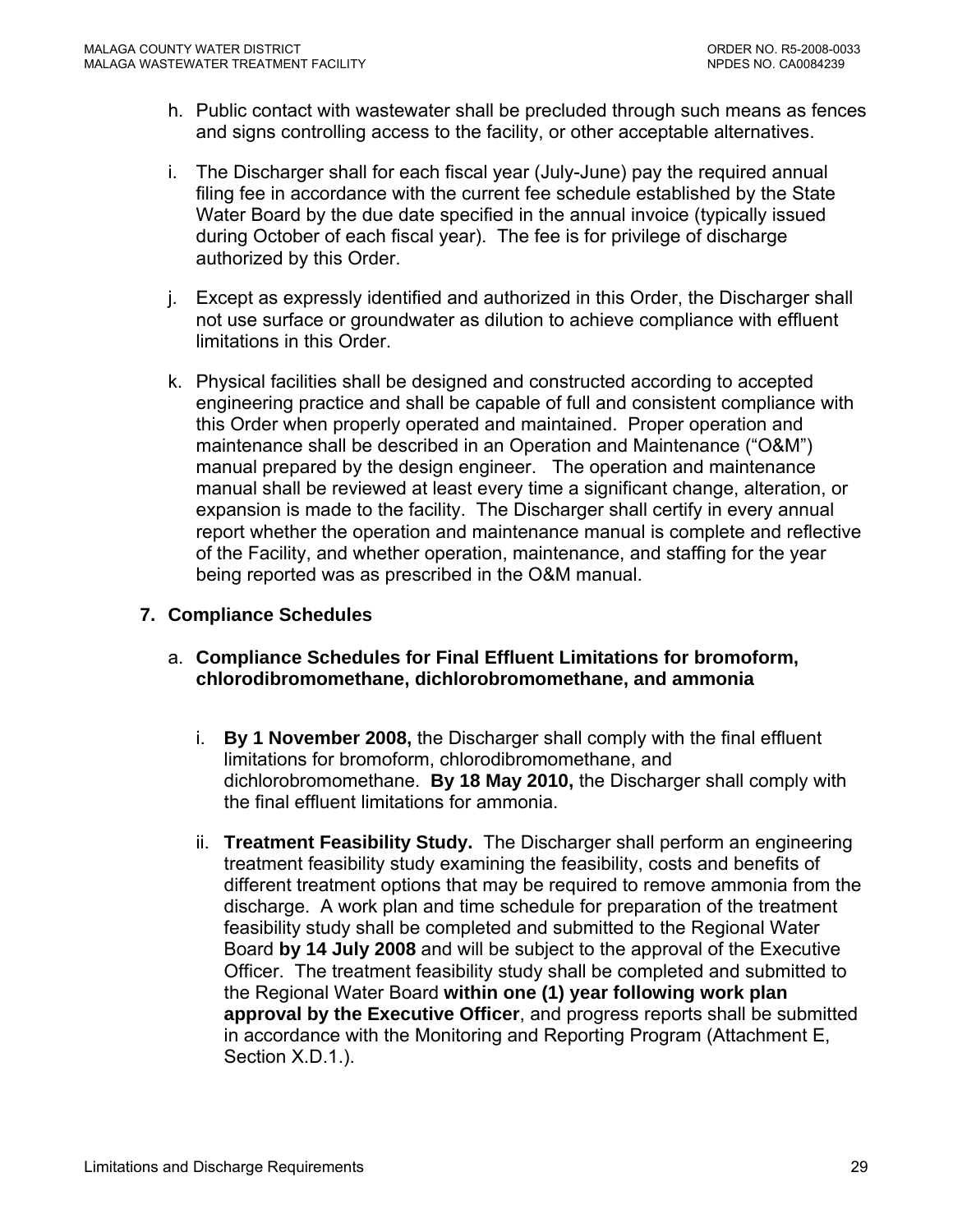## <span id="page-29-0"></span>**VII. COMPLIANCE DETERMINATION**

Compliance with the effluent limitations contained in section IV of this Order will be determined as specified below:

- **A. BOD and TSS Effluent Limitations**. Compliance with the final effluent limitations for BOD and TSS required shall be ascertained by 24-hour composite samples. Compliance with effluent limitations for percent removal shall be calculated using the arithmetic mean of 20°C BOD (5-day) and total suspended solids in effluent samples collected over a monthly period as a percentage of the arithmetic mean of the values for influent samples collected at approximately the same times during the same period.
- **B. Average Monthly Daily Flow Effluent Limitations**. The Average Monthly Daily Flow represents the daily average flow determined over a calendar month.
- **C. Total Coliform Organisms Effluent Limitations**. For each day that an effluent sample is collected and analyzed for total coliform organisms, the 7-day median shall be determined by calculating the median concentration of total coliform bacteria in the effluent utilizing the bacteriological results of the last seven days for which analyses have been completed. If the 7-day median of total coliform organisms exceeds a most probable number (MPN) of 2.2 per 100 milliliters, the Discharger will be considered out of compliance for that parameter for that 1 day only within the reporting period.
- **D. Total Residual Chlorine Effluent Limitations.** Continuous monitoring analyzers for chlorine residual or for dechlorination agent residual in the effluent are appropriate methods for compliance determination. A positive residual dechlorination agent in the effluent indicates that chlorine is not present in the discharge, which demonstrates compliance with the effluent limitations. This type of monitoring can also be used to prove that some chlorine residual exceedances are false positives. Continuous monitoring data showing either a positive dechlorination agent residual or a chlorine residual at or below the prescribed limit are sufficient to show compliance with the total residual chlorine effluent limitations, as long as the instruments are maintained and calibrated in accordance with the manufacturer's recommendations.

Any excursion above the 1-hour average or 4-day average total residual chlorine effluent limitations is a violation. If the Discharger conducts continuous monitoring and the Discharger can demonstrate, through data collected from a back-up monitoring system, that a chlorine spike recorded by the continuous monitor was not actually due to chlorine, then any excursion resulting from the recorded spike will not be considered an exceedance, but rather reported as a false positive.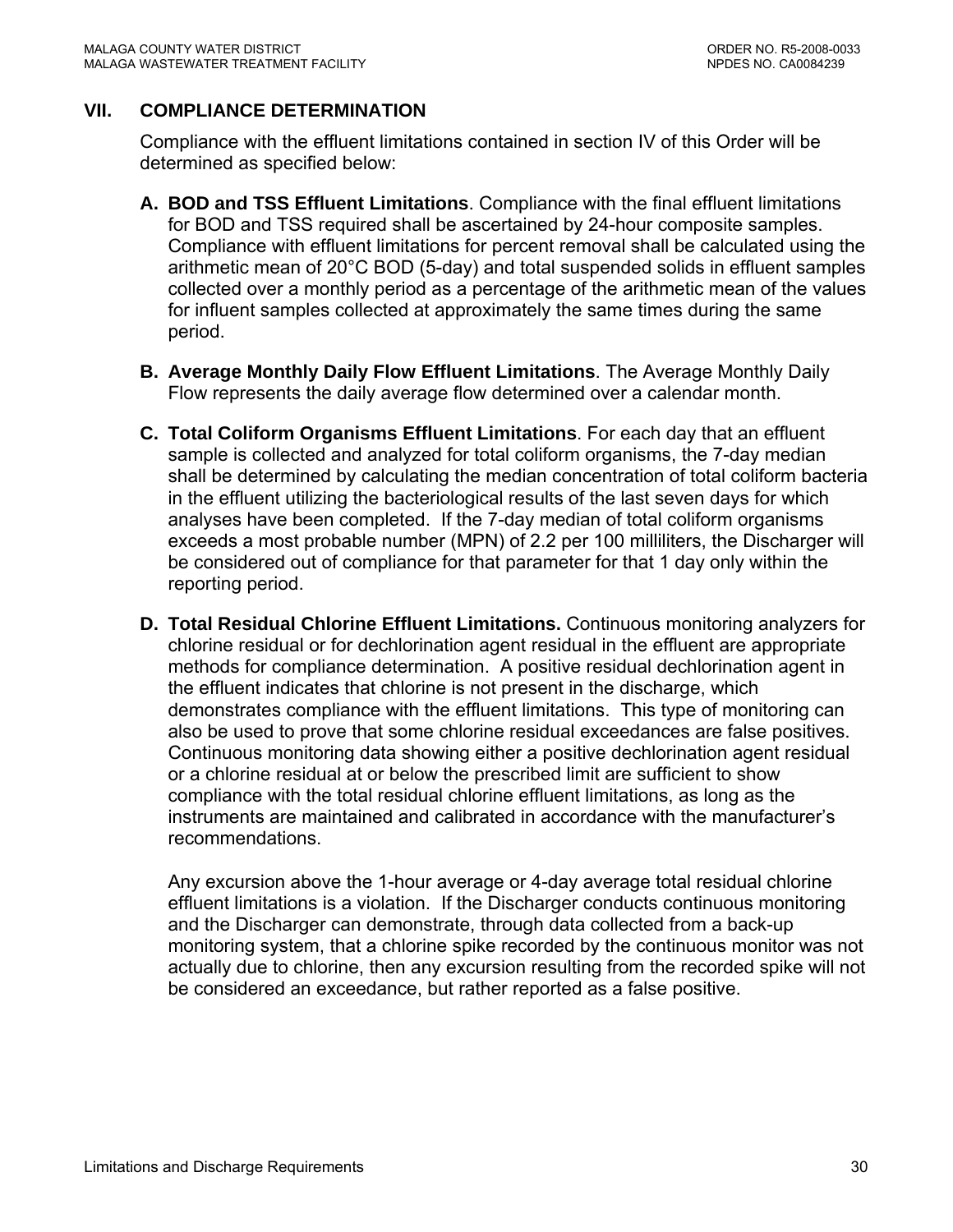# <span id="page-30-0"></span>**ATTACHMENT A – DEFINITIONS**

**Arithmetic Mean (µ),** also called the average, is the sum of measured values divided by the number of samples. For ambient water concentrations, the arithmetic mean is calculated as follows:

Arithmetic mean =  $\mu$  =  $\Sigma x / n$ , where:  $\Sigma x$  is the sum of the measured ambient water concentrations, and n is the number of samples.

**Average Monthly Effluent Limitation (AMEL):** the highest allowable average of daily discharges over a calendar month, calculated as the sum of all daily discharges measured during a calendar month divided by the number of daily discharges measured during that month.

**Average Weekly Effluent Limitation (AWEL):** the highest allowable average of daily discharges over a calendar week (Sunday through Saturday), calculated as the sum of all daily discharges measured during a calendar week divided by the number of daily discharges measured during that week.

**Best Practicable Treatment or Control (BPTC):** BPTC is a requirement of State Water Resources Control Board Resolution 68-16 – "Statement of Policy with Respect to Maintaining High Quality of Waters in California" (referred to as the "Antidegradation Policy"). BPTC is the treatment or control of a discharge necessary to assure that, *"(a) a pollution or nuisance will not occur and (b) the highest water quality consistent with maximum benefit to the people of the State will be maintained."* Pollution is defined in CWC Section 13050(I). In general, an exceedance of a water quality objective in the Basin Plan constitutes "pollution".

**Bioaccumulative** pollutants are those substances taken up by an organism from its surrounding medium through gill membranes, epithelial tissue, or from food and subsequently concentrated and retained in the body of the organism.

**Carcinogenic** pollutants are substances that are known to cause cancer in living organisms.

**Coefficient of Variation (***CV***)** is a measure of the data variability and is calculated as the estimated standard deviation divided by the arithmetic mean of the observed values.

**Daily Discharge:** Daily Discharge is defined as either: (1) the total mass of the constituent discharged over the calendar day (12:00 am through 11:59 pm) or any 24-hour period that reasonably represents a calendar day for purposes of sampling (as specified in the permit), for a constituent with limitations expressed in units of mass or; (2) the unweighted arithmetic mean measurement of the constituent over the day for a constituent with limitations expressed in other units of measurement (e.g., concentration).

The daily discharge may be determined by the analytical results of a composite sample taken over the course of one day (a calendar day or other 24-hour period defined as a day) or by the arithmetic mean of analytical results from one or more grab samples taken over the course of the day.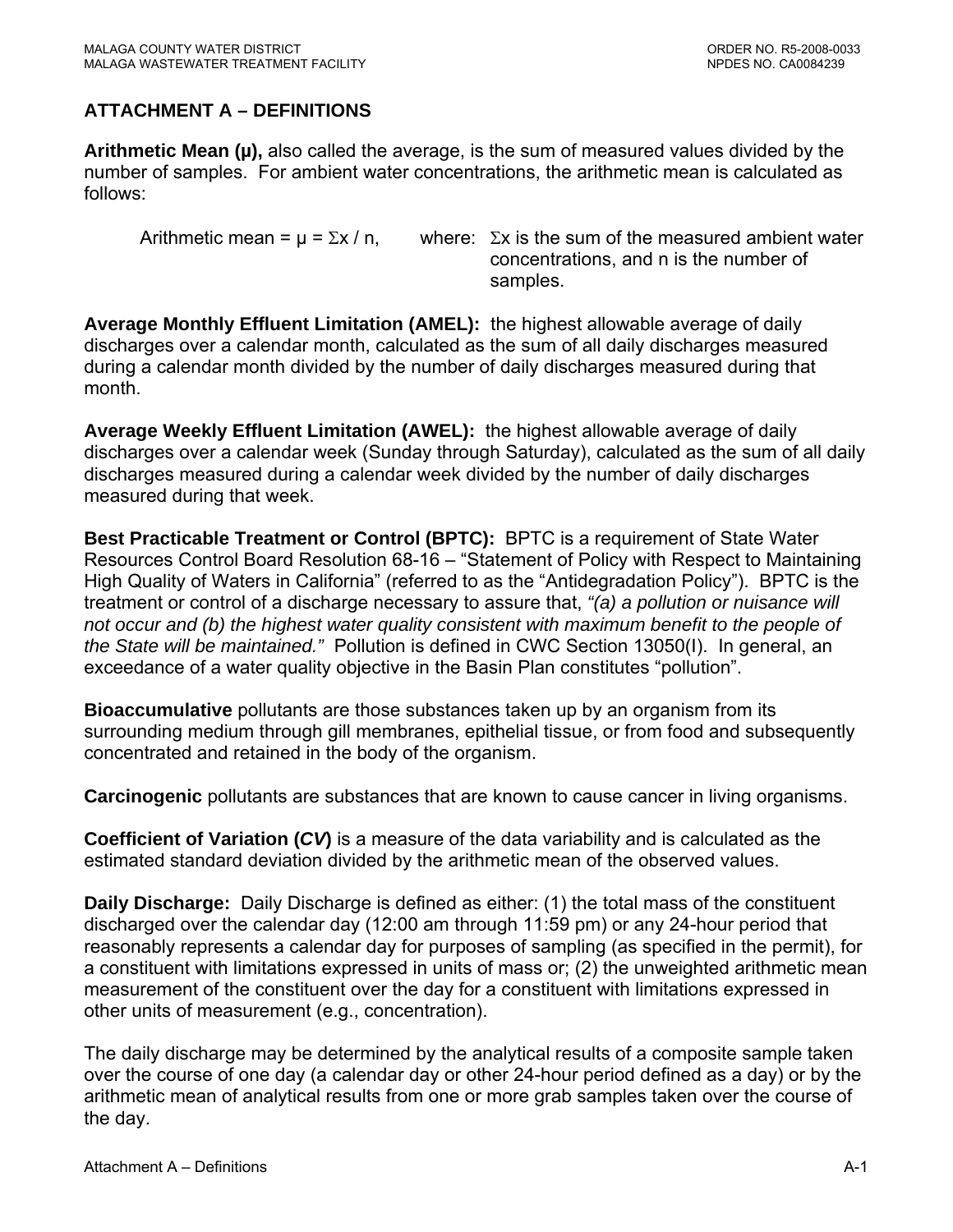For composite sampling, if 1 day is defined as a 24-hour period other than a calendar day, the analytical result for the 24-hour period will be considered as the result for the calendar day in which the 24-hour period ends.

**Detected, but Not Quantified (DNQ)** are those sample results less than the RL, but greater than or equal to the laboratory's MDL.

**Dilution Credit** is the amount of dilution granted to a discharge in the calculation of a water quality-based effluent limitation, based on the allowance of a specified mixing zone. It is calculated from the dilution ratio or determined through conducting a mixing zone study or modeling of the discharge and receiving water.

**Effluent Concentration Allowance (ECA)** is a value derived from the water quality criterion/objective, dilution credit, and ambient background concentration that is used, in conjunction with the coefficient of variation for the effluent monitoring data, to calculate a longterm average (LTA) discharge concentration. The ECA has the same meaning as waste load allocation (WLA) as used in U.S. EPA guidance (Technical Support Document For Water Quality-based Toxics Control, March 1991, second printing, EPA/505/2-90-001).

**Estimated Chemical Concentration** is the estimated chemical concentration that results from the confirmed detection of the substance by the analytical method below the ML value.

**Inland Surface Waters** are all surface waters of the State that do not include the ocean, enclosed bays, or estuaries.

**Instantaneous Maximum Effluent Limitation:** the highest allowable value for any single grab sample or aliquot (i.e., each grab sample or aliquot is independently compared to the instantaneous maximum limitation).

**Instantaneous Minimum Effluent Limitation:** the lowest allowable value for any single grab sample or aliquot (i.e., each grab sample or aliquot is independently compared to the instantaneous minimum limitation).

**Maximum Daily Effluent Limitation (MDEL)** means the highest allowable daily discharge of a pollutant, over a calendar day (or 24-hour period). For pollutants with limitations expressed in units of mass, the daily discharge is calculated as the total mass of the pollutant discharged over the day. For pollutants with limitations expressed in other units of measurement, the daily discharge is calculated as the arithmetic mean measurement of the pollutant over the day.

**Median** is the middle measurement in a set of data. The median of a set of data is found by first arranging the measurements in order of magnitude (either increasing or decreasing order). If the number of measurements (*n*) is odd, then the median =  $X_{(n+1)/2}$ . If *n* is even, then the median =  $(X_{n/2} + X_{(n/2)+1})/2$  (i.e., the midpoint between the  $n/2$  and  $n/2+1$ ).

**Method Detection Limit (MDL)** is the minimum concentration of a substance that can be measured and reported with 99 percent confidence that the analyte concentration is greater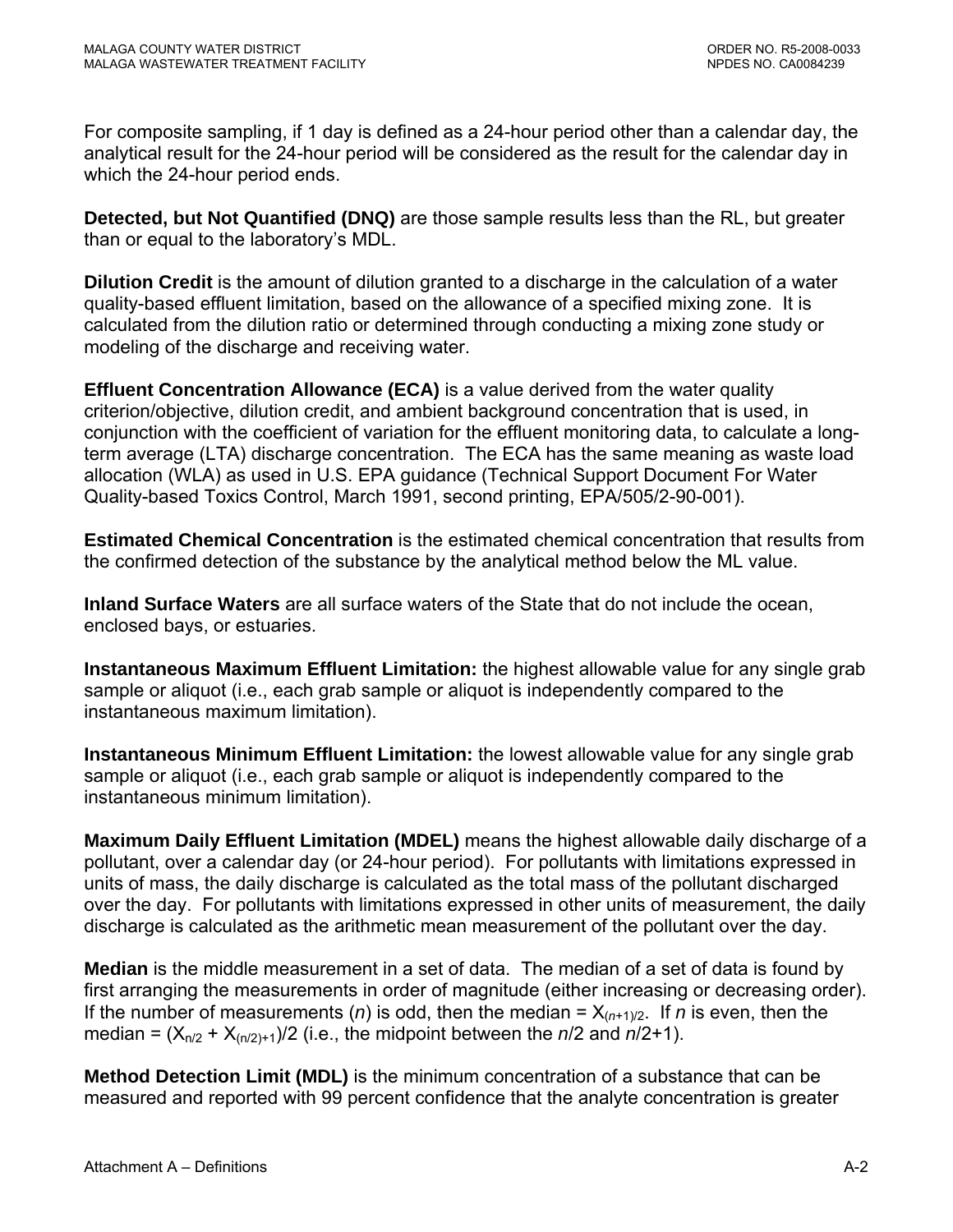than zero, as defined in title 40 of the Code of Federal Regulations, Part 136, Attachment B, revised as of July 3, 1999.

**Minimum Level (ML)** is the concentration at which the entire analytical system must give a recognizable signal and acceptable calibration point. The ML is the concentration in a sample that is equivalent to the concentration of the lowest calibration standard analyzed by a specific analytical procedure, assuming that all the method specified sample weights, volumes, and processing steps have been followed.

**Mixing Zone** is a limited volume of receiving water that is allocated for mixing with a wastewater discharge where water quality criteria can be exceeded without causing adverse effects to the overall water body.

**Natural Groundwater** is the term usually reserved for the subsurface water that occurs naturally beneath the water table in soils and geologic formations that are fully saturated.

**Not Detected (ND)** are those sample results less than the laboratory's MDL.

**Overflow** is a spill, release, discharge, or diversion of untreated or partially treated wastewater.

**Persistent** pollutants are substances for which degradation or decomposition in the environment is nonexistent or very slow.

**Pollutant Minimization Program (PMP)** means waste minimization and pollution prevention actions that include, but are not limited to, product substitution, waste stream recycling, alternative waste management methods, and education of the public and businesses. The goal of the PMP shall be to reduce all potential sources of a priority pollutant(s) through pollutant minimization (control) strategies, including pollution prevention measures as appropriate, to maintain the effluent concentration at or below the water quality-based effluent limitation. Pollution prevention measures may be particularly appropriate for persistent bioaccumulative priority pollutants where there is evidence that beneficial uses are being impacted. The Regional Water Board may consider cost effectiveness when establishing the requirements of a PMP. The completion and implementation of a Pollution Prevention Plan, if required pursuant to Water Code section 13263.3(d), shall be considered to fulfill the PMP requirements.

**Pollution Prevention** means any action that causes a net reduction in the use or generation of a hazardous substance or other pollutant that is discharged into water and includes, but is not limited to, input change, operational improvement, production process change, and product reformulation (as defined in Water Code section 13263.3). Pollution prevention does not include actions that merely shift a pollutant in wastewater from one environmental medium to another environmental medium, unless clear environmental benefits of such an approach are identified to the satisfaction of the State or Regional Water Board.

**Reporting Level (RL)** is the ML (and its associated analytical method) chosen by the Discharger for reporting and compliance determination from the MLs included in this Order. The MLs included in this Order correspond to approved analytical methods for reporting a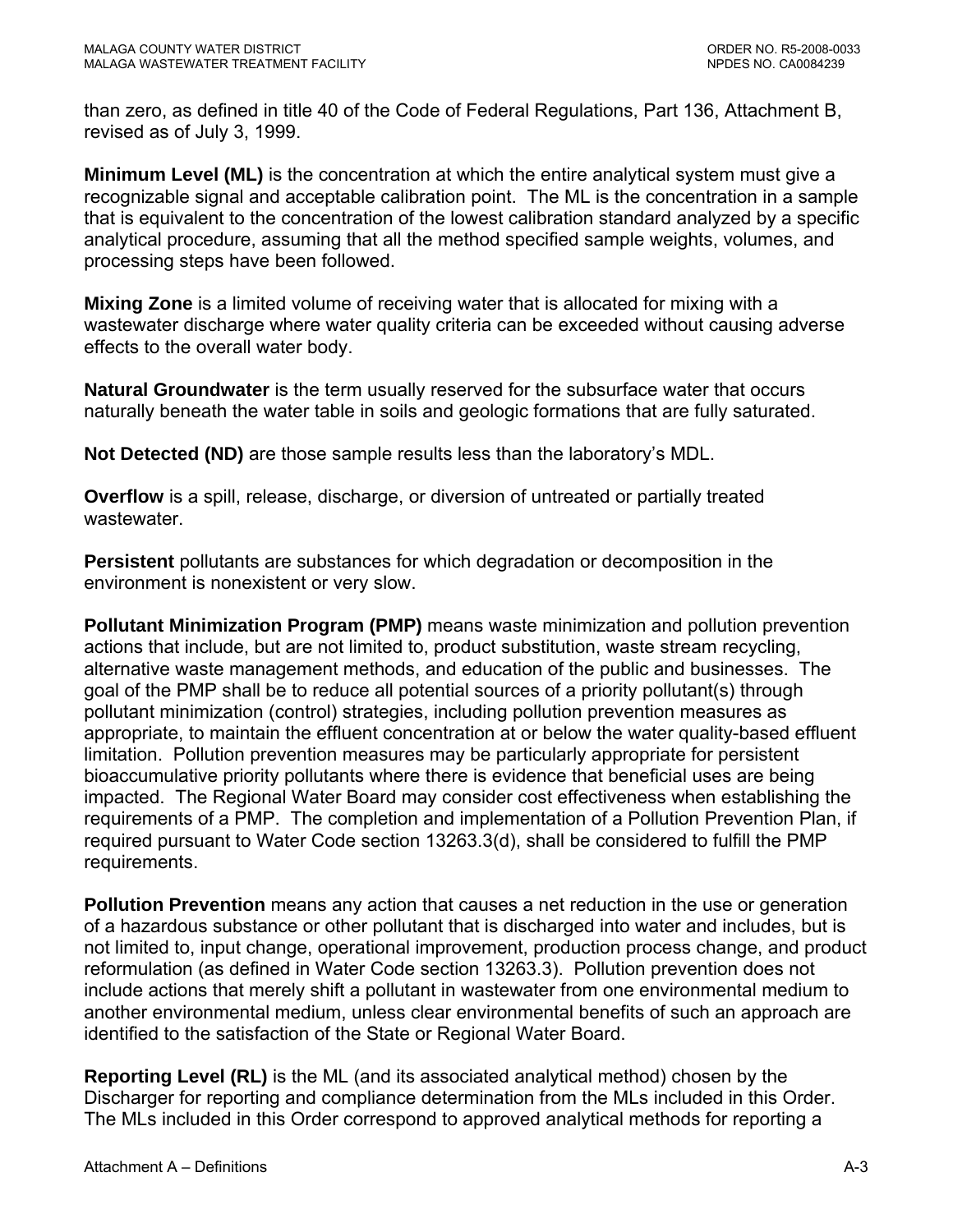sample result that are selected by the Regional Water Board either from Appendix 4 of the SIP in accordance with section 2.4.2 of the SIP or established in accordance with section 2.4.3 of the SIP. The ML is based on the proper application of method-based analytical procedures for sample preparation and the absence of any matrix interferences. Other factors may be applied to the ML depending on the specific sample preparation steps employed. For example, the treatment typically applied in cases where there are matrix-effects is to dilute the sample or sample aliquot by a factor of ten. In such cases, this additional factor must be applied to the ML in the computation of the RL.

**Satellite Collection System** is the portion, if any, of a sanitary sewer system owned or operated by a different public agency than the agency that owns and operates the wastewater treatment facility that a sanitary sewer system is tributary to.

**Source of Drinking Water** is any water designated as municipal or domestic supply (MUN) in a Regional Water Board Basin Plan.

**Standard Deviation (**σ**)** is a measure of variability that is calculated as follows:

 $\sigma = (\sum [(x - μ)^2]/(n - 1))^{0.5}$ where: x is the observed value; µ is the arithmetic mean of the observed values; and n is the number of samples.

**Toxicity Reduction Evaluation (TRE)** is a study conducted in a step-wise process designed to identify the causative agents of effluent or ambient toxicity, isolate the sources of toxicity, evaluate the effectiveness of toxicity control options, and then confirm the reduction in toxicity. The first steps of the TRE consist of the collection of data relevant to the toxicity, including additional toxicity testing, and an evaluation of facility operations and maintenance practices, and best management practices. A Toxicity Identification Evaluation (TIE) may be required as part of the TRE, if appropriate. (A TIE is a set of procedures to identify the specific chemical(s) responsible for toxicity. These procedures are performed in three phases (characterization, identification, and confirmation) using aquatic organism toxicity tests.)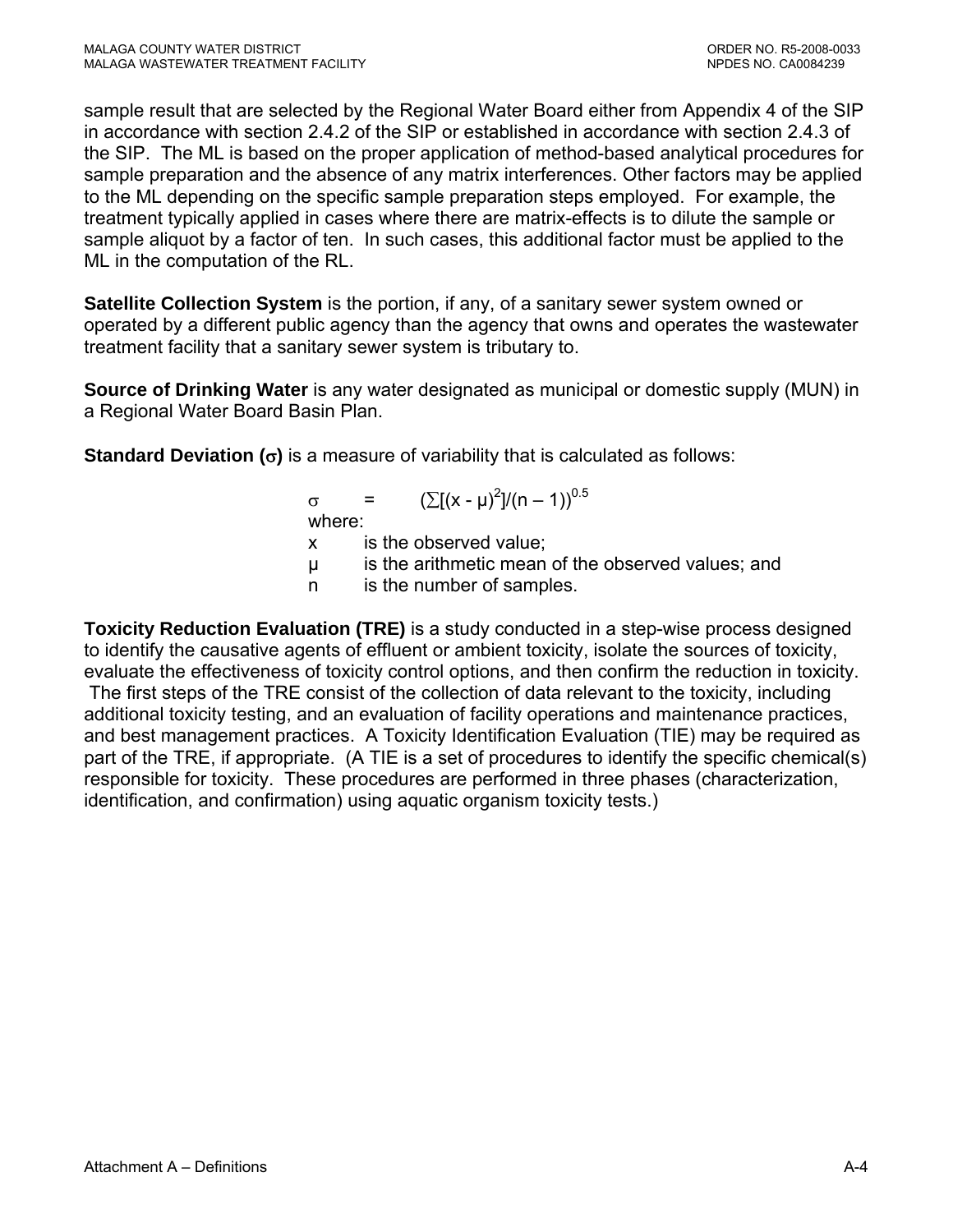#### <span id="page-34-0"></span>**ATTACHMENT B – MAP**

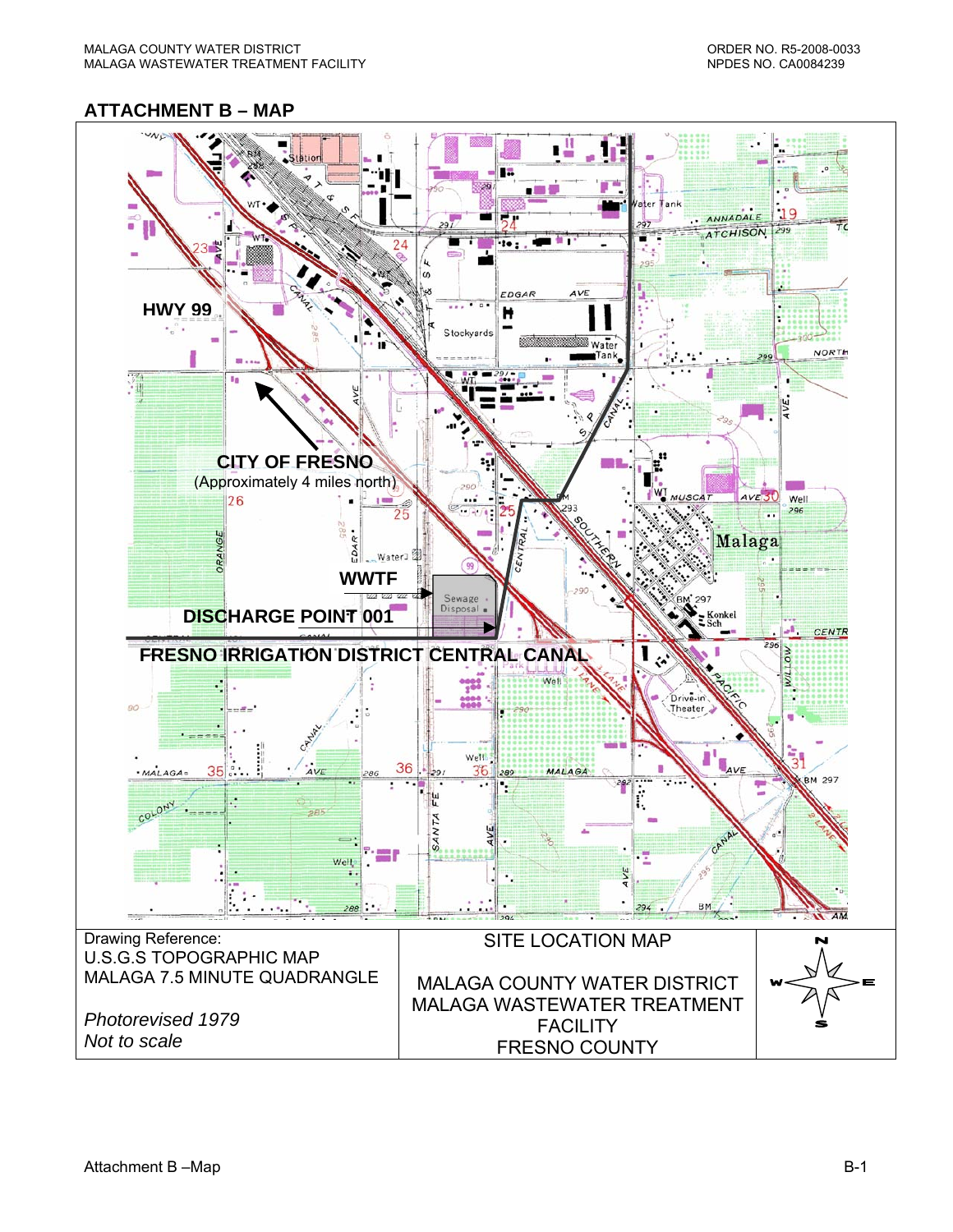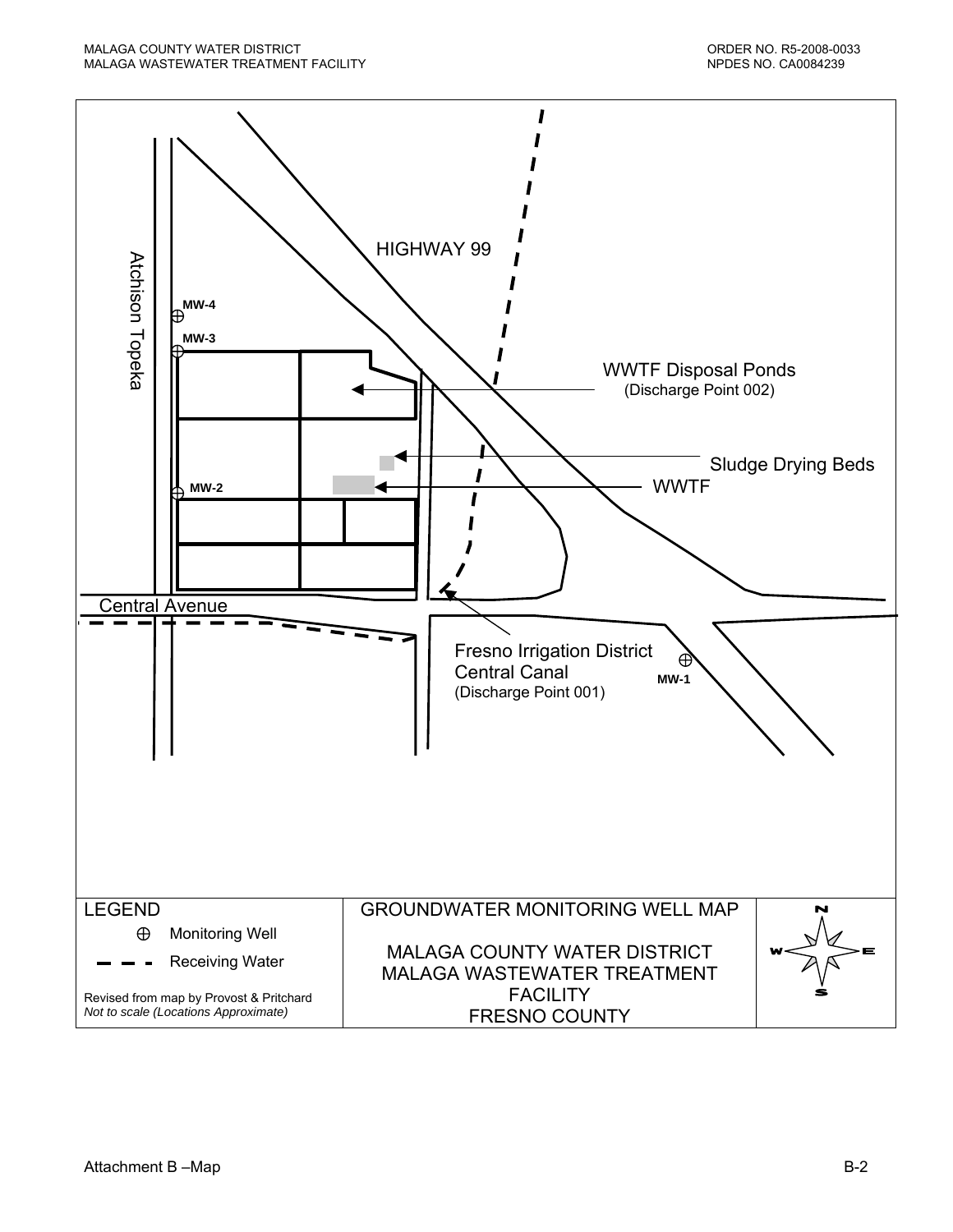# **ATTACHMENT C – FLOW SCHEMATIC**

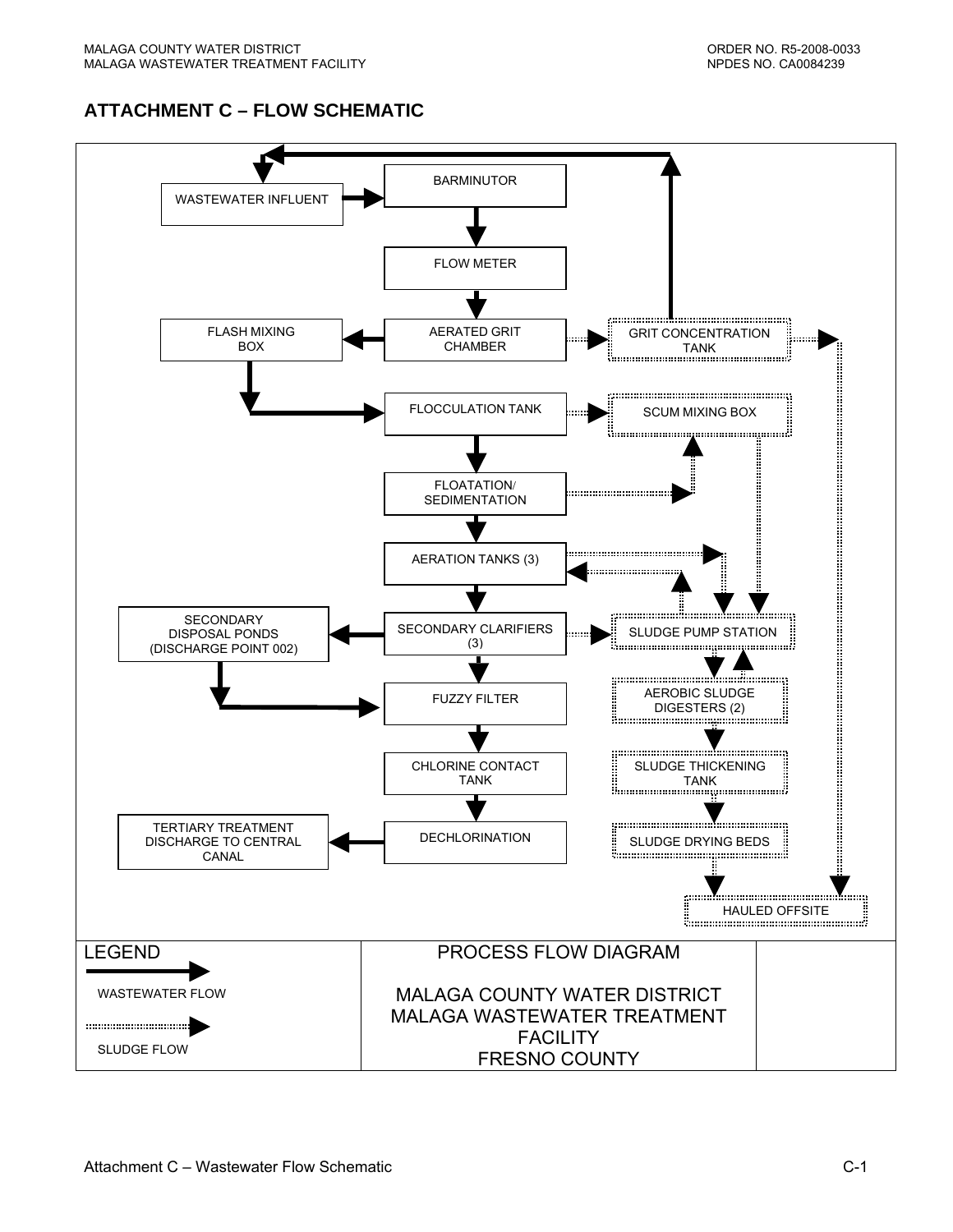# **ATTACHMENT D –STANDARD PROVISIONS**

#### **I. STANDARD PROVISIONS – PERMIT COMPLIANCE**

### **A. Duty to Comply**

- 1. The Discharger must comply with all of the conditions of this Order. Any noncompliance constitutes a violation of the Clean Water Act (CWA) and the California Water Code and is grounds for enforcement action, for permit termination, revocation and reissuance, or modification; or denial of a permit renewal application. (40 CFR 122.41(a).)
- 2. The Discharger shall comply with effluent standards or prohibitions established under Section 307(a) of the CWA for toxic pollutants and with standards for sewage sludge use or disposal established under Section 405(d) of the CWA within the time provided in the regulations that establish these standards or prohibitions, even if this Order has not yet been modified to incorporate the requirement. (40 CFR 122.41(a)(1).)

#### **B. Need to Halt or Reduce Activity Not a Defense**

It shall not be a defense for a Discharger in an enforcement action that it would have been necessary to halt or reduce the permitted activity in order to maintain compliance with the conditions of this Order. (40 CFR 122.41(c).)

#### **C. Duty to Mitigate**

The Discharger shall take all reasonable steps to minimize or prevent any discharge or sludge use or disposal in violation of this Order that has a reasonable likelihood of adversely affecting human health or the environment. (40 CFR 122.41(d).)

#### **D. Proper Operation and Maintenance**

The Discharger shall at all times properly operate and maintain all facilities and systems of treatment and control (and related appurtenances) which are installed or used by the Discharger to achieve compliance with the conditions of this Order. Proper operation and maintenance also includes adequate laboratory controls and appropriate quality assurance procedures. This provision requires the operation of backup or auxiliary facilities or similar systems that are installed by a Discharger only when necessary to achieve compliance with the conditions of this Order. (40 CFR 122.41(e).)

#### **E. Property Rights**

- 1. This Order does not convey any property rights of any sort or any exclusive privileges. (40 CFR 122.41(g).)
- 2. The issuance of this Order does not authorize any injury to persons or property or invasion of other private rights, or any infringement of state or local law or regulations. (40 CFR 122.5(c).)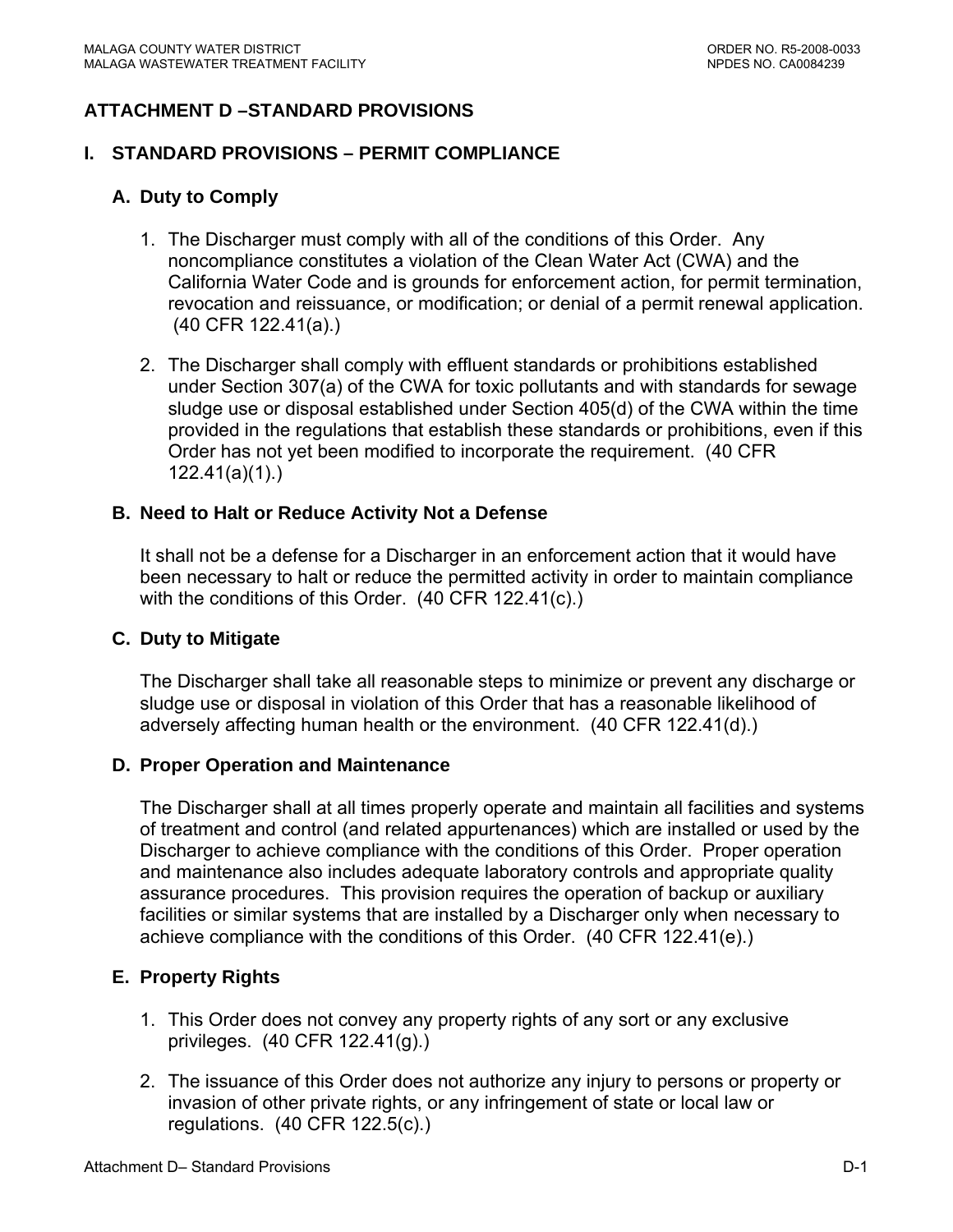# **F. Inspection and Entry**

The Discharger shall allow the Regional Water Board, State Water Board, United States Environmental Protection Agency (USEPA), and/or their authorized representatives (including an authorized contractor acting as their representative), upon the presentation of credentials and other documents, as may be required by law, to (40 CFR 122.41(i); Water Code § 13383):

- 1. Enter upon the Discharger's premises where a regulated facility or activity is located or conducted, or where records are kept under the conditions of this Order (40 CFR 122.41(i)(1));
- 2. Have access to and copy, at reasonable times, any records that must be kept under the conditions of this Order (40 CFR 122.41(i)(2));
- 3. Inspect and photograph, at reasonable times, any facilities, equipment (including monitoring and control equipment), practices, or operations regulated or required under this Order (40 CFR 122.41(i)(3)); and
- 4. Sample or monitor, at reasonable times, for the purposes of assuring Order compliance or as otherwise authorized by the CWA or the Water Code, any substances or parameters at any location. (40 CFR 122.41(i)(4).)

### **G. Bypass**

- 1. Definitions
	- a. "Bypass" means the intentional diversion of waste streams from any portion of a treatment facility. (40 CFR 122.41(m)(1)(i).)
	- b. "Severe property damage" means substantial physical damage to property, damage to the treatment facilities, which causes them to become inoperable, or substantial and permanent loss of natural resources that can reasonably be expected to occur in the absence of a bypass. Severe property damage does not mean economic loss caused by delays in production. (40 CFR 122.41(m)(1)(ii).)
- 2. Bypass not exceeding limitations. The Discharger may allow any bypass to occur which does not cause exceedance of effluent limitations, but only if it is for essential maintenance to assure efficient operation. These bypasses are not subject to the provisions listed in Standard Provisions – Permit Compliance I.G.3, I.G.4, and I.G.5 below. (40 CFR 122.41(m)(2).)
- 3. Prohibition of bypass. Bypass is prohibited, and the Regional Water Board may take enforcement action against a Discharger for bypass, unless (40 CFR 122.41(m)(4)(i)):
	- a. Bypass was unavoidable to prevent loss of life, personal injury, or severe property damage (40 CFR 122.41(m)(4)(i)(A));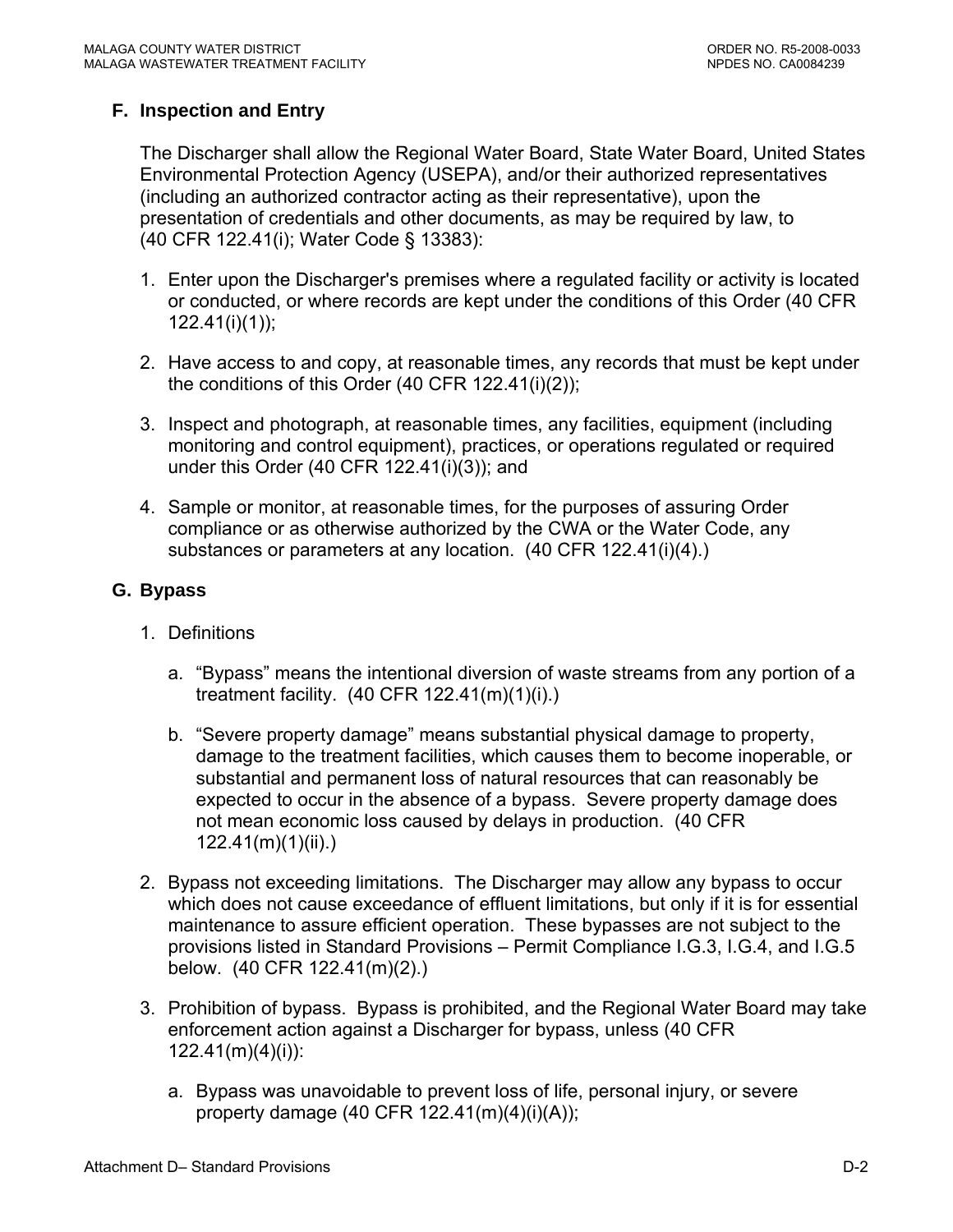- b. There were no feasible alternatives to the bypass, such as the use of auxiliary treatment facilities, retention of untreated wastes, or maintenance during normal periods of equipment downtime. This condition is not satisfied if adequate back-up equipment should have been installed in the exercise of reasonable engineering judgment to prevent a bypass that occurred during normal periods of equipment downtime or preventive maintenance (40 CFR 122.41(m)(4)(i)(B)); and
- c. The Discharger submitted notice to the Regional Water Board as required under Standard Provisions – Permit Compliance I.G.5 below. (40 CFR 122.41(m)(4)(i)(C).)
- 4. The Regional Water Board may approve an anticipated bypass, after considering its adverse effects, if the Regional Water Board determines that it will meet the three conditions listed in Standard Provisions – Permit Compliance I.G.3 above. (40 CFR 122.41(m)(4)(ii).)
- 5. Notice
	- a. Anticipated bypass. If the Discharger knows in advance of the need for a bypass, it shall submit a notice, if possible at least 10 days before the date of the bypass. (40 CFR 122.41(m)(3)(i).)
	- b. Unanticipated bypass. The Discharger shall submit notice of an unanticipated bypass as required in Standard Provisions - Reporting V.E below (24-hour notice). (40 CFR 122.41(m)(3)(ii).)

### **H. Upset**

Upset means an exceptional incident in which there is unintentional and temporary noncompliance with technology based permit effluent limitations because of factors beyond the reasonable control of the Discharger. An upset does not include noncompliance to the extent caused by operational error, improperly designed treatment facilities, inadequate treatment facilities, lack of preventive maintenance, or careless or improper operation. (40 CFR 122.41(n)(1).)

- 1. Effect of an upset. An upset constitutes an affirmative defense to an action brought for noncompliance with such technology based permit effluent limitations if the requirements of Standard Provisions – Permit Compliance I.H.2 below are met. No determination made during administrative review of claims that noncompliance was caused by upset, and before an action for noncompliance, is final administrative action subject to judicial review. (40 CFR 122.41(n)(2).
- 2. Conditions necessary for a demonstration of upset. A Discharger who wishes to establish the affirmative defense of upset shall demonstrate, through properly signed, contemporaneous operating logs or other relevant evidence that (40 CFR 122.41(n)(3)):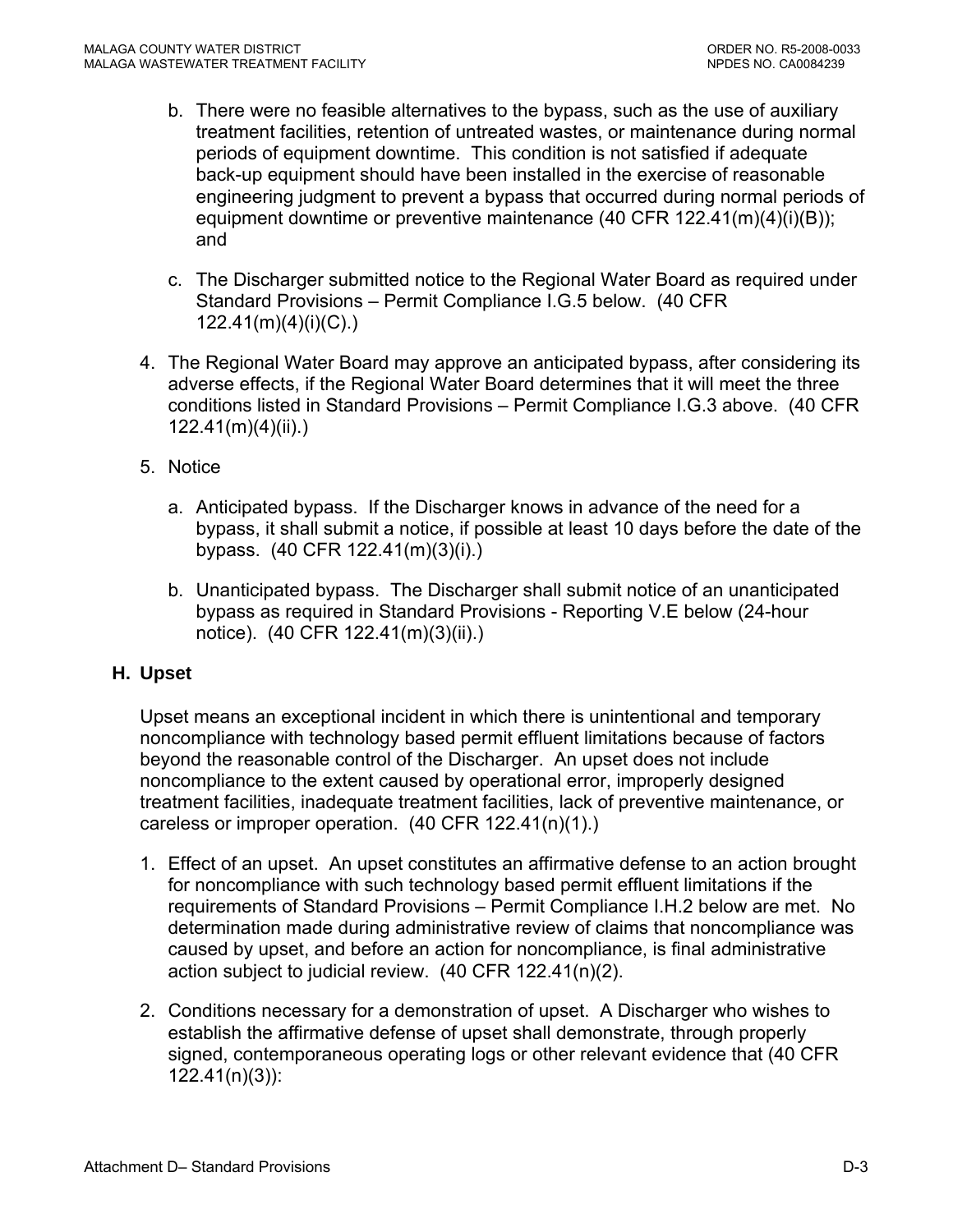- a. An upset occurred and that the Discharger can identify the cause(s) of the upset (40 CFR 122.41(n)(3)(i));
- b. The permitted facility was, at the time, being properly operated (40 CFR 122.41(n)(3)(ii));
- c. The Discharger submitted notice of the upset as required in Standard Provisions – Reporting V.E.2.b below (24-hour notice) (40 CFR 122.41(n)(3)(iii)); and
- d. The Discharger complied with any remedial measures required under Standard Provisions – Permit Compliance I.C above. (40 CFR 122.41(n)(3)(iv).)
- 3. Burden of proof. In any enforcement proceeding, the Discharger seeking to establish the occurrence of an upset has the burden of proof. (40 CFR 122.41(n)(4).

### **II. STANDARD PROVISIONS – PERMIT ACTION**

### **A. General**

This Order may be modified, revoked and reissued, or terminated for cause. The filing of a request by the Discharger for modification, revocation and reissuance, or termination, or a notification of planned changes or anticipated noncompliance does not stay any Order condition. (40 CFR 122.41(f).)

#### **B. Duty to Reapply**

If the Discharger wishes to continue an activity regulated by this Order after the expiration date of this Order, the Discharger must apply for and obtain a new permit. (40 CFR 122.41(b).)

### **C. Transfers**

This Order is not transferable to any person except after notice to the Regional Water Board. The Regional Water Board may require modification or revocation and reissuance of the Order to change the name of the Discharger and incorporate such other requirements as may be necessary under the CWA and the Water Code. (40 CFR 122.41(l)(3); § 122.61.)

### **III. STANDARD PROVISIONS – MONITORING**

- **A.** Samples and measurements taken for the purpose of monitoring shall be representative of the monitored activity. (40 CFR 122.41(j)(1).)
- **B.** Monitoring results must be conducted according to test procedures under Part 136 or, in the case of sludge use or disposal, approved under Part 136 unless otherwise specified in Part 503 unless other test procedures have been specified in this Order. (40 CFR 122.41(j)(4); § 122.44(i)(1)(iv)).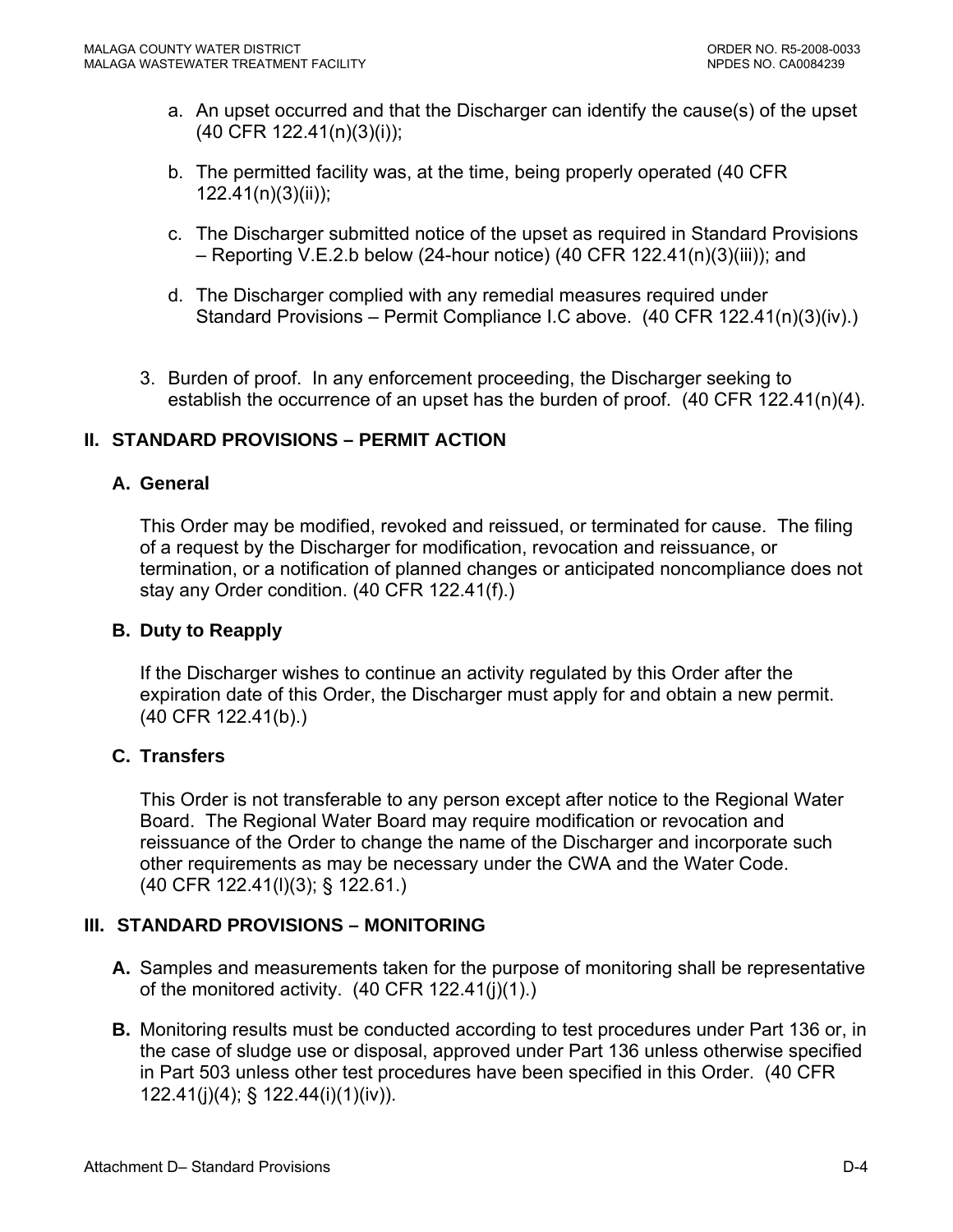## **IV. STANDARD PROVISIONS – RECORDS**

- **A.** Except for records of monitoring information required by this Order related to the Discharger's sewage sludge use and disposal activities, which shall be retained for a period of at least five years (or longer as required by Part 503), the Discharger shall retain records of all monitoring information, including all calibration and maintenance records and all original strip chart recordings for continuous monitoring instrumentation, copies of all reports required by this Order, and records of all data used to complete the application for this Order, for a period of at least three (3) years from the date of the sample, measurement, report or application. This period may be extended by request of the Regional Water Board Executive Officer at any time. (40 CFR 122.41(j)(2).)
- **B.** Records of monitoring information shall include:
	- 1. The date, exact place, and time of sampling or measurements (40 CFR 122.41(j)(3)(i));
	- 2. The individual(s) who performed the sampling or measurements (40 CFR  $122.41(i)(3)(ii)$ ;
	- 3. The date(s) analyses were performed (40 CFR 122.41(j)(3)(iii));
	- 4. The individual(s) who performed the analyses (40 CFR 122.41(j)(3)(iv));
	- 5. The analytical techniques or methods used  $(40 \text{ CFR } 122.41(i)(3)(v))$ ; and
	- 6. The results of such analyses.  $(40 \text{ CFR } 122.41(j)(3)(vi))$ .
- **C.** Claims of confidentiality for the following information will be denied (40 CFR 122.7(b)):
	- 1. The name and address of any permit applicant or Discharger (40 CFR 122.7(b)(1)); and
	- 2. Permit applications and attachments, permits and effluent data. (40 CFR 122.7(b)(2).)

### **V. STANDARD PROVISIONS – REPORTING**

**A.** Duty to Provide Information

The Discharger shall furnish to the Regional Water Board, State Water Board, or USEPA within a reasonable time, any information which the Regional Water Board, State Water Board, or USEPA may request to determine whether cause exists for modifying, revoking and reissuing, or terminating this Order or to determine compliance with this Order. Upon request, the Discharger shall also furnish to the Regional Water Board, State Water Board, or USEPA copies of records required to be kept by this Order. (40 CFR 122.41(h); Wat. Code, § 13267.)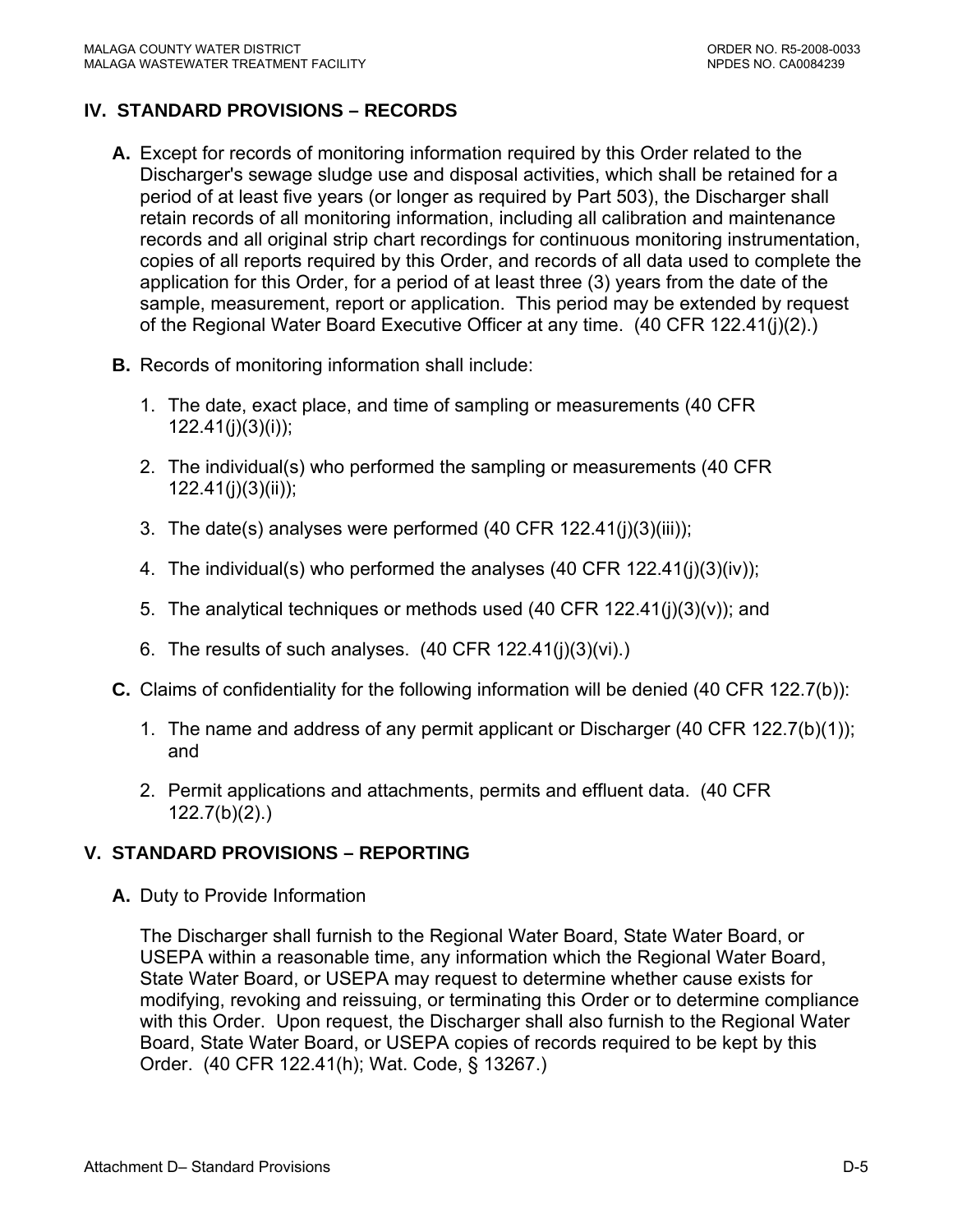#### **B. Signatory and Certification Requirements**

- 1. All applications, reports, or information submitted to the Regional Water Board, State Water Board, and/or USEPA shall be signed and certified in accordance with Standard Provisions – Reporting V.B.2, V.B.3, V.B.4, and V.B.5 below. (40 CFR 122.41(k).)
- 2. All permit applications shall be signed by either a principal executive officer or ranking elected official. For purposes of this provision, a principal executive officer of a federal agency includes: (i) the chief executive officer of the agency, or (ii) a senior executive officer having responsibility for the overall operations of a principal geographic unit of the agency (e.g., Regional Administrators of USEPA). (40 CFR 122.22(a)(3).).
- 3. All reports required by this Order and other information requested by the Regional Water Board, State Water Board, or USEPA shall be signed by a person described in Standard Provisions – Reporting V.B.2 above, or by a duly authorized representative of that person. A person is a duly authorized representative only if:
	- a. The authorization is made in writing by a person described in Standard Provisions – Reporting V.B.2 above (40 CFR 122.22(b)(1));
	- b. The authorization specifies either an individual or a position having responsibility for the overall operation of the regulated facility or activity such as the position of plant manager, operator of a well or a well field, superintendent, position of equivalent responsibility, or an individual or position having overall responsibility for environmental matters for the company. (A duly authorized representative may thus be either a named individual or any individual occupying a named position.) (40 CFR 122.22(b)(2)); and
	- c. The written authorization is submitted to the Regional Water Board and State Water Board. (40 CFR 122.22(b)(3).)
- 4. If an authorization under Standard Provisions Reporting V.B.3 above is no longer accurate because a different individual or position has responsibility for the overall operation of the facility, a new authorization satisfying the requirements of Standard Provisions – Reporting V.B.3 above must be submitted to the Regional Water Board and State Water Board prior to or together with any reports, information, or applications, to be signed by an authorized representative. (40 CFR 122.22(c).)
- 5. Any person signing a document under Standard Provisions Reporting V.B.2 or V.B.3 above shall make the following certification:

"I certify under penalty of law that this document and all attachments were prepared under my direction or supervision in accordance with a system designed to assure that qualified personnel properly gather and evaluate the information submitted. Based on my inquiry of the person or persons who manage the system or those persons directly responsible for gathering the information, the information submitted is, to the best of my knowledge and belief, true, accurate, and complete. I am aware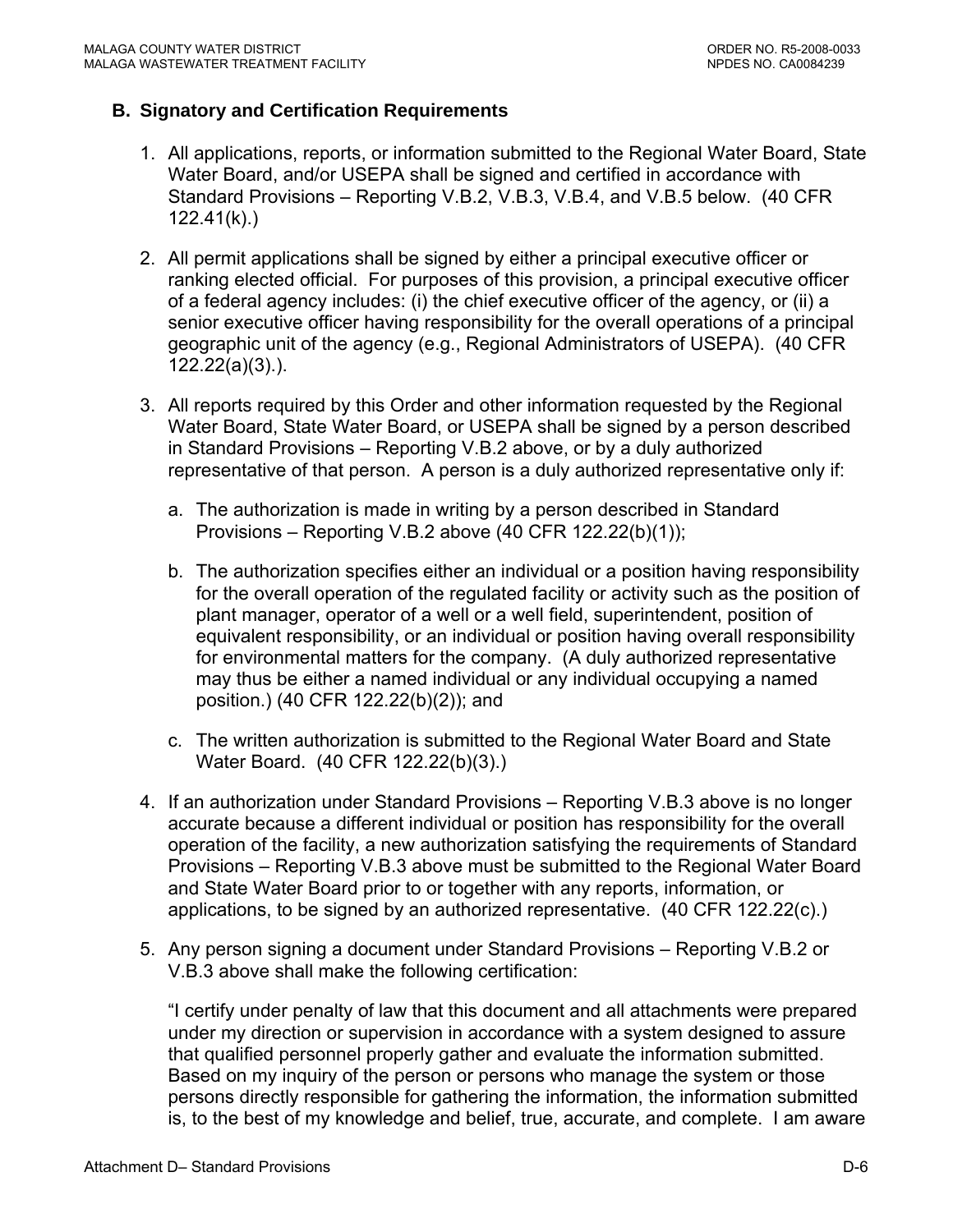that there are significant penalties for submitting false information, including the possibility of fine and imprisonment for knowing violations." (40 CFR 122.22(d).)

## **C. Monitoring Reports**

- 1. Monitoring results shall be reported at the intervals specified in the Monitoring and Reporting Program (Attachment E) in this Order. (40 CFR 122.22(l)(4).)
- 2. Monitoring results must be reported on a Discharge Monitoring Report (DMR) form or forms provided or specified by the Regional Water Board or State Water Board for reporting results of monitoring of sludge use or disposal practices. (40 CFR 122.41(l)(4)(i).)
- 3. If the Discharger monitors any pollutant more frequently than required by this Order using test procedures approved under Part 136 or, in the case of sludge use or disposal, approved under Part 136 unless otherwise specified in Part 503, or as specified in this Order, the results of this monitoring shall be included in the calculation and reporting of the data submitted in the DMR or sludge reporting form specified by the Regional Water Board. (40 CFR 122.41(I)(4)(ii).)
- 4. Calculations for all limitations, which require averaging of measurements, shall utilize an arithmetic mean unless otherwise specified in this Order. (40 CFR 122.41(l)(4)(iii).)

### **D. Compliance Schedules**

Reports of compliance or noncompliance with, or any progress reports on, interim and final requirements contained in any compliance schedule of this Order, shall be submitted no later than 14 days following each schedule date. (40 CFR 122.41(l)(5).)

### **E. Twenty-Four Hour Reporting**

- 1. The Discharger shall report any noncompliance that may endanger health or the environment. Any information shall be provided orally within 24 hours from the time the Discharger becomes aware of the circumstances. A written submission shall also be provided within five (5) days of the time the Discharger becomes aware of the circumstances. The written submission shall contain a description of the noncompliance and its cause; the period of noncompliance, including exact dates and times, and if the noncompliance has not been corrected, the anticipated time it is expected to continue; and steps taken or planned to reduce, eliminate, and prevent reoccurrence of the noncompliance. (40 CFR 122.41(l)(6)(i).)
- 2. The following shall be included as information that must be reported within 24 hours under this paragraph  $(40$  CFR  $122.41(l)(6)(ii))$ :
	- a. Any unanticipated bypass that exceeds any effluent limitation in this Order. (40 CFR 122.41(l)(6)(ii)(A).)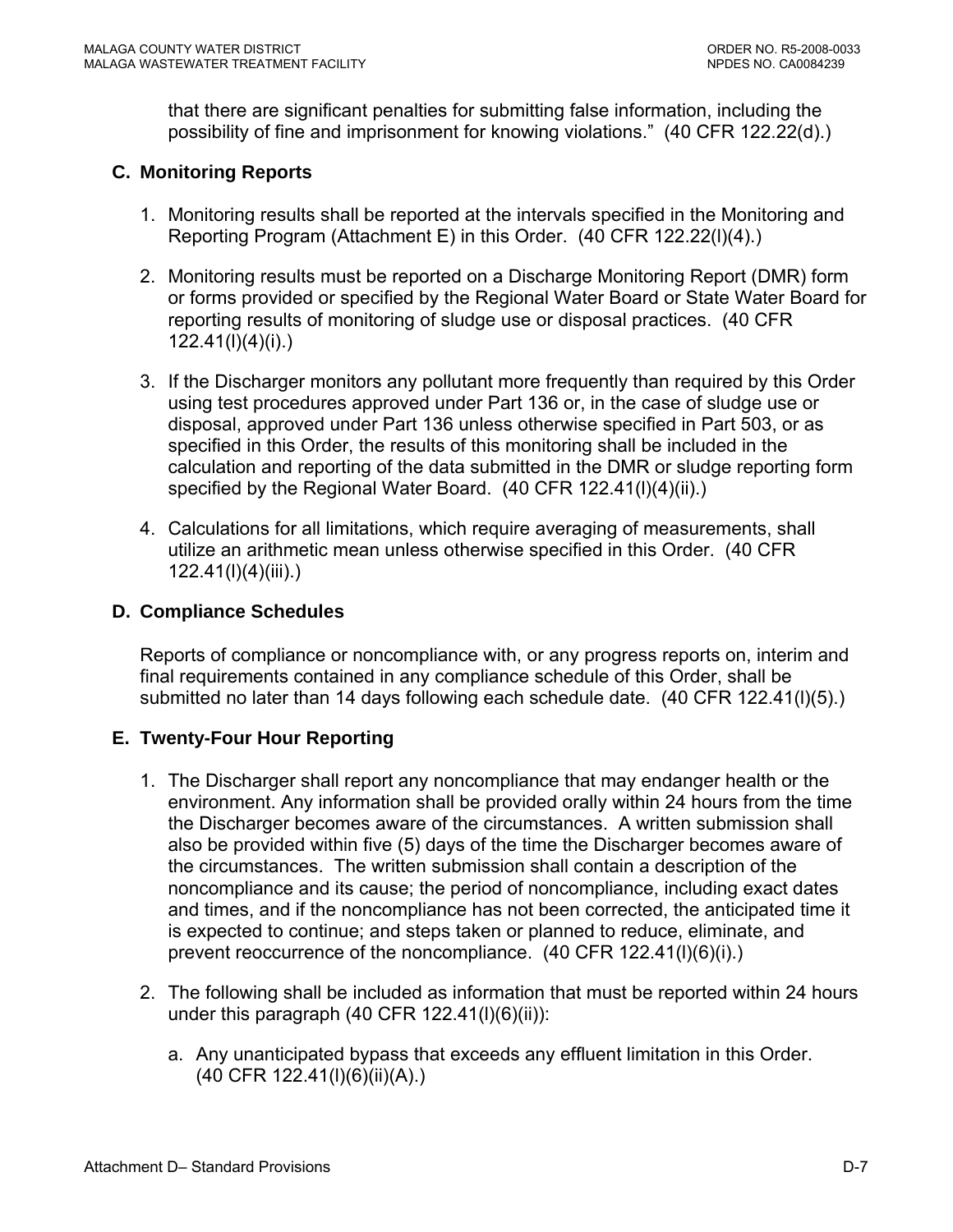- b. Any upset that exceeds any effluent limitation in this Order. (40 CFR 122.41(l)(6)(ii)(B).)
- 3. The Regional Water Board may waive the above-required written report under this provision on a case-by-case basis if an oral report has been received within 24 hours. (40 CFR 122.41(l)(6)(iii).)

## **F. Planned Changes**

The Discharger shall give notice to the Regional Water Board as soon as possible of any planned physical alterations or additions to the permitted facility. Notice is required under this provision only when  $(40$  CFR  $122.41(1)(1))$ :

- 1. The alteration or addition to a permitted facility may meet one of the criteria for determining whether a facility is a new source in section 122.29(b) (40 CFR 122.41(l)(1)(i)); or
- 2. The alteration or addition could significantly change the nature or increase the quantity of pollutants discharged. This notification applies to pollutants that are not subject to effluent limitations in this Order. (40 CFR 122.41(I)(1)(ii).)
- 3. The alteration or addition results in a significant change in the Discharger's sludge use or disposal practices, and such alteration, addition, or change may justify the application of permit conditions that are different from or absent in the existing permit, including notification of additional use or disposal sites not reported during the permit application process or not reported pursuant to an approved land application plan. (40 CFR 122.41(l)(1)(iii).)

### **G. Anticipated Noncompliance**

The Discharger shall give advance notice to the Regional Water Board or State Water Board of any planned changes in the permitted facility or activity that may result in noncompliance with General Order requirements. (40 CFR 122.41(l)(2).)

### **H. Other Noncompliance**

The Discharger shall report all instances of noncompliance not reported under Standard Provisions – Reporting V.C, V.D, and V.E above at the time monitoring reports are submitted. The reports shall contain the information listed in Standard Provision – Reporting V.E above. (40 CFR 122.41(l)(7).)

### **I. Other Information**

When the Discharger becomes aware that it failed to submit any relevant facts in a permit application, or submitted incorrect information in a permit application or in any report to the Regional Water Board, State Water Board, or USEPA, the Discharger shall promptly submit such facts or information. (40 CFR 122.41(l)(8).)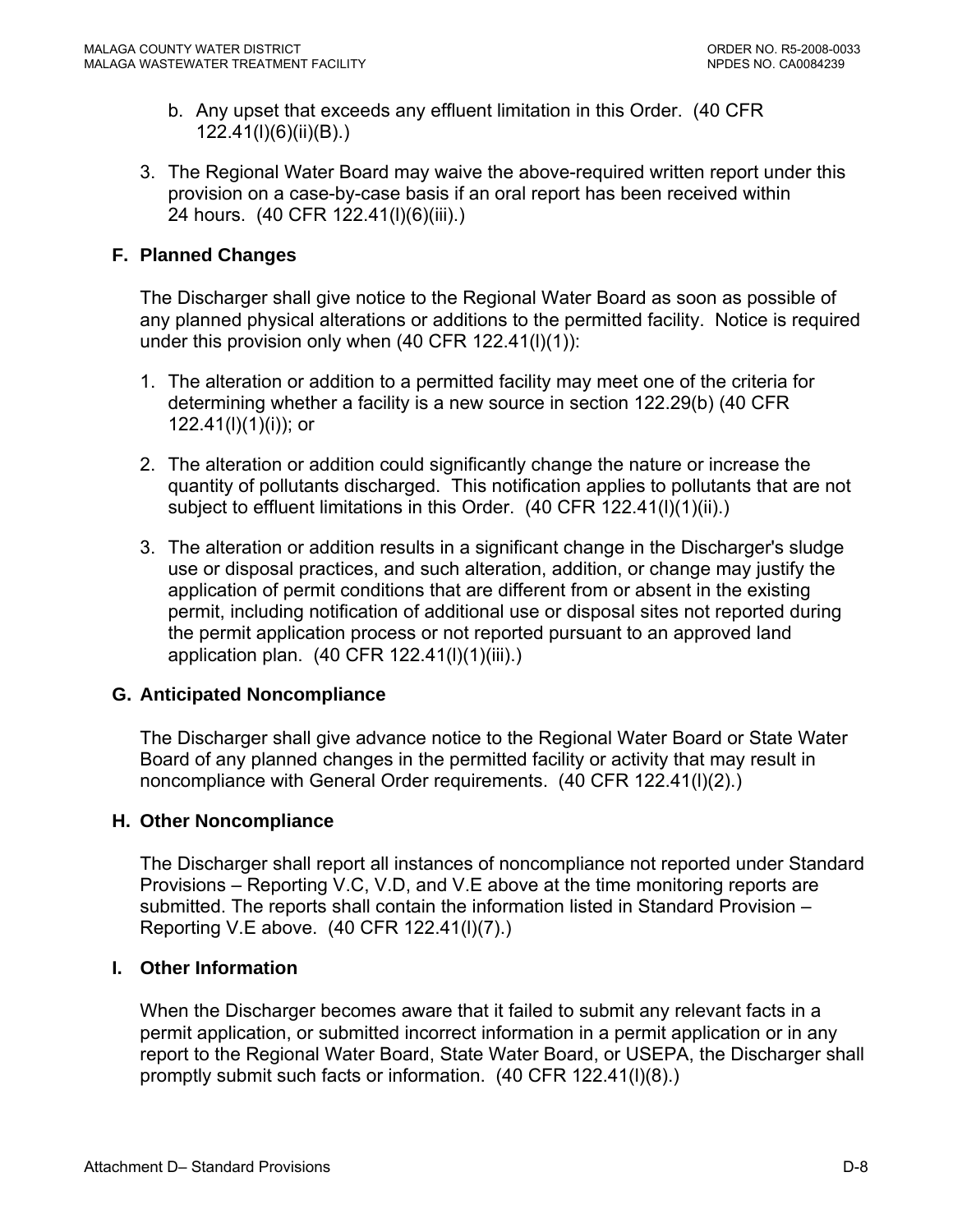### **VI. STANDARD PROVISIONS – ENFORCEMENT**

**A.** The Regional Water Board is authorized to enforce the terms of this permit under several provisions of the Water Code, including, but not limited to, sections 13267, 13350, 13385, 13386, and 13387.

#### **VII. ADDITIONAL PROVISIONS – NOTIFICATION LEVELS**

### **A. Publicly-Owned Treatment Works (POTWs)**

All POTWs shall provide adequate notice to the Regional Water Board of the following (40 CFR 122.42(b)):

- 1. Any new introduction of pollutants into the POTW from an indirect discharger that would be subject to sections 301 or 306 of the CWA if it were directly discharging those pollutants (40 CFR 122.42(b)(1)); and
- 2. Any substantial change in the volume or character of pollutants being introduced into that POTW by a source introducing pollutants into the POTW at the time of adoption of the Order. (40 CFR 122.42(b)(2).)
- 3. Adequate notice shall include information on the quality and quantity of effluent introduced into the POTW as well as any anticipated impact of the change on the quantity or quality of effluent to be discharged from the POTW. (40 CFR 122.42(b)(3).)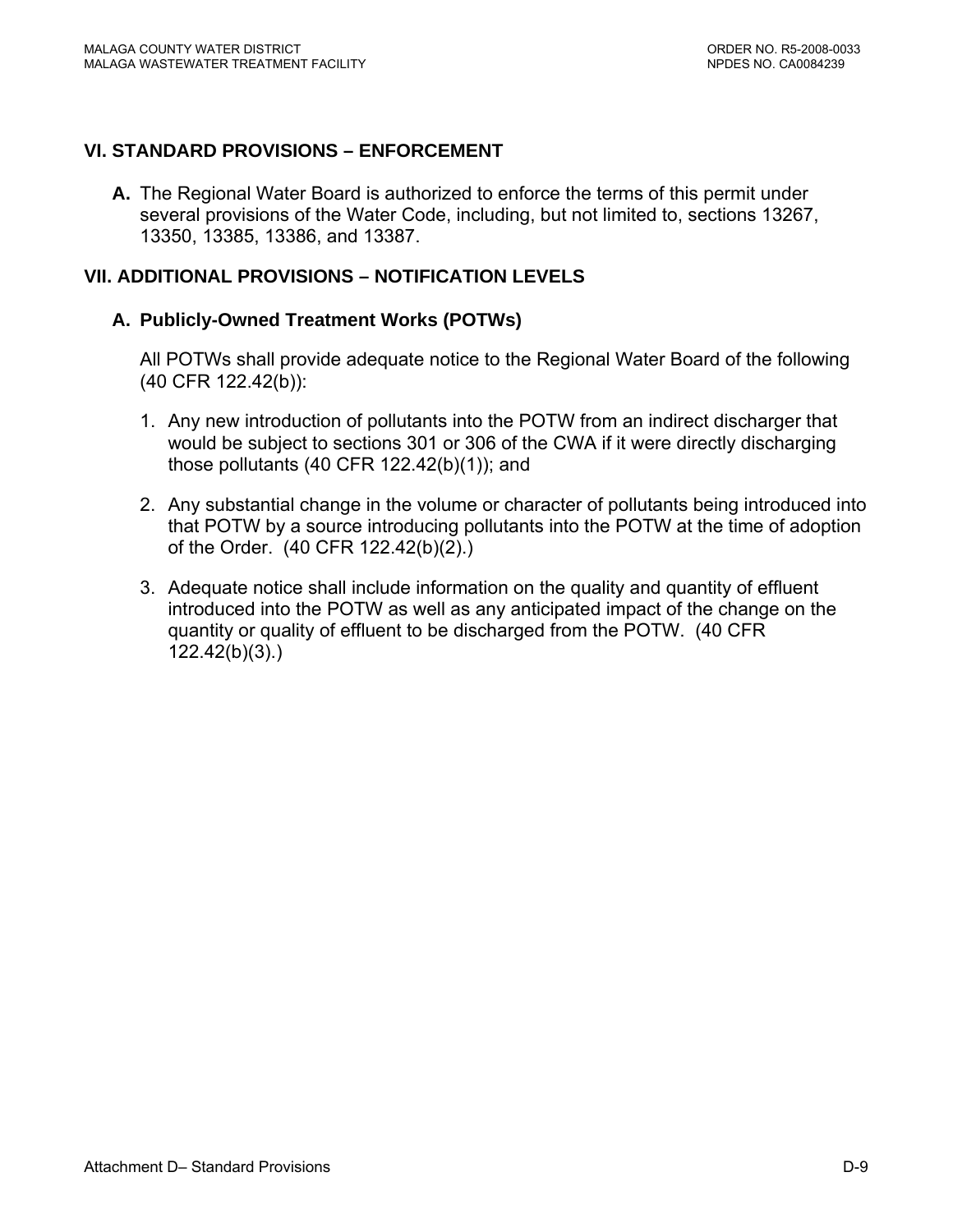# **ATTACHMENT E – MONITORING AND REPORTING PROGRAM**

### **Table of Contents**

| Ⅱ.   |    |                                                                                 |  |
|------|----|---------------------------------------------------------------------------------|--|
| III. |    |                                                                                 |  |
|      |    |                                                                                 |  |
| IV.  |    |                                                                                 |  |
|      | A. |                                                                                 |  |
|      |    |                                                                                 |  |
| V.   |    |                                                                                 |  |
| VI.  |    |                                                                                 |  |
|      |    |                                                                                 |  |
| VII. |    |                                                                                 |  |
|      |    | VIII. Receiving Water Monitoring Requirements - Surface Water and Groundwater 8 |  |
|      | A. |                                                                                 |  |
|      | В. |                                                                                 |  |
| IX.  |    |                                                                                 |  |
|      | A. |                                                                                 |  |
|      | В. |                                                                                 |  |
|      | C. |                                                                                 |  |
| X.   |    | <b>Reporting Requirements</b>                                                   |  |
|      | А. |                                                                                 |  |
|      | В. |                                                                                 |  |
|      |    |                                                                                 |  |
|      | D. |                                                                                 |  |

# **List of Tables**

| Table E-8. Sludge Monitoring Requirements (Monitoring Location BIO-001)  11    |  |
|--------------------------------------------------------------------------------|--|
|                                                                                |  |
|                                                                                |  |
| Table E-11. Reporting Requirements for Special Provisions Progress Reports  16 |  |
|                                                                                |  |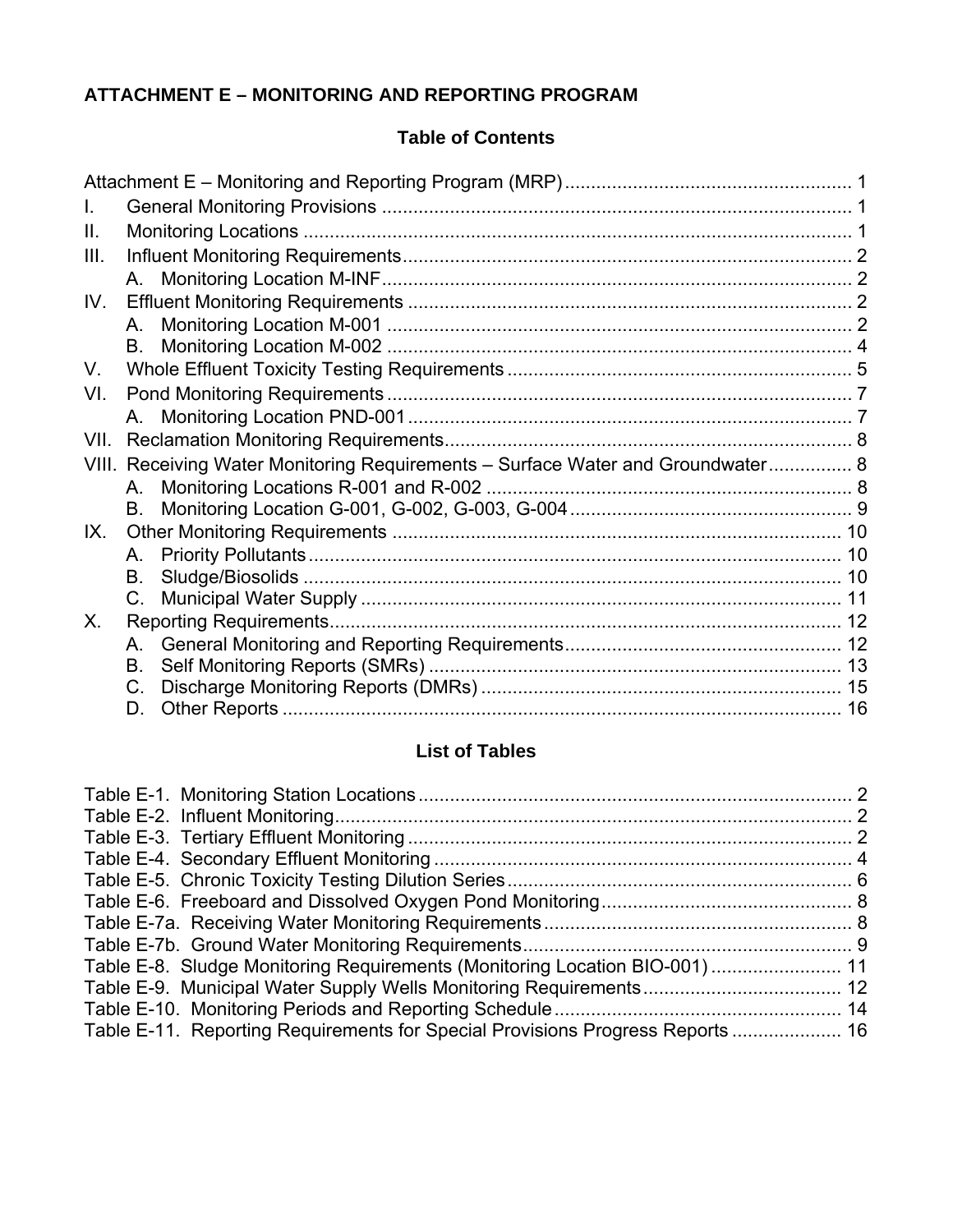# <span id="page-47-0"></span>**ATTACHMENT E – MONITORING AND REPORTING PROGRAM (MRP)**

The 40 Code of Federal Regulations (CFR) 122.48 requires that all NPDES permits specify monitoring and reporting requirements. Water Code Sections 13267 and 13383 also authorize the Regional Water Quality Control Board (Regional Water Board) to require technical and monitoring reports. This MRP establishes monitoring and reporting requirements, which implement the federal and state regulations.

### **I. GENERAL MONITORING PROVISIONS**

- **A.** Samples and measurements taken as required herein shall be representative of the volume and nature of the monitored discharge. All samples shall be taken at the monitoring locations specified below and, unless otherwise specified, before the monitored flow joins or is diluted by any other waste stream, body of water, or substance. Monitoring locations shall not be changed without notification to and the approval of this Regional Water Board.
- **B.** Chemical, bacteriological, and bioassay analyses shall be conducted at a laboratory certified for such analyses by the California Department of Public Health. In the event a certified laboratory is not available to the Discharger, analyses performed by a noncertified laboratory will be accepted provided a Quality Assurance-Quality Control program is instituted by the laboratory. A manual containing the steps followed in this program must be kept in the laboratory and shall be available for inspection by Regional Water Board staff. The Quality Assurance-Quality Control Program must conform to USEPA guidelines or to procedures approved by the Regional Water Board.
- **C.** All analyses shall be performed in a laboratory certified to perform such analyses by the California Department of Public Health. Laboratories that perform sample analyses shall be identified in all monitoring reports.
- **D.** Appropriate flow measurement devices and methods consistent with accepted scientific practices shall be selected and used to ensure the accuracy and reliability of measurements of the volume of monitored discharges. All monitoring instruments and devices used by the Discharger to fulfill the prescribed monitoring program shall be properly maintained and calibrated as necessary to ensure their continued accuracy. All flow measurement devices shall be calibrated at least once per year to ensure continued accuracy of the devices.
- **E.** Monitoring results, including noncompliance, shall be reported at intervals and in a manner specified in this Monitoring and Reporting Program.

### **II. MONITORING LOCATIONS**

The Discharger shall establish the following monitoring locations to demonstrate compliance with the effluent limitations, discharge specifications, and other requirements in this Order: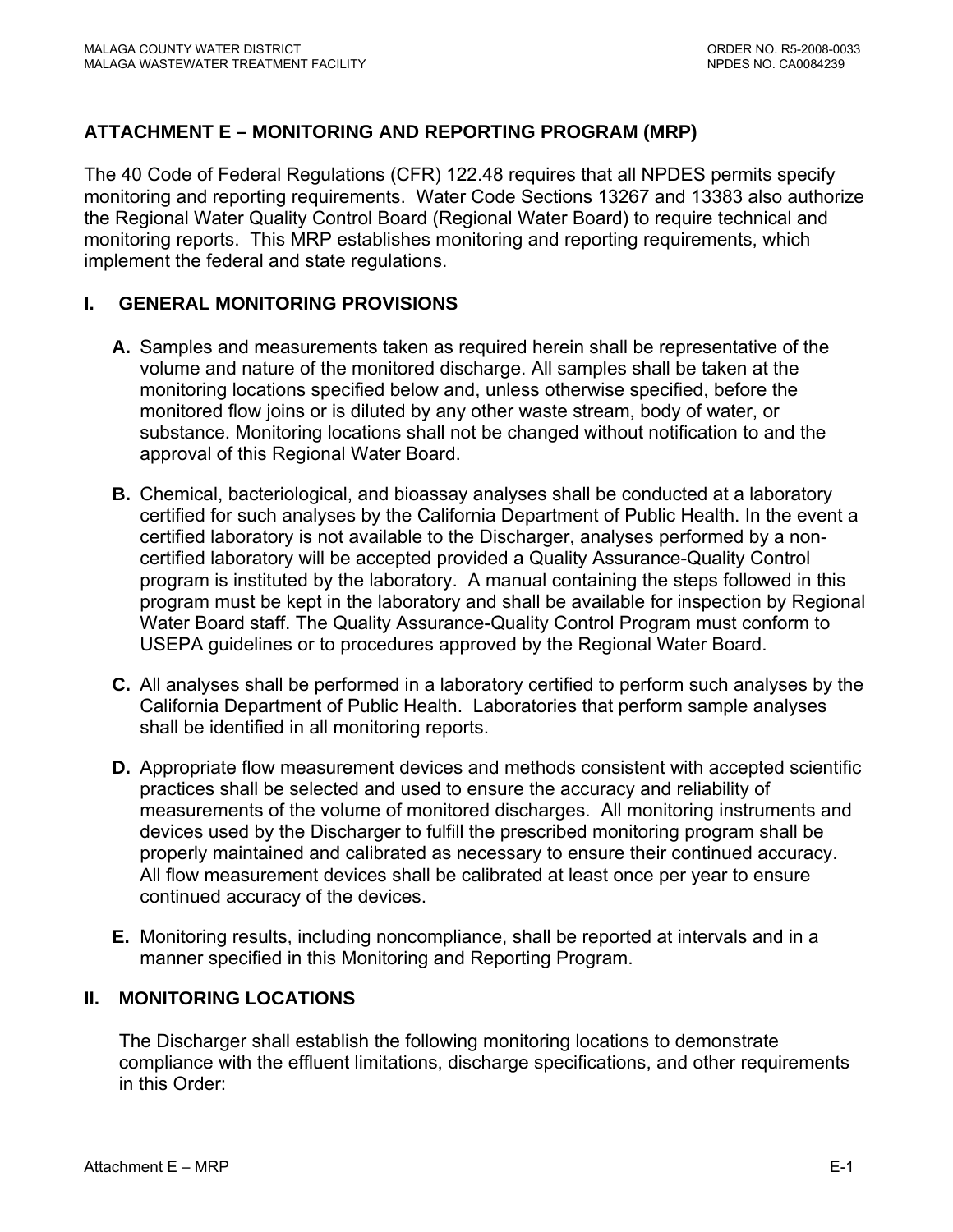<span id="page-48-0"></span>

| <b>Discharge Point</b><br><b>Name</b> | <b>Monitoring</b><br><b>Location Name</b> | <b>Monitoring Location Description</b>                                                                                     |  |
|---------------------------------------|-------------------------------------------|----------------------------------------------------------------------------------------------------------------------------|--|
|                                       | <b>M-INF</b>                              | WWTF influent at the inlet of the headworks                                                                                |  |
| M-001<br>001                          |                                           | Following disinfection and prior to discharge to the Central Canal<br>(36°40'43" N. Latitude and 119°40'41" W. Longitude). |  |
| M-002<br>002                          |                                           | After the secondary clarifiers, but prior to filtration units and<br>discharge to the disposal ponds.                      |  |
| ---                                   | <b>R-001</b>                              | 500 feet upstream of Discharge Point D-001                                                                                 |  |
| ---                                   | <b>R-002</b>                              | 500 feet downstream of Discharge Point D-001                                                                               |  |
| ---                                   | <b>SPL-001</b>                            | <b>Water Supply</b>                                                                                                        |  |
| ---                                   | $G-001 - G-004$                           | <b>Groundwater Monitoring Wells</b>                                                                                        |  |
| ---                                   | <b>PND-001</b>                            | <b>Disposal Ponds</b>                                                                                                      |  |
| ---                                   | <b>BIO-001</b>                            | Sludge drying beds before removal to storage or disposal                                                                   |  |

#### **Table E-1. Monitoring Station Locations**

### **III. INFLUENT MONITORING REQUIREMENTS**

#### **A. Monitoring Location M-INF**

1. The Discharger shall monitor influent to the WWTF at Monitoring Location M-INF as follows:

| <b>Table E-2. Influent Monitoring</b>                    |       |                              |                                             |                                                  |  |  |  |  |
|----------------------------------------------------------|-------|------------------------------|---------------------------------------------|--------------------------------------------------|--|--|--|--|
| <b>Parameter</b>                                         | Units | <b>Sample Type</b>           | <b>Minimum Sampling</b><br><b>Frequency</b> | <b>Required Analytical</b><br><b>Test Method</b> |  |  |  |  |
| <b>Flow</b>                                              | mgd   | Metered                      | Continuous                                  |                                                  |  |  |  |  |
| <b>Biochemical Oxygen Demand</b><br>(BOD) (5 day @ 20°C) | mg/L  | 24-hr Composite <sup>2</sup> | 1/Week                                      | [1]                                              |  |  |  |  |
| <b>Total Suspended Solids</b><br>(TSS)                   | mg/L  | 24-hr Composite <sup>2</sup> | 1/Week                                      | [1]                                              |  |  |  |  |

1. Pollutants shall be analyzed using the analytical methods described in 40 CFR 136

2. 24-hour flow proportional composite

### **IV. EFFLUENT MONITORING REQUIREMENTS**

#### **A. Monitoring Location M-001**

1. The Discharger shall monitor at Monitoring Location M-001 as follows. If more than one analytical test method is listed for a given parameter, the Discharger must select from the listed methods and corresponding Minimum Level:

| <b>Table E-3. Tertiary Effluent Monitoring</b>                                                                                                                  |                |         |             |  |  |  |
|-----------------------------------------------------------------------------------------------------------------------------------------------------------------|----------------|---------|-------------|--|--|--|
| <b>Minimum</b><br><b>Required</b><br><b>Sampling</b><br>Analytical<br><b>Units</b><br><b>Sample Type</b><br><b>Parameter</b><br><b>Test Method</b><br>Frequency |                |         |             |  |  |  |
| Flow                                                                                                                                                            | mgd            | Metered | Continuous' |  |  |  |
| Turbidity                                                                                                                                                       | <b>NTU</b>     | Grab    | 1/Week      |  |  |  |
| pH                                                                                                                                                              | standard units | Grab    | 1/Day       |  |  |  |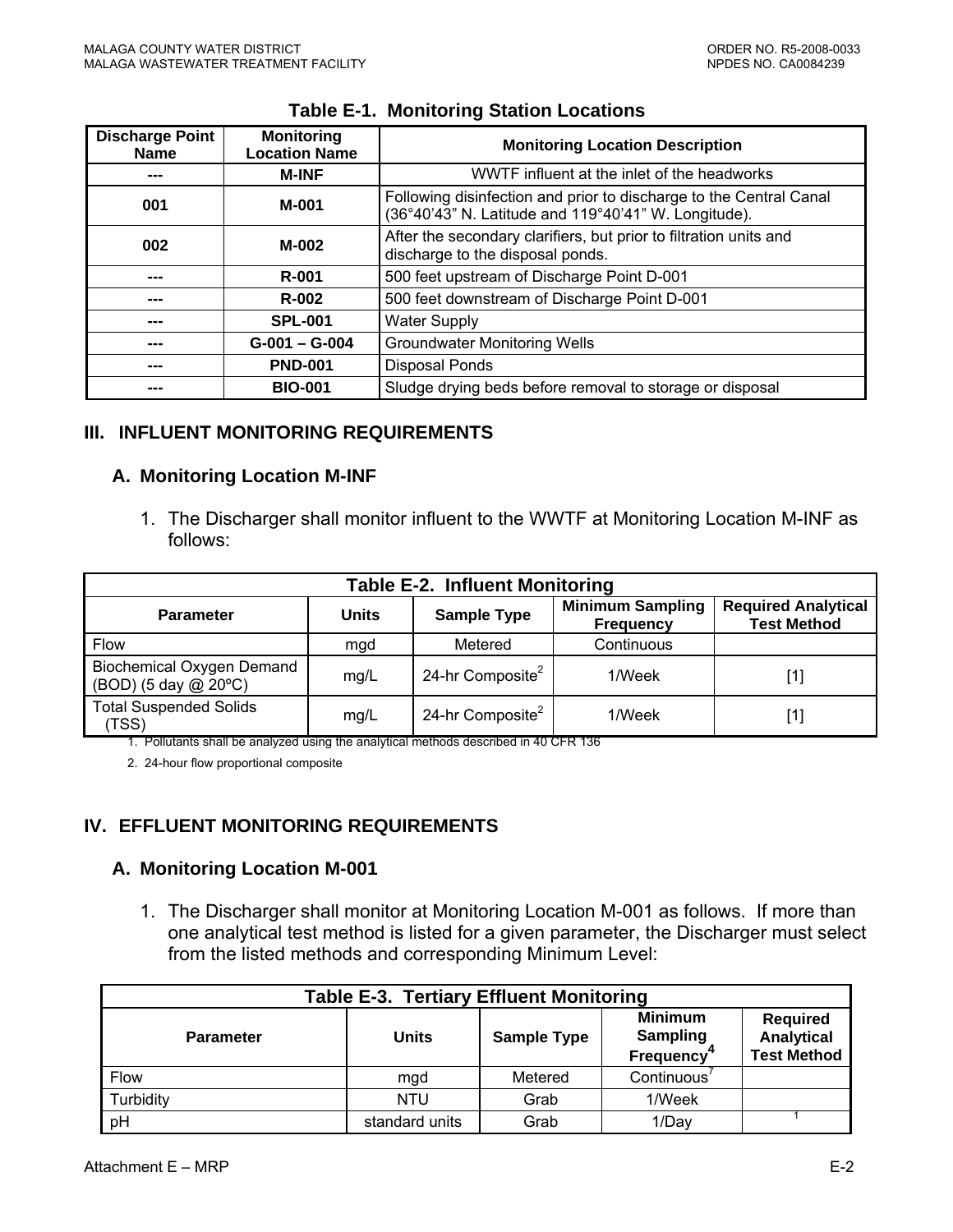| <b>Table E-3. Tertiary Effluent Monitoring</b>              |              |                                   |                                                             |                                                            |  |  |
|-------------------------------------------------------------|--------------|-----------------------------------|-------------------------------------------------------------|------------------------------------------------------------|--|--|
| <b>Parameter</b>                                            | <b>Units</b> | <b>Sample Type</b>                | <b>Minimum</b><br><b>Sampling</b><br>Frequency <sup>4</sup> | <b>Required</b><br><b>Analytical</b><br><b>Test Method</b> |  |  |
| Electrical Conductivity @ 25°C<br>(EC)                      | umhos/cm     | Grab                              | 1/Day                                                       | $\mathbf{1}$                                               |  |  |
| Temperature <sup>3</sup>                                    | $\circ$ F    | Grab                              | 1/Day                                                       | $\overline{1}$                                             |  |  |
| Residual Chlorine, Total (TRC) <sup>9</sup>                 | mg/L         | Grab                              | 1/Day                                                       | 1,2                                                        |  |  |
| Settleable Solids (SS)                                      | mI/L         | Grab                              | 1/Day                                                       | $\overline{1}$                                             |  |  |
| Total Coliform Organisms (TCO)                              | MPN/100 ml   | Grab                              | 1/Week                                                      | $\overline{1}$                                             |  |  |
| <b>Biochemical Oxygen Demand</b><br>(BOD) (5 day @ 20 °C)   | mg/L         | $24-hr$<br>Composite <sup>8</sup> | 1/Week                                                      | $\mathbf{1}$                                               |  |  |
|                                                             | Lbs/day      | Calculated                        | 1/Week                                                      | $\overline{1}$                                             |  |  |
| <b>Total Suspended Solids (TSS)</b>                         | mg/L         | $24-hr$<br>Composite <sup>8</sup> | 1/Week                                                      | $\mathbf{1}$                                               |  |  |
|                                                             | Lbs/day      | Calculated                        | 1/Week                                                      | $\overline{1}$                                             |  |  |
| <b>Total Dissolved Solids (TDS)</b>                         | mg/L         | $24-hr$<br>Composite <sup>8</sup> | 1/Month                                                     | $\mathbf{1}$                                               |  |  |
| Ammonia Nitrogen, Total (as N) <sup>5</sup>                 | mg/L         | Grab                              | 1/Month                                                     | $\overline{1}$                                             |  |  |
|                                                             | Lbs/day      | Calculated                        | 1/Month                                                     | $\overline{1}$                                             |  |  |
| Nitrate Nitrogen, Total (as N)                              | mg/L         | Grab                              | 1/Month                                                     | $\overline{1}$                                             |  |  |
|                                                             | Lbs/day      | Calculated                        | 1/Month                                                     | $\overline{1}$                                             |  |  |
| <b>Total Nitrogen</b>                                       | mg/L         | Grab                              | 1/Month                                                     | $\overline{1}$                                             |  |  |
| Phosphorus, Total (as P)                                    | mg/L         | Grab                              | 1/Month                                                     | $\overline{1}$                                             |  |  |
| Aluminum <sup>9</sup>                                       | µg/L         | $24-hr$<br>Composite <sup>8</sup> | 1/Month                                                     | $\mathbf{1}$                                               |  |  |
| Boron                                                       | µg/L         | $24-hr$<br>Composite <sup>8</sup> | 1/Month                                                     | $\mathbf{1}$                                               |  |  |
| Copper <sup>9</sup>                                         | $\mu$ g/L    | $24-hr$<br>Composite <sup>8</sup> | 1/Month                                                     | $\mathbf{1}$                                               |  |  |
| Cyanide <sup>9</sup>                                        | µg/L         | $24-hr$<br>Composite <sup>8</sup> | 1/Month                                                     | $\mathbf{1}$                                               |  |  |
| Chloride                                                    | mg/L         | $24-hr$<br>Composite <sup>8</sup> | 1/Month                                                     | $\mathbf{1}$                                               |  |  |
| Fluoride                                                    | mg/L         | $24-hr$<br>Composite <sup>8</sup> | 1/Month                                                     | $\mathbf{1}$                                               |  |  |
| Diazinon <sup>9</sup>                                       | µg/L         | $24-hr$<br>Composite <sup>8</sup> | 1/Month                                                     | $\mathbf{1}$                                               |  |  |
| Bromoform <sup>9</sup>                                      | µg/L         | $24-hr$<br>Composite <sup>8</sup> | 1/Month                                                     | $\mathbf{1}$                                               |  |  |
| Chlorodibromomethane<br>(Dibromochloromethane) <sup>9</sup> | µg/L         | $24-hr$<br>Composite <sup>8</sup> | 1/Month                                                     | $\mathbf{1}$                                               |  |  |
| Dichlorobromomethane<br>(Bromodichloromethane) <sup>9</sup> | µg/L         | $24-hr$<br>Composite <sup>8</sup> | 1/Month                                                     | $\mathbf{1}$                                               |  |  |
| Minerals <sup>6</sup>                                       | mg/L         | $24-hr$<br>Composite <sup>8</sup> | 1/Year                                                      | $\mathbf{1}$                                               |  |  |

1. Pollutants shall be analyzed using the analytical methods described in 40 CFR 136; for priority pollutants the methods must meet the lowest minimum levels (MLs) specified in Attachment 4 of the SIP, where no methods are specified for a given pollutant, by methods approved by this Regional Board or the State Board.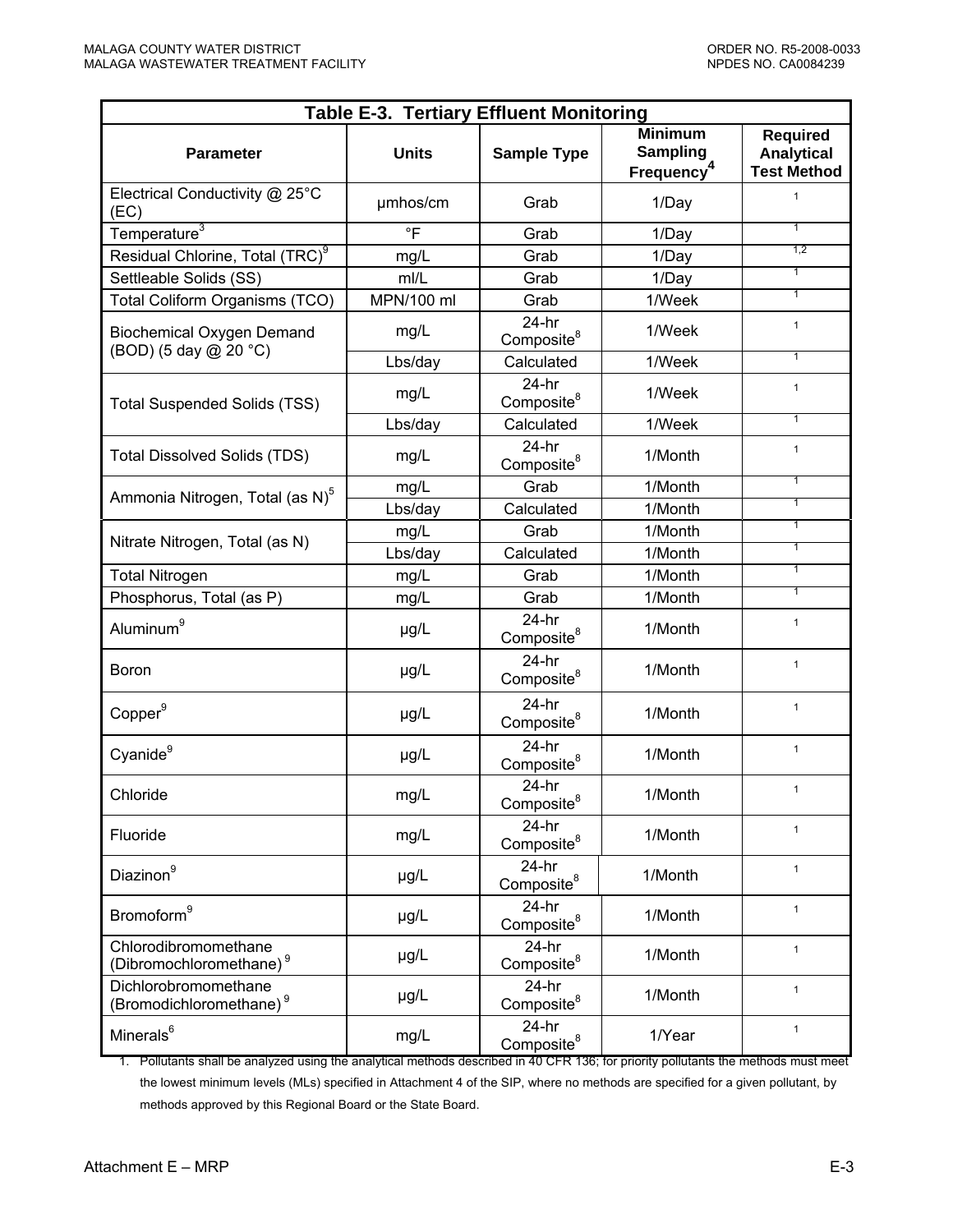- <span id="page-50-0"></span>2. Total chlorine residual must be monitored with a method sensitive to and accurate at the permitted level of 0.01 mg/L.
- 3. Effluent Temperature monitoring shall be at the Outfall location.
- 4. If results appear to violate effluent limitations, but sampling frequency is not sufficient to validate violation, or indicates a violation and potential upset of the treatment process, the frequency shall be increased to confirm the magnitude and duration of violation, if any, and aid in identification and resolution of the problem.
- 5. Report as total ammonia nitrogen; record pH at time of collection.
- 6. Minerals shall include the following: boron, calcium, iron, magnesium, potassium, sodium, chloride, manganese, phosphorus, total alkalinity (including alkalinity series), and hardness, and include verification that the analysis is complete (i.e., cation/anion balance).
- 7. Flow shall be monitored continuously and recorded daily.
- 8. 24-hour flow proportioned composite.
- 9. If a statistically valid database establishes that reasonable potential no longer exists for this pollutant, the Executive Officer may, as appropriate, decrease the frequency or eliminate monitoring of the constituent in this table.

#### **B. Monitoring Location M-002**

1. The Discharger shall monitor at Monitoring Location M-002 as follows. If more than one analytical test method is listed for a given parameter, the Discharger must select from the listed methods and corresponding Minimum Level:

| Table E-4. Secondary Effluent Monitoring |              |                    |                                                                    |                                                            |  |  |  |
|------------------------------------------|--------------|--------------------|--------------------------------------------------------------------|------------------------------------------------------------|--|--|--|
| <b>Parameter</b>                         | <b>Units</b> | <b>Sample Type</b> | <b>Minimum</b><br><b>Sampling</b><br><b>Frequency</b> <sup>3</sup> | <b>Required</b><br><b>Analytical</b><br><b>Test Method</b> |  |  |  |
| <b>Flow</b>                              | mgd          | Metered            | Continuous $2$                                                     |                                                            |  |  |  |
| Electrical Conductivity @ 25°C<br>(EC)   | umhos/cm     | Grab               | 1/Day                                                              |                                                            |  |  |  |
| <b>Biochemical Oxygen Demand</b>         | mg/L         | Grab               | 1/Week                                                             |                                                            |  |  |  |
| (BOD) (5 day @ 20°C)                     | lbs/day      | Calculated         | 1/Week                                                             |                                                            |  |  |  |
| <b>Total Suspended Solids (TSS)</b>      | mg/L         | Grab               | 1/Week                                                             |                                                            |  |  |  |
|                                          | lbs/day      | Calculated         | 1/Week                                                             |                                                            |  |  |  |
| Settleable Solids (SS)                   | m/L          | Grab               | 1/Week                                                             |                                                            |  |  |  |
| Nitrate Nitrogen, Total (as N)           | mg/L         | Grab               | 1/Quarter                                                          |                                                            |  |  |  |
| Minerals $4$                             | mg/L         | Grab               | 1/Year                                                             |                                                            |  |  |  |

1. Pollutants shall be analyzed using the analytical methods described in 40 CFR 136

2. Flow shall be monitored continuously and recorded daily.

3. If results appear to violate effluent limitations, but sampling frequency is not sufficient to validate violation, or indicates a violation and potential upset of the treatment process, the frequency shall be increased to confirm the magnitude and duration of violation, if any, and aid in identification and resolution of the problem.

4. Minerals shall include the following: boron, calcium, iron, magnesium, potassium, sodium, chloride, manganese, phosphorus, total alkalinity (including alkalinity series), and hardness, and include verification that the analysis is complete (i.e., cation/anion balance)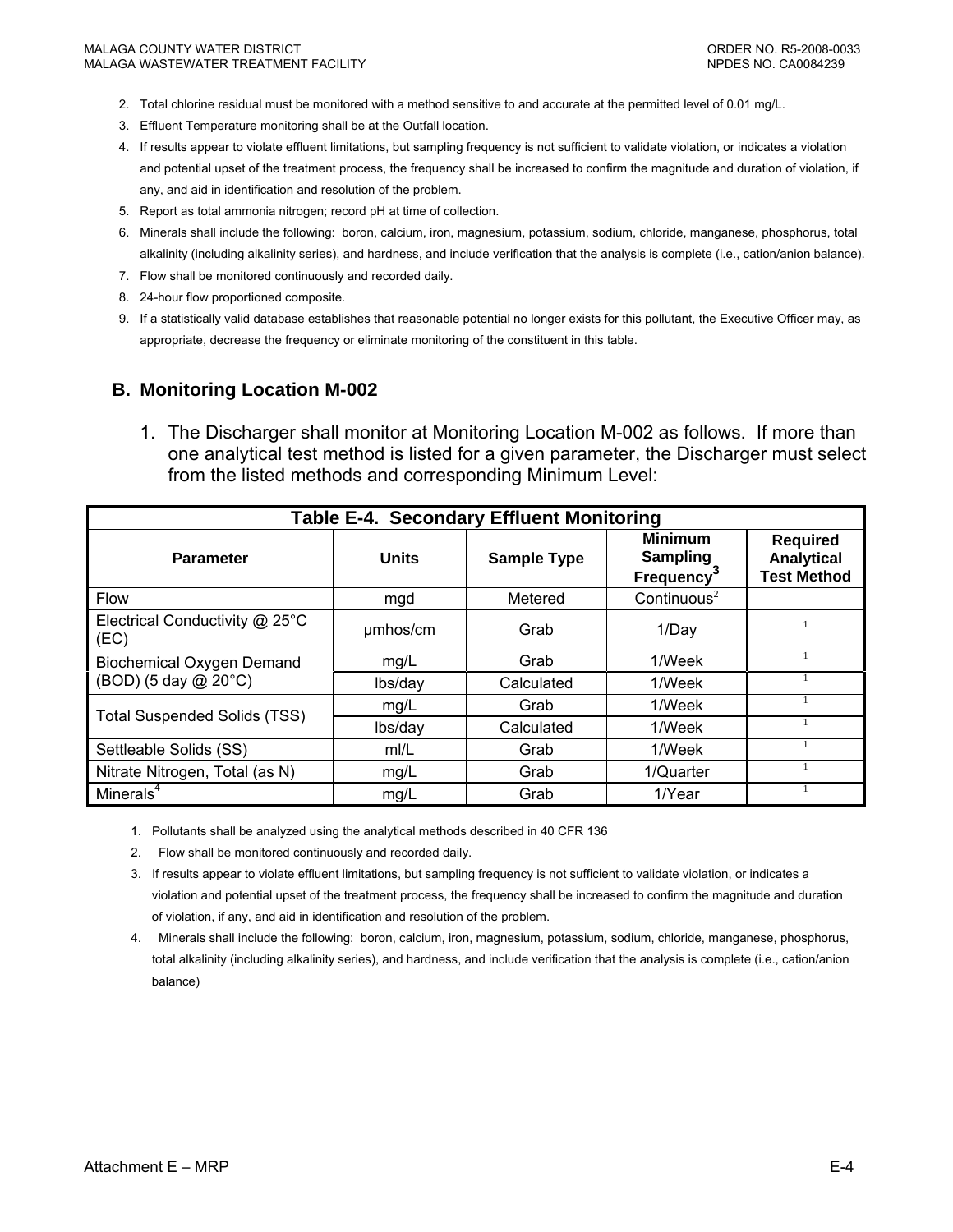### <span id="page-51-0"></span>**V. WHOLE EFFLUENT TOXICITY TESTING REQUIREMENTS**

- **A. Acute Toxicity Testing.** The Discharger shall conduct acute toxicity testing to determine whether the effluent is contributing acute toxicity to the Central Canal. The Discharger shall meet the following acute toxicity testing requirements:
	- 1. *Monitoring Frequency* the Discharger shall perform **quarterly** acute toxicity testing, concurrent with effluent ammonia sampling.
	- 2. *Sample Types* For static non-renewal and static renewal testing, the samples shall be flow proportional 24-hour composites and shall be representative of the volume and quality of the discharge. The effluent samples shall be taken at the effluent monitoring location M-001.
	- 3. *Test Species* Test species shall be fathead minnows (*Pimephales promelas*).
	- 4. *Methods* The acute toxicity testing samples shall be analyzed using EPA-821-R-02-012, Fifth Edition. Temperature, total residual chlorine, and pH shall be recorded at the time of sample collection. No pH adjustment may be made unless approved by the Executive Officer.
	- 5. *Test Failure* If an acute toxicity test does not meet all test acceptability criteria, as specified in the test method, the Discharger must re-sample and re-test as soon as possible, not to exceed 7 days following notification of test failure.
- **B. Chronic Toxicity Testing**. The Discharger shall conduct three species chronic toxicity testing to determine whether the effluent is contributing chronic toxicity to the Central Canal. The Discharger shall meet the following chronic toxicity testing requirements:
	- 1. *Monitoring Frequency* the Discharger shall perform **quarterly** three species chronic toxicity testing*.*
	- 2. *Sample Types* Effluent samples shall be flow proportional 24-hour composites and shall be representative of the volume and quality of the discharge. The effluent samples shall be taken at the effluent monitoring location specified in the Monitoring and Reporting Program. The laboratory water control shall be used as the diluent.
	- 3. *Sample Volumes* Adequate sample volumes shall be collected to provide renewal water to complete the test in the event that the discharge is intermittent.
	- 4. *Test Species* Chronic toxicity testing measures sublethal (e.g. reduced growth, reproduction) and/or lethal effects to test organisms exposed to an effluent compared to that of the control organisms. The Discharger shall conduct chronic toxicity tests with:
		- The cladoceran, water flea, *Ceriodaphnia dubia* (survival and reproduction test);
		- The fathead minnow, *Pimephales promelas* (larval survival and growth test); and
		- The green alga, *Selenastrum capricornutum* (growth test).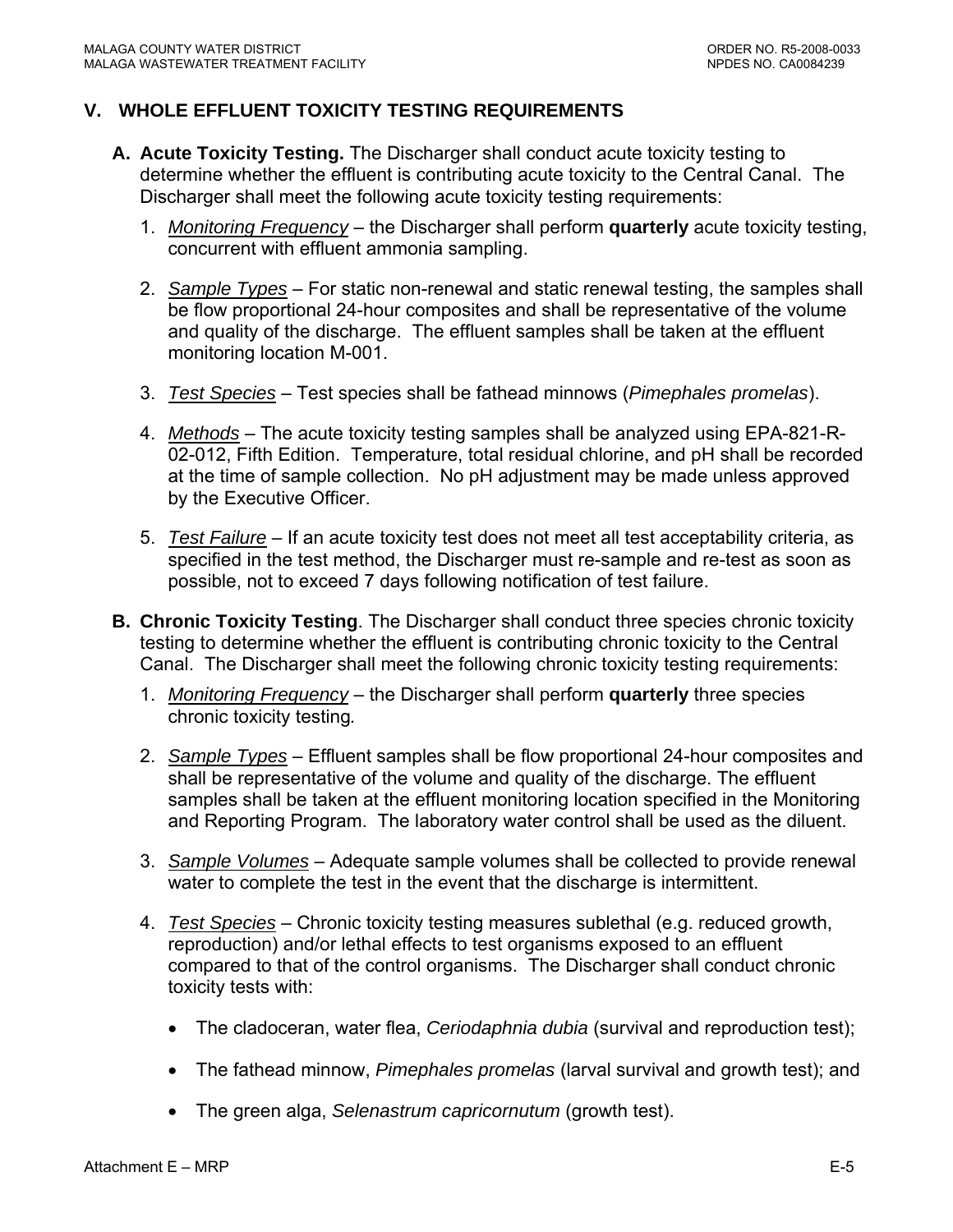- <span id="page-52-0"></span>5. *Methods* – The presence of chronic toxicity shall be estimated as specified in *Shortterm Methods for Estimating the Chronic Toxicity of Effluents and Receiving Waters to Freshwater Organisms, Fourth Edition,* EPA/821-R-02-013, October 2002.
- 6. *Reference Toxicant* As required by the SIP, all chronic toxicity tests shall be conducted with concurrent testing with a reference toxicant and shall be reported with the chronic toxicity test results.
- 7. *Dilutions* The chronic toxicity testing shall be performed using the dilution series identified in Table E-5, below. The laboratory water control shall be used as the diluent.
- 8. *Test Failure* –The Discharger must re-sample and re-test as soon as possible, but no later than fourteen (14) days after receiving notification of a test failure. A test failure is defined as follows:
	- a. The reference toxicant test or the effluent test does not meet all test acceptability criteria as specified in the *Short-term Methods for Estimating the Chronic Toxicity of Effluents and Receiving Waters to Freshwater Organisms, Fourth Edition*, EPA/821-R-02-013, October 2002 (Method Manual), and its subsequent amendments or revisions; or
	- b. The percent minimum significant difference (PMSD) measured for the test exceeds the upper PMSD bound variability criterion in Table 6 on page 52 of the Method Manual. (A retest is only required in this case if the test results do not exceed the monitoring trigger specified in Special Provisions VI.C.2.a.iii.)

| <b>Table E-5. Chronic Toxicity Testing Dilution Series</b> |                                  |    |    |    |                    |                     |     |
|------------------------------------------------------------|----------------------------------|----|----|----|--------------------|---------------------|-----|
|                                                            | Dilutions (%)<br><b>Controls</b> |    |    |    |                    |                     |     |
| <b>Sample</b>                                              | 12.5<br>25<br>75<br>50<br>100    |    |    |    | Receiving<br>Water | Laboratory<br>Water |     |
| % Effluent                                                 | 100                              | 75 | 50 | 25 | 12.5               |                     |     |
| % Laboratory Water                                         |                                  | 25 | 50 | 75 | 87.5               |                     | 100 |

- **C. WET Testing Notification Requirements**. The Discharger shall notify the Regional Water Board within 24-hrs after the receipt of test results exceeding the monitoring trigger during regular or accelerated monitoring, or an exceedance of the acute toxicity effluent limitation.
- **D. WET Testing Reporting Requirements**. All toxicity test reports shall include the contracting laboratory's complete report provided to the Discharger and shall be in accordance with the appropriate "Report Preparation and Test Review" sections of the method manuals. At a minimum, whole effluent toxicity monitoring shall be reported as follows:
	- 1. **Chronic WET Reporting.** Regular chronic toxicity monitoring results shall be reported to the Regional Water Board within 30 days following completion of the test, and shall contain, at minimum: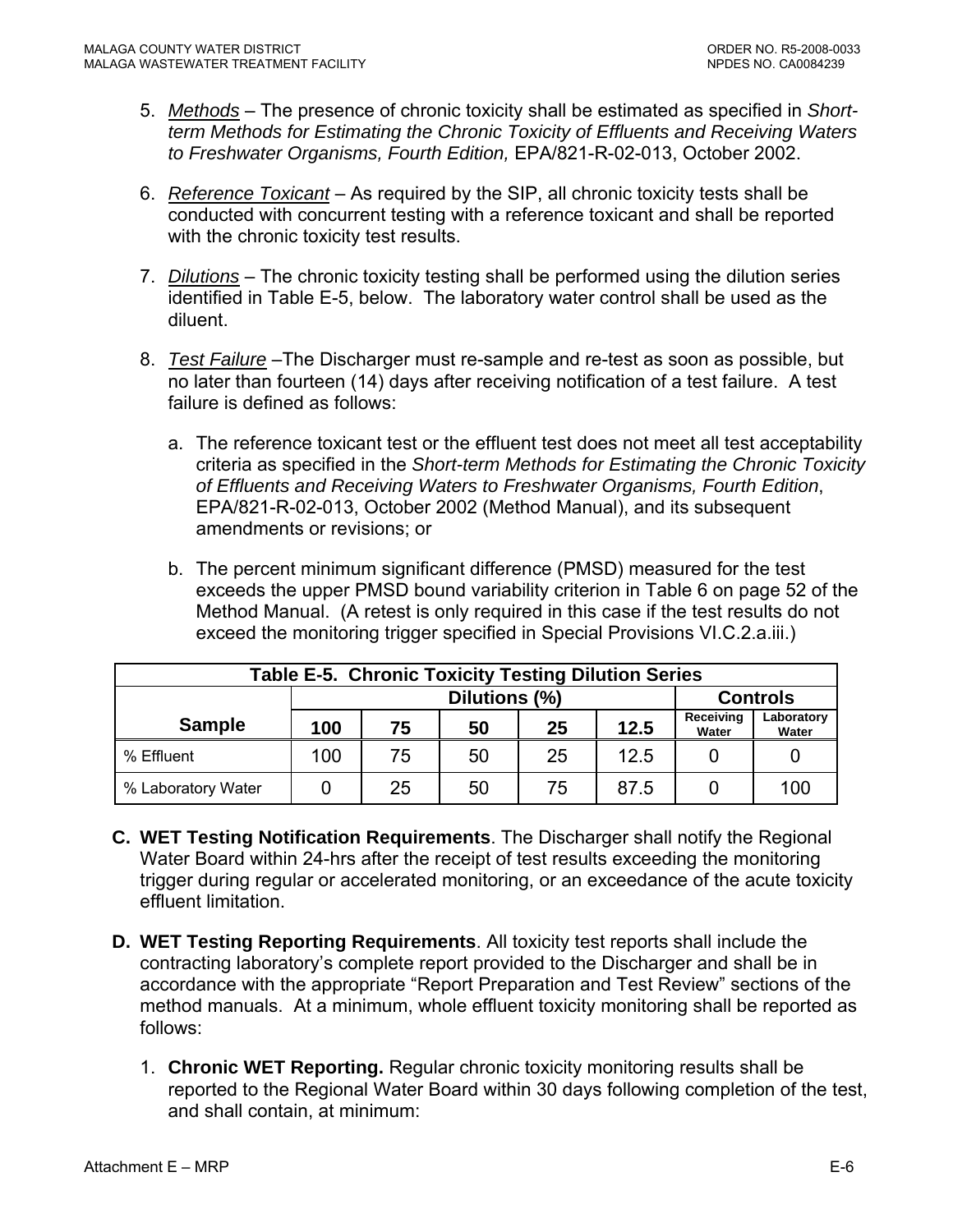- <span id="page-53-0"></span>a. The results expressed in TUc, measured as 100/NOEC, and also measured as 100/LC<sub>50</sub>, 100/EC<sub>25</sub>, 100/IC<sub>25</sub>, and 100/IC<sub>50</sub>, as appropriate.
- b. The statistical methods used to calculate endpoints;
- c. The statistical output page, which includes the calculation of the percent minimum significant difference (PMSD);
- d. The dates of sample collection and initiation of each toxicity test; and
- e. The results compared to the numeric toxicity monitoring trigger.

Additionally, the monthly discharger self-monitoring reports shall contain an updated chronology of chronic toxicity test results expressed in TUc, and organized by test species, type of test (survival, growth or reproduction), and monitoring frequency, i.e., either quarterly, monthly, accelerated, or TRE. (Note: items a through c, above, are only required when testing is performed using the full dilution series.)

- 2. **Acute WET Reporting.** Acute toxicity test results shall be submitted with the monthly discharger self-monitoring reports and reported as percent survival.
- 3. **TRE Reporting.** Reports for Toxicity Reduction Evaluations shall be submitted in accordance with the schedule contained in the Discharger's approved TRE Work Plan.
- 4. **Quality Assurance (QA).** The Discharger must provide the following information for QA purposes:
	- a. Results of the applicable reference toxicant data with the statistical output page giving the species, NOEC, LOEC, type of toxicant, dilution water used, concentrations used, PMSD, and dates tested.
	- b. The reference toxicant control charts for each endpoint, which include summaries of reference toxicant tests performed by the contracting laboratory.
	- c. Any information on deviations or problems encountered and how they were dealt with.

### **VI. POND MONITORING REQUIREMENTS**

### **A. Monitoring Location PND-001**

Permanent markers shall be placed in the evaporation/percolation ponds with calibration marks indicating the water level at design capacity and available operational freeboard. In addition, the Discharger shall inspect the conditions of the ponds once per week and write visual observations of potential problems in a bound logbook. Notations shall include observations of whether weeds are developing in the water or the pond surface, and their locations; whether dead algae, vegetation, scum, or debris are accumulating on the pond surface, and their location; whether borrowing animals or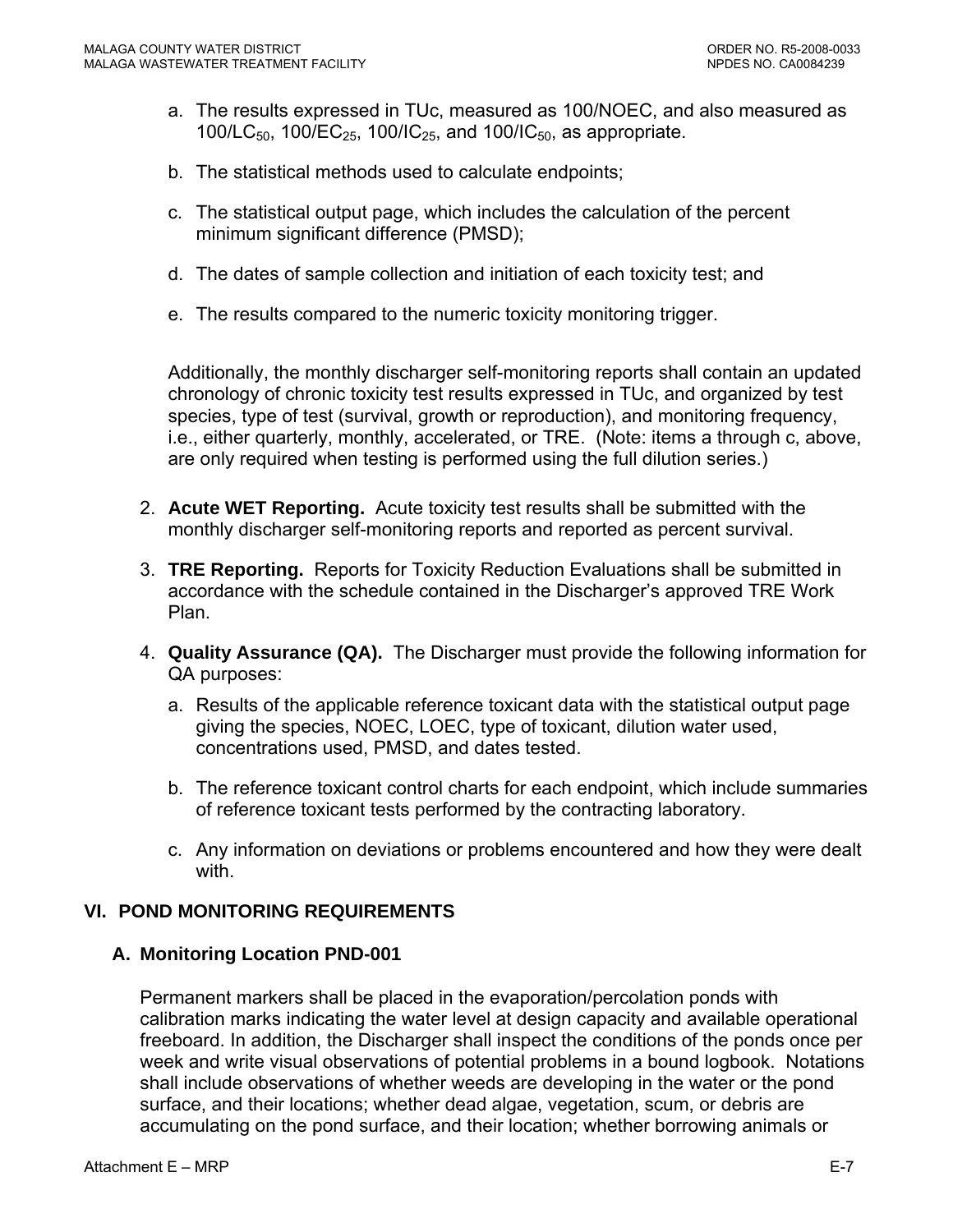<span id="page-54-0"></span>insects are present; and the color of the pond. A copy of the entries made in the log each month shall be submitted with the monitoring report the following month. Where the operation and maintenance (O&M) manual requires remedial action, the Discharger shall briefly explain the action to be taken to correct the discrepancy. Pond monitoring shall include the following:

| Table E-6. Freeboard and Dissolved Oxygen Pond Monitoring      |          |                    |                  |  |  |  |  |
|----------------------------------------------------------------|----------|--------------------|------------------|--|--|--|--|
|                                                                |          |                    |                  |  |  |  |  |
| <b>Constituent</b>                                             | Units    | <b>Sample Type</b> | <b>Frequency</b> |  |  |  |  |
| Freeboard                                                      | feet $1$ | Observation        | 1/Week           |  |  |  |  |
| $1$ /Week $3$<br>Dissolved Oxygen <sup>2</sup><br>Grab<br>mg/L |          |                    |                  |  |  |  |  |
| 1 To the negrect tenth of a feet                               |          |                    |                  |  |  |  |  |

1. To the nearest tenth of a foot.

2. Samples shall be collected from a depth of one-foot, opposite the inlet, between 0800 and 0900 hours.

3. Should sampling indicate DO < 1.0 mg/L or disposal ponds produce objectionable odors, the monitoring frequency for the subject pond shall be increased to daily until DO ≥ 1.0 mg/L, and/or odor-producing conditions are resolved.

### **VII. RECLAMATION MONITORING REQUIREMENTS**

Not Applicable

#### **VIII. RECEIVING WATER MONITORING REQUIREMENTS – SURFACE WATER AND GROUNDWATER**

#### **A. Monitoring Locations R-001 and R-002**

1. The Discharger shall monitor the Central Canal at Monitoring Locations R-001 and R-002 as follows:

| Table E-7a. Receiving Water Monitoring Requirements |                       |                              |                                             |                                                            |  |  |  |  |
|-----------------------------------------------------|-----------------------|------------------------------|---------------------------------------------|------------------------------------------------------------|--|--|--|--|
| <b>Parameter</b>                                    | <b>Units</b>          | <b>Sample</b><br><b>Type</b> | <b>Minimum Sampling</b><br><b>Frequency</b> | <b>Required</b><br><b>Analytical Test</b><br><b>Method</b> |  |  |  |  |
| <b>Flow</b>                                         | mgd                   | Grab                         | Continuous                                  |                                                            |  |  |  |  |
| pH                                                  | <b>Standard Units</b> | Grab                         | 1/Day                                       |                                                            |  |  |  |  |
| Electrical Conductivity @<br>$25^{\circ}$ C (EC)    | umhos/cm              | Grab                         | 1/Day                                       | 1                                                          |  |  |  |  |
| Temperature                                         | $\circ \mathsf{F}$    | Grab                         | 1/Day                                       |                                                            |  |  |  |  |
| Chlorine, Total Residual                            | mg/L                  | Grab                         | 1/Day                                       |                                                            |  |  |  |  |
| Dissolved Oxygen (DO)                               | mg/L                  | Grab                         | 1/Month                                     |                                                            |  |  |  |  |
| Aluminum                                            | $\mu$ g/L             | Grab                         | 1/Month                                     |                                                            |  |  |  |  |
| Ammonia Nitrogen, Total<br>(as N)                   | mg/L                  | Grab                         | 1/Month                                     | 1                                                          |  |  |  |  |
| Ammonia, Un-ionized<br>(as N) <sup>4</sup>          | mg/L                  | Calculated                   | 1/Month                                     | 1                                                          |  |  |  |  |
| Fecal Coliform Organisms                            | MPN/100 ml            | Grab                         | 1/Month                                     |                                                            |  |  |  |  |
| Nitrate Nitrogen, Total (as N)                      | mg/L                  | Grab                         | 1/Month                                     |                                                            |  |  |  |  |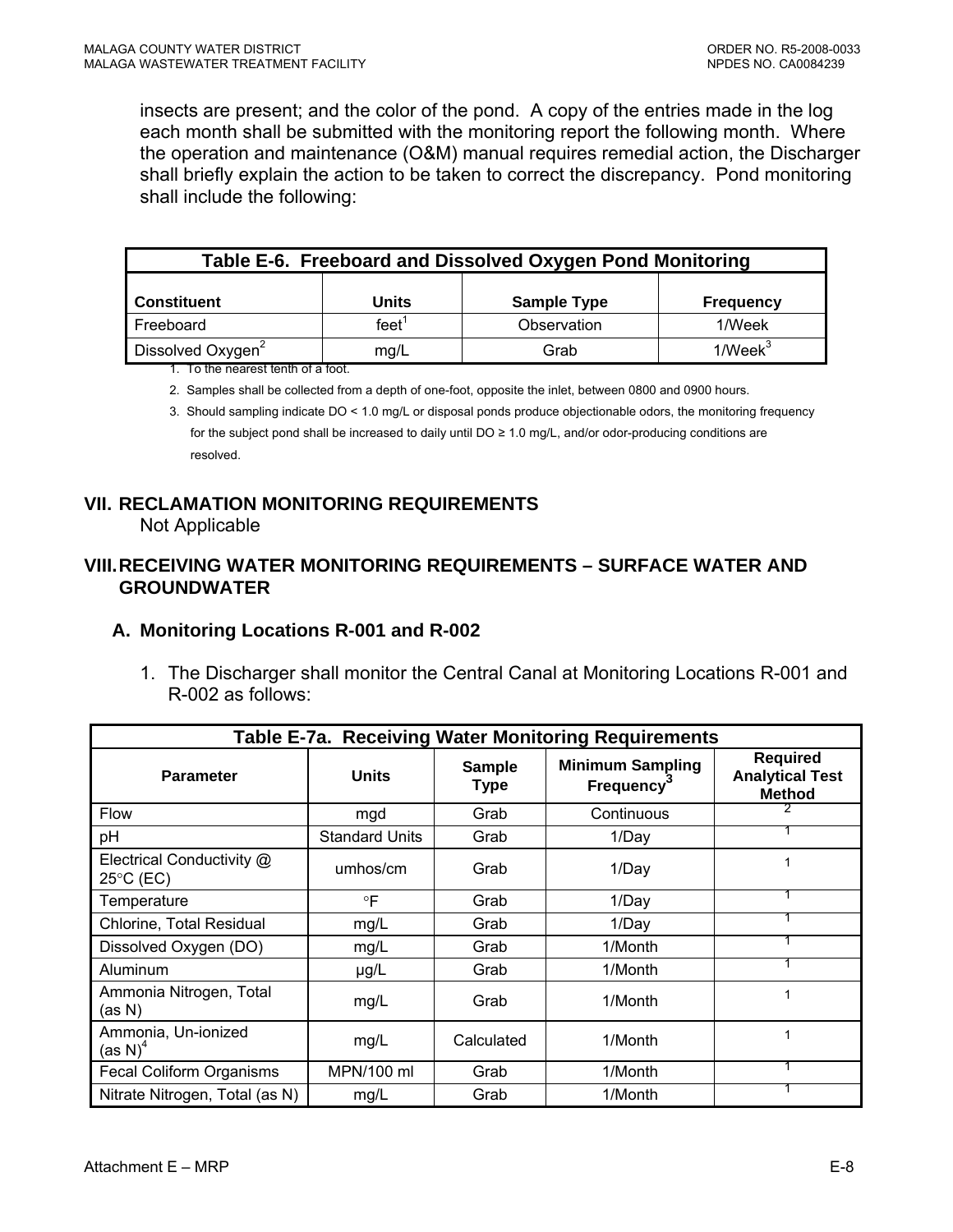<span id="page-55-0"></span>

| <b>Table E-7a. Receiving Water Monitoring Requirements</b> |              |                              |                                             |                                                            |  |  |  |
|------------------------------------------------------------|--------------|------------------------------|---------------------------------------------|------------------------------------------------------------|--|--|--|
| <b>Parameter</b>                                           | <b>Units</b> | <b>Sample</b><br><b>Type</b> | <b>Minimum Sampling</b><br><b>Frequency</b> | <b>Required</b><br><b>Analytical Test</b><br><b>Method</b> |  |  |  |
| Total Kjeldahl Nitrogen<br>$(TKN)$ (as N)                  | mg/L         | Grab                         | 1/Month                                     |                                                            |  |  |  |
| Phosphorus, Total (as P)                                   | mg/L         | Grab                         | 1/Month                                     |                                                            |  |  |  |
| Turbidity                                                  | <b>NTU</b>   | Grab                         | 1/Month                                     |                                                            |  |  |  |
| Minerals <sup>5</sup>                                      | mg/L         | Grab                         | 1/Year                                      |                                                            |  |  |  |

1. Pollutants shall be analyzed using the analytical methods described in 40 CFR 136; for priority pollutants the methods must meet the lowest minimum levels (MLs) specified in Attachment 4 of the SIP, where no methods are specified for a given pollutant, by methods approved by this Regional Board or the State Board.

2. Flow shall be monitored continuously and recorded daily.

3. If results appear to violate effluent limitations, but sampling frequency is not sufficient to validate violation, or indicates a violation and potential upset of the treatment process, the frequency shall be increased to confirm the magnitude and duration of violation, if any, and aid in identification and resolution of the problem.

4. Temperature and pH shall be determined at the time of sample collection for the calculation of un-ionized ammonia.

5. Minerals shall include at least total dissolved solids, chloride, sulfate, bicarbonate alkalinity, carbonate alkalinity, calcium, magnesium, potassium, sodium, boron, iron, phosphate, manganese, hardness, and all major anions and cations. Analyses should be accompanied by an anion/cation balance demonstrating that analyses are complete.

- 2. In conducting the receiving water sampling, a log shall be kept of the receiving water conditions throughout the reach bounded by R-001 and R-002. Attention shall be given to the presence of:
	-
	- i. Floating or suspended matter v. Visible films, sheens coatings

vi. Fungi, slimes, or objectionable growths

- ii. Discoloration
- iii. Bottom deposits
- iv. Aquatic life

vii. Potential nuisance conditions

Notes on receiving water conditions shall be summarized in the monitoring reports.

#### **B. Monitoring Location G-001, G-002, G-003, G-004**

1. The Discharger shall monitor in groundwater at G-001- G-004 as follows:

| Table E-7b. Ground Water Monitoring Requirements |                   |                    |                                             |                                                  |  |  |
|--------------------------------------------------|-------------------|--------------------|---------------------------------------------|--------------------------------------------------|--|--|
| <b>Parameter</b>                                 | <b>Units</b>      | <b>Sample Type</b> | <b>Minimum Sampling</b><br><b>Frequency</b> | <b>Required Analytical</b><br><b>Test Method</b> |  |  |
| Depth to groundwater                             | $\text{Feet}^3$   | Measure            | $1/M$ onth <sup>2</sup>                     | <b>NA</b>                                        |  |  |
| Groundwater elevation                            | $\text{Feet}^3$   | Calclulate         | $1/M$ onth <sup>2</sup>                     | <b>NA</b>                                        |  |  |
| pH                                               | Standard<br>Units | Grab               | $1/M$ onth <sup>2</sup>                     |                                                  |  |  |
| Nitrate Nitrogen, Total<br>(as N)                | mg/L              | Grab               | $1/M$ onth <sup>2</sup>                     |                                                  |  |  |
| <b>Electrical Conductivity</b><br>@ 25°C (EC)    | umhos/cm          | Grab               | $1/M$ onth <sup>2</sup>                     |                                                  |  |  |
| Minerals <sup>4</sup>                            | mg/L              | Grab               | 1/Year                                      |                                                  |  |  |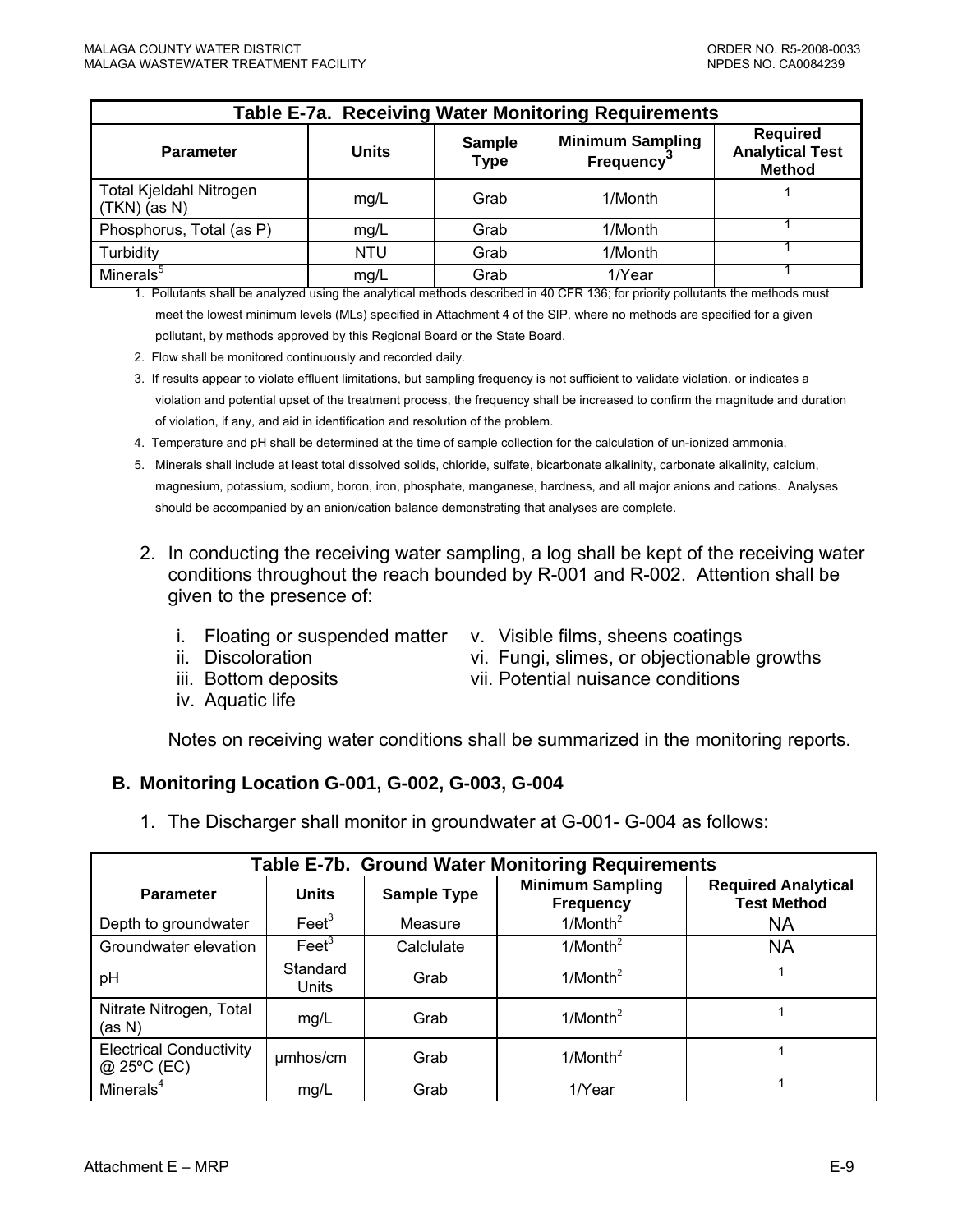- <span id="page-56-0"></span>1. Pollutants shall be analyzed using the analytical methods described in 40 CFR 136; for priority pollutants the methods must meet the lowest minimum levels (MLs) specified in Attachment 4 of the SIP, where no methods are specified for a given pollutant, by methods approved by this Regional Board or the State Board.
- 2. Monthly during the first year of monitoring and annually thereafter.
- 3. To the nearest hundredth, above mean sea level.
- 4. Minerals shall include at least total dissolved solids, chloride, sulfate, bicarbonate alkalinity, carbonate alkalinity, calcium, magnesium, potassium, sodium, boron, iron, phosphate, manganese, and all major anions and cations. Analyses should be accompanied by an anion/cation balance demonstrating that analyses are complete.

### **IX. OTHER MONITORING REQUIREMENTS**

#### **A. Priority Pollutants**

The State Water Board adopted the *Policy for Implementation of Toxics Standards for Inland Surface Waters, Enclosed Bays, and Estuaries of California* (known as the State Implementation Policy or SIP). The SIP states that the Regional Water Boards will require periodic monitoring for pollutants for which criteria or objectives apply and for which no effluent limitations have been established. Accordingly, the Regional Water Board is requiring, as part of this Order, that the Discharger conduct annual **(1/Year)** effluent monitoring (Monitoring Location M-001) of priority pollutants. Priority pollutants are defined as USEPA Priority Pollutants and consist of the constituents listed in the most recent National Toxics Rule and California Toxics Rule. The Discharger must analyze pH and hardness of the effluent and receiving water at the same time as priority pollutants.

#### **B. Sludge/Biosolids**

Sludge in this document means the solid, semisolid, and liquid residues removed during the primary, secondary, or advanced wastewater treatment processes. Biosolids refers to sludge that has been treated and tested and shown to be capable of being beneficially and legally used pursuant to federal and state regulations as a soil amendment for agriculture, silviculture, horticulture, and land reclamation activities. Residues from the sludge thickener and drying beds are assumed to qualify as Class B biosolids while residues removed from ponds are assumed to require further treatment to qualify as biosolids. For convenience, the following refers to sludge but is applicable to biosolids as well.

#### 1. **Monitoring Location BIO-001**

- a. A composite sample of sludge shall be collected annually at Monitoring Location BIO-001 in accordance with EPA's POTW Sludge Sampling and Analysis Guidance Document, August 1989, and tested for priority pollutants listed in 40 CFR 122 Appendix D, Tables II and III (excluding total phenols).
- b. A composite sample of sludge shall be collected when sludge is removed from the ponds for disposal in accordance with USEPA's POTW Sludge Sampling and Analysis Guidance Document, August 1989, and tested for the metals listed in Title 22.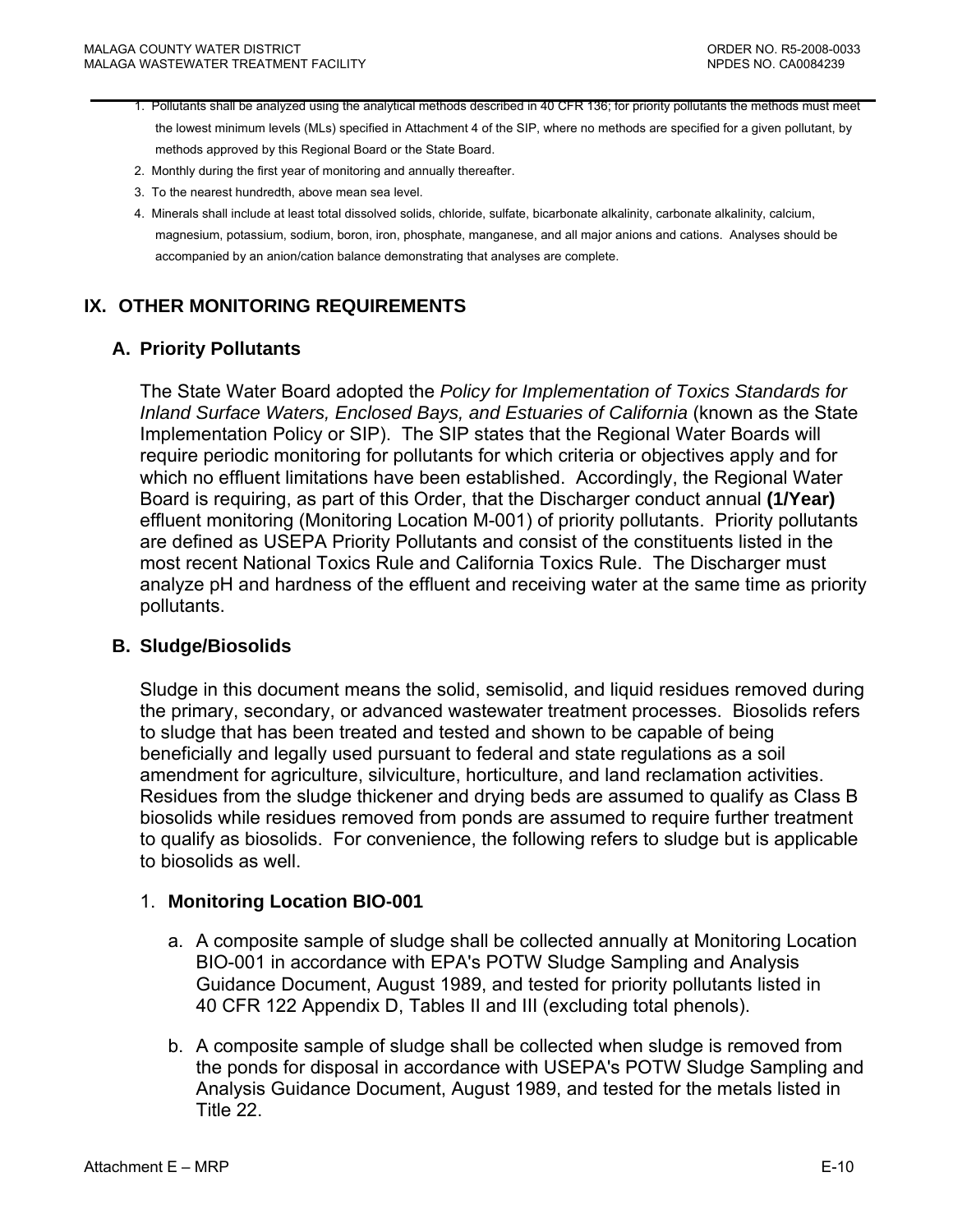- <span id="page-57-0"></span>c. Sampling records shall be retained for a minimum of **five years**. A log shall be kept of sludge quantities generated and of handling and disposal activities. The frequency of entries is discretionary; however, the log should be complete enough to serve as a basis for part of the annual report.
- d. Upon removal of sludge, the Discharger shall submit characterization of sludge quality, including sludge percent solids and quantitative results of chemical analysis for the priority pollutants listed in 40 CFR 122 Appendix D, Tables II and III (excluding total phenols). Suggested methods for analysis of sludge are provided in USEPA publications titled "Test Methods for Evaluating Solid Waste: Physical/Chemical Methods" and "Test Methods for Organic Chemical Analysis of Municipal and Industrial Wastewater". Recommended analytical holding times for sludge samples should reflect those specified in 40 CFR 136.6.3(e). Other guidance is available in USEPA's POTW Sludge Sampling and Analysis Guidance Document, August 1989.

| Table E-8. Sludge Monitoring Requirements (Monitoring Location BIO-001) |                   |                    |                                             |                                                            |
|-------------------------------------------------------------------------|-------------------|--------------------|---------------------------------------------|------------------------------------------------------------|
| <b>Parameter</b>                                                        | <b>Units</b>      | <b>Sample Type</b> | <b>Minimum Sampling</b><br><b>Frequency</b> | <b>Required</b><br><b>Analytical Test</b><br><b>Method</b> |
| pH                                                                      | Standard<br>Units | Grab               | 1/Year                                      | 1, 2                                                       |
| <b>Fecal Coliform</b>                                                   | MPN/100<br>ml     | Grab               | 1/Year                                      | 1, 2                                                       |
| Ammonia Nitrogen,<br>Total (as N)                                       | mg/kg             | Grab               | 1/Year                                      | 1, 2                                                       |
| Nitrate Nitrogen, Total<br>(as N)                                       | mg/kg             | Grab               | 1/Year                                      | 1, 2                                                       |
| Phosphorous, Total                                                      | mg/kg             | Grab               | 1/Year                                      | 1, 2                                                       |
| Potassium, Total                                                        | mg/kg             | Grab               | 1/Year                                      | 1, 2                                                       |
| Metals $3$                                                              | mg/kg             | Grab               | 1/Year                                      | 1, 2                                                       |

1. Pollutants shall be analyzed using the analytical methods described in 40 CFR 136; for priority pollutants the methods must meet the lowest minimum levels (MLs) specified in Attachment 4 of the SIP, where no methods are specified for a given pollutant, by methods approved by this Regional Water Board or the State Water Board.

- 2 When sludge is removed from the treatment units (or at least annually), but prior to disposal, a composite sample of sludge shall be analyzed, on a dry weight basis.
- 3. Arsenic, cadmium, chromium, copper, lead, mercury, molybdenum, nickel selenium and zinc analysis of soluble concentrations of heavy metals shall also be included as needed. Sampling records shall be retained for a minimum of five years. A log shall be kept of sludge quantities generated and of handling and disposal activities. Additional sludge sampling may be requested at subsequent intervals, depending upon review of analytical results. An annual sludge monitoring report shall be submitted and shall include all of the above information.

### **C. Municipal Water Supply**

### 1. **Monitoring Location SPL-001**

The Discharger shall monitor the Municipal Water Supply at SPL-001 as follows. A sampling station shall be established where a representative sample of the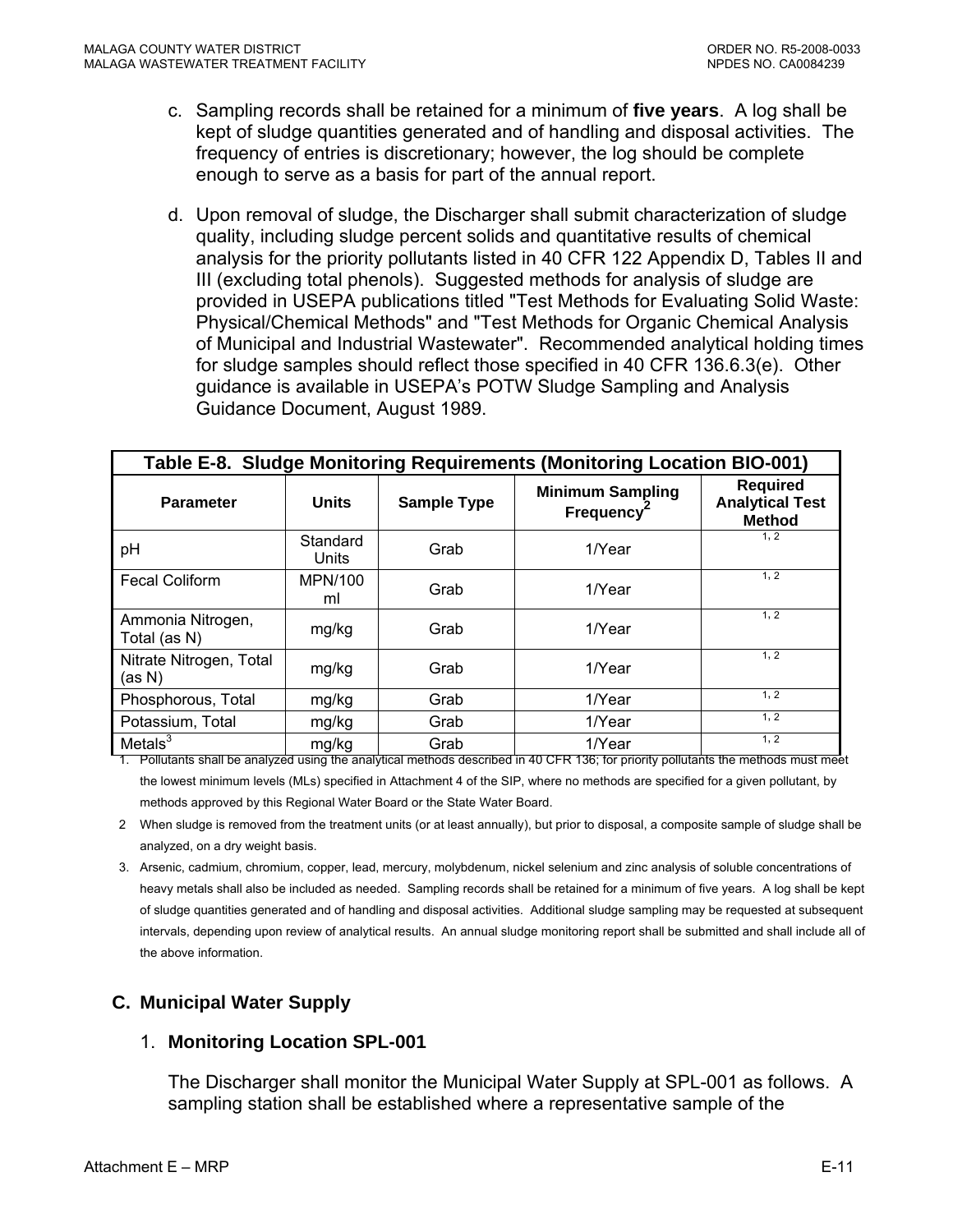municipal water supply can be obtained. Municipal water supply samples shall be collected at approximately the same time as effluent samples.

<span id="page-58-0"></span>

| Table E-9. Municipal Water Supply Wells Monitoring Requirements |              |                    |                                             |                                                            |
|-----------------------------------------------------------------|--------------|--------------------|---------------------------------------------|------------------------------------------------------------|
| <b>Parameter</b>                                                | <b>Units</b> | <b>Sample Type</b> | <b>Minimum Sampling</b><br><b>Frequency</b> | <b>Required</b><br><b>Analytical Test</b><br><b>Method</b> |
| Nitrate Nitrogen, Total<br>(as N)                               | mg/L         | Grab               | 1/Month                                     |                                                            |
| <b>Electrical Conductivity</b><br>@ 25°C (EC) <sup>2</sup>      | umhos/cm     | Grab               | 1/Month                                     |                                                            |
| Minerals $3$                                                    | mg/L         | Grab               | 1/Year                                      |                                                            |

1. Pollutants shall be analyzed using the analytical methods described in 40 CFR 136; for priority pollutants the methods must meet the lowest minimum levels (MLs) specified in Attachment 4 of the SIP, where no methods are specified for a given pollutant, by methods approved by this Regional Board or the State Board.

- 2. As the source water is from more than one well, the EC results shall be reported as a weighted average and include copies of supporting calculations.
- 3. Minerals shall include at least total dissolved solids, chloride, sulfate, bicarbonate alkalinity, carbonate alkalinity, calcium, magnesium, potassium, sodium, boron, iron, phosphate, manganese, and all major anions and cations. Analyses should be accompanied by an anion/cation balance demonstrating that analyses are complete.

# **X. REPORTING REQUIREMENTS**

### **A. General Monitoring and Reporting Requirements**

- 1. The Discharger shall comply with all Standard Provisions (Attachment D) related to monitoring, reporting, and recordkeeping.
- 2. Upon written request of the Regional Water Board, the Discharger shall submit a summary monitoring report. The report shall contain both tabular and graphical summaries of the monitoring data obtained during the previous year(s).
- 3. **Compliance Time Schedules.** For compliance time schedules included in the Order, the Discharger shall submit to the Regional Water Board, on or before each compliance due date, the specified document or a written report detailing compliance or noncompliance with the specific date and task. If noncompliance is reported, the Discharger shall state the reasons for noncompliance and include an estimate of the date when the Discharger will be in compliance. The Discharger shall notify the Regional Water Board by letter when it returns to compliance with the compliance time schedule.
- 4. The Discharger shall report to the Regional Water Board any toxic chemical release data it reports to the State Emergency Response Commission within 15 days of reporting the data to the Commission pursuant to section 313 of the "Emergency Planning and Community Right to Know Act of 1986.
- 5. **Reporting Protocols.** The Discharger shall report with each sample result the applicable Reporting Level (RL) and the current Method Detection Limit (MDL), as determined by the procedure in Part 136.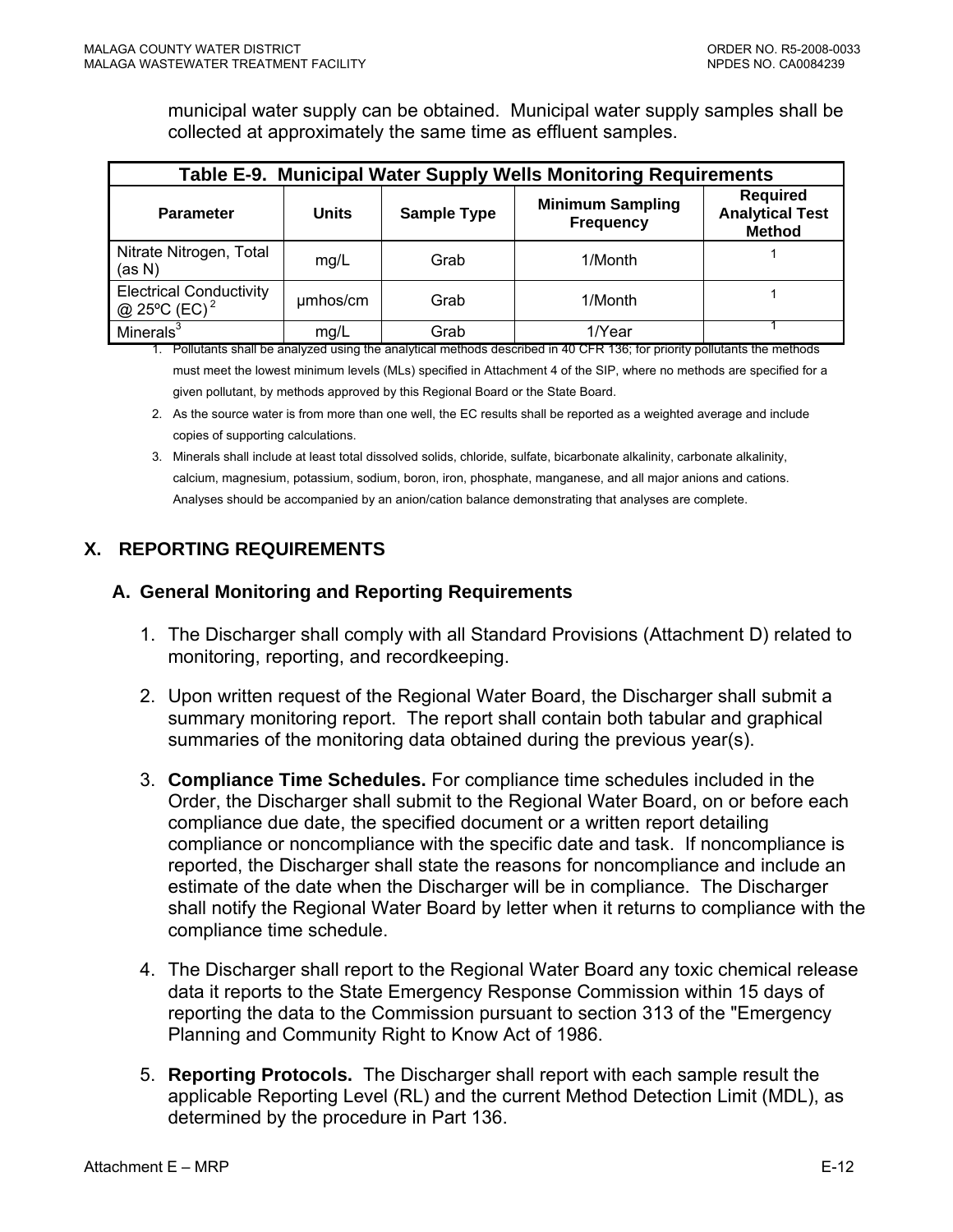<span id="page-59-0"></span>The Discharger shall report the results of analytical determinations for the presence of chemical constituents in a sample using the following reporting protocols:

- a. Sample results greater than or equal to the RL shall be reported as measured by the laboratory (i.e., the measured chemical concentration in the sample).
- b. Sample results less than the RL, but greater than or equal to the laboratory's MDL, shall be reported as "Detected, but Not Quantified," or DNQ. The estimated chemical concentration of the sample shall also be reported.

For the purposes of data collection, the laboratory shall write the estimated chemical concentration next to DNQ as well as the words "Estimated Concentration" (may be shortened to "Est. Conc."). The laboratory may, if such information is available, include numerical estimates of the data quality for the reported result. Numerical estimates of data quality may be percent accuracy (+ a percentage of the reported value), numerical ranges (low to high), or any other means considered appropriate by the laboratory.

- c. Sample results less than the laboratory's MDL shall be reported as "Not Detected," or ND.
- d. Dischargers are to instruct laboratories to establish calibration standards so that the ML value (or its equivalent if there is differential treatment of samples relative to calibration standards) is the lowest calibration standard. At no time is the Discharger to use analytical data derived from *extrapolation* beyond the lowest point of the calibration curve.
- 6. **Multiple Sample Data.** When determining compliance with an AMEL , AWEL, or MDEL for priority pollutants and more than one sample result is available, the Discharger shall compute the arithmetic mean unless the data set contains one or more reported determinations of "Detected, but Not Quantified" (DNQ) or "Not Detected" (ND). In those cases, the Discharger shall compute the median in place of the arithmetic mean in accordance with the following procedure:
	- a. The data set shall be ranked from low to high, ranking the reported ND determinations lowest, DNQ determinations next, followed by quantified values (if any). The order of the individual ND or DNQ determinations is unimportant.
	- b. The median value of the data set shall be determined. If the data set has an odd number of data points, then the median is the middle value. If the data set has an even number of data points, then the median is the average of the two values around the middle unless one or both of the points are ND or DNQ, in which case the median value shall be the lower of the two data points where DNQ is lower than a value and ND is lower than DNQ.

# **B. Self Monitoring Reports (SMRs)**

1. At any time during the term of this permit, the State or Regional Water Board may notify the Discharger to electronically submit Self-Monitoring Reports (SMRs) using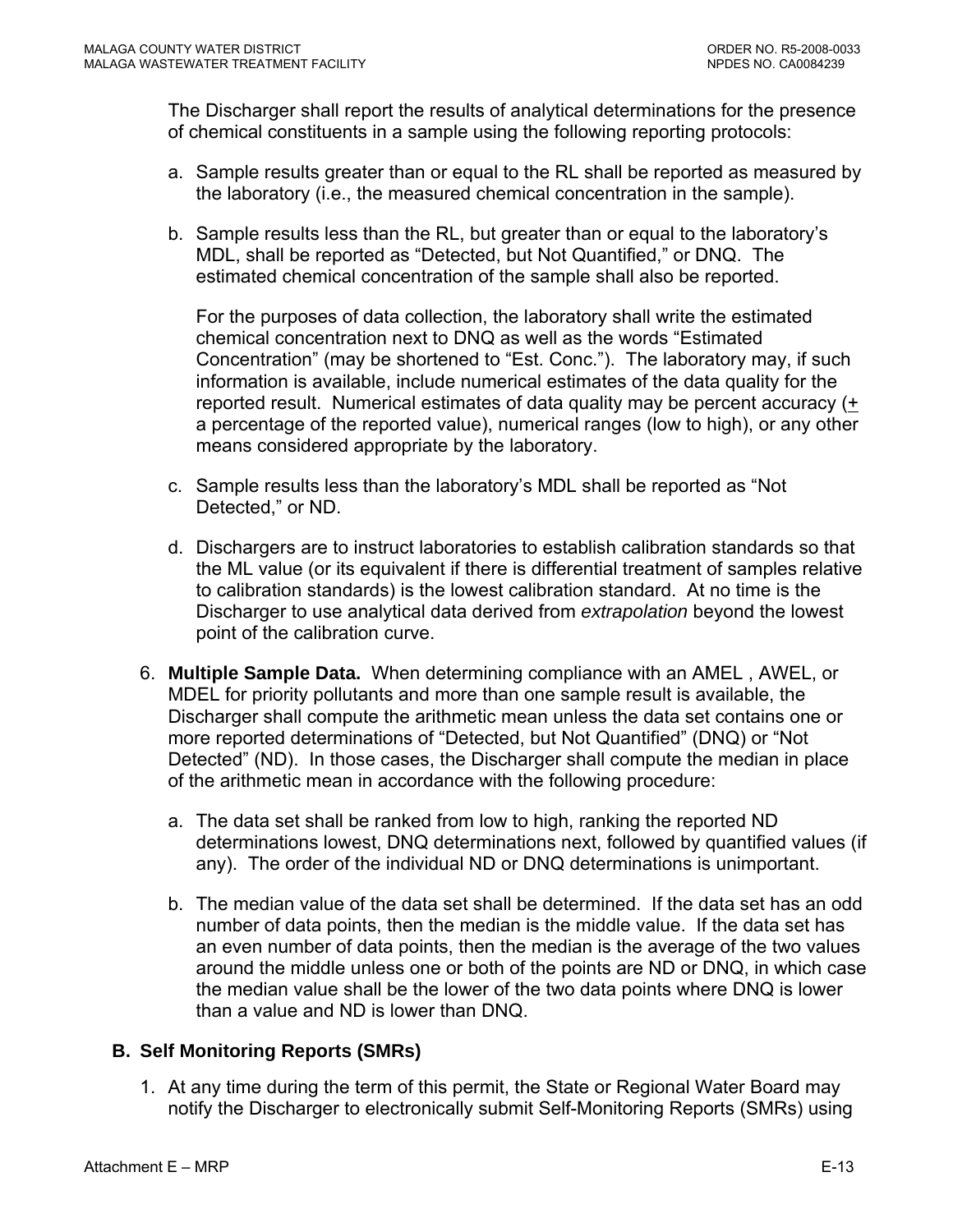<span id="page-60-0"></span>the State Water Board's California Integrated Water Quality System (CIWQS) Program Web site (http://www.waterboards.ca.gov/ciwqs/index.html). Until such notification is given, the Discharger shall submit hard copy SMRs. The CIWQS Web site will provide additional directions for SMR submittal in the event there will be service interruption for electronic submittal

- 2. The Discharger shall report in the SMR the results for all monitoring specified in this MRP under sections III through IX. The Discharger shall submit continuously, daily, weekly, monthly, quarterly and annual SMRs including the results of all required monitoring using USEPA-approved test methods or other test methods specified in this Order.
- 3. With the exception of flow, all constituents monitored on a continuous basis (metered), shall be reported as daily maximums, daily minimums, and daily averages; flow shall be reported as the total volume discharged per day for each day of discharge.
- 4. If the Discharger monitors any pollutant at the locations designated herein more frequently than is required by this Order, the results of such monitoring shall be included in the calculation and reporting of the values required in the discharge monitoring report form. Such increased frequency shall be indicated on the discharge monitoring report form.

| Table E-10. Monitoring Periods and Reporting Schedule |                                                                                                                                      |                                                                                                                          |                                                                         |  |
|-------------------------------------------------------|--------------------------------------------------------------------------------------------------------------------------------------|--------------------------------------------------------------------------------------------------------------------------|-------------------------------------------------------------------------|--|
| <b>Sampling</b><br><b>Frequency</b>                   | <b>Monitoring Period Begins On</b>                                                                                                   | <b>Monitoring Period</b>                                                                                                 | <b>SMR Due Date</b>                                                     |  |
| Continuous                                            | Permit effective date                                                                                                                | All                                                                                                                      | First day of second<br>calendar month<br>following month of<br>sampling |  |
| 1 / Day                                               | Permit effective date                                                                                                                | Calendar day<br>(Midnight through 11:59 PM)                                                                              | First day of second<br>month following<br>month of sampling             |  |
| 1 / Week<br>2 / Week<br>3 / Week                      | Sunday following permit effective date or<br>on permit effective date if on a Sunday                                                 | Sunday through Saturday                                                                                                  | First day of second<br>calendar month<br>following month of<br>sampling |  |
| 1 / Month                                             | First day of calendar month following<br>permit effective date or on permit effective<br>date if that date is first day of the month | 1 <sup>st</sup> day of calendar month<br>through last day of calendar<br>month                                           | First day of second<br>calendar month<br>following month of<br>sampling |  |
| 1 / Quarter<br>2 / Quarter                            | Closest of January 1, April 1, July 1, or<br>October 1 following (or on) permit effective<br>date                                    | January 1 through March 31<br>April 1 through June 30<br>July 1 through September 30<br>October 1 through December<br>31 | May 1<br>August 1<br>November 1<br>February 1                           |  |
| 1 / Year                                              | January 1 following (or on) permit effective<br>date                                                                                 | January 1 through December<br>31                                                                                         | February 1                                                              |  |

5. Monitoring periods and reporting for all required monitoring shall be completed according to the following schedule:

6. In addition to the signatory requirements of Standard Provisions (Attachment D), all monitoring reports shall be signed: by the chief operator of the Facility and, if the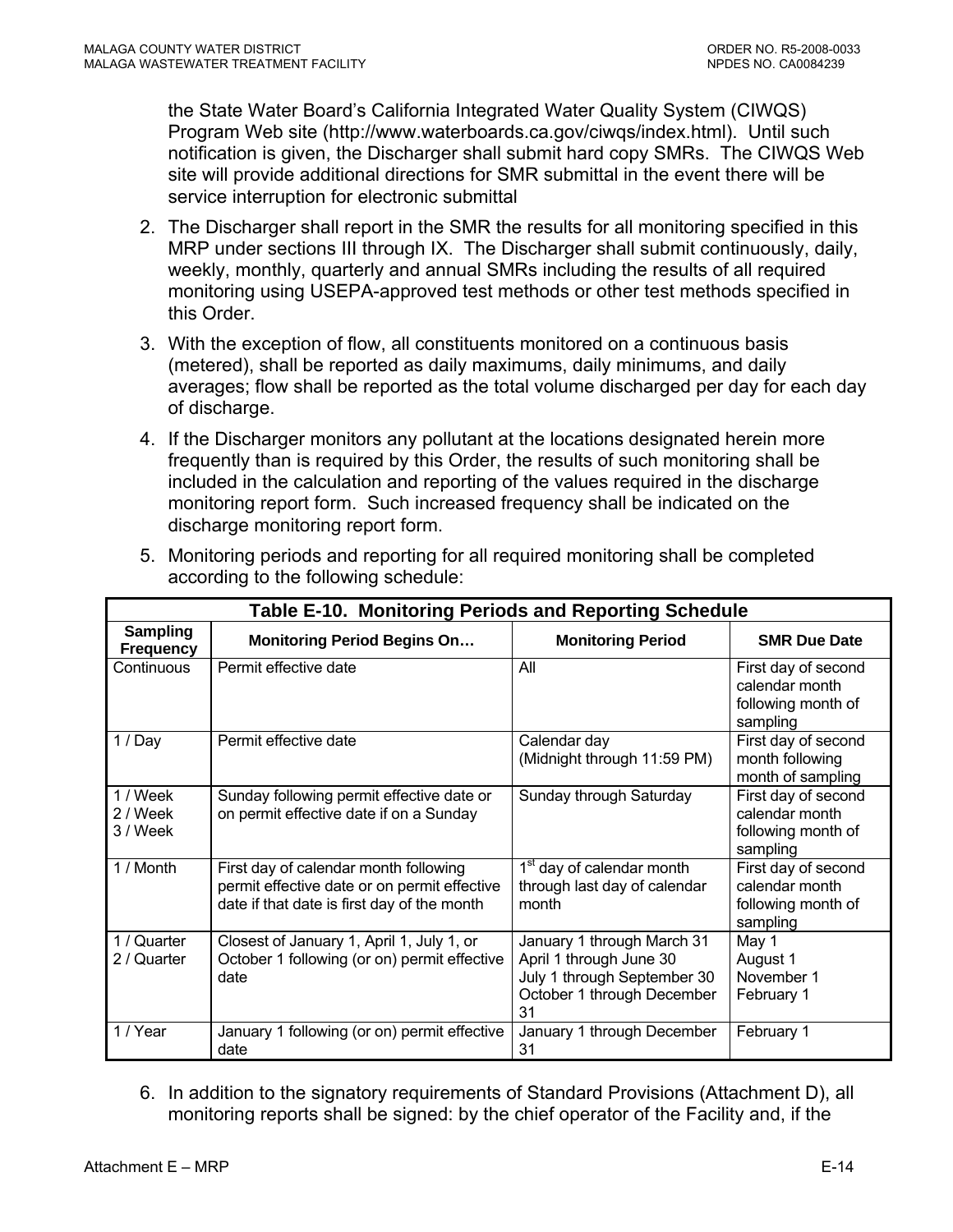<span id="page-61-0"></span>chief operator of the Facility is not in direct line of supervision of the laboratory function for a discharger conducting any of its own analyses, also by the chief of the laboratory.

- 7. The Discharger shall submit SMRs in accordance with the following requirements:
	- a. The Discharger shall arrange all reported data in a tabular format. The data shall be summarized to clearly illustrate whether the facility is operating in compliance with interim and/or final effluent limitations. The highest daily maximum for the month, monthly and weekly averages, and medians, and removal efficiencies (%) for BOD and Total Suspended Solids, shall be determined and recorded as needed to demonstrate compliance. The Discharger is not required to duplicate the submittal of data that is entered in a tabular format within CIWQS. When electronic submittal of data is required and CIWQS does not provide for entry into a tabular format within the system, the Discharger shall electronically submit the data in a tabular format as an attachment.
	- b. The Discharger shall attach a cover letter to the SMR. The information contained in the cover letter shall clearly identify violations of the WDRs; discuss corrective actions taken or planned; and the proposed time schedule for corrective actions. Identified violations must include a description of the requirement that was violated and a description of the violation. If the Discharger has previously submitted a report describing corrective actions and/or a time schedule for implementing the corrective actions, reference to the previous correspondence will be satisfactory.
	- c. SMRs must be submitted to the Regional Water Board, signed and certified as required by the Standard Provisions (Attachment D) and 6, above, to the address listed below:

Regional Water Quality Control Board NPDES Unit Central Valley Region 1685 "E" Street Fresno, CA 93706-2007

### **C. Discharge Monitoring Reports (DMRs)**

- 1. As described in Section X.B.1, above, at any time during the term of this permit, the State or Regional Water Board may notify the Discharger to electronically submit SMRs that will satisfy federal requirements for submittal of Discharge Monitoring Reports (DMRs). Until such notification is given, the Discharger shall submit DMRs in accordance with the requirements described below.
- 2. DMRs must be signed and certified as required by the standard provisions (Attachment D). The Discharger shall submit the original DMR and one copy of the DMR to the address listed below: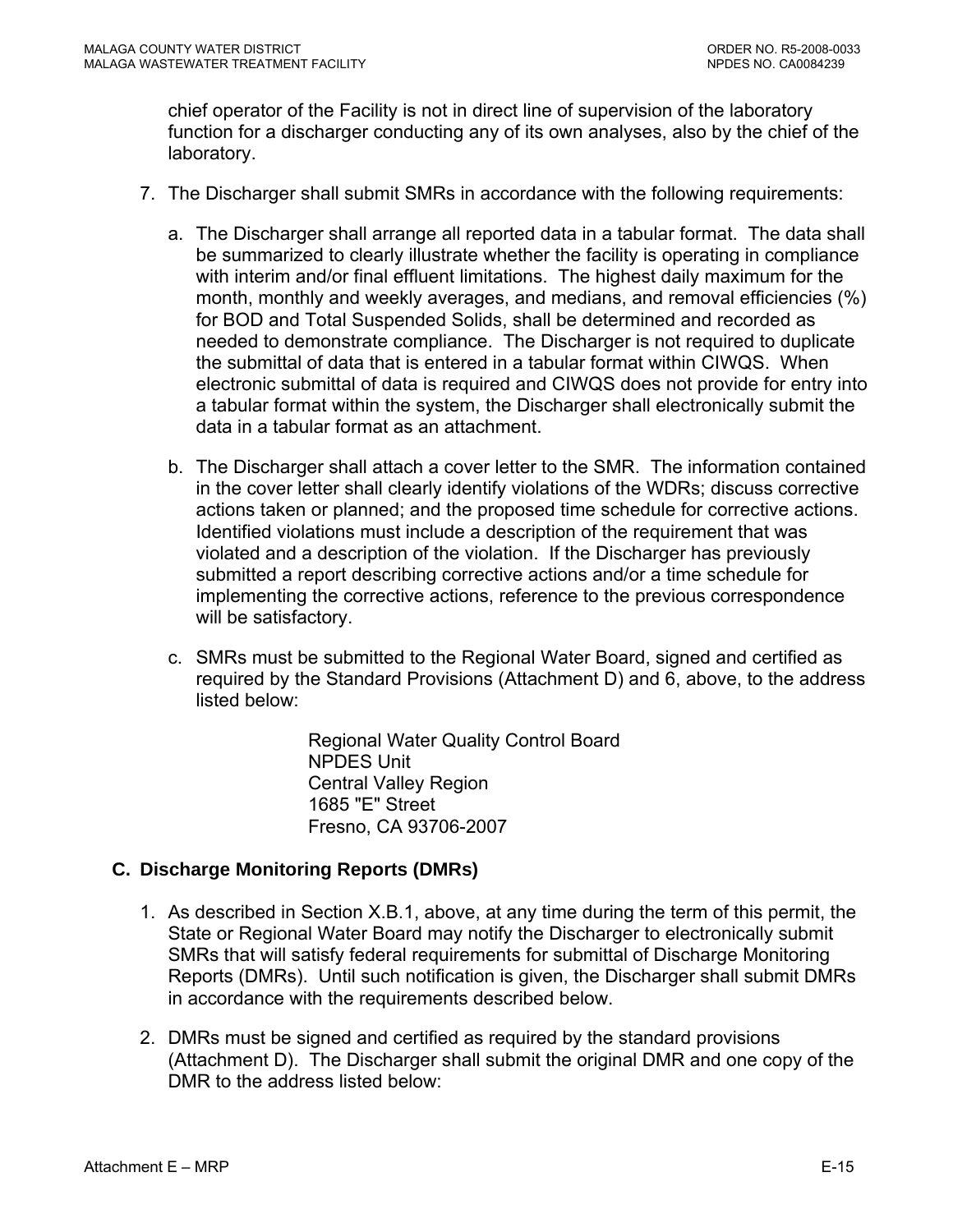<span id="page-62-0"></span>

| <b>STANDARD MAIL</b>                | <b>FEDEX/UPS/</b><br><b>OTHER PRIVATE CARRIERS</b> |
|-------------------------------------|----------------------------------------------------|
| State Water Resources Control Board | <b>State Water Resources Control Board</b>         |
| Division of Water Quality           | Division of Water Quality                          |
| c/o DMR Processing Center           | c/o DMR Processing Center                          |
| <b>PO Box 100</b>                   | 1001   Street, 15 <sup>th</sup> Floor              |
| Sacramento, CA 95812-1000           | Sacramento, CA 95814                               |

All discharge monitoring results must be reported on the official USEPA pre-printed DMR forms (EPA Form 3320-1). Forms that are self-generated will not be accepted unless they follow the exact same format of EPA Form 3320-1.

#### **D. Other Reports**

1. **Progress Reports.** As specified in the compliance time schedules required in Special Provisions VI, progress reports shall be submitted in accordance with the following reporting requirements. At minimum, the progress reports shall include a discussion of the status of final compliance, whether the Discharger is on schedule to meet the final compliance date, and the remaining tasks to meet the final compliance date.

| Table E-11. Reporting Requirements for Special Provisions Progress Reports                                                                 |                                                                                                             |  |  |
|--------------------------------------------------------------------------------------------------------------------------------------------|-------------------------------------------------------------------------------------------------------------|--|--|
| <b>Special Provision</b>                                                                                                                   | <b>Reporting</b><br><b>Requirements</b>                                                                     |  |  |
| <b>BPTC Evaluation Tasks</b>                                                                                                               | 1 February, annually,<br>following completion of Task<br>4 of BPTC Evaluation<br><b>Compliance Schedule</b> |  |  |
| Compliance Schedules for ammonia, bromoform, bromodichloromethane,<br>and Dibromochloromethane compliance with final effluent limitations. | 1 June, annually, until final<br>compliance                                                                 |  |  |

- 2. Within **60 days** of permit adoption, the Discharger shall submit a report outlining minimum levels, method detection limits, and analytical methods for approval, with a goal to achieve detection levels below applicable water quality criteria. At a minimum, the Discharger shall comply with the monitoring requirements for CTR constituents as outlined in Section 2.3 and 2.4 of the *Policy for Implementation of Toxics Standards for Inland Surface Waters, Enclosed Bays, and Estuaries of California*, adopted 2 March 2000 by the State Water Resources Control Board. All peaks identified by analytical methods shall be reported.
- 3. **Annual Operations Report**. By **30 January** of each year, the Discharger shall submit a written report to the Executive Officer containing the following:
	- a. The names, certificate grades, and general responsibilities of all persons employed at the Facility.
	- b. The names and telephone numbers of persons to contact regarding the plant for emergency and routine situations.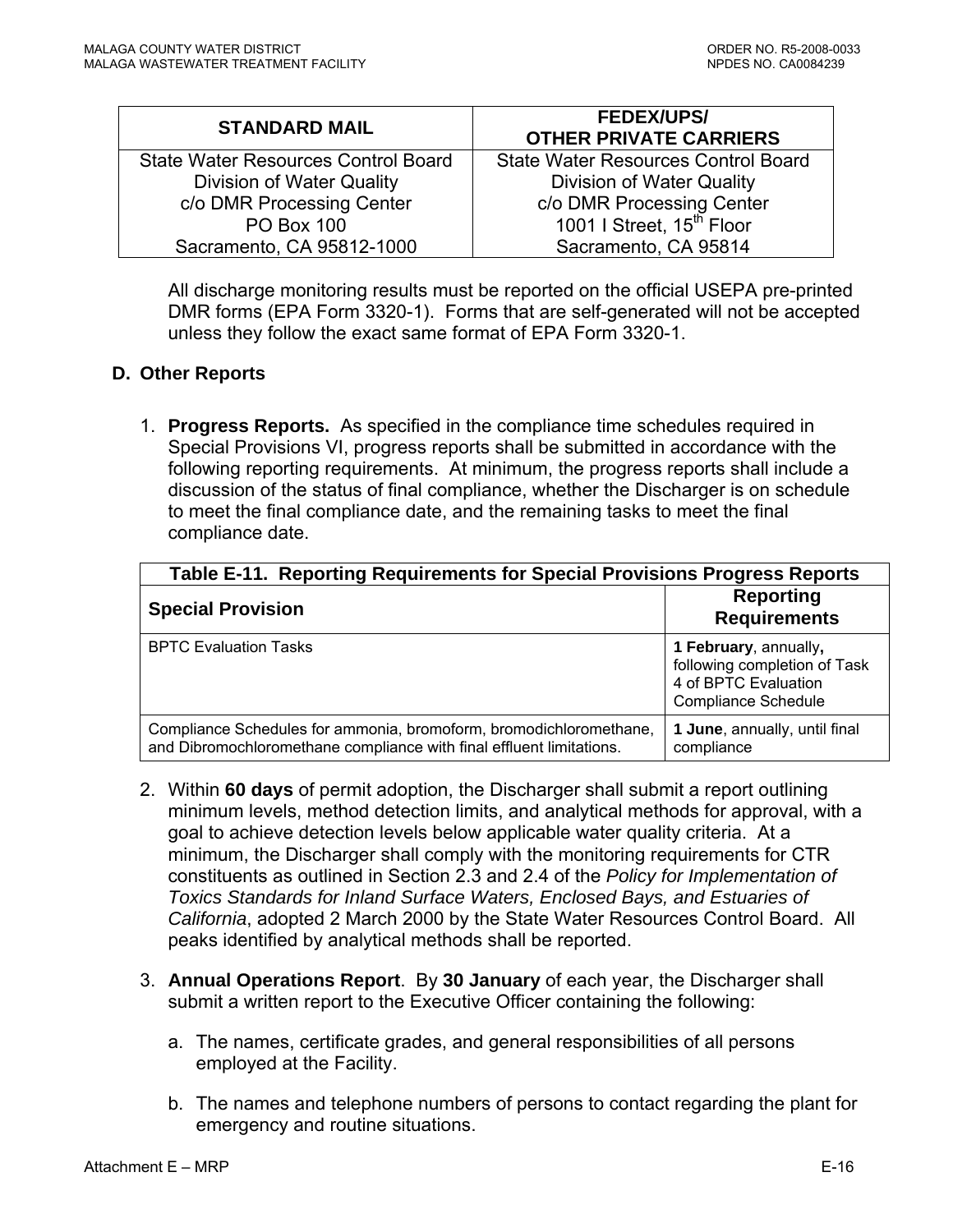- c. A statement certifying when the flow meter(s) and other monitoring instruments and devices were last calibrated, including identification of who performed the calibration.
- d. A statement certifying whether the current operation and maintenance manual, and contingency plan, reflect the wastewater treatment plant as currently constructed and operated, and the dates when these documents were last revised and last reviewed for adequacy.
- e. The Discharger may also be requested to submit an annual report to the Regional Water Board with both tabular and graphical summaries of the monitoring data obtained during the previous year. Any such request shall be made in writing. The report shall discuss the compliance record. If violations have occurred, the report shall also discuss the corrective actions taken and planned to bring the discharge into full compliance with the waste discharge requirements.
- f. The available pond storage capacity as determined on or about 15 November of the prior year.
- 4. **Annual Pretreatment Reporting Requirements.** The Discharger shall submit annually a report to the Regional Water Board, with copies to USEPA Region 9 and the State Water Board, describing the Discharger's pretreatment activities over the previous 12 months. In the event that the Discharger is not in compliance with any conditions or requirements of this Order, including noncompliance with pretreatment audit/compliance inspection requirements, then the Discharger shall also include the reasons for noncompliance and state how and when the Discharger shall comply with such conditions and requirements.

An annual report shall be submitted by **28 February** and include at least the following items:

a. A summary of analytical results from representative, flow proportioned, 24-hour composite sampling of the POTWs influent and effluent for those pollutants USEPA has identified under Section 307(a) of the CWA which are known or suspected to be discharged by industrial users.

Sludge shall be sampled during the same 24-hour period and analyzed for the same pollutants as the influent and effluent sampling and analysis. The sludge analyzed shall be a composite sample of a minimum of 12 discrete samples taken at equal time intervals over the 24-hour period. Wastewater and sludge sampling and analysis shall be performed at least annually. The discharger shall also provide any influent, effluent or sludge monitoring data for nonpriority pollutants which may be causing or contributing to Interference, Pass-Through or adversely impacting sludge quality. Sampling and analysis shall be performed in accordance with the techniques prescribed in 40 CFR 136 and amendments thereto.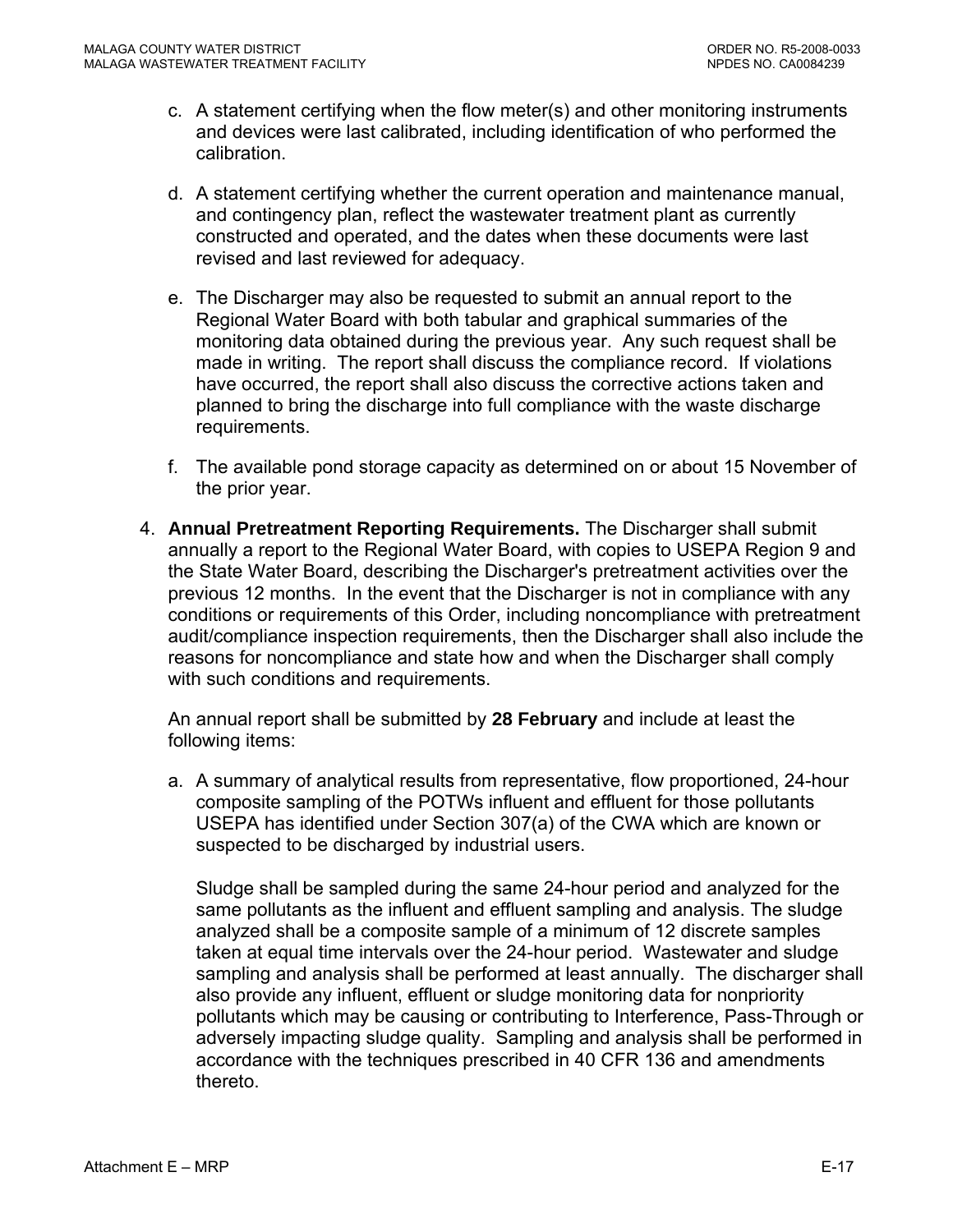- b. A discussion of Upset, Interference, or Pass-Through incidents, if any, at the treatment plant, which the Discharger knows or suspects were caused by industrial users of the POTW. The discussion shall include the reasons why the incidents occurred, the corrective actions taken and, if known, the name and address of, the industrial user(s) responsible. The discussion shall also include a review of the applicable pollutant limitations to determine whether any additional limitations, or changes to existing requirements, may be necessary to prevent Pass-Through, Interference, or noncompliance with sludge disposal requirements.
- c. The cumulative number of industrial users that the Discharger has notified regarding Baseline Monitoring Reports and the cumulative number of industrial user responses.
- d. An updated list of the Discharger's industrial users including their names and addresses, or a list of deletions and additions keyed to a previously submitted list. The Discharger shall provide a brief explanation for each deletion. The list shall identify the industrial users subject to federal categorical standards by specifying which set(s) of standards are applicable. The list shall indicate which categorical industries, or specific pollutants from each industry, are subject to local limitations that are more stringent than the federal categorical standards. The Discharger shall also list the noncategorical industrial users that are subject only to local discharge limitations. The Discharger shall characterize the compliance status through the year of record of each industrial user by employing the following descriptions:
	- i. complied with baseline monitoring report requirements (where applicable);
	- ii. consistently achieved compliance;
	- iii. inconsistently achieved compliance;
	- iv. significantly violated applicable pretreatment requirements as defined by 40 CFR 403.8(f)(2)(vii);
	- v. complied with schedule to achieve compliance (include the date final compliance is required);
	- vi. did not achieve compliance and not on a compliance schedule; and
	- vii. compliance status unknown.

A report describing the compliance status of each industrial user characterized by the descriptions in items iii. through vii. above shall be submitted for each calendar quarter **within 21 days of the end of the quarter**. The report shall identify the specific compliance status of each such industrial user and shall also identify the compliance status of the POTW with regards to audit/pretreatment compliance inspection requirements. If none of the aforementioned conditions exist, at a minimum, a letter indicating that all industries are in compliance and no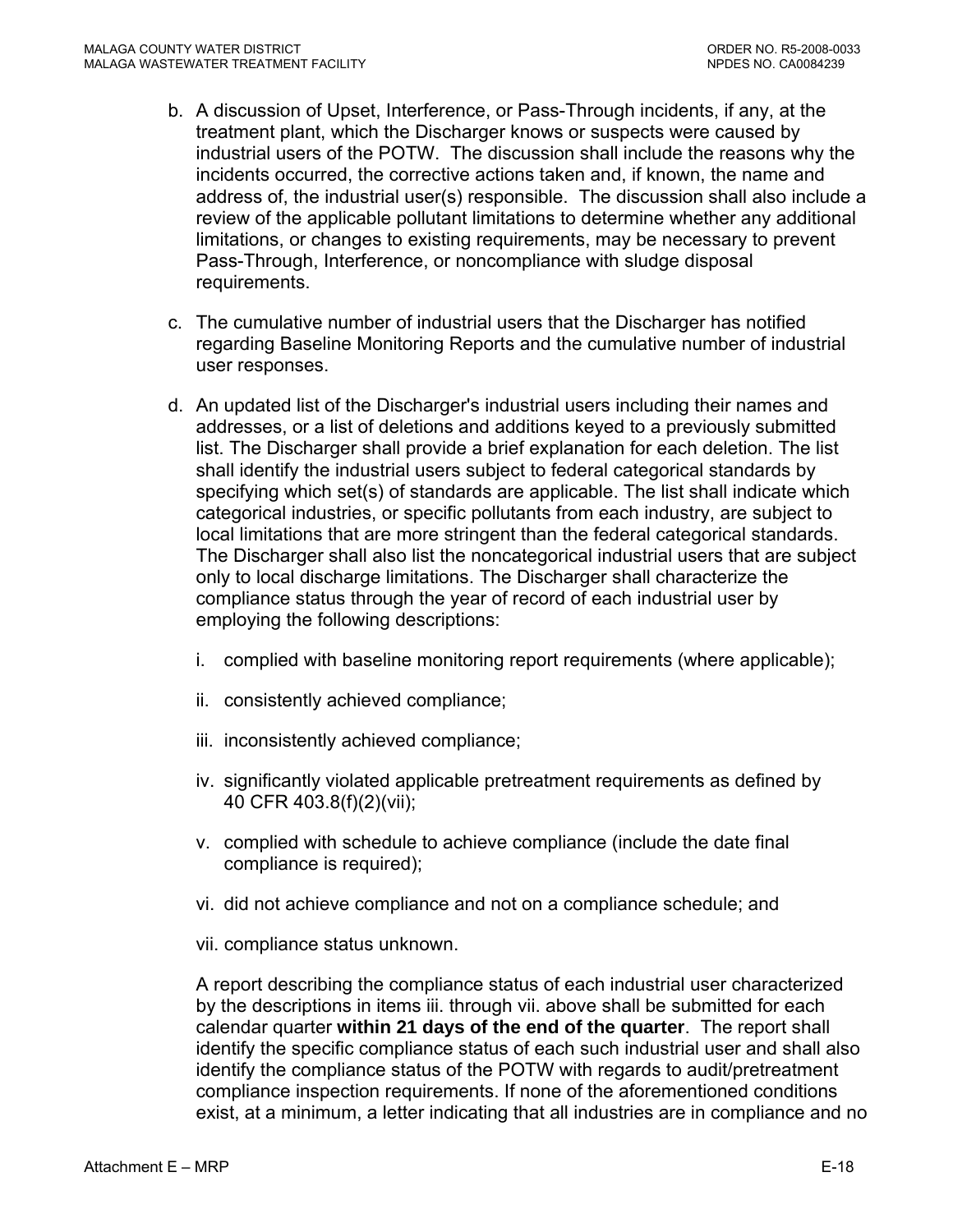violations or changes to the pretreatment program have occurred during the quarter must be submitted. The information required in the fourth quarter report shall be included as part of the annual report. This quarterly reporting requirement shall commence upon issuance of this Order.

- e. A summary of the inspection and sampling activities conducted by the Discharger during the past year to gather information and data regarding the industrial users. The summary shall include:
	- i. the names and addresses of the industrial users subjected to surveillance and an explanation of whether they were inspected, sampled, or both and the frequency of these activities at each user; and
	- ii. the conclusions or results from the inspection or sampling of each industrial user.
- f. A summary of the compliance and enforcement activities during the past year. The summary shall include the names and addresses of the industrial users affected by the following actions:
	- i. Warning letters or notices of violation regarding the industrial users' apparent noncompliance with federal categorical standards or local discharge limitations. For each industrial user, identify whether the apparent violation concerned the federal categorical standards or local discharge limitations.
	- ii. Administrative orders regarding the industrial users noncompliance with federal categorical standards or local discharge limitations. For each industrial user, identify whether the violation concerned the federal categorical standards or local discharge limitations.
	- iii. Civil actions regarding the industrial users' noncompliance with federal categorical standards or local discharge limitations. For each industrial user, identify whether the violation concerned the federal categorical standards or local discharge limitations.
	- iv. Criminal actions regarding the industrial users noncompliance with federal categorical standards or local discharge limitations. For each industrial user, identify whether the violation concerned the federal categorical standards or local discharge limitations.
	- v. Assessment of monetary penalties. For each industrial user identify the amount of the penalties.
	- vi. Restriction of flow to the POTW.
	- vii. Disconnection from discharge to the POTW.

viii. A summary of public participation activities to involve and inform the public.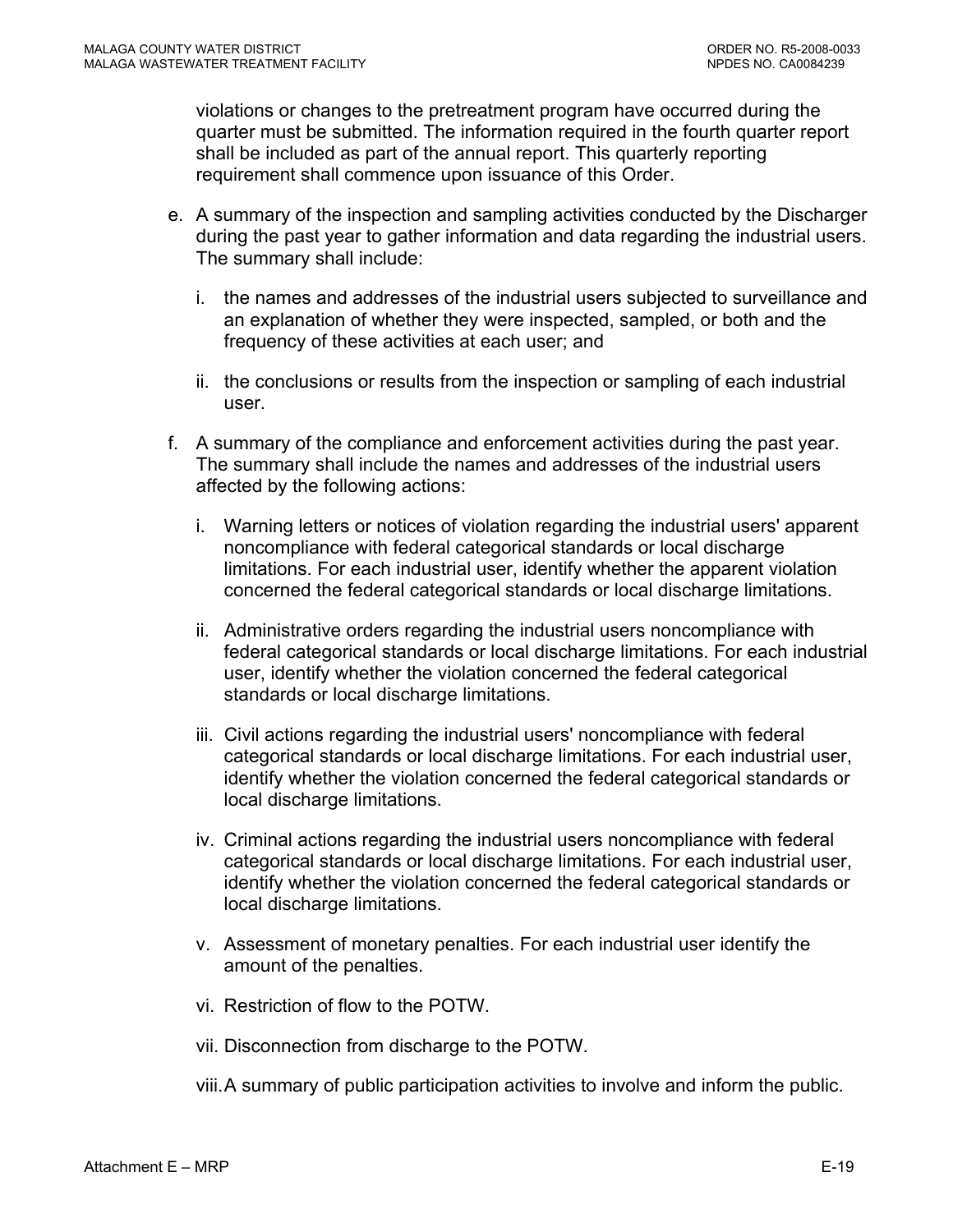- ix. A description of any changes in sludge disposal methods and a discussion of any concerns not described elsewhere in the report.
- g. A description of any significant changes in operating the pretreatment program which differ from the information in the Discharger's approved Pretreatment Program including, but not limited to, changes concerning: the program's administrative structure, local industrial discharge limitations, monitoring program or monitoring frequencies, legal authority or enforcement policy, funding mechanisms, resource requirements, or staffing levels.
- h. A summary of the annual pretreatment budget, including the cost of pretreatment program functions and equipment purchases.

Duplicate signed copies of these Pretreatment Program reports shall be submitted to the Regional Water Board and the:

> State Water Resources Control Board Division of Water Quality P.O. Box 944213 Sacramento, CA 94244-2130

> > and the

Regional Administrator U.S. Environmental Protection Agency W-5 75 Hawthorne Street San Francisco, CA 94105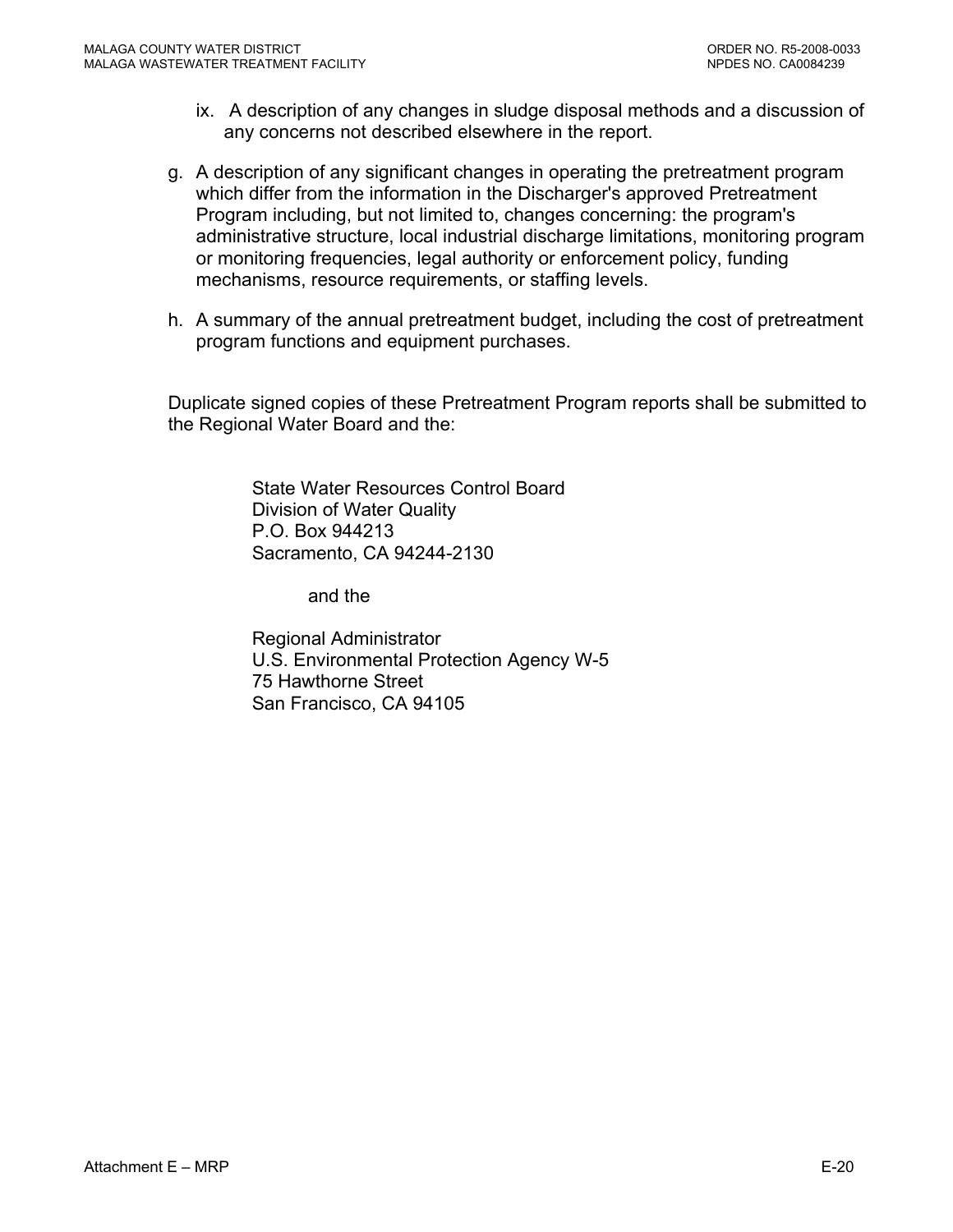# **ATTACHMENT F – FACT SHEET**

### **Table of Contents**

| $\mathbf{II}$ . |             |                                                                                |  |
|-----------------|-------------|--------------------------------------------------------------------------------|--|
|                 | А.          |                                                                                |  |
|                 | В.          | Description of Wastewater and Biosolids Treatment or Controls  4               |  |
|                 | $C_{\cdot}$ |                                                                                |  |
|                 | D.          | Summary of Existing Requirements and Self-Monitoring Report (SMR) Data  5      |  |
|                 | Е.          |                                                                                |  |
|                 | Е.          |                                                                                |  |
| III.            |             |                                                                                |  |
|                 | А.          |                                                                                |  |
|                 | В.          |                                                                                |  |
|                 | $C_{-}$     |                                                                                |  |
|                 | D.          |                                                                                |  |
| IV.             |             |                                                                                |  |
|                 | А.          |                                                                                |  |
|                 | В.          |                                                                                |  |
|                 |             | $1_{-}$                                                                        |  |
|                 |             | 2.                                                                             |  |
|                 | $C_{\cdot}$ |                                                                                |  |
|                 |             | 1.                                                                             |  |
|                 |             | Applicable Beneficial Uses and Water Quality Criteria and Objectives  15<br>2. |  |
|                 |             | 3.                                                                             |  |
|                 |             | 4.                                                                             |  |
|                 |             | 5.                                                                             |  |
|                 | D.          |                                                                                |  |
|                 |             | 1.                                                                             |  |
|                 |             | 2.                                                                             |  |
|                 |             | 3.                                                                             |  |
|                 |             | 4.<br>Summary of Final Effluent Limitations-Tertiary Treatment  32<br>5.       |  |
|                 | Е.          |                                                                                |  |
|                 | F.          |                                                                                |  |
|                 | G.          |                                                                                |  |
| V.              |             |                                                                                |  |
|                 | A           |                                                                                |  |
|                 | B.          |                                                                                |  |
| VI.             |             |                                                                                |  |
|                 | А.          |                                                                                |  |
|                 | В.          |                                                                                |  |
|                 | C.          |                                                                                |  |
|                 | D.          |                                                                                |  |
|                 |             |                                                                                |  |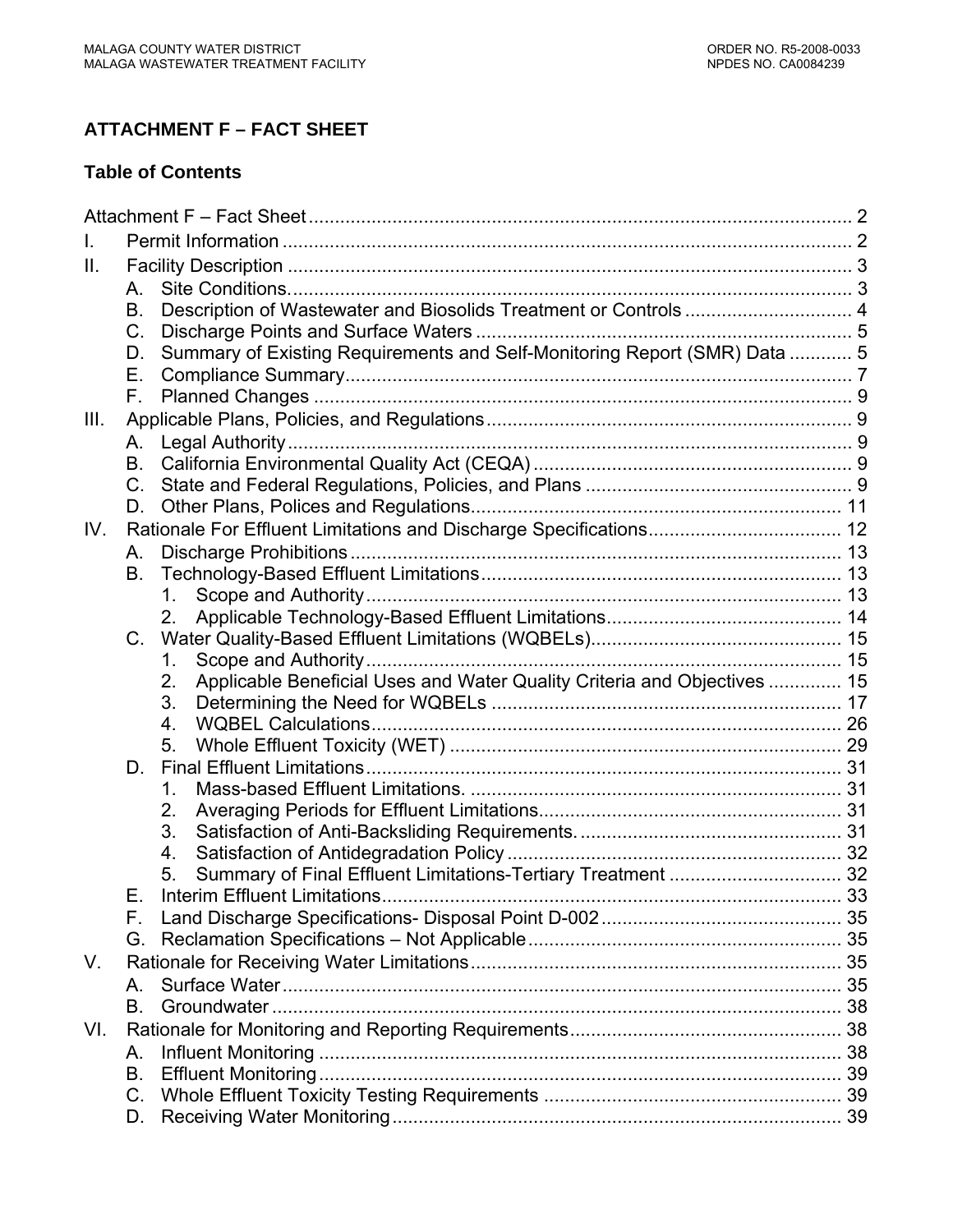|      |              | 2.                                                               |    |
|------|--------------|------------------------------------------------------------------|----|
|      | Е.           |                                                                  |    |
| VII. |              |                                                                  |    |
|      | $\mathsf{A}$ |                                                                  |    |
|      | В.           |                                                                  |    |
|      |              | 1.                                                               |    |
|      |              | Special Studies and Additional Monitoring Requirements 41<br>2.  |    |
|      |              | 3.                                                               |    |
|      |              | Construction, Operation, and Maintenance Specifications 45<br>4. |    |
|      |              | 5.                                                               |    |
|      |              | 6.                                                               |    |
|      |              | 7.                                                               |    |
|      |              |                                                                  |    |
|      | A            |                                                                  |    |
|      | B.           |                                                                  |    |
|      | C.           |                                                                  |    |
|      | D.           |                                                                  |    |
|      | Е.           |                                                                  |    |
|      | F.           |                                                                  |    |
|      | G.           |                                                                  | 49 |

### **List of Tables**

| Table F-6 Summary of Technology-based Effluent Limitations Discharge Point D-001  15 |  |
|--------------------------------------------------------------------------------------|--|
|                                                                                      |  |
|                                                                                      |  |
|                                                                                      |  |
|                                                                                      |  |
|                                                                                      |  |
| Table F-12. Summary of Final Effluent Limitations Discharge Point D-001  32          |  |
|                                                                                      |  |
|                                                                                      |  |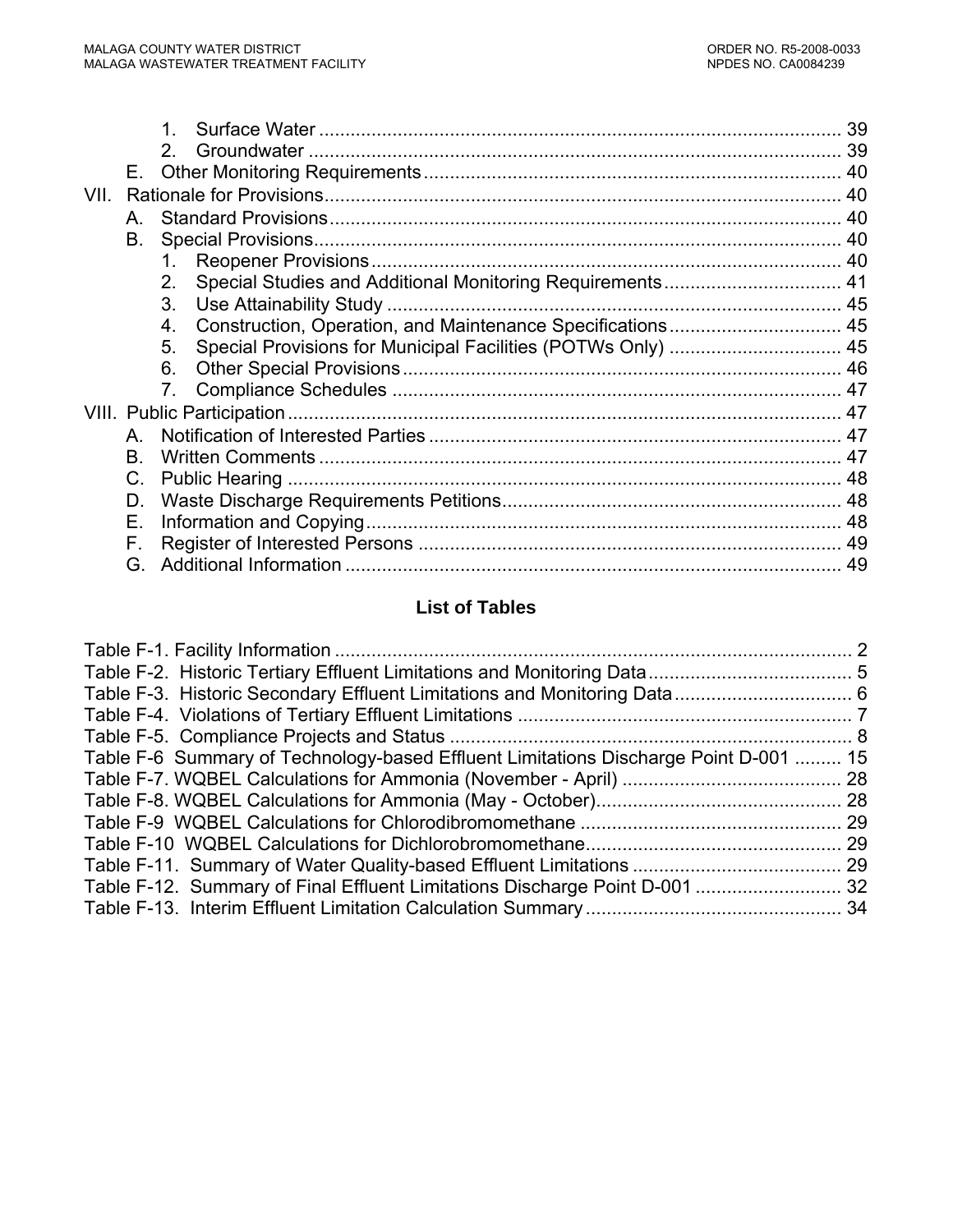# <span id="page-69-0"></span>**ATTACHMENT F – FACT SHEET**

As described in section II of this Order, this Fact Sheet includes the legal requirements and technical rationale that serve as the basis for the requirements of this Order.

This Order has been prepared under a standardized format to accommodate a broad range of discharge requirements for dischargers in California. Only those sections or subsections of this Order identified as "not applicable" have been determined not to apply to this Discharger. Sections or subsections of this Order not specifically identified as "not applicable" are fully applicable to this Discharger.

### **I. PERMIT INFORMATION**

The following table summarizes administrative information related to the facility.

| <b>WDID</b>                    | 5D100124001                                           |
|--------------------------------|-------------------------------------------------------|
| <b>Discharger</b>              | Malaga County Water District                          |
| <b>Name of Facility</b>        | Malaga Wastewater Treatment Facility                  |
|                                | 3749 South Maple Avenue                               |
| <b>Facility Address</b>        | Fresno, CA 93725                                      |
| <b>Facility Contact, Title</b> | Russ Holcomb, General Manager, (559) 485-7353         |
| and Phone                      |                                                       |
| <b>Authorized Person to</b>    | Russ Holcomb, General Manager, (559) 485-7353         |
| <b>Sign and Submit</b>         |                                                       |
| <b>Reports</b>                 |                                                       |
| <b>Mailing Address</b>         | 3580 S. Frank Street, Fresno, CA 93725                |
| <b>Billing Address</b>         | 3580 S. Frank Street, Fresno, CA 93725                |
| <b>Type of Facility</b>        | Publicly Owned Treatment Works (POTW), SIC Code: 4952 |
| <b>Major or Minor Facility</b> | Major                                                 |
| <b>Threat to Water Quality</b> | $\overline{2}$                                        |
| <b>Complexity</b>              | A                                                     |
| <b>Pretreatment Program</b>    | Y                                                     |
| <b>Reclamation</b>             | Not Applicable                                        |
| <b>Requirements</b>            |                                                       |
|                                | Up to 0.45 mgd to Central Canal.                      |
| <b>Facility Permitted Flow</b> | Up to 0.85 mgd to Disposal Ponds                      |
|                                | Total Flow of 1.2 mgd                                 |
| <b>Facility Design Flow</b>    | Same as Facility Permitted Flow.                      |
| Watershed                      | South Valley Floor Hydrologic Unit (551.00).          |
| <b>Receiving Water</b>         | Central Canal and groundwater.                        |
| <b>Receiving Water Type</b>    | Surface water and groundwater.                        |

#### **Table F-1. Facility Information**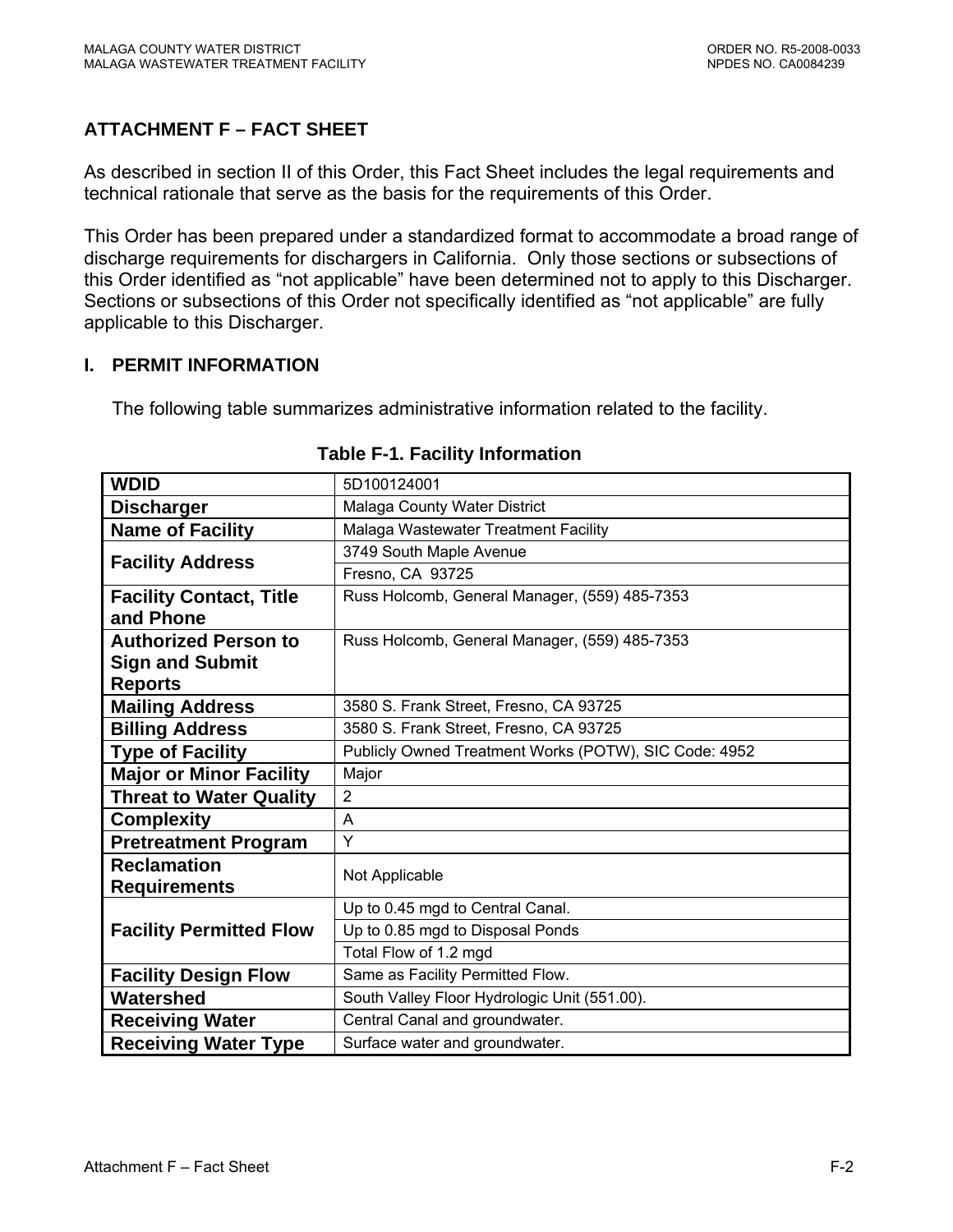- <span id="page-70-0"></span>**A.** The Malaga County Water District (hereinafter Discharger) is the owner and operator of the Malaga Wastewater Treatment Facility (hereinafter Facility or WWTF), a publicly owned treatment works (POTWs).
- **B.** For the purposes of this Order, references to the "discharger" or "permittee" in applicable federal and state laws, regulations, plans, or policy are held to be equivalent to references to the Discharger herein.
- **C.** The Facility discharges tertiary treated effluent to the Fresno Irrigation District's Central Canal (Discharge Point 001), a water of the United States, and to disposal ponds (Discharge Point 002). These discharges are currently regulated by Waste Discharge Requirements (WDRs) Order No. 99-100, which was adopted on 28 July 1999 and expired on 1 July 2004. The terms and conditions of the current Order were automatically continued and remain in effect until new Waste Discharge Requirements and renewed National Pollutant Discharge Elimination System (NPDES) permit become effective pursuant to this Order.
- **D.** The Discharger filed a report of waste discharge and submitted an application for renewal of its WDRs and NPDES permit on 31 December 2003. Supplemental information was received on 23 January 2006, 9 March 2006 and 17 November 2006. A site visit was conducted on 15 July 2004 and 4 June 2007 to observe operations and collect additional data to develop permit limitations and conditions.

### **II. FACILITY DESCRIPTION**

The Facility is situated on 36 acres at the northwest corner of Central and Maple Avenues. The Discharger provides sewerage service to domestic and industrial users for the unincorporated community of Malaga and serves a population of approximately 1,000 people. The secondary treatment design daily average flow capacity is 1.2 mgd and some of this can be further subjected to tertiary treatment, up to the daily average flow capacity of 0.45 mgd. The disposal ponds have disposal capacity of about 0.85 mgd, but this becomes less without pond maintenance as percolation rates decrease.

#### **A. Site Conditions.**

- 1. Average annual precipitation and pan evaporation in the area are approximately 10 and 65 inches, respectively.
- 2. Surface soils in the vicinity are moderately permeable and classified as Hesperia fine sandy loam, consisting of well-drained, mainly sandy loam underlain by a silty layer according to the Soil Conservation Service 1962 Soil Survey of the Eastern Fresno Area. The soil has a hardpan layer at five to seven feet that is underlain by alluvial fan deposits of alternating sand and clay layers.
- 3. First encountered groundwater is 55 to 65 feet below ground surface.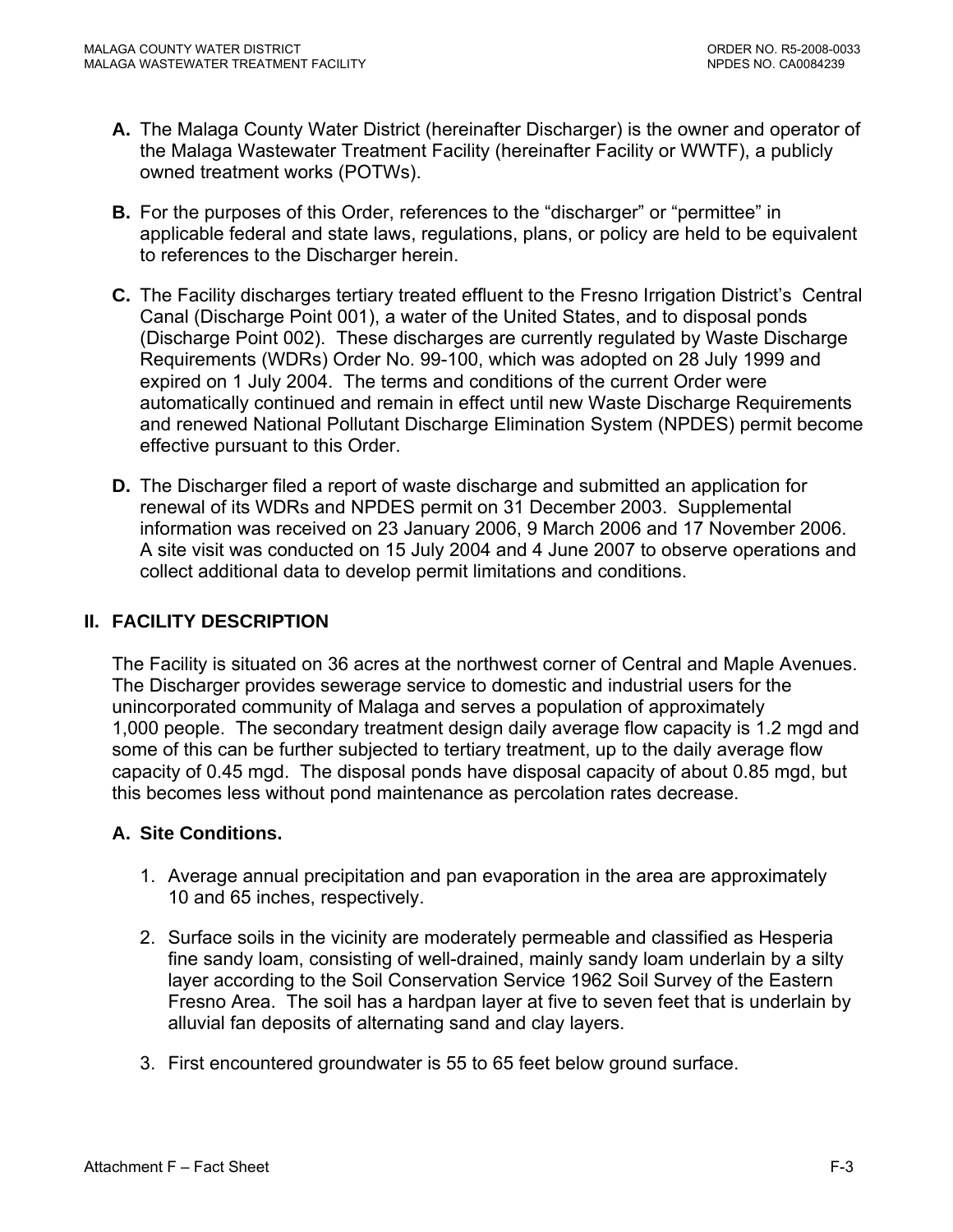#### <span id="page-71-0"></span>**B. Description of Wastewater and Biosolids Treatment or Controls**

1. **Industrial Pretreatment Program.** Inflows originate from about 1,000 domestic users, which account for about 35 percent of the flows, and 140 permitted industrial users, which is the remaining 65 percent. The largest industrial users are food processors, glass manufactures, and truck and car washes, as well as process water from the Rio Bravo Power Plant.

Provision H.10 of WDRs Order No. 99-100 required the District to submit a series of reports to develop an adequate industrial pretreatment program (IPP) by 1 May 2000 for Regional Water Board approval. When the District did not complete this Provision, the District was issued Cease and Desist Order No. 5-01-001, which required, in part, the District to develop an approved IPP by 1 October 2001.

On 6 October 2004, the Discharger submitted its IPP and draft ordinance amending its Municipal Code. The Regional Water Board provided comments dated 7 February 2005, and State Water Board Office of Chief Counsel deemed the ordinance adequate on 29 December 2005. This Order approves the City's Industrial Pretreatment Program.

2. **Treatment Works.** The treatment train consists of three screw pumps (one in service at a time), screening, an aerated grit chamber, flocculation tank, one primary clarifier which consists of a clarifier/DAF unit (unit out of service), three activated sludge aeration basins, two aerobic sludge digesters, and three secondary clarifiers (two are out of service). The tertiary WWTF consists of the secondary WWTF followed by filtration ("fuzzy" filter) and disinfection by chlorination/dechlorination. In the information submitted to supplement the RWD, the District re-rates the design capacity of the tertiary system to 0.45 mgd and therefore requests the permitted discharge flow equal this at Discharge Point 001.

The existing clarifier/DAF structure was constructed 35 years ago. Surfacing effluent adjacent to the DAF structure has been traced back to the DAF structure. The District performed an investigation of all adjacent structures and determined that the concrete structure of the DAF has cracks that allow untreated wastewater to escape the structure. The District recently received funding to re-epoxy the DAF structure to repair the leaks and repairs are currently underway.

The District intends to obtain additional funding to implement ultraviolet disinfection (UV) for its method of disinfection as it committed to as part of an enforcement settlement. The District will complete this project by 1 October 2008 and a time schedule is incorporated into this Order to complete this project.

3. **Sludge and Biosolids Handling.** Sludge and other solids from the treatment process are discharged to two aerobic digesters and a sludge thickening tank, and then discharged to unlined sludge drying beds for dewatering. Dewatered sludge or biosolids, was historically land applied to areas surrounding the WWTF, including areas directly adjacent to the sludge drying beds. The District now stockpiles the solids for up to two years at which point it contracts with a third party for hauling off-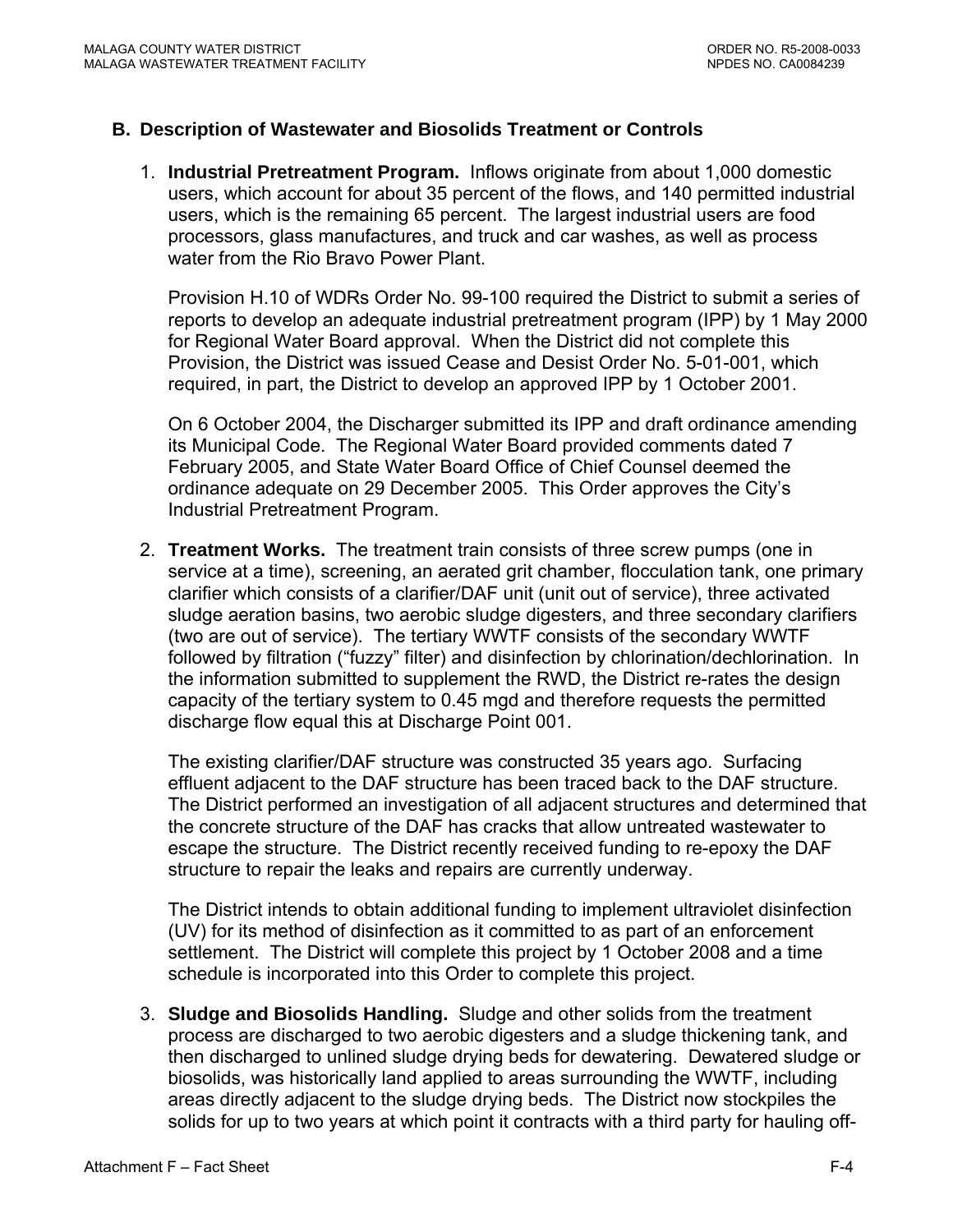site for disposal, reuse or further treatment prior to reuse. As described in this Fact Sheet, historical sludge handling practices unreasonably degraded groundwater. This Order contains a time schedule to complete the necessary improvements to existing sludge handling practices as part of BPTC evaluation tasks.

### **C. Discharge Points and Surface Waters**

- 1. The WWTF is in Section 25, T14S, R20E, MDB&M, as shown in Attachment B (Figure B-1), a part of this Order.
- 2. Up to 0.45 mgd is discharged to the Central Canal from Discharge Point 001.
- 3. Central Canal water is used for irrigation of alfalfa, almonds, vineyards, truck crops (vegetables, onions, strawberries), oats, peaches, corn, cotton, plums, and pasture. Water not used for irrigation flows to Fresno Slough. During years of heavy rainfall, water flows from Fresno Slough to the Mendota Pool along the San Joaquin River.

# **D. Summary of Existing Requirements and Self-Monitoring Report (SMR) Data**

1. Effluent limitations contained in WDRs Order No. 99-100 for discharges from Discharge Point D-001 to Central Canal and representative monitoring data from Monitoring Location M-001 are summarized below:

| Table F-2. Historic Tertiary Effluent Limitations and Monitoring Data    |                   |                           |                            |                                |                                                                       |                                                            |                                                    |  |
|--------------------------------------------------------------------------|-------------------|---------------------------|----------------------------|--------------------------------|-----------------------------------------------------------------------|------------------------------------------------------------|----------------------------------------------------|--|
|                                                                          |                   |                           | <b>Effluent Limitation</b> |                                |                                                                       | <b>Monitoring Data</b><br>(From January 2000 - April 2007) |                                                    |  |
| <b>Parameter</b>                                                         | <b>Units</b>      | Average<br><b>Monthly</b> | Average<br>Weekly          | <b>Maximum</b><br><b>Daily</b> | <b>Highest</b><br>Average<br><b>Monthly</b><br>Discharge <sup>1</sup> | <b>Highest</b><br>Average<br>Weekly<br><b>Discharge</b>    | <b>Highest</b><br><b>Daily</b><br><b>Discharge</b> |  |
| <b>Conventional Pollutants</b>                                           |                   |                           |                            |                                |                                                                       |                                                            |                                                    |  |
| <b>Biochemical</b><br>Oxygen Demand<br>(BOD) (5 day @<br>$20^{\circ}$ C) | mg/L              | 20                        |                            | 40                             | 6.3                                                                   |                                                            | 37                                                 |  |
| pH                                                                       | s.u. <sup>4</sup> | $-$                       | $-$                        | $6.0 - 9.0$ <sup>5</sup>       | $-$                                                                   | $-$                                                        | $6.0 - 9.3^{5}$                                    |  |
| <b>Total Suspended</b><br>Solids (TSS)                                   | mg/L              | 20                        |                            | 40                             | 43                                                                    |                                                            | 61                                                 |  |
| <b>Priority Pollutants</b>                                               |                   |                           |                            |                                |                                                                       |                                                            |                                                    |  |
| Not Applicable                                                           |                   |                           |                            |                                |                                                                       |                                                            |                                                    |  |
| <b>Non-Conventional Pollutants</b>                                       |                   |                           |                            |                                |                                                                       |                                                            |                                                    |  |
| Ammonia<br>Nitrogen, Total (as<br>N)                                     | mg/L              | $\overline{2}$            |                            |                                | 6.1                                                                   |                                                            |                                                    |  |
| Boron, Total<br>Recoverable                                              | mg/L              | 0.4                       |                            |                                | 0.2                                                                   |                                                            |                                                    |  |
| Carbonate +<br>Bicarbonate (as<br>$CaCo3$ )                              | mg/L              | 50                        |                            |                                |                                                                       |                                                            |                                                    |  |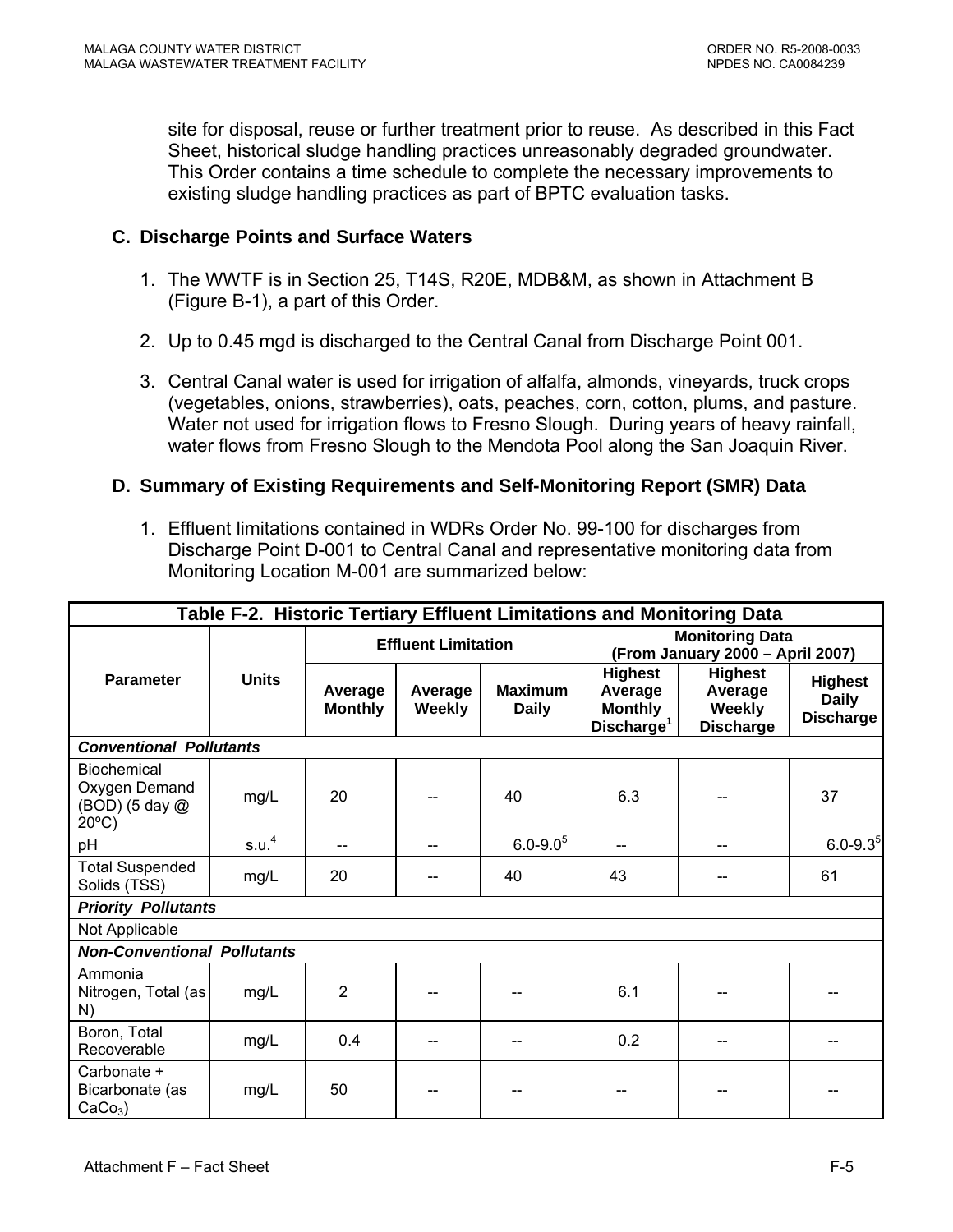|                                           | Table F-2. Historic Tertiary Effluent Limitations and Monitoring Data |                           |                            |                                |                                                                       |                                                         |                                                    |
|-------------------------------------------|-----------------------------------------------------------------------|---------------------------|----------------------------|--------------------------------|-----------------------------------------------------------------------|---------------------------------------------------------|----------------------------------------------------|
|                                           |                                                                       |                           | <b>Effluent Limitation</b> |                                | <b>Monitoring Data</b><br>(From January 2000 - April 2007)            |                                                         |                                                    |
| <b>Parameter</b>                          | <b>Units</b>                                                          | Average<br><b>Monthly</b> | Average<br>Weekly          | <b>Maximum</b><br><b>Daily</b> | <b>Highest</b><br>Average<br><b>Monthly</b><br>Discharge <sup>1</sup> | <b>Highest</b><br>Average<br>Weekly<br><b>Discharge</b> | <b>Highest</b><br><b>Daily</b><br><b>Discharge</b> |
| Chloride                                  | mg/L                                                                  | 175                       | --                         |                                | 100                                                                   |                                                         |                                                    |
| Chlorine, Total<br>Residual               | mg/L                                                                  |                           |                            | 0.1                            | $-$                                                                   |                                                         | 0.2                                                |
| Electrical<br>conductivity @<br>25°C (EC) | umhos/cm                                                              |                           |                            | $1,000^6$                      |                                                                       |                                                         | 1,337                                              |
| <b>Flow</b>                               | mgd                                                                   | 0.35                      |                            |                                | 0.34                                                                  |                                                         |                                                    |
| Settleable Solids                         | mI/L                                                                  | 0.2                       |                            | 0.5                            | 0.1                                                                   |                                                         | 0.1                                                |
| Sodium, Total<br>Recoverable              | mg/L                                                                  | 175                       |                            |                                | 110                                                                   |                                                         |                                                    |
| Turbidity                                 | NTU <sup>2</sup>                                                      | $\overline{2}$            | $\overline{2}$             | 5                              | 4.3                                                                   |                                                         | 6.8                                                |
| <b>Total Coliform</b>                     | MPN <sup>3</sup> /100<br>mL                                           |                           | 2.2                        | 240                            |                                                                       | 240                                                     | 240                                                |

1. When calculating the monthly average, not detected (NDs) were calculated as ½ of the Practical Quantitation Limit (PQL) or Detection

Limit for Reporting (DLR). PQLs or DLRs were used since Method Detection Limits (MDLs) were not available in the laboratory reports.

2. Nephelometric Turbidity Units (NTU)

3. Most probable number (MPN)

- 4. Standard units (s.u.)
- 5. Instantaneous minimum-maximum range.

6. The annual average EC of the discharge shall not exceed the flow-weighted average EC of the source water plus 500 µmhos/cm, or a total of 1,000 µmhos/cm, whichever is more stringent.

2. Effluent limitations contained in WDRs Order No. 99-100 for discharges from Discharge Point D-002 to disposal ponds and representative monitoring data from Monitoring Location M-002 are summarized below:

|                                                                                  | Table F-3. Historic Secondary Effluent Limitations and Monitoring Data |                            |                                |                                                               |                                          |  |
|----------------------------------------------------------------------------------|------------------------------------------------------------------------|----------------------------|--------------------------------|---------------------------------------------------------------|------------------------------------------|--|
|                                                                                  | <b>Units</b>                                                           | <b>Effluent Limitation</b> |                                | <b>Monitoring Data</b><br>(From January 2000 - To April 2007) |                                          |  |
| <b>Parameter</b>                                                                 |                                                                        | Average<br><b>Monthly</b>  | <b>Maximum</b><br><b>Daily</b> | <b>Highest Average</b><br>Monthly Discharge <sup>1</sup>      | <b>Highest Daily</b><br><b>Discharge</b> |  |
| <b>Conventional Pollutants</b>                                                   |                                                                        |                            |                                |                                                               |                                          |  |
| <b>Biochemical</b><br>Oxygen<br>Demand<br>(BOD) (5 day<br>@ $20^{\circ}$ C $)^2$ | mg/L                                                                   | 40                         | 80                             | 9.6                                                           | 31                                       |  |
| pH                                                                               | s.u.                                                                   |                            | $6.0 - 9.0^2$                  |                                                               | $6.0 - 9.4^2$                            |  |
| Total<br>Suspended<br>Solids $(TSS)^3$                                           | mg/L                                                                   | 40                         | 80                             | 26                                                            | 87                                       |  |
| <b>Priority Pollutants</b>                                                       |                                                                        |                            |                                |                                                               |                                          |  |
| Not Applicable                                                                   |                                                                        |                            |                                |                                                               |                                          |  |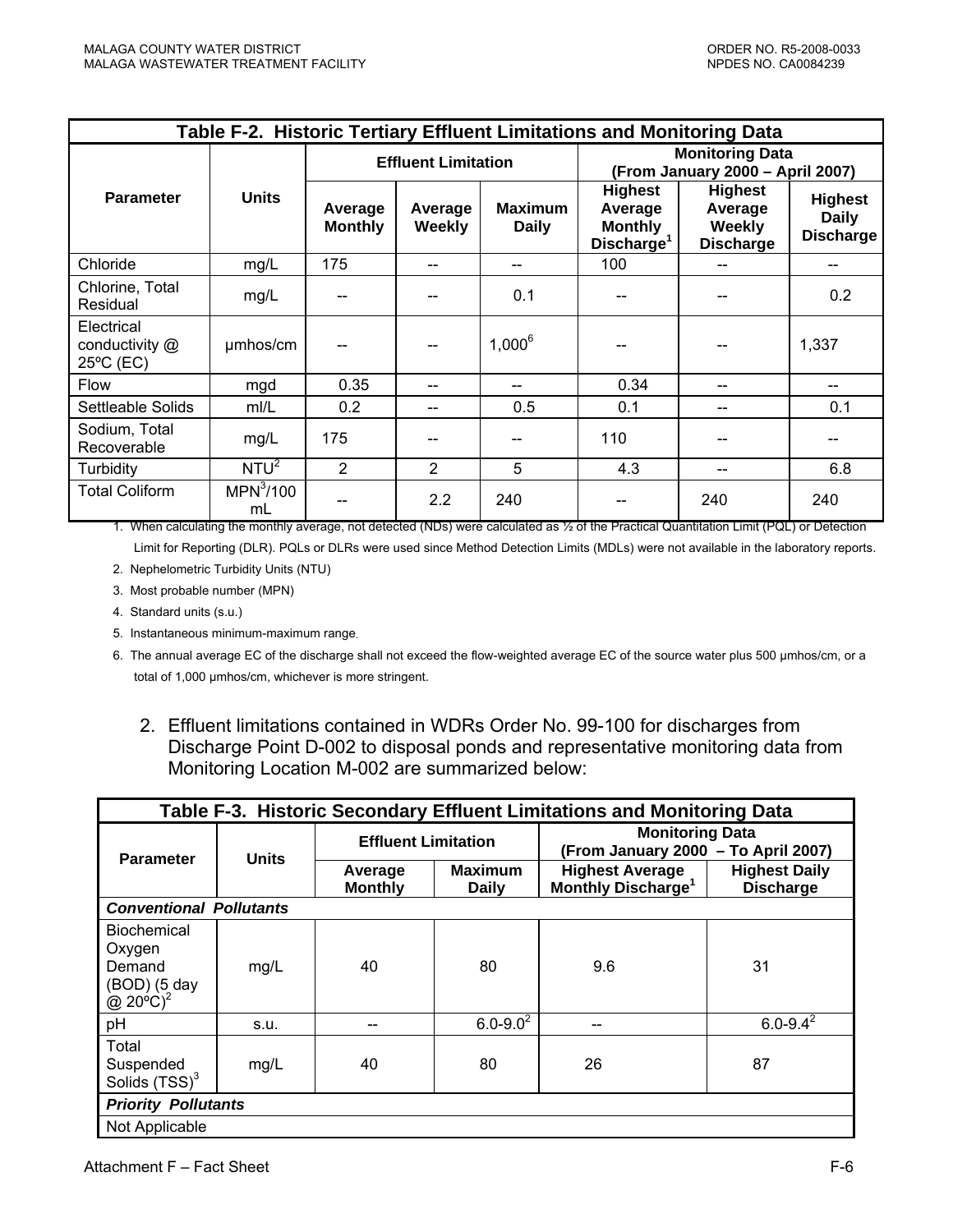|                                                     | Table F-3. Historic Secondary Effluent Limitations and Monitoring Data |                            |                                |                                                               |                                          |  |
|-----------------------------------------------------|------------------------------------------------------------------------|----------------------------|--------------------------------|---------------------------------------------------------------|------------------------------------------|--|
| <b>Parameter</b>                                    | <b>Units</b>                                                           | <b>Effluent Limitation</b> |                                | <b>Monitoring Data</b><br>(From January 2000 - To April 2007) |                                          |  |
|                                                     |                                                                        | Average<br><b>Monthly</b>  | <b>Maximum</b><br><b>Daily</b> | <b>Highest Average</b><br>Monthly Discharge <sup>1</sup>      | <b>Highest Daily</b><br><b>Discharge</b> |  |
| <b>Non-Conventional Pollutants</b>                  |                                                                        |                            |                                |                                                               |                                          |  |
| <b>Dissolved</b><br>oxygen (DO)                     | mg/L                                                                   |                            | 1.0                            |                                                               |                                          |  |
| Electrical<br>conductivity @<br>$25^{\circ}$ C (EC) | umhos/cm                                                               |                            | $1,000^3$                      |                                                               | 1,302                                    |  |
| <b>Flow</b>                                         | mgd                                                                    | 1.2                        |                                | 0.82                                                          |                                          |  |
| Freeboard                                           | Feet                                                                   |                            | $\overline{2}$                 | generally violated                                            |                                          |  |
| Settleable<br>Solids                                | mL/L                                                                   | $0.2 -$                    | 1.0                            | 0.1                                                           | 0.2                                      |  |

1. When calculating the monthly average, not detected (NDs) were calculated as ½ of the Practical Quantitation Limit (PQL) or Detection Limit for Reporting (DLR). PQLs or DLRs were used since Method Detection Limits (MDLs) were not available in the laboratory reports.

2 Instantaneous minimum-maximum range.

# **E. Compliance Summary**

1. **Tertiary Treated Wastewater**. The Regional Water Board adopted Administrative Civil Liability (ACL) Order No. R5-2006-0003 on 26 January 2006 for violations of effluent limitations contained in WDRs Order No. 99-100 for Discharge Point 001. Effluent violations from January 2000 through January 2004 described in the ACL Order are summarized below:

| <b>Table F-4. Violations of Tertiary Effluent Limitations</b> |              |                                                                                                                    |                          |                                      |                                                                            |
|---------------------------------------------------------------|--------------|--------------------------------------------------------------------------------------------------------------------|--------------------------|--------------------------------------|----------------------------------------------------------------------------|
| <b>Parameter</b>                                              | <b>Units</b> | <b>Effluent Limitation</b><br>(Discharge Point 001)<br><b>Maximum</b><br>Average<br><b>Monthly</b><br><b>Daily</b> |                          |                                      | Number of Violations.<br>Discharge Point 001<br>(January 2000 - June 2004) |
|                                                               |              |                                                                                                                    |                          | Monthly Average<br><b>Violations</b> | Maximum Daily<br><b>Violations</b>                                         |
| <b>Conventional Pollutants</b>                                |              |                                                                                                                    |                          |                                      |                                                                            |
| pH                                                            | s.u.         |                                                                                                                    | $6.0 - 9.0$ <sup>1</sup> |                                      |                                                                            |
| <b>Total Suspended Solids</b><br>(TSS)                        | mg/L         | 20                                                                                                                 | 40                       |                                      | 2                                                                          |
| <b>Priority Pollutants</b>                                    |              |                                                                                                                    |                          |                                      |                                                                            |
| Not Applicable                                                |              |                                                                                                                    |                          |                                      |                                                                            |
| <b>Non-Conventional Pollutants</b>                            |              |                                                                                                                    |                          |                                      |                                                                            |
| Chlorine, Total Residual                                      | mg/L         |                                                                                                                    | 0.1                      |                                      |                                                                            |
| Electrical conductivity @<br>25°C (EC)                        | umhos/cm     |                                                                                                                    | $1000^2$                 |                                      | 360                                                                        |
| Turbidity                                                     | <b>NTU</b>   | 2                                                                                                                  | 5                        | 9                                    | 2                                                                          |

<sup>3</sup> The annual average EC of the discharge shall not exceed the flow-weighted average EC of the source water plus 500 µmhos/cm, or a total of 1,000 µmhos/cm, whichever is more stringent.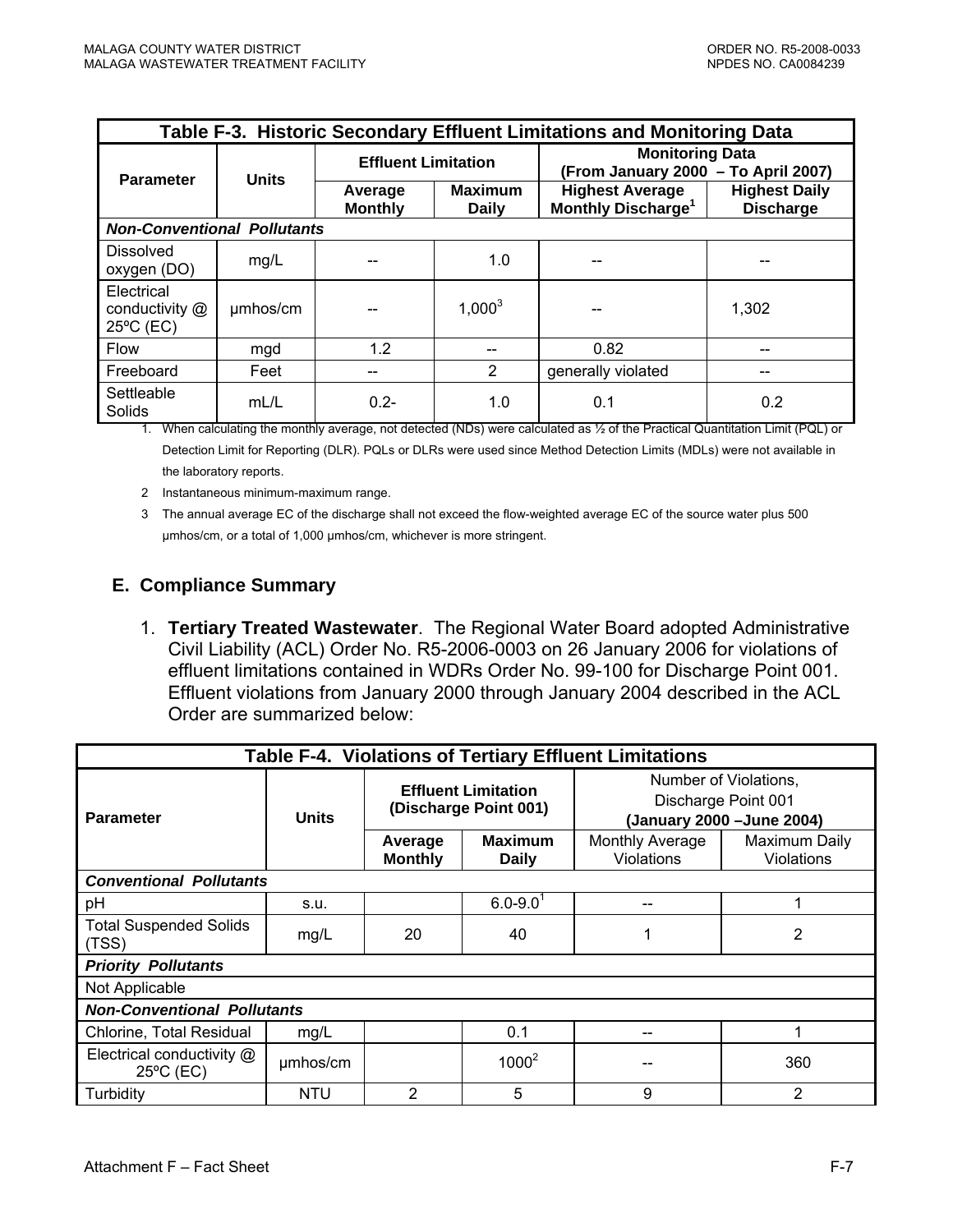| <b>Table F-4. Violations of Tertiary Effluent Limitations</b> |                                     |                                                     |                                |                               |                                                                            |
|---------------------------------------------------------------|-------------------------------------|-----------------------------------------------------|--------------------------------|-------------------------------|----------------------------------------------------------------------------|
| <b>Parameter</b>                                              | Units                               | <b>Effluent Limitation</b><br>(Discharge Point 001) |                                |                               | Number of Violations,<br>Discharge Point 001<br>(January 2000 - June 2004) |
|                                                               | Instantanoous minimum maximum rango | Average<br><b>Monthly</b>                           | <b>Maximum</b><br><b>Daily</b> | Monthly Average<br>Violations | Maximum Daily<br>Violations                                                |

1 Instantaneous minimum-maximum range.

2 The annual average EC of the discharge shall not exceed the flow-weighted average EC of the source water plus 500 µmhos/cm, or a total of 1,000 µmhos/cm, whichever is more stringent.

As part of the ACL settlement, the Discharger agreed to complete various compliance projects to address the violations. Generally these are comprised of two components (1) construction of a new potable water well to provide lower EC, and (2) a series of six additional projects to reduce the EC gain as the water makes its way from the source well, through use, treatment, and disposal. A detailed list and compliance dates, as listed in the ACL Order, are summarized below:

| <b>Table F-5. Compliance Projects and Status</b> |                                                                   |                             |  |  |
|--------------------------------------------------|-------------------------------------------------------------------|-----------------------------|--|--|
| <b>Item</b>                                      | <b>Description</b>                                                | <b>Completion Date</b>      |  |  |
| 1.a.                                             | Analysis and determination of EC sources                          | Ongoing                     |  |  |
| 2.                                               | Establish pretreatment ordinance                                  | Ongoing                     |  |  |
| 3.                                               | <b>Construct New Well</b>                                         | Completed                   |  |  |
| 4.                                               | Establish water softener ordinance                                | 1 June 2008                 |  |  |
| 5.                                               | Automate chemical feed                                            | 1 November 2006 (completed) |  |  |
| 6.                                               | Construction of UV Disinfection                                   | 1 October 2008              |  |  |
| 7.                                               | Continuous monitoring of EC, turbidity, pH, and chlorine residual | 1 December 2006             |  |  |

- 2. **Secondary Treated Wastewater.** Discharger SMRs from January 2000 through July 2006 indicate effluent at Discharge 002 violated the EC limit (shown in Table F-4 above), but at less frequency than at Discharge 001. This is a result, in part, of the chemical additions necessary for the chlorination and dechlorination processes prior to discharge to the Canal. In addition, the Discharger chronically does not meet the minimum 2.0 feet freeboard requirements in the disposal ponds. This is a result of the decrease in percolation rates from deferred pond maintenance. The Discharger is, in part, increasing its discharge volume at Discharge 001 to allow a disposal pond to be taken out of service for maintenance to restore percolation rates.
- 3. **Cease and Desist Order.** The Regional Water Board adopted Cease and Desist Order No. 5-01-001 for violations of WDRs Order No. 99-100, including violations of the minimum freeboard requirement; exceedances of the EC, turbidity, and chlorine residual limitations; and failing to develop a pretreatment program. The Discharger completed the tasks necessary to satisfy the requirements of the CDO. A separate order to rescind the CDO will be considered with the adoption of this Order.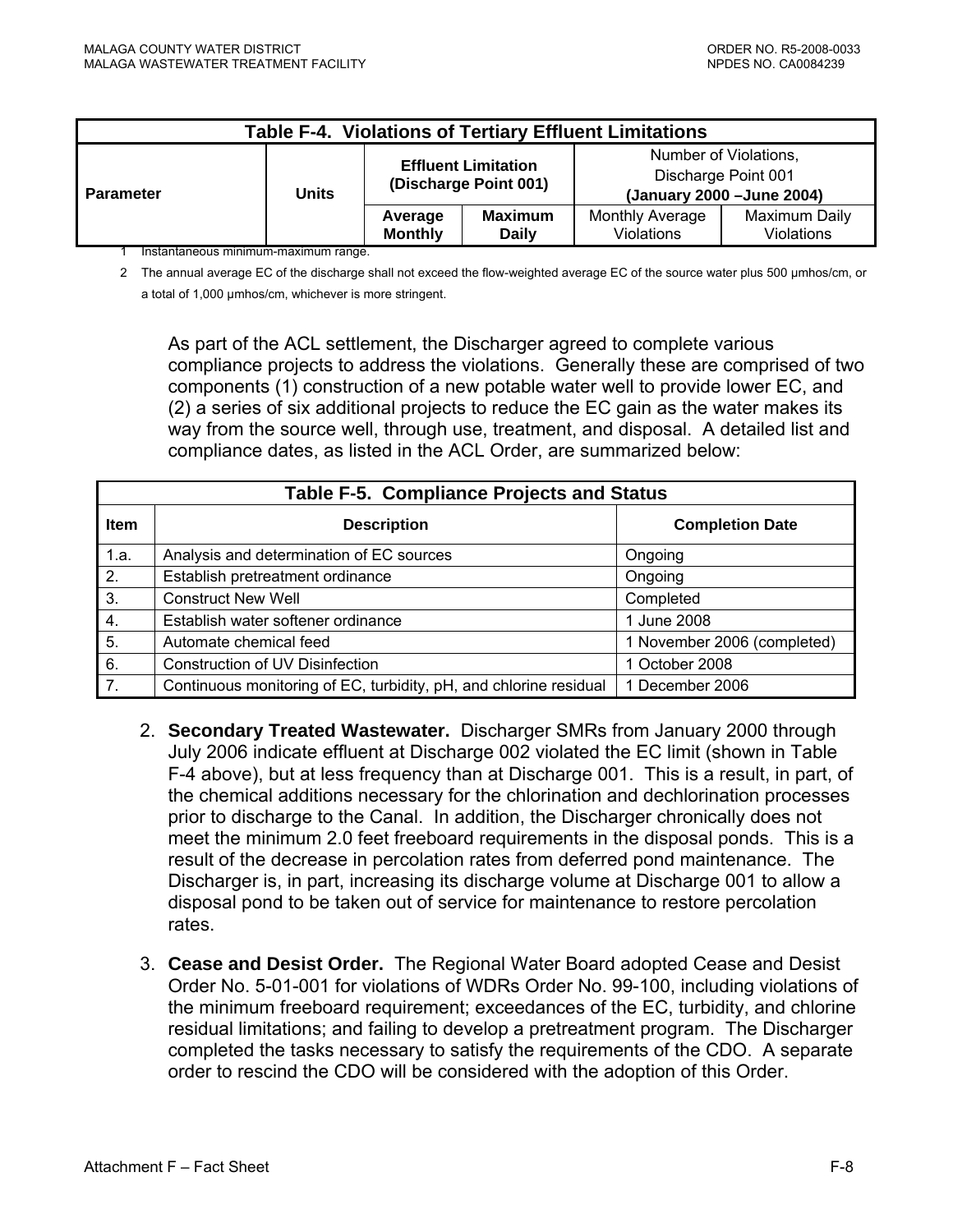# **F. Planned Changes**

The Discharger is scheduled to update its disinfection process to ultraviolet disinfection and will increase its discharge flow to the Central Canal.

# **III. APPLICABLE PLANS, POLICIES, AND REGULATIONS**

The requirements contained in the proposed Order are based on the requirements and authorities described in this section.

### **A. Legal Authority**

See Limitations and Discharge Requirements - [Findings, Section II.C.](#page-3-0)

### **B. California Environmental Quality Act (CEQA)**

See Limitations and Discharge Requirements - Findings, Section II.F.

#### **C. State and Federal Regulations, Policies, and Plans**

1. **Water Quality Control Plans**. The Regional Water Board adopted a *Water Quality Control Plan for the Tulare Lake Basin, Second Edition (Basin Plan) that designates* beneficial uses, establishes water quality objectives, and contains implementation programs and policies to achieve those objectives for all waters addressed through the plan. Based on State Water Board Resolution No. 88-63, the Basin Plan specifies that water bodies that do not have beneficial uses listed in the Basin Plan are all designated as having the use of MUN. The Central Canal is a distributary of the Kings River via the Fresno and Fancher Creek Canals, and feeds into other canals and aqueducts to the south and to the west. The Central Canal is hydraulically connected to Fresno Slough. Accordingly, the Central Canal carries waters of the United States and must be maintained of swimmable (REC-1), fishable (WARM) quality. The Basin Plan on page II-1 states: *"Protection and enhancement of beneficial uses of water against quality degradation is a basic requirement of water quality planning under the Porter-Cologne Water Quality Control Act. In setting water quality objectives, the Regional Water Board must consider past, present, and probable future beneficial uses of water."* and with respect to disposal of wastewaters states that "...*use of waters for disposal of wastewaters is not included as a beneficial use…and are subject to regulation as activities that may harm protected uses."*

The federal CWA section 101(a)(2), states: "*it is the national goal that wherever attainable, an interim goal of water quality which provides for the protection and propagation of fish, shellfish, and wildlife, and for recreation in and on the water be achieved by July 1, 1983.*" Federal Regulations, developed to implement the requirements of the CWA, create a rebuttable presumption that all waters be designated as fishable and swimmable. Federal Regulations, 40 CFR sections 131.2 and 131.10, require that all waters of the State regulated to protect the beneficial uses of public water supply, protection and propagation of fish, shell fish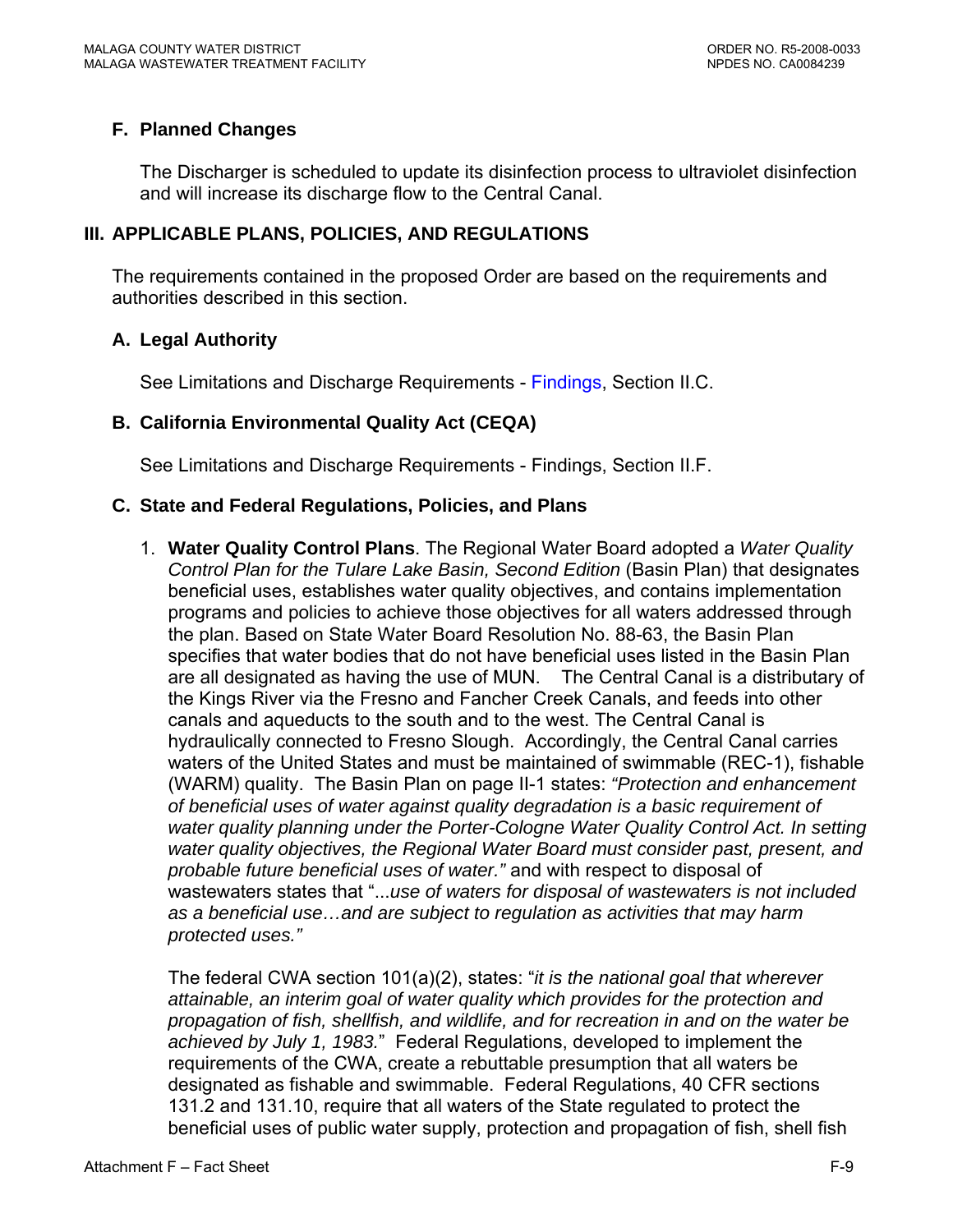and wildlife, recreation in and on the water, agricultural, industrial and other purposes including navigation. Section 131.3(e), 40 CFR, defines existing beneficial uses as those uses actually attained after November 28, 1975, whether or not they are included in the water quality standards. Federal Regulation, 40 CFR section 131.10, requires that uses be obtained by implementing effluent limitations, requires that all downstream uses be protected and states that in no case shall a state adopt waste transport or waste assimilation as a beneficial use for any waters of the United States.

The beneficial uses of the Central Canal downstream of the discharge are thus municipal and domestic supply, agricultural irrigation, water contact recreation, and warm freshwater aquatic habitat. This Order contains Effluent Limitations requiring a tertiary level of treatment, or equivalent, for the surface water discharge, which is necessary to protect the beneficial uses of the receiving water. The Regional Water Board has considered the factors listed in CWC section 13241 in establishing these requirements, as discussed in more detail in the Fact Sheet.

- 2. **Antidegradation Policy.** Section 131.12 requires that the state water quality standards include an antidegradation policy consistent with the federal policy. The State Water Board established California's antidegradation policy in State Water Board Resolution No. 68-16. Resolution No. 68-16 incorporates the federal antidegradation policy where the federal policy applies under federal law. Resolution No. 68-16 requires that existing water quality be maintained unless degradation is justified based on specific findings. The Regional Water Board's Basin Plan implements, and incorporates by reference, both the State and federal antidegradation policies. As discussed in detail later in the Fact Sheet ([Attachment](#page-0-0)  [F, Section IV.D.4.](#page-0-0)), the discharge is consistent with the antidegradation provisions of 40 CFR section 131.12 and State Water Board Resolution 68-16.
- 3. **Anti-Backsliding Requirements.** Sections 402(o)(2) and 303(d)(4) of the CWA and federal regulations at title 40, Code of Federal Regulations section 122.44(l) prohibit backsliding in NPDES permits. These anti-backsliding provisions require that effluent limitations in a reissued permit must be as stringent as those in the previous permit, with some exceptions in which limitations may be relaxed. Compliance with the Anti-Backsliding requirements is described in [Section IV.D.3.](#page-0-0)
- 4. **Emergency Planning and Community Right to Know Act**. Section 13263.6(a), California Water Code, requires that "the Regional Water Board shall prescribe effluent limitations as part of the waste discharge requirements of a POTW for all substances that the most recent toxic chemical release data reported to the state emergency response commission pursuant to Section 313 of the Emergency Planning and Community Right to Know Act of 1986 (42 U.S.C. Sec. 11023) (EPCRKA) indicate as discharged into the POTW, for which the State Water Board or the Regional Water Board has established numeric water quality objectives, and has determined that the discharge is or may be discharged at a level which will cause, have the reasonable potential to cause, or contribute to, an excursion above any numeric water quality objective".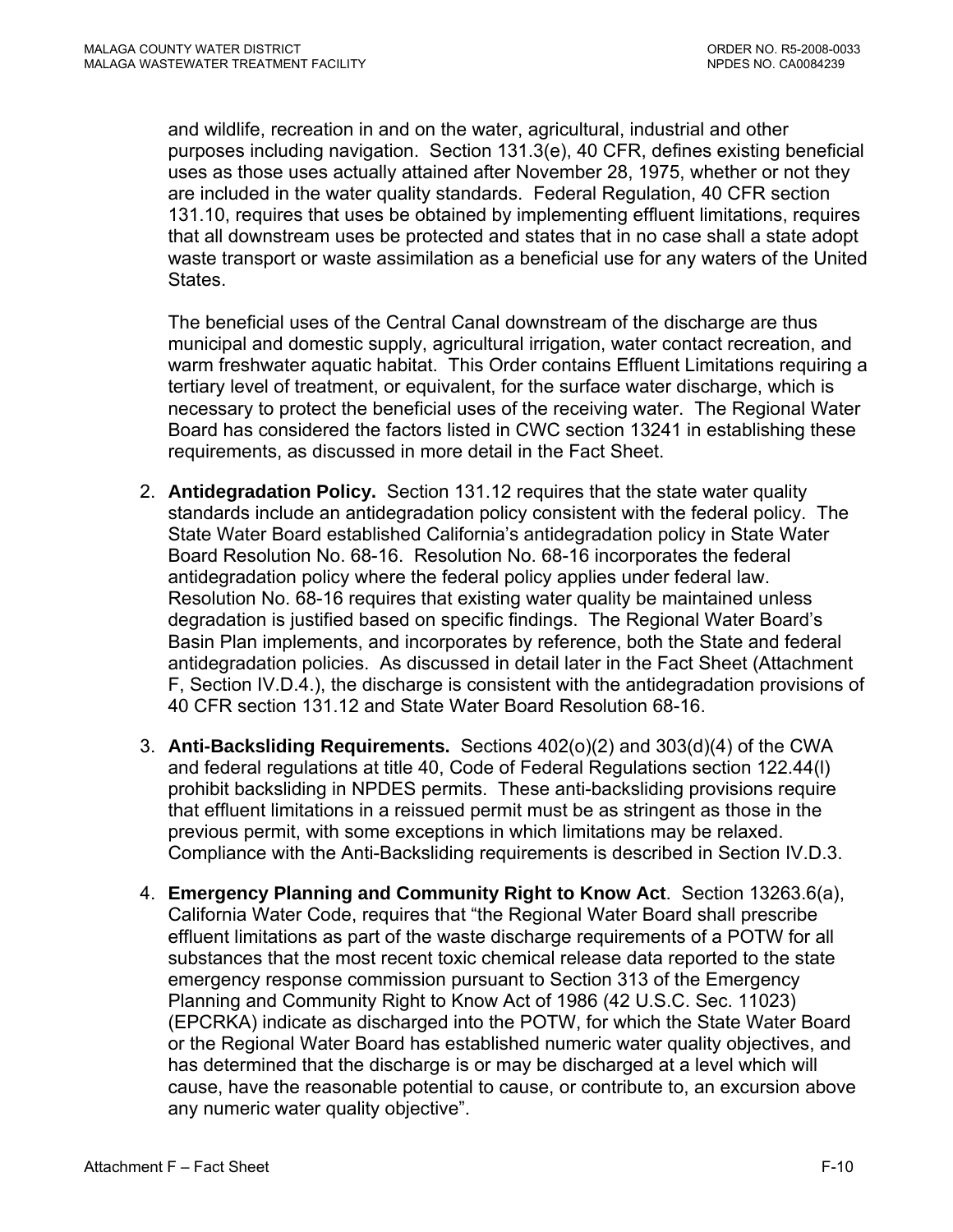The most recent toxic chemical data report does not indicate any reportable off-site releases or discharges to the collection system for this facility. Therefore, a reasonable potential analysis based on information from Emergency Planning and Community Right to Know Act (EPCRA) cannot be conducted. Based on information from EPCRA, there is no reasonable potential to cause or contribute to an excursion above any numeric water quality objectives included within the Basin Plan or in any State Water Board plan, so no effluent limitations are included in this permit pursuant to CWC section 13263.6(a).

However, as detailed elsewhere in this Order, available effluent data indicate that there are constituents present in the effluent that have a reasonable potential to cause or contribute to exceedances of water quality standards and require inclusion of effluent limitations based on federal and state laws and regulations.

- 5. *Storm Water Requirements***.** USEPA promulgated Federal Regulations for storm water on 16 November 1990 in 40 CFR Parts 122, 123, and 124. The NPDES Industrial Storm Water Program regulates storm water discharges from wastewater treatment facilities. Wastewater treatment plants are applicable industries under the storm water program and are obligated to comply with the Federal Regulations.
- 6. *Endangered Species Act.* This Order does not authorize any act that results in the taking of a threatened or endangered species or any act that is now prohibited, or becomes prohibited in the future, under either the California Endangered Species Act (Fish and Game Code sections 2050 to 2097) or the Federal Endangered Species Act (16 U.S.C.A. sections 1531 to 1544). This Order requires compliance with effluent limits, receiving water limits, and other requirements to protect the beneficial uses of waters of the state. The Discharger is responsible for meeting all requirements of the applicable Endangered Species Act.

# **D. Other Plans, Polices and Regulations**

- 1. The discharge authorized herein and the treatment and storage facilities associated with the discharge of treated municipal wastewater, except for discharges of residual sludge and solid waste, are exempt from the requirements of Title 27, California Code of Regulations (CCR), section 20005 et seq. (hereafter Title 27). The exemption, pursuant to Title 27 CCR section 20090(a), is based on the following:
	- a. The waste consists primarily of domestic sewage and treated effluent;
	- b. The waste discharge requirements are consistent with water quality objectives; and
	- c. The treatment and storage facilities described herein are associated with a municipal wastewater treatment plant.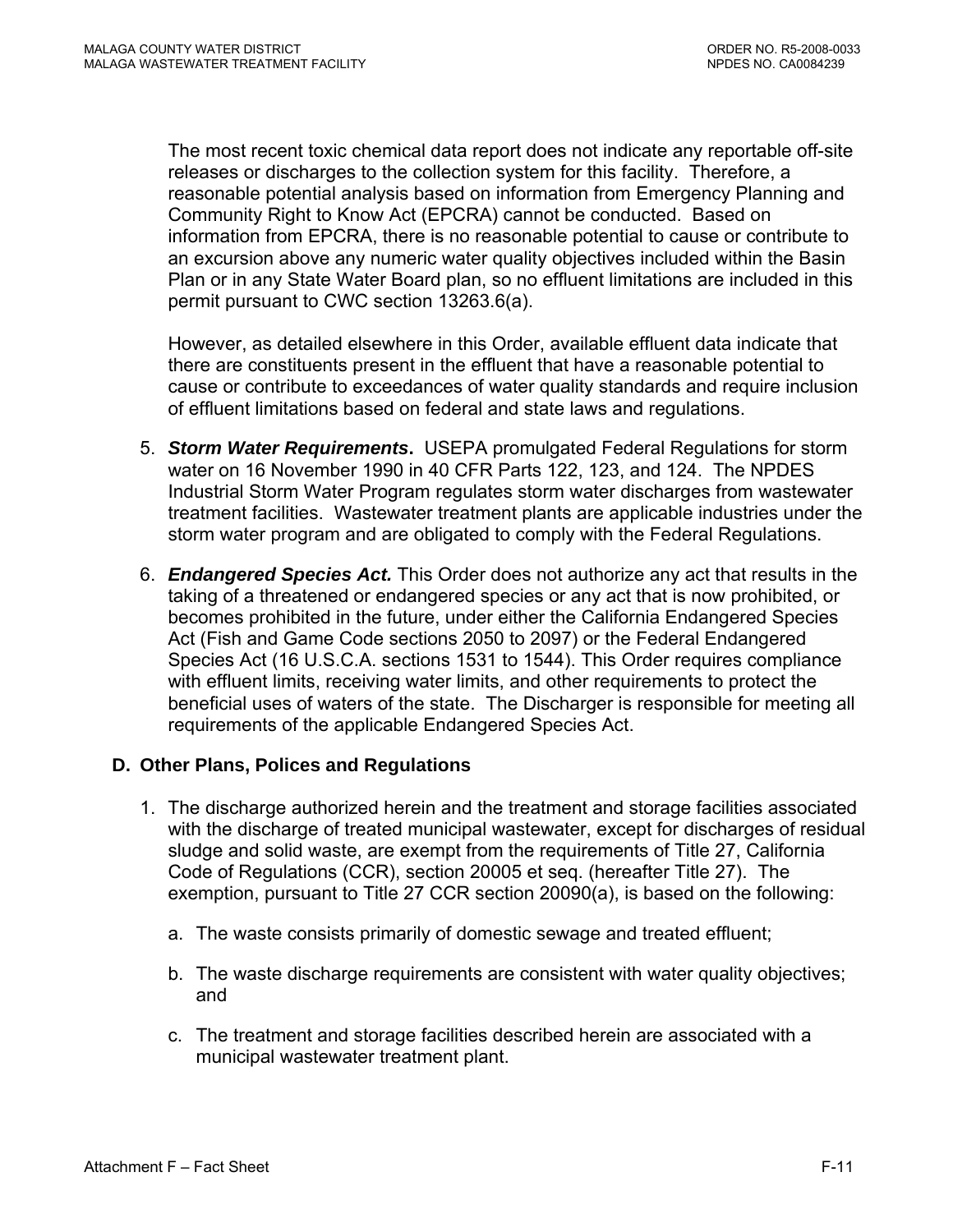# **IV. RATIONALE FOR EFFLUENT LIMITATIONS AND DISCHARGE SPECIFICATIONS**

Effluent limitations and toxic and pretreatment effluent standards established pursuant to Sections 301 (Effluent Limitations), 302 (Water Quality Related Effluent Limitations), 304 (Information and Guidelines), and 307 (Toxic and Pretreatment Effluent Standards) of the Clean Water Act (CWA) and amendments thereto are applicable to the discharge.

The federal CWA mandates the implementation of effluent limitations that are as stringent as necessary to meet water quality standards established pursuant to state or federal law [33 U.S.C., § 1311(b)(1)(C); 40 CFR, § 122.44(d)(1)]. NPDES permits must incorporate discharge limits necessary to ensure that water quality standards are met. This requirement applies to narrative criteria as well as to criteria specifying maximum amounts of particular pollutants. Pursuant to Federal Regulations, 40 CFR Section 122.44(d)(1)(i), NPDES permits must contain limits that control all pollutants that "*are or may be discharged at a level which will cause, have the reasonable potential to cause, or contribute to an excursion above any state water quality standard, including state narrative criteria for water quality*." Federal Regulations, 40 CFR, §122.44(d)(1)(vi), further provide that "[w]*here a state has not established a water quality criterion for a specific chemical pollutant that is present in an effluent at a concentration that causes, has the reasonable potential to cause, or contributes to an excursion above a narrative criterion within an applicable State water quality standard, the permitting authority must establish effluent limits.*"

The CWA requires point source discharges to control the amount of conventional, nonconventional, and toxic pollutants that are discharged into the waters of the United States. The control of pollutants discharged is established through effluent limitations and other requirements in NPDES permits. There are two principal bases for effluent limitations: 40 CFR §122.44(a) requires that permits include applicable technologybased limitations and standards, and 40 CFR §122.44(d) requires that permits include water quality-based effluent limitations to attain and maintain applicable numeric and narrative water quality criteria to protect the beneficial uses of the receiving water where numeric water quality objectives have not been established. The Regional Water Board's Basin Plan, page IV-21, contains an implementation policy ("Application of Water Quality Objectives") that specifies that the Regional Water Board "*will, on a caseby-case basis, adopt numerical limitations in orders which will implement the narrative objectives*." This Policy complies with 40 CFR §122.44(d)(1). With respect to narrative objectives, the Regional Water Board must establish effluent limitations using one or more of three specified sources, including (1) EPA's published water quality criteria, (2) a proposed state criterion (*i.e*., water quality objective) or an explicit state policy interpreting its narrative water quality criteria (*i.e*., the Regional Water Board's "Policy for Application of Water Quality Objectives")(40 CFR 122.44(d)(1) (vi) (A), (B) or (C)), or (3) an indicator parameter. The Basin Plan contains a narrative objective requiring that: "*All waters shall be maintained free of toxic substances in concentrations that produce detrimental physiological responses in human, plant, animal, or aquatic life*" (narrative toxicity objective). The Basin Plan requires the application of the most stringent objective necessary to ensure that surface water and groundwater do not contain chemical constituents, discoloration, toxic substances, radionuclides, or taste and odor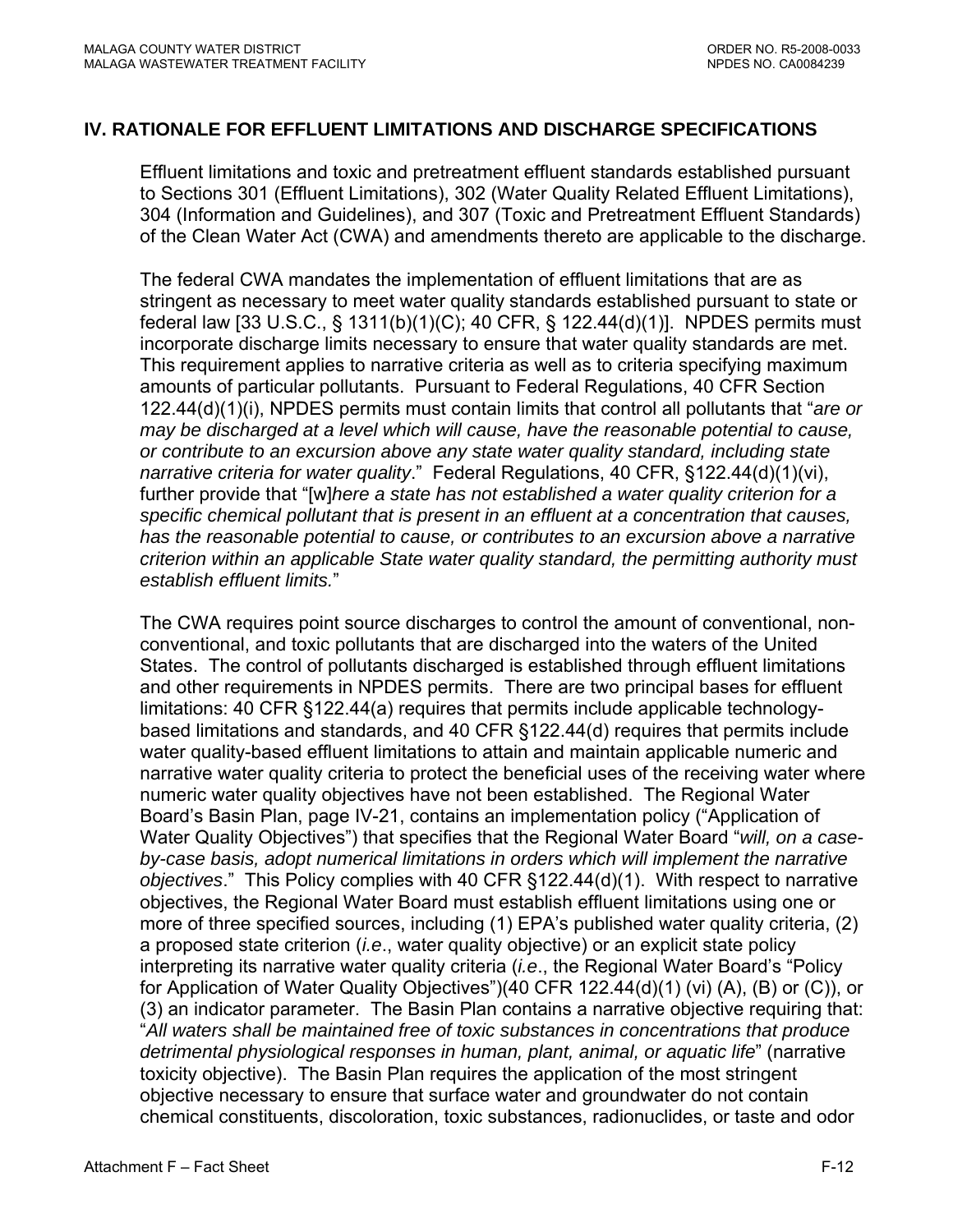producing substances that adversely affect beneficial uses. The Basin Plan states that material and relevant information, including numeric criteria, and recommendations from other agencies and scientific literature will be utilized in evaluating compliance with the narrative toxicity objective. The Basin Plan also limits chemical constituents in concentrations that adversely affect surface water beneficial uses. For waters designated as municipal, the Basin Plan specifies that, at a minimum, waters shall not contain concentrations of constituents that exceed Maximum Contaminant Levels (MCL) of CCR Title 22. The Basin Plan further states that, to protect all beneficial uses, the Regional Water Board may apply limits more stringent than MCLs.

# **A. Discharge Prohibitions**

The five prohibitions set forth in the Order represent acts that are totally unacceptable to the Regional Water Board.

- 1. Prohibition A concerns a substantial change in location or manner of the discharge, or a change in its character, from what was provided in the RWD and evaluated for compliance with the Water Code and CWA. Discharge requirements in this Order may not be protective of water quality if there is a substantial change, and hence such is prohibited.
- 2. Prohibition B prohibits bypass pursuant to 40 CFR 122.41 (m)(4), with federal allowance for exceptions set forth in section 1.G of Attachment D, Standard Provisions.
- 3. Prohibition C reflects two general situations that, if created, justify cleanup or abatement enforcement activities and assessment of administrative civil liabilities.
- 4. Prohibition D concerns two categories of waste that are subject to full containment as prescribed by Title 23 and Title 27 of the California Code of Regulations and, if discharged, have high potential for creating a condition that would violate Prohibition C as well.
- 5. Prohibition E incorporates prohibitions as set forth in the Basin Plan and not covered by the preceding prohibitions.

# **B. Technology-Based Effluent Limitations**

### **1. Scope and Authority**

Regulations promulgated in 40 CFR 125.3(a)(1) require technology-based effluent limitations for municipal dischargers to be placed in NPDES permits based on Secondary Treatment Standards or Equivalent to Secondary Treatment Standards.

The Federal Water Pollution Control Act Amendments of 1972 (PL 92-500) established the minimum performance requirements for POTWs [defined in section 304(d)(1)]. Section 301(b)(1)(B) of that Act requires that such treatment works must,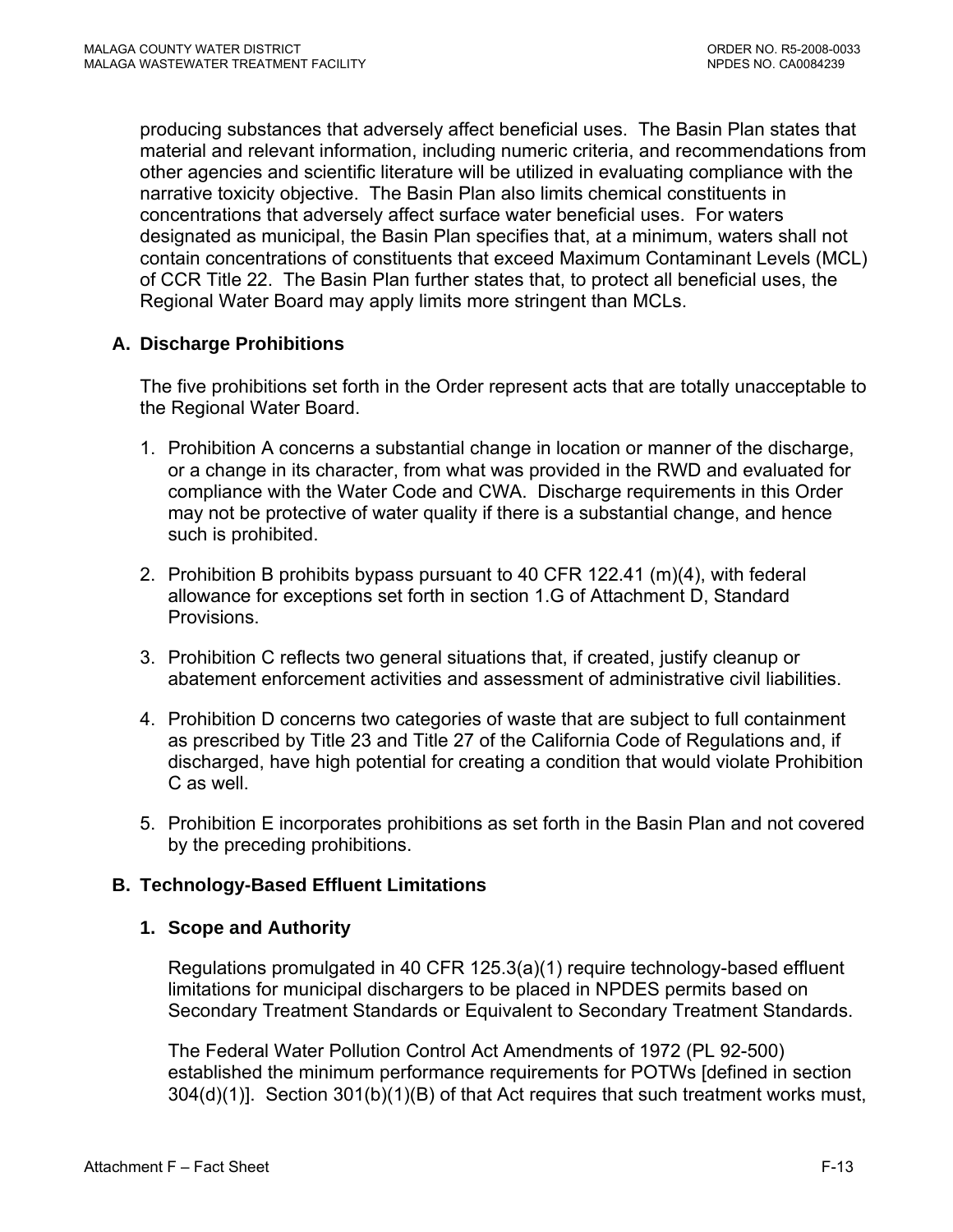as a minimum, meet effluent limitations based on secondary treatment as defined by the USEPA Administrator.

Based on this statutory requirement, USEPA developed secondary treatment regulations, which are specified in 40 CFR Part 133. These technology-based regulations apply to all municipal wastewater treatment plants and identify the minimum level of effluent quality attainable by secondary treatment in terms of biochemical oxygen demand (BOD<sub>5</sub>), total suspended solids (TSS), and pH.

# **2. Applicable Technology-Based Effluent Limitations**

- a. **BOD5 and TSS.** Federal Regulations, 40 CFR Part 133, establish the minimum weekly and monthly average level of effluent quality attainable by secondary treatment for  $BOD<sub>5</sub>$  and TSS. Tertiary treatment is necessary to protect the beneficial uses of the receiving stream and the final effluent limitations for  $BOD<sub>5</sub>$ and TSS are based on the technical capability of the tertiary process.  $BOD<sub>5</sub>$  is a measure of the amount of oxygen used in the biochemical oxidation of organic matter. The secondary and tertiary treatment standards for  $BOD<sub>5</sub>$  and TSS are indicators of the effectiveness of the treatment processes. The principal design parameter for wastewater treatment plants is the daily  $BOD<sub>5</sub>$  and TSS loading rates and the corresponding effluent quality and removal efficiency of the system. Application of tertiary treatment processes results in the ability to achieve lower levels for BOD<sub>5</sub> and TSS than the 40 CFR standards prescribed; the 30-day average  $BOD<sub>5</sub>$  and TSS limitations have been revised to 10 mg/L, which is technically achievable based on the capability of a tertiary system. In addition to the average weekly and average monthly effluent limitations, a daily maximum effluent limitation for  $BOD<sub>5</sub>$  and TSS allows reasonable excursions that will not jeopardize effective disinfection. See Table F-6 for final technology-based effluent limitations required at Discharge Point D-001 by this Order. In addition, 40 CFR 133.102, in describing the minimum level of effluent quality attainable by secondary treatment, states that the 30-day average percent removal efficiency shall not be less than 85 percent. A tertiary treatment plant must remove more solids to achieve the more stringent effluent limits. This Order contains a limitation requiring an average of 90 percent removal of  $BOD<sub>5</sub>$  and TSS at D-001 over each calendar month.
- b. **Flow.** The WWTF, as designed, is capable of providing a tertiary level of treatment for up to a design flow of 0.45 mgd. Therefore, this Order contains a Monthly Average Daily Discharge Flow effluent limit for Discharge Point D-001 of 0.45 mgd.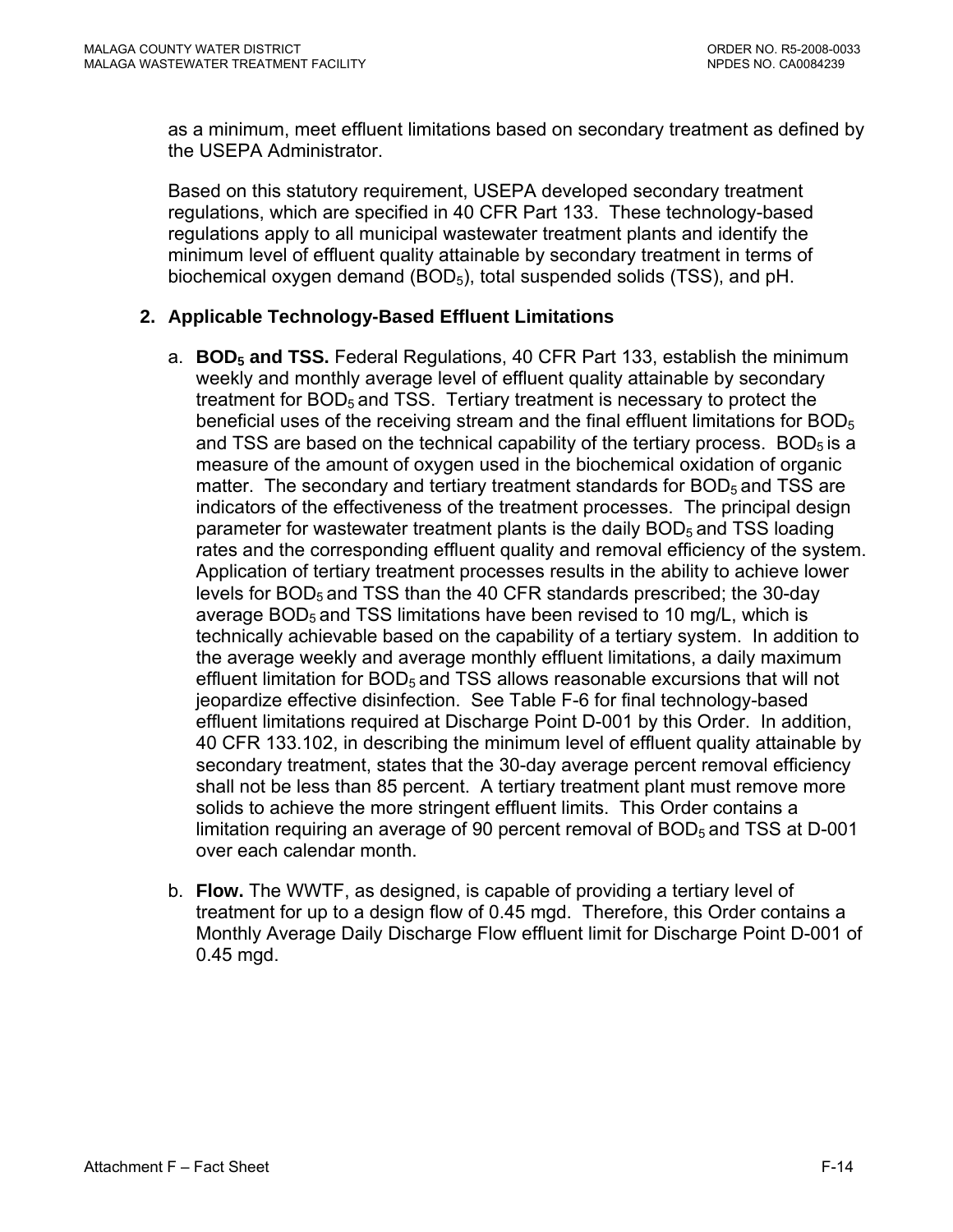| Table F-6 Summary of Technology-based Effluent Limitations<br><b>Discharge Point D-001</b> |                        |                           |                          |                                |  |
|--------------------------------------------------------------------------------------------|------------------------|---------------------------|--------------------------|--------------------------------|--|
| <b>Effluent Limitations</b>                                                                |                        |                           |                          |                                |  |
| <b>Parameter</b>                                                                           | <b>Units</b>           | Average<br><b>Monthly</b> | Average<br><b>Weekly</b> | <b>Maximum</b><br><b>Daily</b> |  |
| <b>Conventional Pollutants</b>                                                             |                        |                           |                          |                                |  |
| <b>Biochemical Oxygen</b>                                                                  | mq/L                   | 10                        | 15                       | 30                             |  |
| Demand (BOD)<br>(5 day @ 20 $^{\circ}$ C) <sup>2</sup>                                     | lbs/day <sup>1</sup>   | 38                        | 56                       | 113                            |  |
| <b>Total Suspended</b>                                                                     | mq/L                   | 10                        | 15                       | 30                             |  |
| Solids (TSS) <sup>2</sup>                                                                  | $lbs/day$ <sup>1</sup> | 38                        | 56                       | 113                            |  |
| Settleable Solids                                                                          | m/L                    | 0.1                       |                          | 0.2                            |  |

1 Based on the average monthly flow of 0.45 mgd

2 The average monthly percent removal of 5-day biochemical oxygen demand (BOD) and total suspended solids (TSS) shall not be less than 90 percent.

# **C. Water Quality-Based Effluent Limitations (WQBELs)**

### **1. Scope and Authority**

As specified in section 122.44(d)(1)(i), permits are required to include WQBELs for pollutants (including toxicity) that are or may be discharged at levels that cause, have reasonable potential to cause, or contribute to an in-stream excursion above any state water quality standard. The process for determining reasonable potential and calculating WQBELs when necessary is intended to protect the designated uses of the receiving water as specified in the Basin Plan, and achieve applicable water quality objectives and criteria that are contained in other state plans and policies, or any applicable water quality criteria contained in the CTR and NTR.

### **2. Applicable Beneficial Uses and Water Quality Criteria and Objectives**

- a. **Receiving Water.** Beneficial uses of the Central Canal are AGR, MUN, REC-1 and WARM.
- b. **Hardness.** While no effluent limitation for hardness is necessary in this Order, hardness is critical to the assessment of the need for, and the development of, effluent limitations for certain metals. The *California Toxics Rule*, at (c)(4), states the following:

"Application of metals criteria. (i) *For purposes of calculating freshwater aquatic life criteria for metals from the equations in paragraph (b)(2) of this section, for waters with a hardness of 400 mg/L or less as calcium carbonate, the actual ambient hardness of the surface water shall be used in those equations*." [emphasis added]

The State Water Board, in footnote 19 to Water Quality Order No. 2004-0013, stated: "*We note that…the Regional Water Board…applied a variable hardness value whereby effluent limitations will vary depending on the actual, current*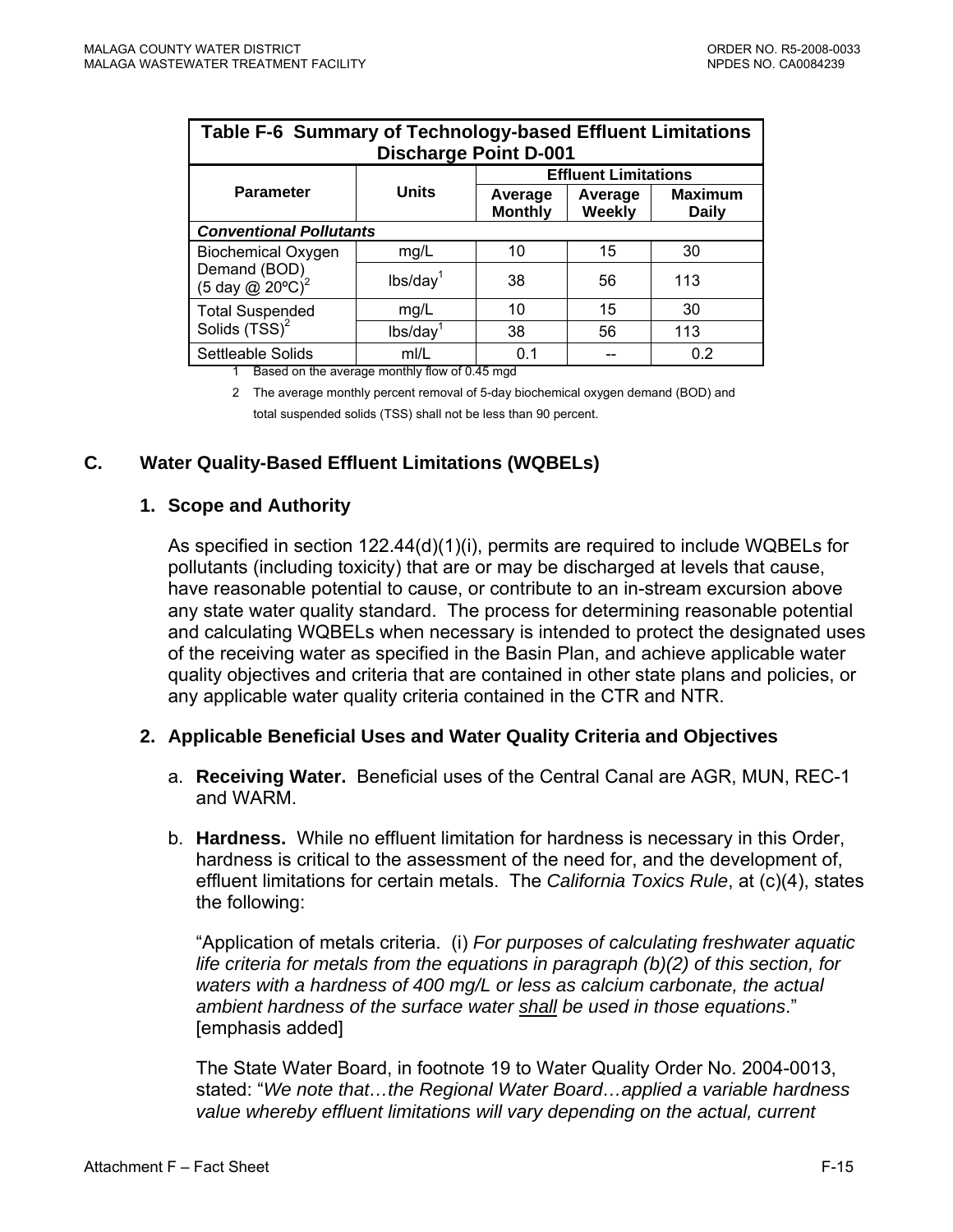*hardness values in the receiving water. We recommend that the Regional Water Board establish either fixed or seasonal effluent limitations for metals, as provided in the SIP, rather than 'floating' effluent limitations*."

Effluent limitations for the discharge must be set to protect the beneficial uses of the receiving water for all discharge conditions. In the absence of the option of including condition-dependent, "floating" effluent limitations that are reflective of actual conditions at the time of discharge, effluent limitations must be set using a reasonable worst-case condition in order to protect beneficial uses for all discharge conditions.

In water, the toxicity of some metals (cadmium, chromium III, copper, lead, nickel, silver and zinc) is dependent on the hardness of the water. In general, the lower the hardness the more toxic metals become. A recent paper entitled "*Developing Protective Hardness-Based Metal Effluent Limitations*" by Robert W. Emerick, Ph.D., P.E. and John E. Pedri, P.E. describes methodologies for calculating criteria for hardness-based metals that ensure the beneficial uses of the receiving water will be protected under all dilution conditions when the final mixed receiving water/effluent hardness is less than 400 mg/L. These methodologies were used to develop hardness-dependent metals criteria that represent reasonable worst-case conditions and were included in the reasonable potential analysis.

The equations presented in the Dr. Emerick's and Mr. Pedri's paper were developed for occasional effluent dominated conditions (i.e., an effluent discharge can constitute up to 100 percent of stream flow at times) and no use of assimilative capacity. The CTR and NTR describe water quality standards for metals that vary as a function of hardness. The relationship between the relative toxicity criteria and constituent concentration as a function of hardness can be either concave upward or concave downward. The most appropriate methodology is dependent on the relationship.

For those metals whereby the criteria exhibit a **concave downward** relationship as a function of hardness (acute and chronic copper, chromium III, nickel, zinc, and chronic cadmium), use of effluent hardness for establishing criteria is fully protective of all beneficial uses regardless of whether the effluent or receiving water hardness is higher. The lowest recorded effluent hardness (i.e., 140 mg/L as  $CaCO<sub>3</sub>$ ) was used to establish metals criteria with a concave downward relationship as a function of hardness.

For those metals whereby the regulatory criteria exhibit a **concave upward**  relationship as a function of hardness (acute cadmium, acute and chronic lead, and acute silver), developing criteria that account for both the hardness of the receiving water and effluent is required. Under the discharge conditions that exist in the Central Canal where the effluent hardness is higher than receiving water hardness, use of the lowest recorded effluent hardness and the lowest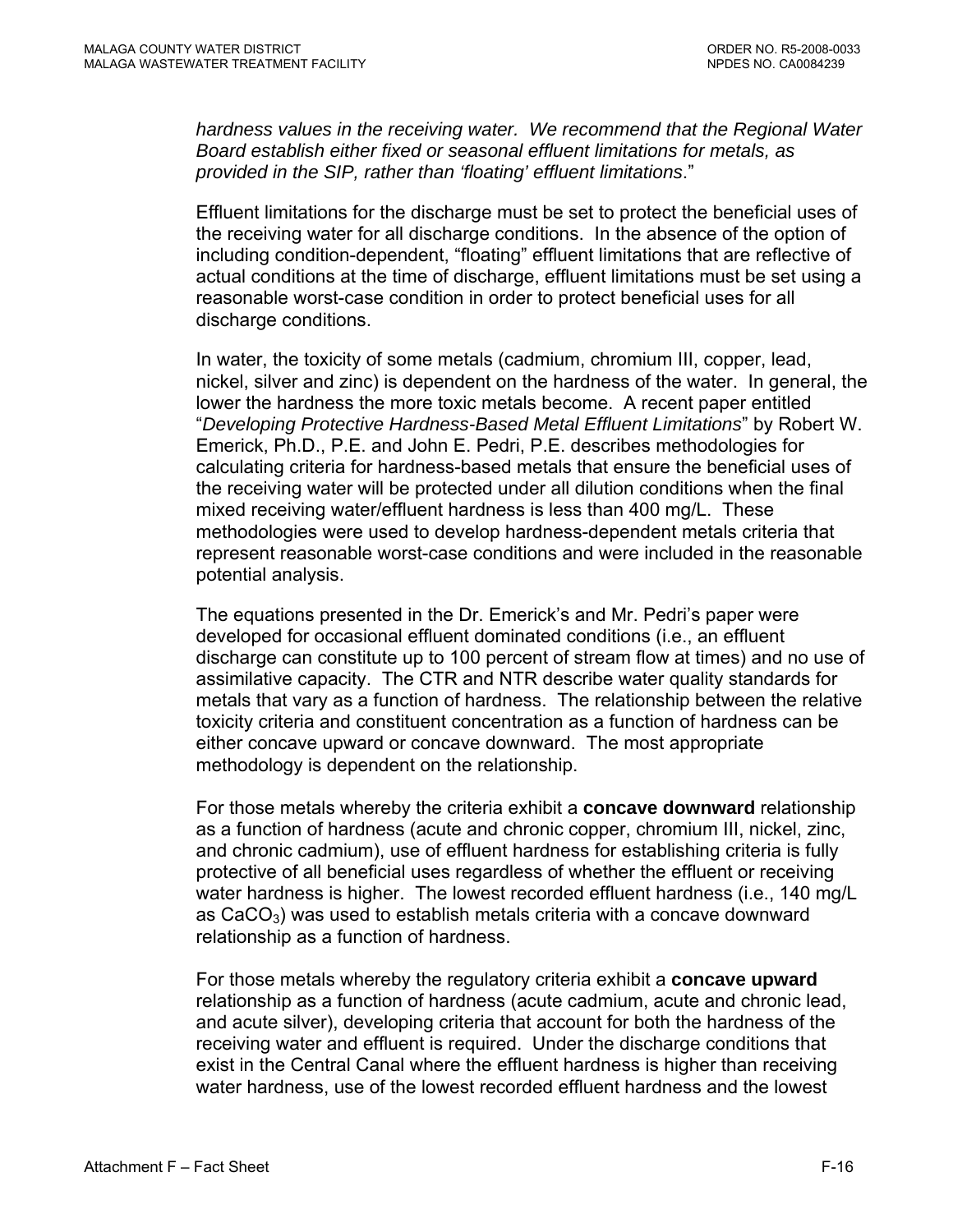recorded receiving water hardness to calculate the criteria represent a reasonable worst-case scenario.

For purposes of conducting the reasonable potential analysis for metals, the lowest reported effluent hardness value of 140 mg/L as CaCO<sub>3</sub> and the lowest receiving water hardness of 8.6 mg/L as  $CaCO<sub>3</sub>$  were used. Using these hardness values, only effluent data for copper indicated the discharge may have a reasonable potential to exceed criteria (see Section IV.C.3.h. below).

c. **Assimilative Capacity/Mixing Zone.** The Discharger discharges to the Central Canal year round. During the non-irrigation season effluent discharged from the WWTF is the only flow in the Canal. During the irrigation season the effluent is diluted with irrigation water at minimum ratio of 200 to 1.

# **3. Determining the Need for WQBELs**

- a. CWA section 301 (b)(1) requires NPDES permits to include effluent limitations that achieve technology-based standards and any more stringent limitations necessary to meet water quality standards. Water quality standards include Regional Water Board Basin Plan beneficial uses and narrative and numeric water quality objectives, State Water Board-adopted standards, and federal standards, including the CTR and NTR. The Basin Plan includes numeric sitespecific water quality objectives and narrative objectives for toxicity, chemical constituents, and tastes and odors. The narrative toxicity objective states: "*All waters shall be maintained free of toxic substances in concentrations that produce detrimental physiological responses in human, plant, animal, or aquatic life.*" (Basin Plan at III-8.00.) With regards to the narrative chemical constituents objective, the Basin Plan states that waters shall not contain chemical constituents in concentrations that adversely affect beneficial uses. At minimum, "…*water designated for use as domestic or municipal supply (MUN) shall not contain concentrations of chemical constituents in excess of the maximum contaminant levels (MCLs)*" in Title 22 of CCR. The narrative tastes and odors objective states: "*Water shall not contain taste- or odor-producing substances in concentrations that impart undesirable tastes or odors to domestic or municipal water supplies or to fish flesh or other edible products of aquatic origin, or that cause nuisance, or otherwise adversely affect beneficial uses.*"
- b. Federal regulations require effluent limitations for all pollutants that are or may be discharged at a level that will cause or have the reasonable potential to cause, or contribute to an in-stream excursion above a narrative or numerical water quality standard. Based on information submitted as part of the application, in studies, and as directed by monitoring and reporting programs, the Regional Water Board finds that the discharge has a reasonable potential to cause or contribute to an in-stream excursion above a water quality standard for, ammonia, bromoform, chlorodibromomethane, chlorine residual, and dichlorobromomethane. Water quality-based effluent limitations (WQBELs) for these constituents are included in this Order. A summary of the reasonable potential analysis (RPA) is provided in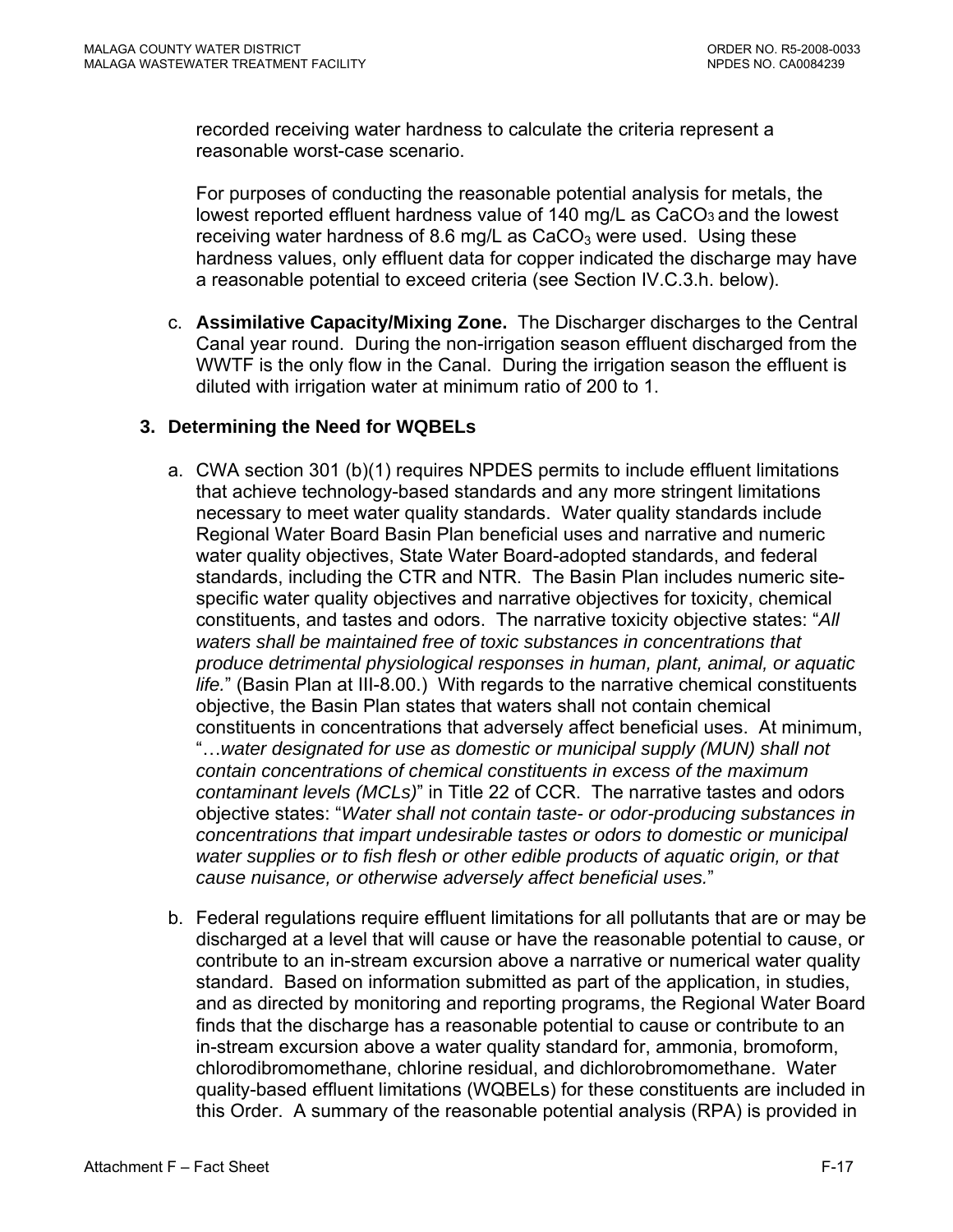Table F-12, and a detailed discussion of the RPA for each constituent is provided below.

- c. The Regional Water Board conducted the RPA in accordance with Section 1.3 of the SIP. Although the SIP applies directly to the control of CTR priority pollutants, the State Water Board has held that the Regional Water Board may use the SIP as guidance for water quality-based toxics control.<sup>[1](#page-85-0)</sup> The SIP states in the introduction "*The goal of this Policy is to establish a standardized approach*  for permitting discharges of toxic pollutants to non-ocean surface waters in a *manner that promotes statewide consistency."* Therefore, in this Order the RPA procedures from the SIP were used to evaluate reasonable potential for both CTR and non-CTR constituents.
- d. WQBELs were calculated in accordance with section 1.4 of the SIP, as described in [Attachment F, Section IV.C.4.](#page-93-0)
- e. **Aluminum.** The Discharger submitted the result of one effluent sample collected in May 2007 for analysis of total recoverable aluminum. The sample returned 190 ug/L of total aluminum. No samples of the upstream receiving water have been analyzed for aluminum. The MEC of 190 ug/L exceeded the chronic USEPA National Recommended Ambient Water Quality Criteria of 87 ug/L.

The currently available information is not adequate to demonstrate that aluminum has the reasonable potential to cause, or contribute to, an excursion above an applicable water quality objective. The data set is limited. Additional data should be collected to adequately characterize the presence of aluminum in the discharge.

The Order requires sampling of the effluent and receiving water for aluminum. To determine whether aluminum in the discharge has a reasonable potential to cause or contribute to an in-stream excursion above the Basin Plan's narrative toxicity objective, this Order requires the Discharger to conduct a RPA to determine whether effluents limits are necessary to protect the beneficial uses of the Central Canal.

f. **Ammonia***.* Untreated domestic wastewater contains ammonia. Nitrification is a biological process that converts ammonia to nitrite and nitrite to nitrate. Denitrification is a process that converts nitrate to nitrite or nitric oxide and then to nitrous oxide or nitrogen gas, which is then released to the atmosphere. The Discharger does not currently use nitrification to remove ammonia from the waste stream. Inadequate or incomplete nitrification may result in the discharge of ammonia to the receiving stream. Ammonia is known to cause toxicity to aquatic organisms in surface waters. Discharges of ammonia would violate the Basin Plan narrative toxicity objective. Applying 40 CFR 122.44(d)(1)(vi)(B), it is appropriate to use USEPA's Ambient National Water Quality Criteria for the Protection of Freshwater Aquatic Life for ammonia, which was developed to be

<span id="page-85-0"></span> $\overline{a}$ 

<sup>1</sup> See, Order WQO 2001-16 (Napa) and Order WQO 2004-0013 (Yuba City)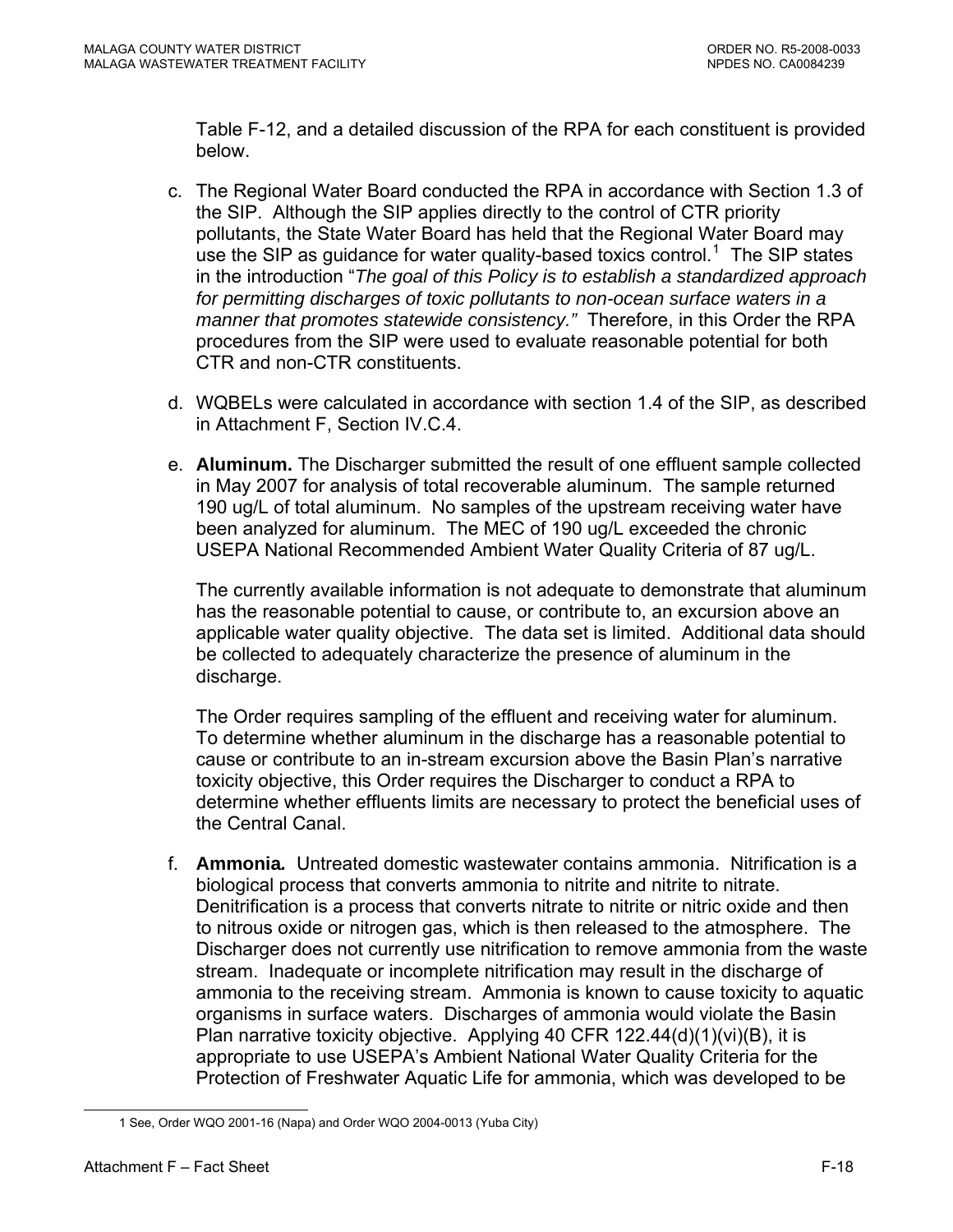protective of aquatic organisms.

USEPA's *Ambient Water Quality Criteria for the Protection of Freshwater Aquatic Life*, for total ammonia, recommends acute (1-hour average; criteria maximum concentration or CMC) standards based on pH and chronic (30-day average, criteria continuous concentration or CCC) standards based on pH and temperature. USEPA also recommends that no 4-day average concentration should exceed 2.5 times the 30-day CCC. USEPA found that as pH increased, both the acute and chronic toxicity of ammonia increased. Salmonids were more sensitive to acute toxicity effects than other species. However, while the acute toxicity of ammonia was not influenced by temperature, it was found that invertebrates and young fish experienced increasing chronic toxicity effects with increasing temperature.

The maximum permitted effluent pH is 8.3 as the Basin Plan objective for pH in the receiving stream is the range of 6.5 to 8.3. To protect against the worst-case short-term exposure of an organism, a pH value of 8.3 was used to derive the acute criterion. The resulting acute criterion is 3.15 mg/L.

The maximum observed 30-day rolling average temperature and the maximum observed pH were used to calculate seasonal 30-day chronic criteria. The maximum observed 30-day temperature for May through October was 29.4°C, for November through April the maximum observed 30-day temperature was 22.1°C. The maximum observed pH value was 9.0 for November through April and 8.2 for May through October. Using the pH values and the worst-case temperature values on a rolling 30-day basis, the resulting 30-day CCC is 0.3 mg/L (as N) for November through April and 0.69 mg/L (as N) for May through October. The 4-day average concentration is derived in accordance with the USEPA criterion as 2.5 times the 30-day CCC. Based on the 30-day CCCs of 0.3 and 0.69 mg/L (as N), the 4-day average concentration that should not be exceeded is 0.75 and 1.73 mg/L (as N), respectively.

The MEC for ammonia was 1.1 mg/L for May through October and 1.8 mg/L for November through April. Therefore, ammonia in the discharge has a reasonable potential to cause or contribute to an in-stream excursion above a level necessary to protect aquatic life, resulting in a violation of the Basin Plan's narrative toxicity objective.

The Regional Water Board calculates WQBELs in accordance with SIP procedures for non-CTR constituents, and ammonia is a non-CTR constituent. The SIP procedure assumes a 4-day averaging period for calculating the long term average discharge condition (LTA). However, USEPA recommends modifying the procedure for calculating permit limits for ammonia using a 30-day averaging period for the calculation of the LTA corresponding to the 30-day chronic criteria. Therefore, while the LTAs corresponding to the acute and 4-day chronic criteria were calculated according to SIP procedures, the LTA corresponding to the 30-day chronic criteria was calculated assuming a 30-day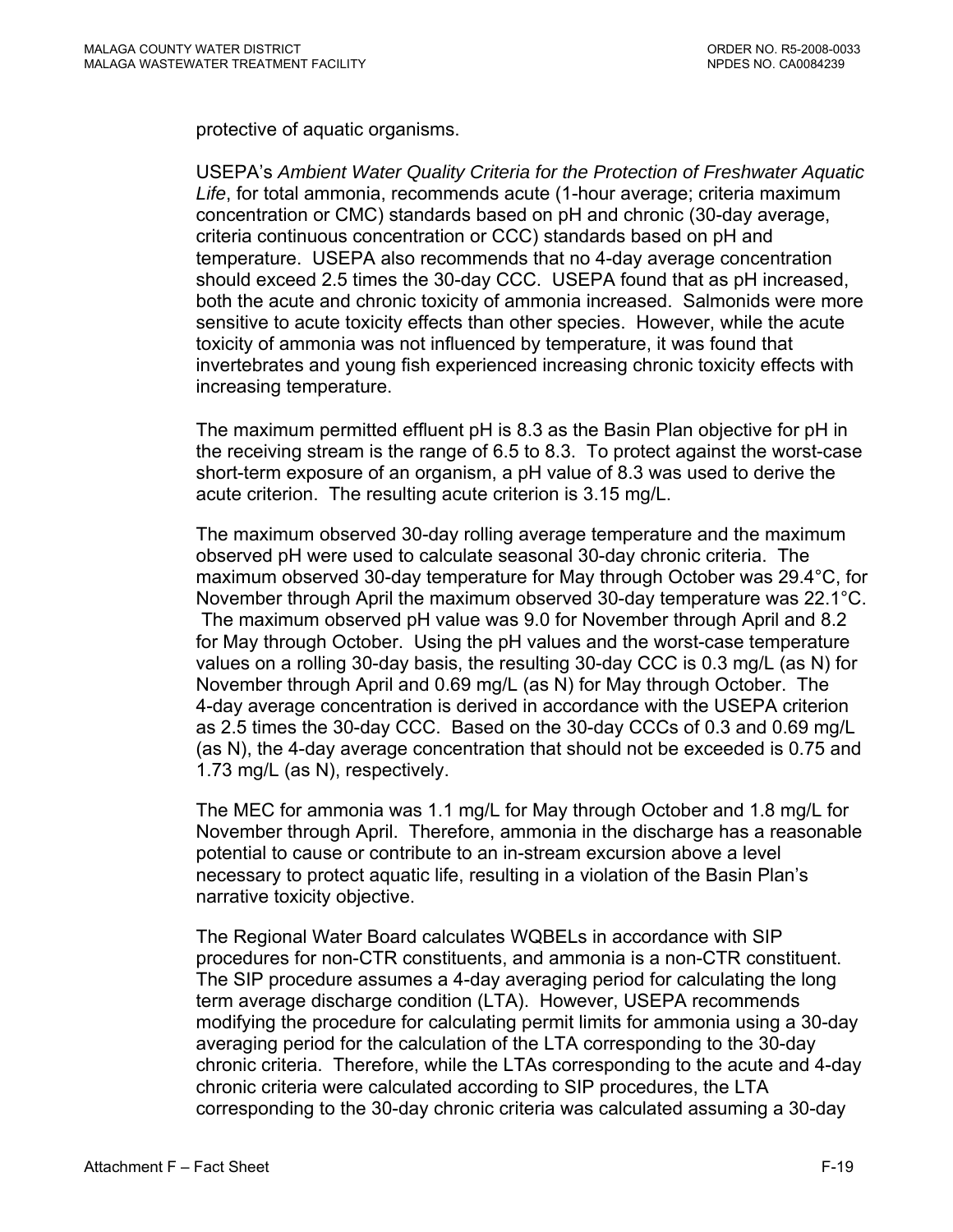averaging period. The lowest LTA representing the acute, 4-day, and 30-day chronic criteria is then selected for deriving the AMEL and the MDEL. The remainder of the WQBEL calculation for ammonia was performed according to the SIP procedures.

An AMEL and MDEL for ammonia of 0.8 mg/L and 1.1 mg/L, respectively, were calculated for the period from May to October and an AMEL and MDEL for ammonia of 0.4 mg/L and 0.6 mg/L, respectively, were calculated for the period from November to April based on SIP procedures. It appears that the Discharger may be in immediate non-compliance upon issuance of the permit. New or modified control measures may be necessary to comply with the effluent limitations, and the new or modified control measures cannot be designed, installed and put into operation within 30 calendar days. The Basin Plan includes a provision that authorizes the use of compliance schedules in NPDES permits for water quality objectives adopted after 25 September 1995. The WQBELs for ammonia are based on a new interpretation of the narrative standard for protection of receiving water beneficial uses. Therefore, a compliance schedule for compliance with the ammonia effluent limitations is established in the Order. An interim performance-based maximum daily effluent limitation of 1.3 mg/L has been established in this Order. The interim limitation was determined as described in Attachment F, Section IV.E.1., and is in effect until **18 May 2010**. As part of the compliance schedule, this Order requires the Discharger to submit a work plan and time schedule to conduct a treatment feasibility study within four months and to submit a report within a year to achieve compliance with the final ammonia effluent limitations.

g. **Bromoform.** The CTR includes a bromoform criterion of 4.3 µg/L for the protection of human health and is based on a one-in-a-million cancer risk for waters from which both water and organisms are consumed. The MEC for bromoform was 8.9 µg/L. Therefore, the discharge has a reasonable potential to cause or contribute to an in-stream excursion above the CTR criterion for bromoform.

No dilution is allowed due to periods of no flow in the receiving water. An AMEL and MDEL for bromoform of 4.3 µg/L and 8.6 µg/L, respectively, are included in this Order based on based on the CTR criterion for the protection of human health (See Attachment F for WQBEL calculations). The Discharger is unable to comply with these limitations. Section 2.1 of the SIP allows for compliance schedules within the permit for existing discharges where it is demonstrated that it is infeasible for a Discharger to achieve immediate compliance with a CTR criterion. Using the statistical methods for calculating interim effluent limitations described in [Attachment F, Section IV.D.1.](#page-0-0), an interim performance-based maximum daily limitation of 28 µg/L was calculated.

Section 2.1 of the SIP provides that: "*Based on an existing discharger's request and demonstration that it is infeasible for the discharger to achieve immediate compliance with a CTR criterion, or with an effluent limitation based on a CTR*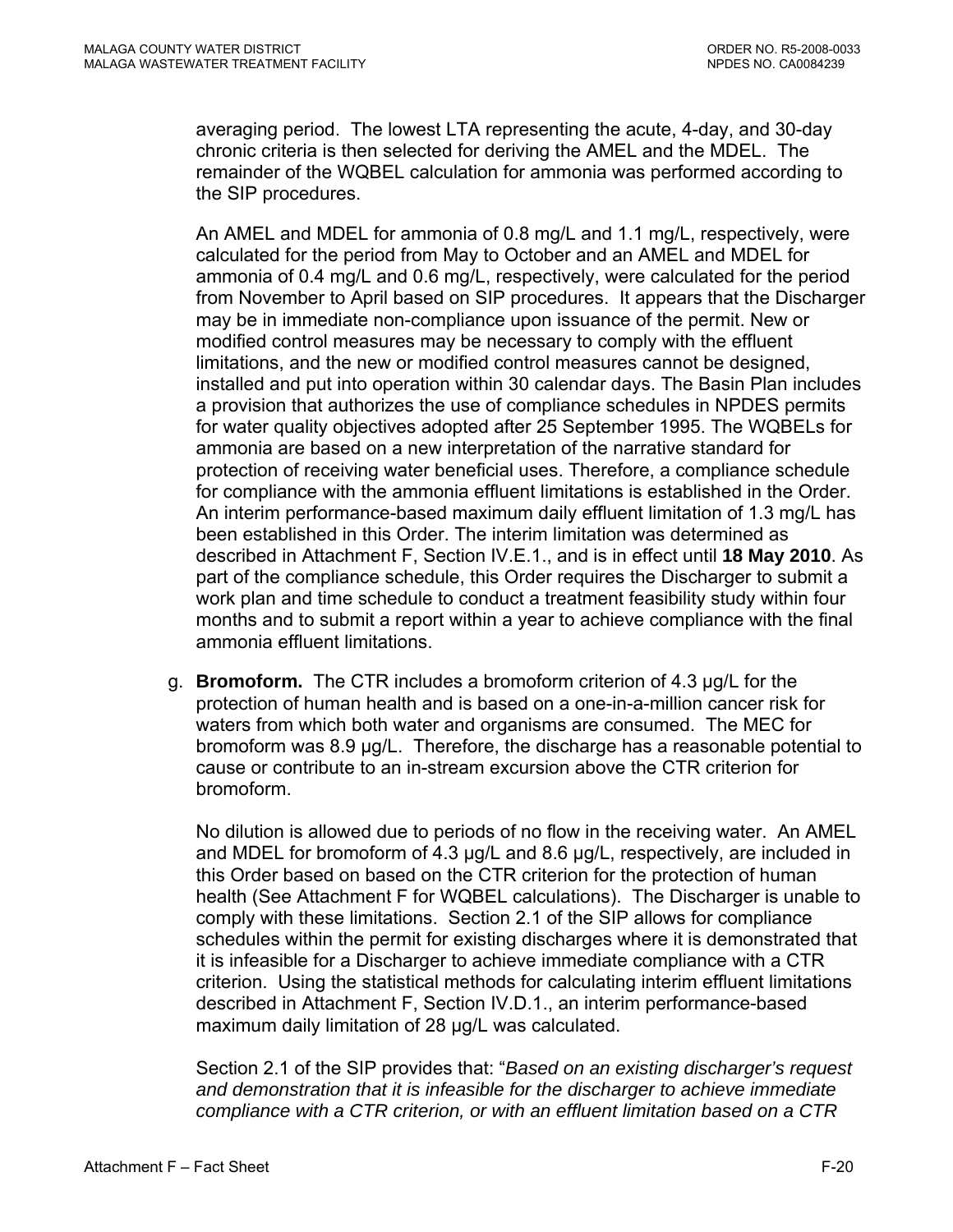*criterion, the RWQCB may establish a compliance schedule in an NPDES permit.*" Section 2.1, further states that compliance schedules may be included in NPDES permits provided that the following justification has been submitted: …"*(a) documentation that diligent efforts have been made to quantify pollutant levels in the discharge and the sources of the pollutant in the waste stream; (b) documentation of source control measures and/or pollution minimization measures efforts currently underway or completed; (c) a proposal for additional or future source control measures, pollutant minimization actions, or waste treatment (i.e., facility upgrades); and (d) a demonstration that the proposed schedule is as short as practicable*

Bromoform is a byproduct of the chlorination process. The Discharger indicated its commitment as part of an ACL settlement to complete a UV disinfection system by 1 October 2008 to replace the current chlorination system. Eliminating use of chlorine on schedule should result in no generation of bromoform shortly thereafter. This Order imposes the final bromoform limitation, effective 1 November 2008, with a provision that would allow the Executive Officer to suspend the limitation and monitoring once the Discharger proves that the UV system has eliminated the current reasonable potential of bromoform to violate a water quality objective.

h. **Copper.** The CTR includes hardness-dependent criteria for the protection of freshwater aquatic life for copper. The criteria for copper are presented in dissolved concentrations. USEPA recommends conversion factors to translate dissolved concentrations to total concentrations. The USEPA default conversion factors for copper in freshwater are 0.96 for both the acute and the chronic criteria. Using the minimum measured hardness from the effluent (140 mg/L as  $CaCO<sub>3</sub>$ ) and the USEPA recommended dissolved-to-total translator, the applicable chronic criterion (maximum four-day average concentration) is 12.4 µg/L and the applicable acute criterion (maximum one-hour average concentration) is 19.2 µg/L, as total recoverable.

The MEC for total copper was 22 µg/L, based on just two samples collected and where one was nondetect. There is insufficient data to determine RP reliably. To determine whether the discharge has a reasonable potential to cause or contribute to an in-stream excursion above the CTR criteria for copper, monitoring for copper is being required. This permit contains a reopener provision should monitoring results indicate that the discharge has the reasonable potential to cause or contribute an exceedance of water quality objectives and effluent limitations are required.

i. **Chlorodibromomethane.** The CTR includes a chlorodibromomethane criterion of 0.41 µg/L for the protection of human health and is based on a one-in-a-million cancer risk for waters from which both water and organisms are consumed. The MEC for chlorodibromomethane was 46 µg/L. Therefore, the discharge has a reasonable potential to cause or contribute to an in-stream excursion above the CTR criterion for chlorodibromomethane.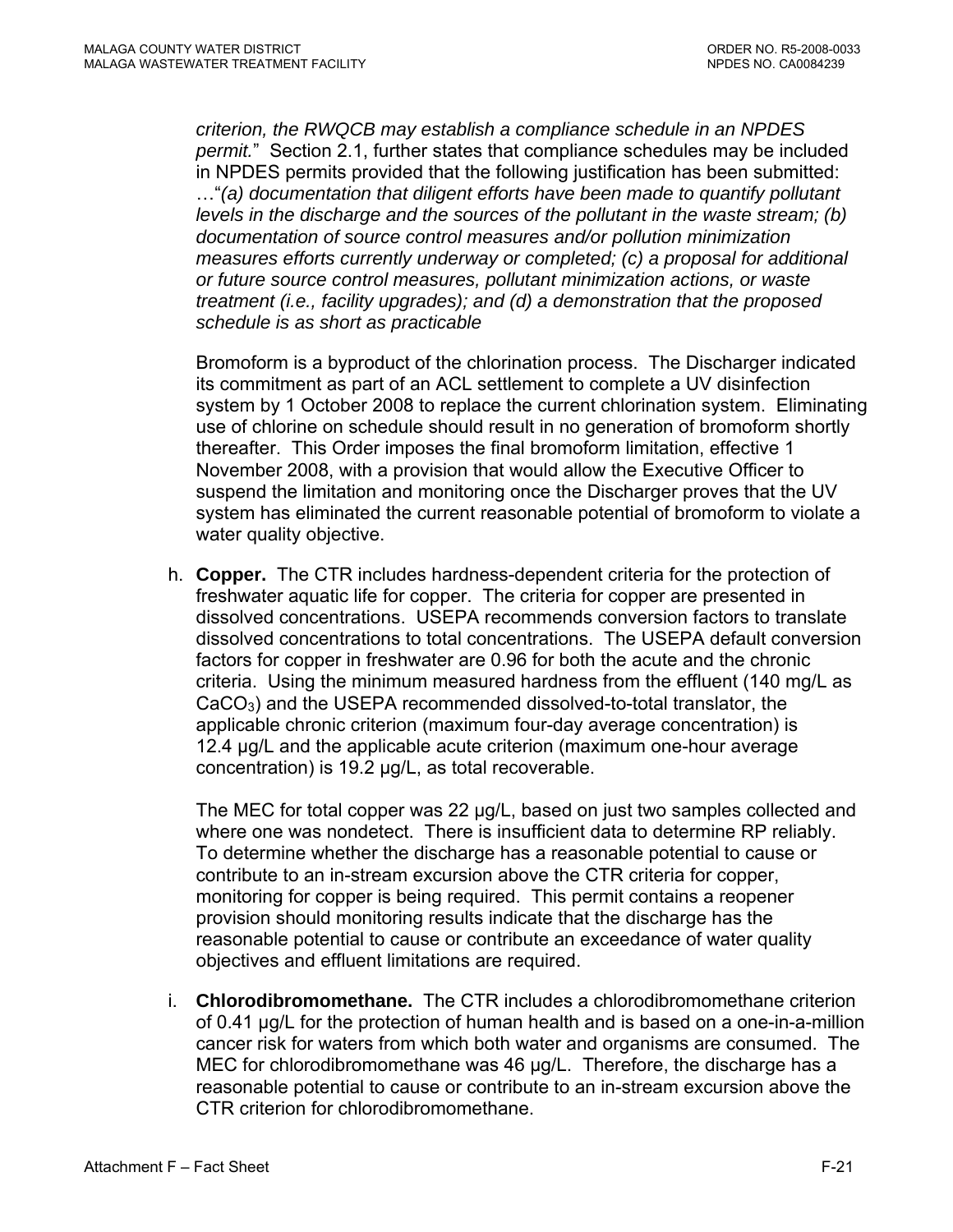No dilution is allowed due to periods of no flow in the receiving water. An AMEL and MDEL for chlorodibromomethane of 0.41 µg/L and 0.82 µg/L, respectively, are included in this Order based on based on the CTR criterion for the protection of human health (See Attachment F for WQBEL calculations). The Discharger is unable to comply with these limitations. Section 2.1 of the SIP allows for compliance schedules within the permit for existing discharges where it is demonstrated that it is infeasible for a Discharger to achieve immediate compliance with a CTR criterion. Using the statistical methods for calculating interim effluent limitations described in Attachment F, Section IV.E.1., an interim performance-based maximum daily limitation of 143 µg/L was calculated.

As noted under bromoform, Section 2.1 of the SIP provides allowance for a time schedule unless certain conditions, which the Discharger complied with.

As also noted under bromoform, the proposed installation of the UV system should eliminate the generation of chlorodibromomethane. This Order imposes the final chlorodibromomethane limitation, effective 1 November 2008, with a provision that would allow the Executive Officer to suspend the limitation and monitoring once the Discharger proves that the UV system has eliminated the current reasonable potential to violate a water quality objective.

j. **Chlorine Residual***.* The Discharger uses chlorine for disinfection, which is extremely toxic to aquatic organisms. The Discharger uses a sulfur dioxide process to dechlorinate the effluent prior to discharge to the FID Central Canal. Due to the existing chlorine use and the potential for chlorine to be discharged, the discharge has a reasonable potential to cause or contribute to an in-stream excursion above the Basin Plan's narrative toxicity objective.

The USEPA Technical Support Document for Water Quality-Based Toxics Control [EPA/505/2-90-001] contains statistical methods for converting chronic (four-day) and acute (one-hour) aquatic life criteria to average monthly and maximum daily effluent limitations based on the variability of the existing data and the expected frequency of monitoring. However, because chlorine is an acutely toxic constituent that can and will be monitored continuously, an average one-hour limitation is considered more appropriate than an average daily limitation. Average one-hour and four-day limitations for chlorine, based on these criteria, are included in this Order. The Discharger can immediately comply with these new effluent limitations for chlorine residual.

k. **Cyanide.** The CTR includes maximum 1-hour average and 4-day average cyanide concentrations of 22 µg/L and 5.2 µg/L, respectively, for the protection of freshwater aquatic life. The MEC for cyanide was 9.9 µg/L, based on two samples. To determine if the discharge has a reasonable potential to cause or contribute to an in-stream excursion above the CTR criteria for cyanide, monitoring for cyanide is being required. This permit contains a reopener provision should monitoring results indicate that the discharge has the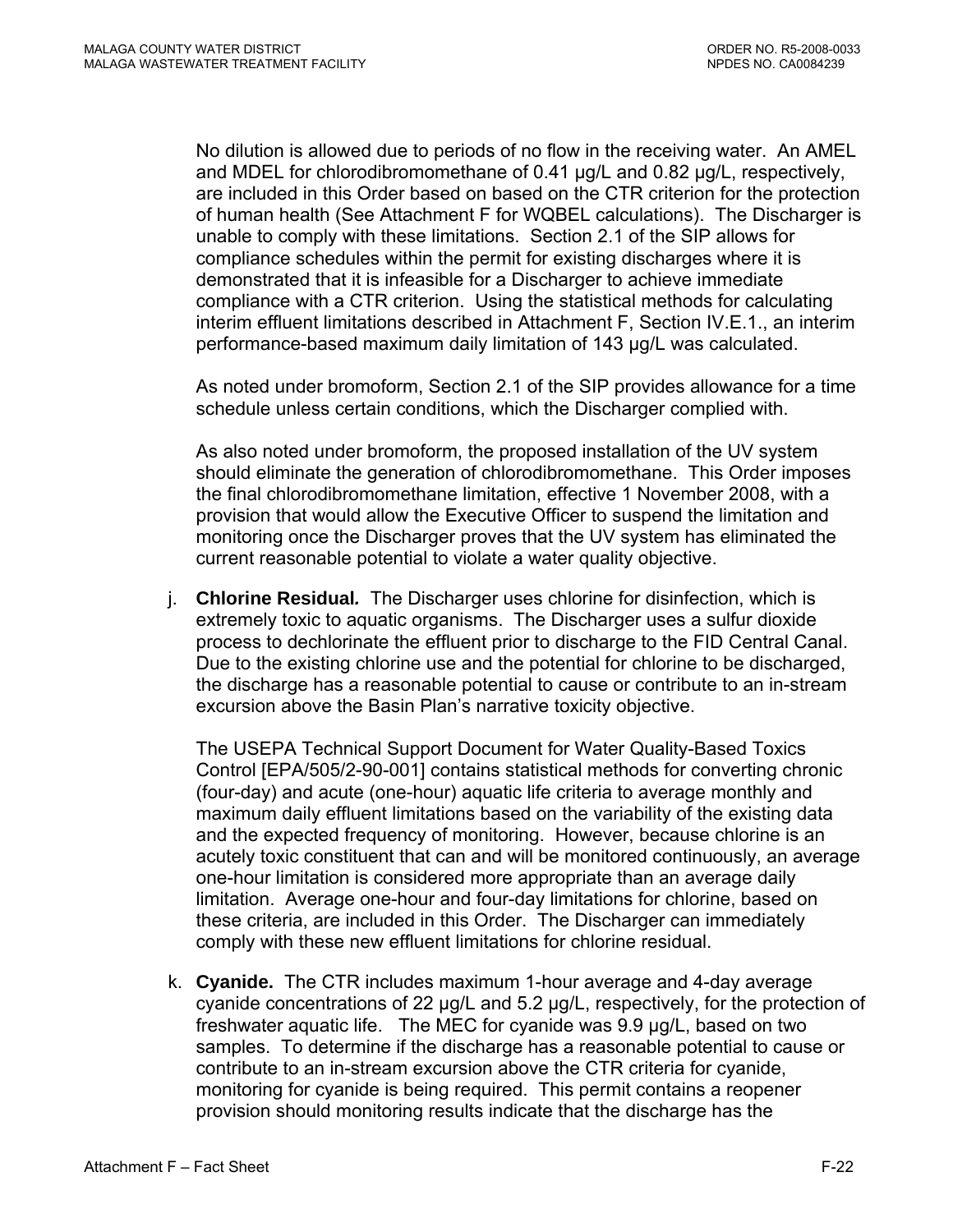reasonable potential to cause or contribute an exceedance of water quality objectives and effluent limitations be required.

- l. **Diazinon.** Results from monitoring conducted by the Discharger indicate that the MEC for diazinon is 0.41 µg/L. Insufficient information is available to determine whether diazinon in the discharge has reasonable potential to cause or contribute to an in-stream excursion above applicable water quality criteria or objectives. There is only one effluent data point available, and the data point has been estimated as DNQ. Instead of limitations, additional monitoring has been established for diazinon with a reopener provision should monitoring results indicate that the discharge has the reasonable potential to cause or contribute an exceedance of water quality objectives.
- m. **Dichlorobromomethane.** The CTR includes a dichlorobromomethane criterion of 0.56 µg/L for the protection of human health and is based on a one-in-a-million cancer risk for waters from which both water and organisms are consumed. The MEC for dichlorobromomethane was 8 µg/L. Therefore, the discharge has a reasonable potential to cause or contribute to an in-stream excursion above the CTR criterion for dichlorobromomethane.

No dilution is allowed due to periods of no flow in the receiving water. An AMEL and MDEL for dichlorobromomethane of 0.56 µg/L and 1.1 µg/L, respectively, are included in this Order based on based on the CTR criterion for the protection of human health (See Attachment F for WQBEL calculations). The Discharger is unable to comply with these limitations. Section 2.1 of the SIP allows for compliance schedules within the permit for existing discharges where it is demonstrated that it is infeasible for a Discharger to achieve immediate compliance with a CTR criterion. Using the statistical methods for calculating interim effluent limitations described in Attachment F, Section IV.E.1., an interim performance-based maximum daily limitation of 162 µg/L was calculated.

As noted under bromoform, Section 2.1 of the SIP provides allowance for a time schedule unless certain conditions, which the Discharger complied with.

As also noted under bromoform, the proposed installation of the UV system should eliminate the generation of dichlorobromomethane. This Order imposes the final dichlorobromomethane limitation, effective 1 November 2008, with a provision that would allow the Executive Officer to suspend the limitation and monitoring once the Discharger proves that the UV system has eliminated the current reasonable potential to violate a water quality objective.

- n. **Electrical Conductivity***.* (see Subsection r. Salinity)
- o. **Fluoride.** *Water Quality for Agriculture,* Food and Agriculture Organization of the United Nations—Irrigation and Drainage Paper No. 29, Rev. 1 (R.S. Ayers and D.W. Westcot, Rome, 1985), recommends that the fluoride concentration in waters used for agricultural irrigation not exceed 1000 µg/L. Applying the Basin Plan "Policy for Application of Water Quality Objectives", the numeric standard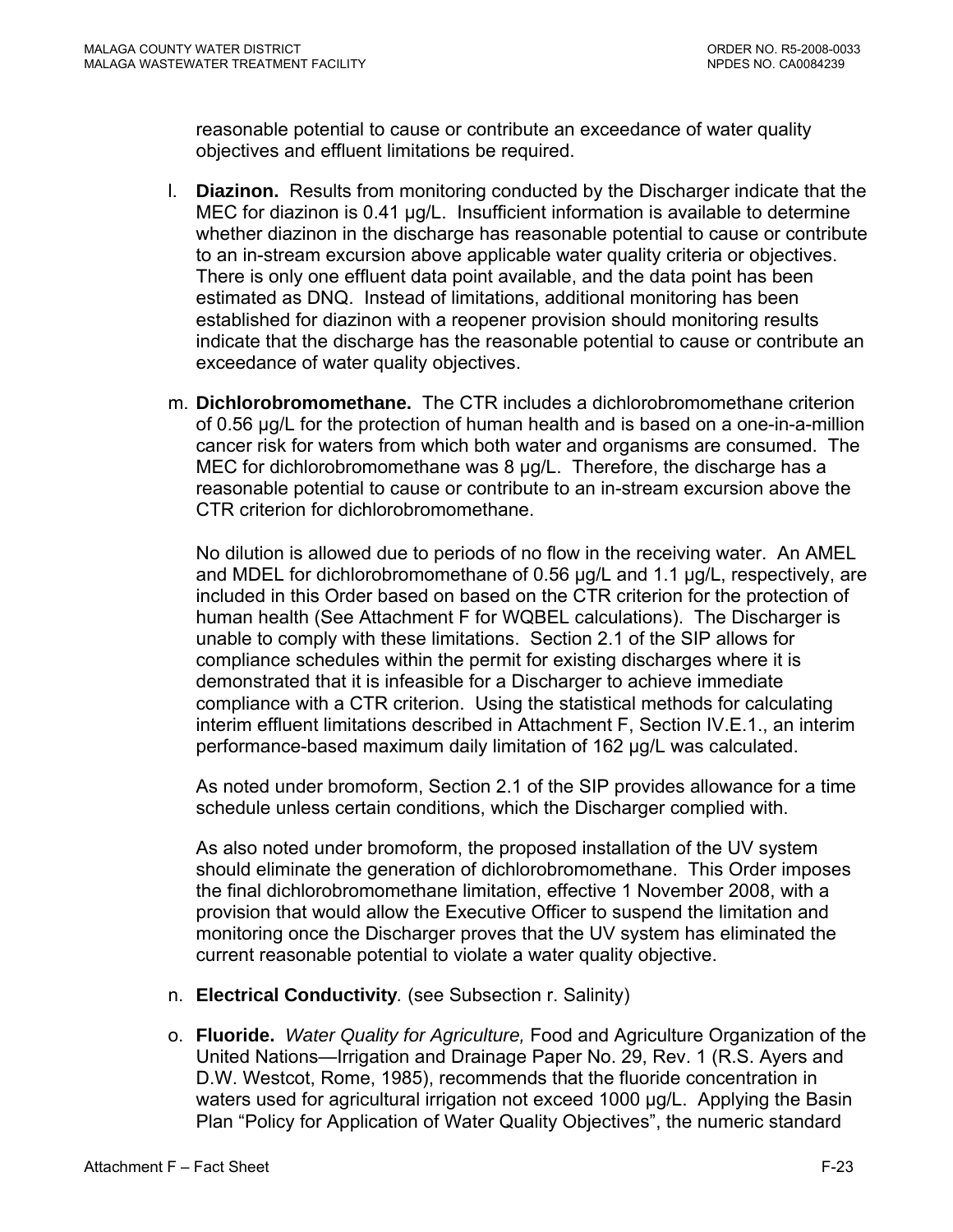that implements the narrative objective is the Agricultural Water Quality Goal of 1000 µg/L. The Primary Maximum Contaminant Level (MCL) for fluoride is 2000 µg/L.

The MEC for fluoride was 1300 µg/L, based on two samples. To determine whether the discharge has a reasonable potential to cause or contribute to an instream excursion above the criteria for fluoride, monitoring is being required. This permit contains a reopener provision should monitoring results indicate that the discharge has the reasonable potential to cause or contribute an exceedance of water quality objectives and effluent limitations be required.

p. **Pathogens**. To protect identified beneficial uses from pathogens the wastewater must be adequately treated. The principal infectious agents (pathogens) that may be present in raw sewage are classified into three broad groups: bacteria, parasites, and viruses. Treatment, consisting of chemical coagulation, sedimentation, and filtration, will remove approximately 99.5% of pathogens. Disinfection of the tertiary effluent ensures greater removal.

The California Department of Public Health (DPH) reclamation criteria in 22 CCR, Division 4, Chapter 3 (Title 22) is intended to insure that reuse of wastewater does not pose unacceptable health risks in various use situations. Title 22 requires that, for sprinkler irrigation of food crops, parks, playgrounds, schoolyards, and other areas of similar public access, the recycled water must be adequately disinfected, oxidized, coagulated, clarified, and filtered, and that the effluent total coliform levels not exceed 2.2 MPN/100 ml as a 7-day median. It defines this as "disinfected tertiary treatment." Title 22 requires that recycled water supplying non-restricted recreational impoundments be subjected to "disinfected tertiary treatment." A non-restricted recreational impoundment is defined as "*…an impoundment of recycled water, in which no limitations are imposed on body-contact water recreational activities.*"

It is not practical or necessary to be exact in quantifying pathogens in this circumstance as they are living and mobile, multiply exponentially and are impractical to quantify exactly and regulate by weekly average limitations. Tests for detection and enumeration of indicator organisms, rather than of pathogens, are used. The accepted general indicator for pathogenic bacteria is coliform bacteria and its population has been authenticated as a reliable standard. Test results allow prediction of coliform organisms populations as a most probable number and limitations typically are specified in terms of daily maximum and a 7-day median. Hence, a total coliform population of 2.2 MPN/100 ml, in the opinion of the DPH, ensures the risk of disease from pathogenic bacteria is at an acceptable level for any of the identified direct uses.

To ensure that other pathogen groups are successfully reduced requires a high degree of filtration as well as achieving the disinfection level described above. Filtration ensures a higher quality effluent by removing finer organic material and it increases the effectiveness and reliability of the disinfection process. The performance standard for effective filtration is measured in turbidity. Tertiary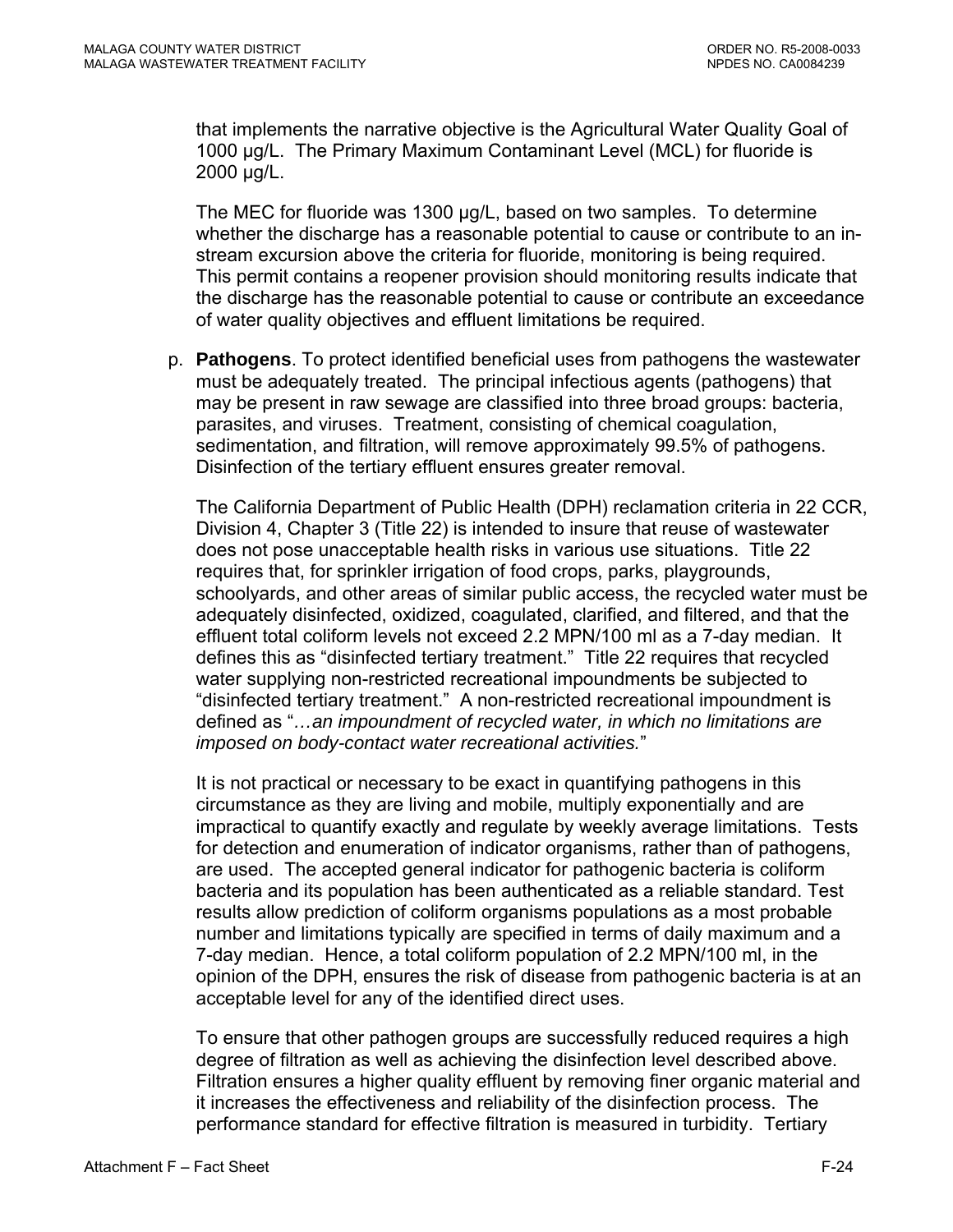treatment technology can consistently achieve an average daily turbidity of 2 nephelometric turbidity units. A disinfected tertiary effluent that achieves this turbidity and the total coliform density previously described ensures that the risk of disease from all pathogen groups is at an acceptable level for any of the identified direct uses.

Title 22 only applies to direct reuse. In indirect use situations where human exposure is or will be similar, it is reasonable to conclude that the health risk will be acceptable if the treatment process and results are the same as, or comparable to, what Title 22 requires for the same exposure in direct reuse. The receiving water is used for irrigation of agricultural land and for contact (i.e., unrestricted) recreation purposes. Disinfected tertiary treatment is also recommended in DPH's "*Uniform Guidelines for the Disinfection of Wastewater*" for surface water discharges under conditions similar to those described herein. As these indirect uses are similar to the direct uses where Title 22 specifies a minimum of "disinfected tertiary treatment," the Regional Water Board concludes that "disinfected tertiary treatment" is appropriate for Discharge Point D-001. The method of treatment is not prescribed by this Order but the Order does specify that wastewater must be treated using a process and to a level the same as or equivalent to that of Title 22.

Monitoring turbidity allows immediate detection of filter failure that enables rapid corrective action. Coliform testing requires several hours or days to identify high coliform concentrations.

To ensure the Facility achieves appropriate disinfected tertiary treatment, this Order contains effluent limitations reflecting a tertiary level of treatment and disinfection, or fail-safe equivalent, and associated monitoring for Disposal Point D-001 compliance.

- q. **pH.** Effluent Limitations for pH are included in this Order to ensure the Basin Plan objective for pH is met in the receiving water when no dilution is available.
- r. **Salinity.** The effluent limits for EC, boron and chloride specified by the Basin Plan are considered to be water quality based. They are thus incorporated directly into the Order.
- s. **Settleable Solids.** For inland surface waters, the Basin Plan states that "[w]ater shall not contain substances in concentrations that result in the deposition of material that causes nuisance or adversely affects beneficial uses." This Order contains average monthly and maximum daily effluent limitations for settleable solids.

Because the amount of settleable solids is measured in terms of volume per volume without a mass component, it is impracticable to calculate mass limitations for inclusion in this Order. A daily maximum effluent limitation for settleable solids is included in the Order, in lieu of a weekly average, to ensure that the treatment works operate in accordance with design capabilities.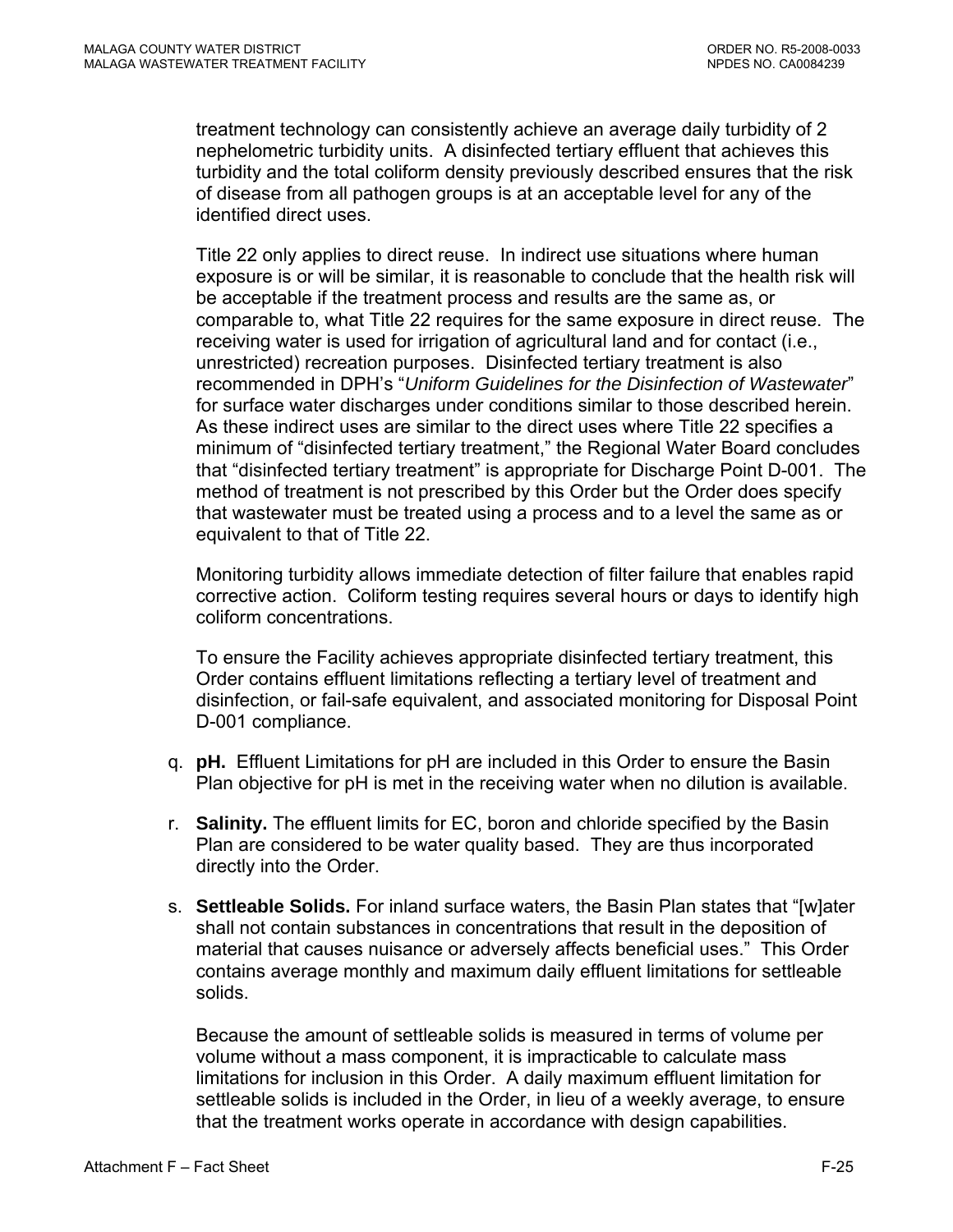<span id="page-93-0"></span>t. **Total Trihalomethanes (THMs).** Information submitted by the Discharger indicates that the effluent contains THMs. The Basin Plan contains the narrative "chemical constituent" objective that requires, at a minimum, that waters with a designated MUN use not exceed California MCLs. In addition, the chemical constituent objective prohibits chemical constituents in concentrations that adversely affect beneficial uses. The California primary MCL for total THMs is 100 µg/L. The USEPA primary MCL for total THMs is 80 µg/L, which was effective on January 1, 2002 for surface water systems that serve more than 10,000 people. Pursuant to the Safe Drinking Water Act, DHS must revise the current total THMs MCL in Title 22, to be as low or lower than the USEPA MCL. Total THMs include bromoform, dichlorobromomethane, chloroform, and chlorodibromomethane. The Cal/EPA Office of Environmental Health Hazard Assessment (OEHHA) published the Toxicity Criteria Database, which contains cancer potency factors for chemicals, including chloroform, that have been used as a basis for regulatory actions by the regional boards, departments, and offices within Cal/EPA. This cancer potency factor is equivalent to a chloroform concentration in drinking water of 1.1 µg/L (ppb) at the 1-in-a-million cancer risk level with an average daily consumption of two liters of drinking water over a 70-year lifetime. This risk level is consistent with that used by the DHS to set de minimis risks from involuntary exposure to carcinogens in drinking water in developing MCLs and Action Levels, and by OEHHA to set negligible cancer risks in developing Public Health Goals for drinking water. The one-in-a-million cancer risk level is also mandated by USEPA in applying human health protective criteria contained in the NTR and the CTR to priority toxic pollutants in California surface waters.

No known drinking water intakes exist in the Central Canal downstream of the discharge, and chloroform is a non-conservative pollutant. The installation of the UV system will eliminate THMs and chloroform effective 1 November 2008.

u. **Toxicity.** See Section IV.C.5. of the Fact Sheet regarding whole effluent toxicity.

# **4. WQBEL Calculations**

- a. Effluent limitations for ammonia, bromoform, dibromochloromethane, and bromodichloromethane were calculated in accordance with section 1.4 of the SIP. The following paragraphs describe the methodology used for calculating effluent limitations.
- b. **Effluent Limitation Calculations.** In calculating maximum effluent limitations, the effluent concentration allowances were set equal to the criteria/standards/objectives.

$$
ECA_{\textit{acute}} = CMC \qquad \qquad ECA_{\textit{chronic}} = CCC
$$

For the human health, agriculture, or other long-term criterion/objective, a dilution credit can be applied. The ECA is calculated as follows: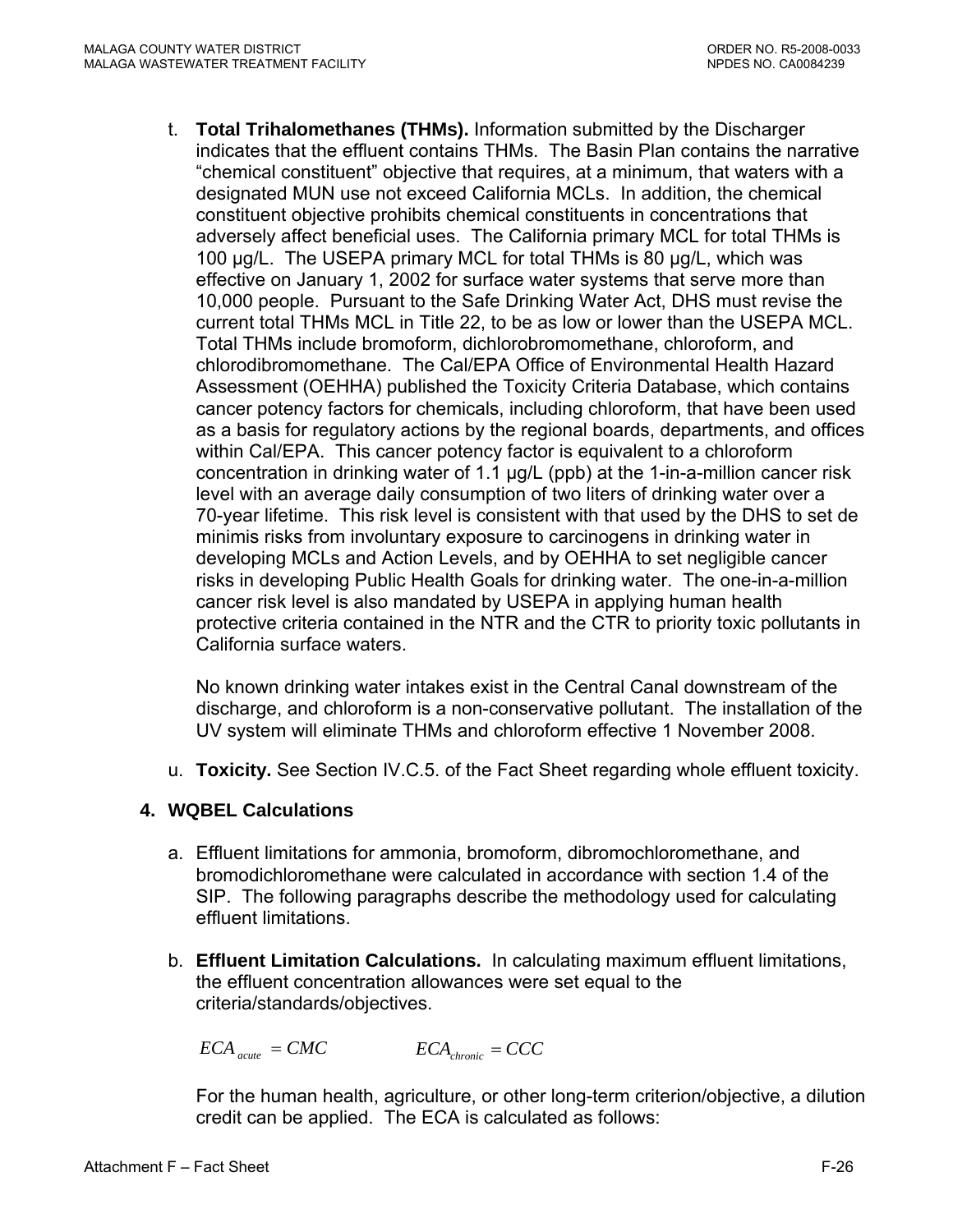$ECA_{HH} = HH + D(HH - B)$ 

where:

- $ECA<sub>acute</sub>$  = effluent concentration allowance for acute (one-hour average) toxicity criterion
- $ECA<sub>chronic</sub>$  = effluent concentration allowance for chronic (four-day average) toxicity criterion
	- $ECA<sub>HH</sub>$  = effluent concentration allowance for human health, agriculture, or other long-term criterion/objective
		- CMC = criteria maximum concentration (one-hour average)
		- CCC = criteria continuous concentration (four-day average, unless otherwise noted)
			- HH = human health, agriculture, or other long-term criterion/objective
				- $D =$  dilution credit
				- B = maximum receiving water concentration

Acute and chronic toxicity ECAs were then converted to equivalent long-term averages (LTA) using statistical multipliers and the lowest is used. Additional statistical multipliers were then used to calculate the maximum daily effluent limitation (MDEL) and the average monthly effluent limitation (AMEL).

Human health ECAs are set equal to the AMEL and a statistical multiplier is used to calculate the MDEL.

$$
AMEL = mult_{AMEL} \left[ min(M_{A}ECA_{acute}, M_{C}ECA_{chronic}) \right]
$$
  
\n
$$
MDEL = mult_{MDEL} \left[ min(M_{A}ECA_{acute}, M_{C}ECA_{chronic}) \right]
$$
  
\n
$$
MDEL_{HH} = \left( \frac{mult_{MDEL}}{mult_{AMEL}} \right) AMEL_{HH}
$$
  
\n
$$
LTA_{chronic}
$$

where: mult<sub>AMEL</sub> = statistical multiplier converting minimum LTA to AMEL mult<sub>MDEL</sub> = statistical multiplier converting minimum LTA to MDEL  $M_A$  = statistical multiplier converting CMC to LTA  $M<sub>C</sub>$  = statistical multiplier converting CCC to LTA

Water quality-based effluent limitations were calculated for ammonia, dichlorobromomethane, and chlorodibromomethane as follows in Tables F-7 through  $F-10$ , below.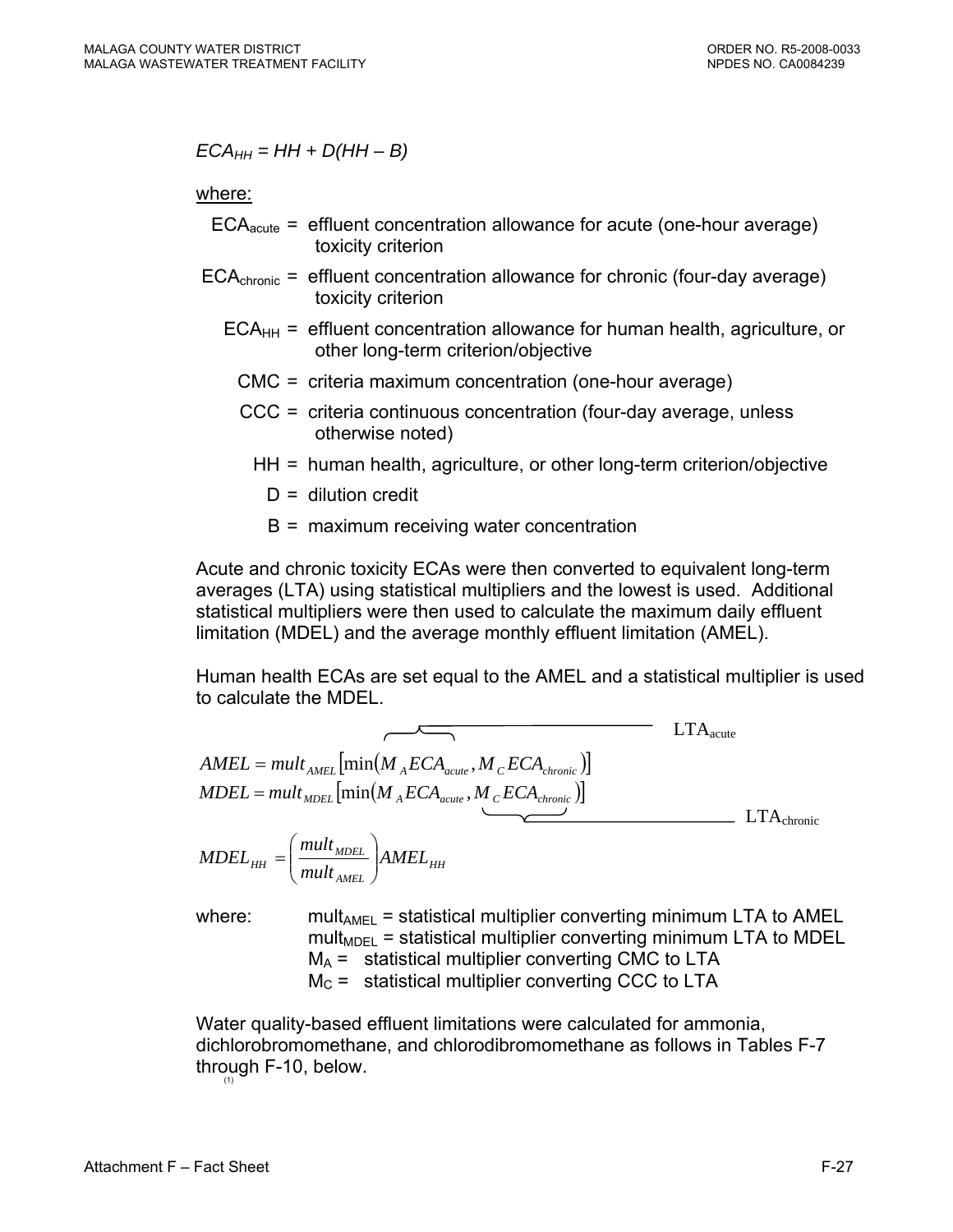|                                      | Acute       | Chronic     | Chronic     |
|--------------------------------------|-------------|-------------|-------------|
|                                      |             | $(30-day)$  | $(4-day)$   |
| $pH^{\overline{(1)}}$                | 8.3         | 9           | N/A         |
| Temperature ${}^{\circ}C^{(2)}$      | N/A         | 22.1        | N/A         |
| Criteria (mg/L) <sup>(3)</sup>       | 3.15        | 0.3         | 0.75        |
| <b>Dilution Credit</b>               | No Dilution | No Dilution | No Dilution |
| <b>ECA</b>                           | 3.15        | 0.3         | 0.75        |
| <b>ECA Multiplier</b>                | 0.45        | 0.85        | 0.65        |
| LTA <sup>(4)</sup>                   | 1.42        | 0.26        | 0.49        |
| AMEL Multiplier (95 <sup>th</sup> %) | (5)         | 1.35        | (5)         |
| AMEL (mg/L)                          | (5)         | 0.4         | (5)         |
| MDEL Multiplier (99 <sup>th</sup> %) | (5)         | 2.24        | (5)         |
| MDEL (mg/L)                          | (5)         | 0.6         | (5)         |

#### **Table F-7. WQBEL Calculations for Ammonia (November - April)**

<sup>(1)</sup> Acute design pH = 8.3 (max. allowed pH), Chronic design pH =9 (max. effluent pH).<br><sup>(2)</sup> Temperature = the maximum observed running 30-day average effluent temperature.<br><sup>(3)</sup> USEPA Ambient Water Quality Criteria.<br><sup>(4</sup>

TSD. (5) Limitations based on chronic LTA.

|                                 |             | Chronic     | Chronic     |
|---------------------------------|-------------|-------------|-------------|
|                                 | Acute       | $(30-day)$  | (4-day)     |
| $pH^{(1)}$                      | 8.3         | 8.2         | N/A         |
| Temperature ${}^{\circ}C^{(2)}$ | N/A         | 29.4        | N/A         |
| Criteria $(mg/L)^{(3)}$         | 3.15        | 0.69        | 1.73        |
| <b>Dilution Credit</b>          | No Dilution | No Dilution | No Dilution |
| ECA                             | 3.15        | 0.69        | 1.73        |
| <b>ECA Multiplier</b>           | 0.54        | 0.89        | 0.72        |
| LTA <sup>(4)</sup>              | 1.7         | 0.61        | 11.25       |
| AMEL Multiplier (95th%)         | (5)         | 1.25        | (5)         |
| AMEL (mg/L)                     | (5)         | 0.8         | (5)         |
| MDEL Multiplier (99th%)         | (5)         | 1.86        | (5)         |
| $MDEL$ (mg/L)                   | (5)         | 1.1         | (5)         |

#### **Table F-8. WQBEL Calculations for Ammonia (May - October)**

<sup>(1)</sup> Acute design pH = 8.3 (max. allowed pH), Chronic design pH =8.2 (max. effluent pH).<br><sup>(2)</sup> Temperature = the maximum observed running 30-day average effluent temperature.<br><sup>(3)</sup> USEPA Ambient Water Quality Criteria.<br><sup></sup> TSD.

(5) Limitations based on acute LTA.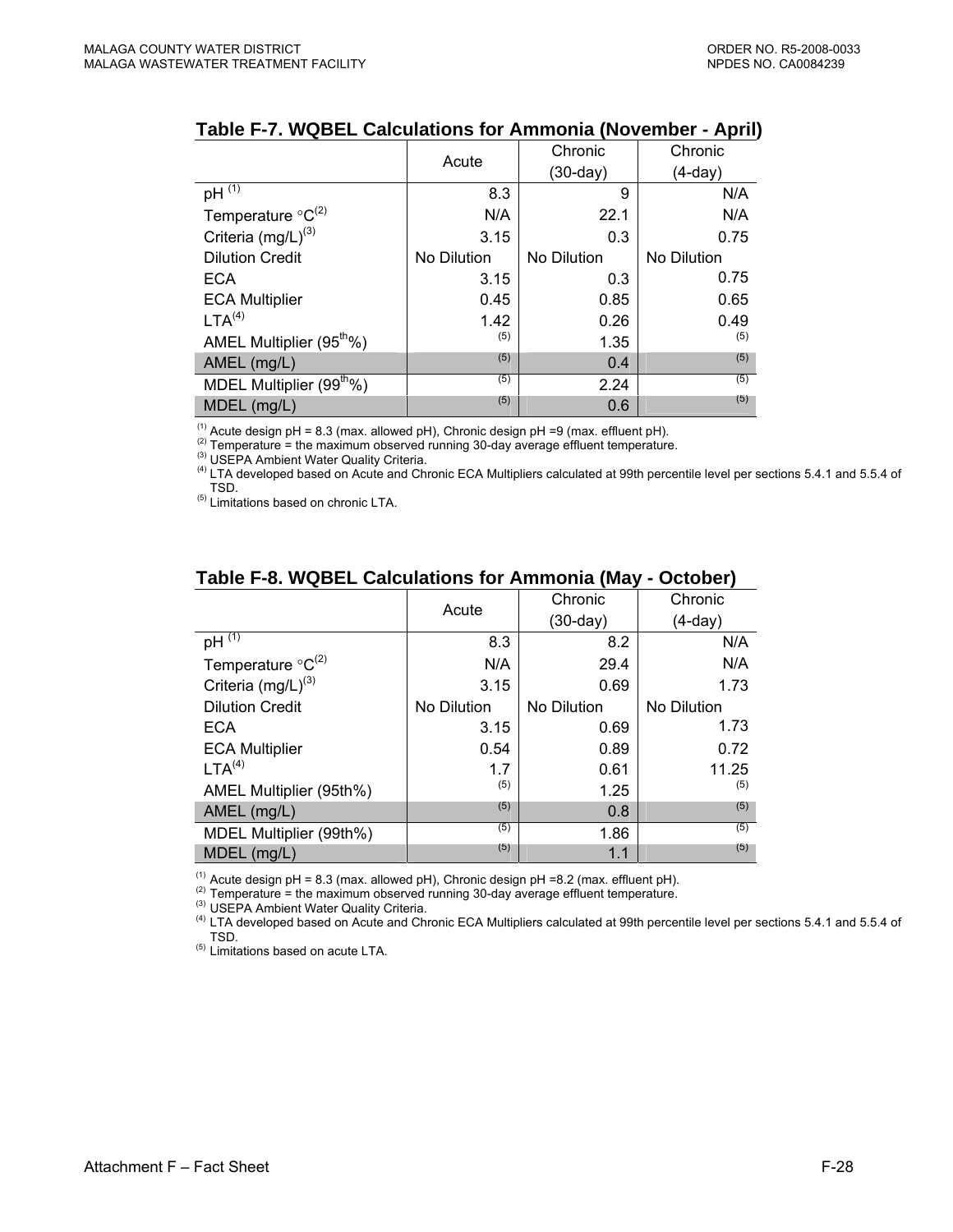|                                      | Human Health |
|--------------------------------------|--------------|
| Criteria $(\mu g/L)$                 | 0.41         |
| <b>Dilution Credit</b>               | No Dilution  |
| $ECA$ ( $\mu$ g/L)                   | 0.41         |
| AMEL $(\mu g/L)$                     | 0.41         |
| MDEL Multiplier (99 <sup>th</sup> %) | 2.01         |
| <b>MDEL</b> $(\mu g/L)$              | 0.82         |

#### **Table F-9 WQBEL Calculations for Chlorodibromomethane**

### **Table F-10 WQBEL Calculations for Dichlorobromomethane**

|                                      | Human Health |
|--------------------------------------|--------------|
| Criteria $(\mu g/L)$                 | 0.56         |
| <b>Dilution Credit</b>               | No Dilution  |
| $ECA$ ( $\mu$ g/L)                   | 0.56         |
| AMEL $(\mu g/L)$                     | 0.56         |
| MDEL Multiplier (99 <sup>th</sup> %) | 201          |
| $MDEL$ (µg/L)                        | 1.1          |

| Table F-11. Summary of Water Quality-based Effluent Limitations |                      |                             |                   |                                |                                        |                                        |  |
|-----------------------------------------------------------------|----------------------|-----------------------------|-------------------|--------------------------------|----------------------------------------|----------------------------------------|--|
|                                                                 |                      | <b>Effluent Limitations</b> |                   |                                |                                        |                                        |  |
| <b>Parameter</b>                                                | <b>Units</b>         | Average<br><b>Monthly</b>   | Average<br>Weekly | <b>Maximum</b><br><b>Daily</b> | <b>Instantaneous</b><br><b>Minimum</b> | <b>Instantaneous</b><br><b>Maximum</b> |  |
| <b>Conventional Pollutants</b>                                  |                      |                             |                   |                                |                                        |                                        |  |
| pH                                                              | standard units       | --                          | $-$               | --                             | 6.5                                    | 8.3                                    |  |
| <b>Priority Pollutants</b>                                      |                      |                             |                   |                                |                                        |                                        |  |
| <b>Bromoform</b>                                                | $\mu$ g/L            | 4.3                         | --                | 8.6                            | --                                     | --                                     |  |
| Chlorodibromomethane                                            | $\mu$ g/L            |                             |                   |                                |                                        |                                        |  |
| (Dibromochloromethane)                                          |                      | 0.41                        |                   | 0.82                           |                                        |                                        |  |
| Dichlorobromomethane<br>(Bromodichloromethane)                  | $\mu$ g/L            | 0.56                        |                   | 1.1                            |                                        |                                        |  |
| <b>Non-Conventional Pollutants</b>                              |                      |                             |                   |                                |                                        |                                        |  |
| Ammonia Nitrogen, Total<br>(as N) (May-October)                 | mg/L                 | 0.8                         |                   | 1.1                            |                                        |                                        |  |
|                                                                 | lbs/day <sup>1</sup> | 3.0                         |                   | 4.1                            |                                        |                                        |  |
| Ammonia Nitrogen, Total<br>(as N) (November-April)              | mg/L                 | 0.4                         | --                | 0.6                            |                                        | --                                     |  |
|                                                                 | lbs/day <sup>1</sup> | 1.5                         | --                | 2.3                            |                                        |                                        |  |
| <b>Boron</b>                                                    | mg/L                 | --                          |                   | 1.0                            |                                        |                                        |  |
| Chloride                                                        | mg/L                 |                             |                   | 175                            |                                        |                                        |  |

<sup>1</sup> Based on a design flow of 0.45 mgd

# **5. Whole Effluent Toxicity (WET)**

For compliance with the Basin Plan's narrative toxicity objective, this Order requires the Discharger to conduct whole effluent toxicity testing for acute and chronic toxicity, as specified in the Monitoring and Reporting Program (Attachment E, Section V.). This Order also contains effluent limitations for acute toxicity and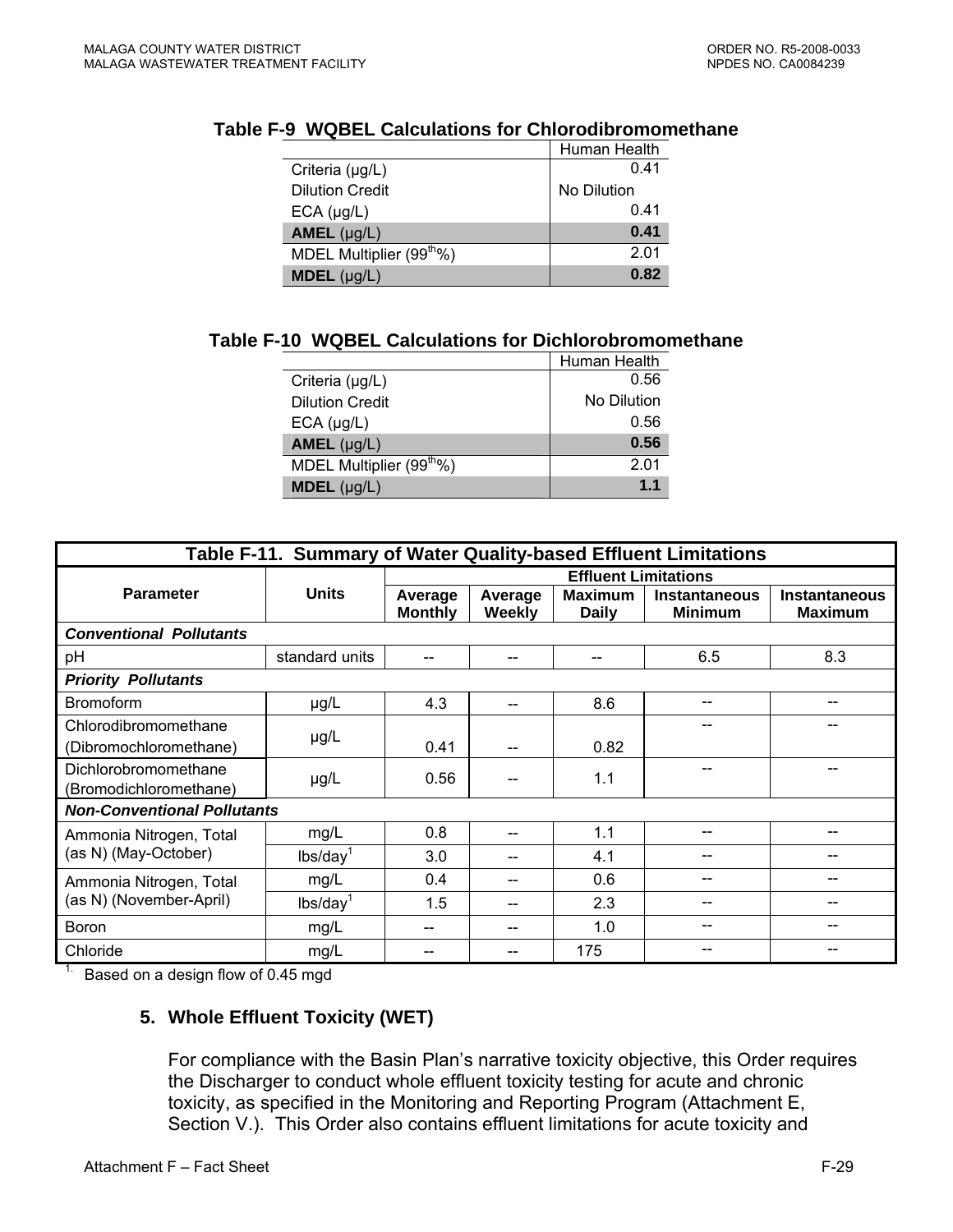requires the Discharger to implement best management practices to investigate the causes of, and identify corrective actions to reduce or eliminate effluent toxicity.

a. **Acute Aquatic Toxicity.** The Basin Plan contains a narrative toxicity objective that states, "All waters shall be maintained free of toxic substances in concentrations that produce detrimental physiological responses in human, plant, animal, or aquatic life." (Basin Plan at III-6) The Basin Plan also states that, "…effluent limits based upon acute biotoxicity tests of effluents will be prescribed where appropriate…". USEPA Region 9 provided guidance for the development of acute toxicity effluent limitations in the absence of numeric water quality objectives for toxicity in its document titled "Guidance for NPDES Permit Issuance", dated February 1994. In section B.2. "Toxicity Requirements" (pgs. 14-15) it states that, "In the absence of specific numeric water quality objectives for acute and chronic toxicity, the narrative criterion 'no toxics in toxic amounts' applies. Achievement of the narrative criterion, as applied herein, means that ambient waters shall not demonstrate for acute toxicity: 1) less than 90% survival, 50% of the time, based on the monthly median, or 2) less than 70% survival, 10% of the time, based on any monthly median. For chronic toxicity, ambient waters shall not demonstrate a test result of greater than 1 TUc." Accordingly, effluent limitations for acute toxicity have been included in this Order as follows:

**Acute Toxicity.** Survival of aquatic organisms in 96-hour bioassays of undiluted waste shall be no less than:

|--|--|

Median for any three or more consecutive bioassays --------- 90%

b. **Chronic Aquatic Toxicity.** The Basin Plan contains a narrative toxicity objective that states, "All waters shall be maintained free of toxic substances in concentrations that produce detrimental physiological responses in human, plant, animal, or aquatic life." (Basin Plan at III-6) Adequate WET data is not available to determine if the discharge has reasonable potential to cause or contribute to an in-stream excursion above of the Basin Plan's narrative toxicity objective. Attachment E of this Order requires quarterly chronic WET monitoring for demonstration of compliance with the narrative toxicity objective.

In addition to WET monitoring, Special Provisions VI.C.2.a. requires the Discharger to submit to the Regional Water Board an Initial Investigative TRE Work Plan for approval by the Executive Officer, to ensure the Discharger has a plan to immediately move forward with the initial tiers of a TRE, in the event effluent toxicity is encountered in the future. The provision also includes a numeric toxicity monitoring trigger and requirements for accelerated monitoring, as well as, requirements for TRE initiation if a pattern of toxicity is demonstrated.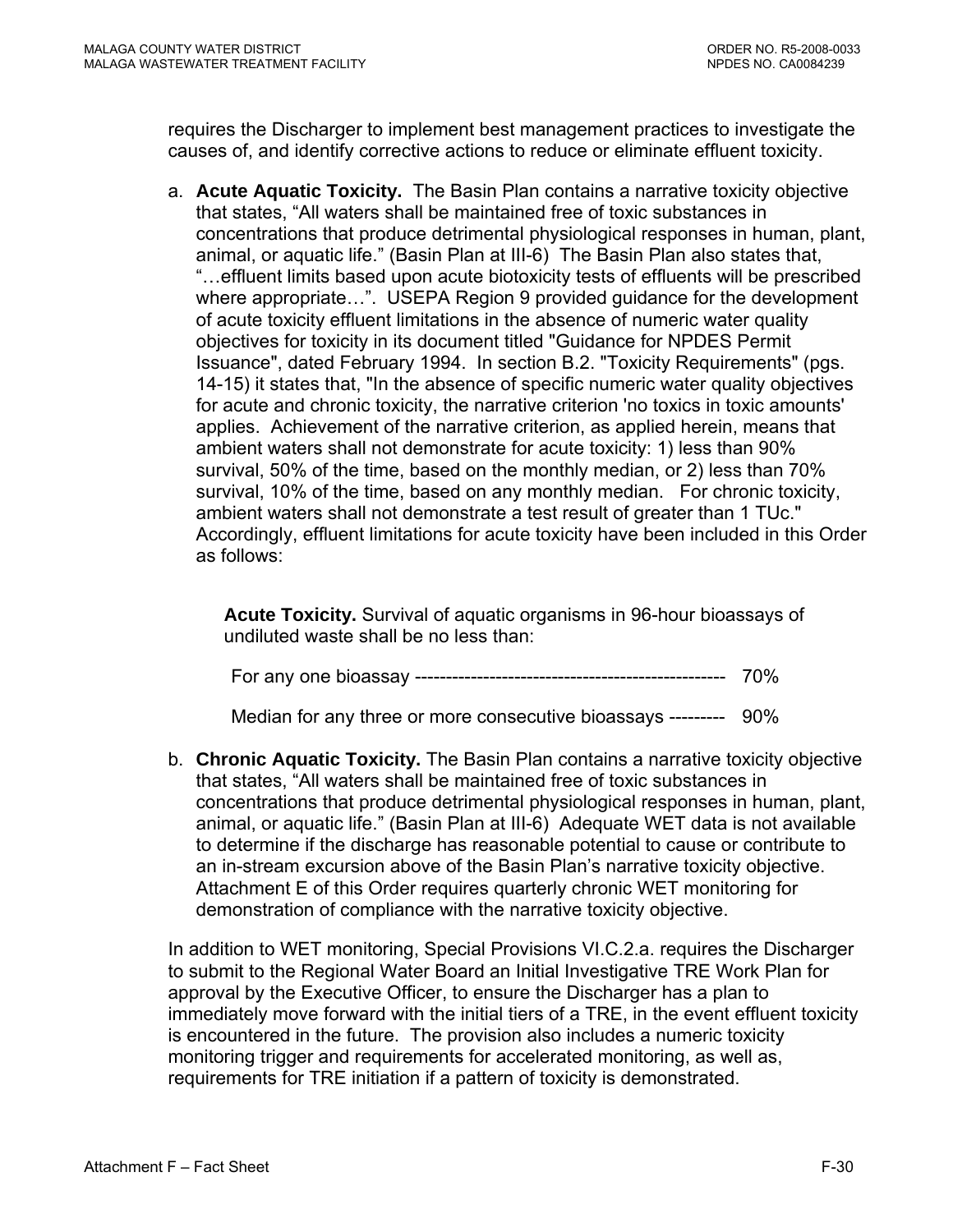# **D. Final Effluent Limitations**

#### 1. **Mass-based Effluent Limitations.**

Title 40 CFR 122.45(f)(1) requires effluent limitations be expressed in terms of mass, with some exceptions, and 40 CFR 122.45(f)(2) allows pollutants that are limited in terms of mass to additionally be limited in terms of other units of measurement. This Order includes effluent limitations expressed in terms of mass and concentration. In addition, pursuant to the exceptions to mass limitations provided in 40 CFR 122.45(f)(1), some effluent limitations are not expressed in terms of mass, such as pH and temperature, and when the applicable standards are expressed in terms of concentration (e.g. CTR criteria and MCLs) and mass limitations are not necessary to protect the beneficial uses of the receiving water.

Mass-based effluent limitations were calculated based upon the permitted average daily discharge flow allowed in Section IV.A.1. of the Limitations and Discharge Requirements.

# 2. **Averaging Periods for Effluent Limitations.**

Title 40 CFR 122.45 (d) requires average weekly and average monthly discharge limitations for publicly owned treatment works (POTWs) unless impracticable. However, for toxic pollutants and pollutant parameters in water quality permitting, the US EPA recommends the use of a maximum daily effluent limitation in lieu of average weekly effluent limitations for two reasons. "*First, the basis for the 7-day average for POTWs derives from the secondary treatment requirements. This basis is not related to the need for assuring achievement of water quality standards. Second, a 7-day average, which could comprise up to seven or more daily samples, could average out peak toxic concentrations and therefore the discharge's potential for causing acute toxic effects would be missed.*" (TSD, pg. 96) This Order utilizes maximum daily effluent limitations in lieu of average weekly effluent limitations for ammonia, bromoform, chlorodibromomethane, dichlorobromomethane, and chloride as recommended by the TSD for the achievement of water quality standards and for the protection of the beneficial uses of the receiving stream. Furthermore, for BOD, TSS, pH, coliform, and turbidity, weekly average effluent limitations have been replaced or supplemented with effluent limitations utilizing shorter averaging periods. The rationale for using shorter averaging periods for these constituents is discussed in Attachment F, Section IV.C.3., above.

### 3. **Satisfaction of Anti-Backsliding Requirements.**

Some effluent limitations in this Order are less stringent that those in the previous Order. This relaxation of effluent limitations is consistent with the anti-backsliding requirements of the CWA and federal regulations. WDRs Order No. 99-100 specifies effluent limitations for sodium and carbonate + bicarbonate. These constituents have no technology basis and no potential to exceed a water quality objective. Apparently both were included as performance-based limits when the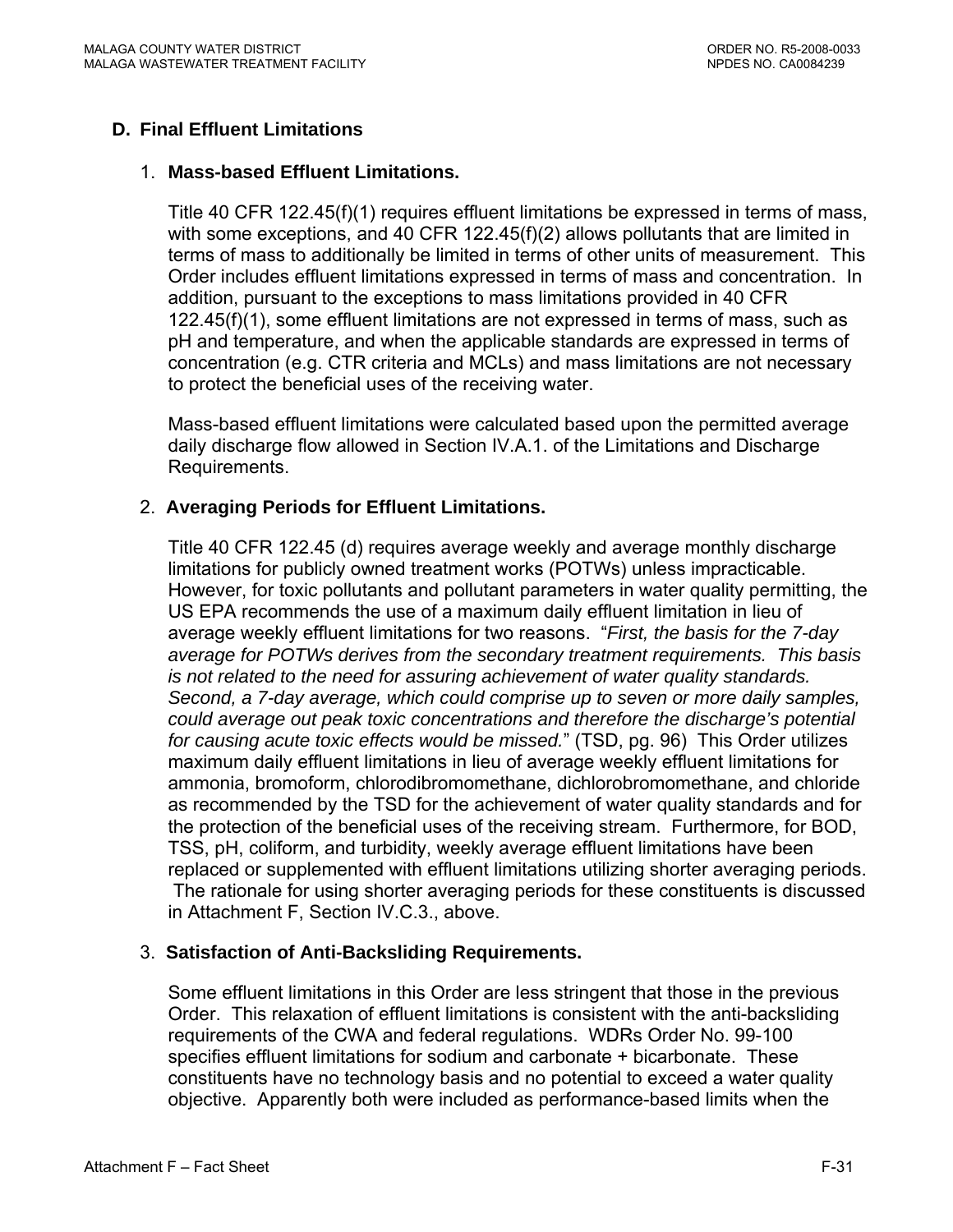salinity of the discharge was poorly managed. As noted elsewhere, salinity is effectively regulated by EC, boron and chloride effluent limitations.

### 4. **Satisfaction of Antidegradation Policy**

The permitted discharge is consistent with the antidegradation provisions of 40 CFR 131.12 and State Water Board Resolution 68-16. This Order provides for an increase in the volume and mass of pollutants discharged at Discharge Point D-001. The increase will not have significant impacts on aquatic life, which is the beneficial use most likely affected by the pollutants discharged (BOD, suspended solids, chlorine residual, temperature, and metals) as limits are applied at end of pipe. The increase will not cause a violation of water quality objectives. The total flow allowed remains the same and allows wastewater utility service necessary to accommodate housing and economic expansion in the area, and is considered to be a benefit to the people of the State. Compliance with these requirements will result in the use of best practicable treatment or control of the discharge.

### 5. **Summary of Final Effluent Limitations-Tertiary Treatment**

a. The Discharger shall maintain compliance with the following effluent limitations at Discharge Point D-001:

| Table F-12. Summary of Final Effluent Limitations Discharge Point D-001 |                      |                             |                   |                                |                                        |                                        |  |
|-------------------------------------------------------------------------|----------------------|-----------------------------|-------------------|--------------------------------|----------------------------------------|----------------------------------------|--|
|                                                                         |                      | <b>Effluent Limitations</b> |                   |                                |                                        |                                        |  |
| <b>Parameter</b>                                                        | <b>Units</b>         | Average<br><b>Monthly</b>   | Average<br>Weekly | <b>Maximum</b><br><b>Daily</b> | <b>Instantaneous</b><br><b>Minimum</b> | <b>Instantaneous</b><br><b>Maximum</b> |  |
| <b>Conventional Pollutants</b>                                          |                      |                             |                   |                                |                                        |                                        |  |
| <b>Biochemical Oxygen</b>                                               | mg/L                 | 10                          | 15                | 30                             | --                                     |                                        |  |
| Demand (BOD) (5 day @<br>$20^{\circ}$ C)                                | lbs/day <sup>1</sup> | 38                          | 56                | 113                            | --                                     |                                        |  |
| <b>Total Suspended Solids</b><br>(TSS)                                  | mg/L                 | 10                          | 15                | 30                             | --                                     | --                                     |  |
|                                                                         | lbs/day <sup>1</sup> | 38                          | 56                | 113                            | $-$                                    | --                                     |  |
| Settleable Solids (SS)                                                  | mI/L                 | 0.1                         |                   | 0.2                            |                                        |                                        |  |
| рH                                                                      | standard units       | $-$                         | --                | --                             | 6.5                                    | 8.3                                    |  |
| <b>Priority Pollutants</b>                                              |                      |                             |                   |                                |                                        |                                        |  |
| <b>Bromoform</b>                                                        | µg/L                 | 4.3                         | $\qquad \qquad -$ | 8.6                            | $-$                                    | --                                     |  |
| Chlorodibromomethane<br>(Dibromochloromethane)                          | µg/L                 | 0.41                        |                   | 0.82                           |                                        |                                        |  |
| Dichlorobromomethane<br>(Bromodichloromethane)                          | µg/L                 | 0.56                        |                   | 1.1                            | --                                     | --                                     |  |
| <b>Non-Conventional Pollutants</b>                                      |                      |                             |                   |                                |                                        |                                        |  |
| Ammonia Nitrogen, Total<br>(as N) (May-October)                         | mg/L                 | 0.8                         |                   | 1.1                            | $-$                                    | $-$                                    |  |
|                                                                         | lbs/day <sup>1</sup> | 3.0                         | --                | 4.1                            | --                                     | --                                     |  |
| Ammonia Nitrogen, Total<br>(as N) (November-April)                      | mg/L                 | 0.4                         |                   | 0.6                            |                                        |                                        |  |
|                                                                         | lbs/day <sup>1</sup> | 1.5                         |                   | 2.3                            | --                                     | $-$                                    |  |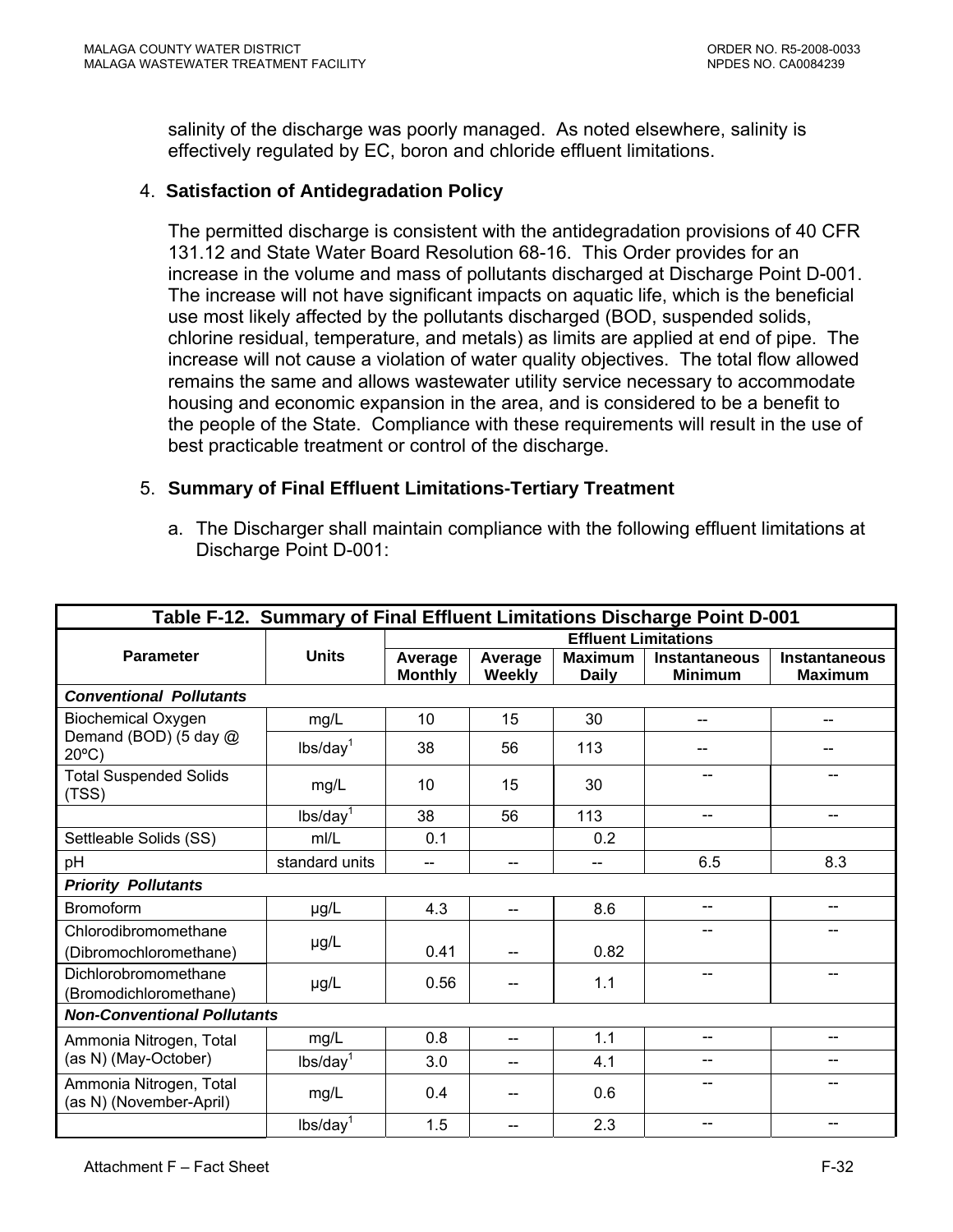| Table F-12. Summary of Final Effluent Limitations Discharge Point D-001 |            |                             |                   |                                |                                 |                                        |
|-------------------------------------------------------------------------|------------|-----------------------------|-------------------|--------------------------------|---------------------------------|----------------------------------------|
|                                                                         |            | <b>Effluent Limitations</b> |                   |                                |                                 |                                        |
| <b>Parameter</b>                                                        | Units      | Average<br><b>Monthly</b>   | Average<br>Weekly | <b>Maximum</b><br><b>Daily</b> | Instantaneous<br><b>Minimum</b> | <b>Instantaneous</b><br><b>Maximum</b> |
| <b>Boron</b>                                                            | mg/L       | --                          | $-$               | 1.0                            |                                 |                                        |
| Chloride                                                                | mg/L       | $- -$                       | $\sim$            | 175                            |                                 |                                        |
| Turbidity                                                               | <b>NTU</b> |                             | $-$               | $5^2$                          |                                 | 10                                     |

1. Based on a design flow of 0.45 mgd

2. More than 5% of the time in the 24-hour period

- b. **Percent Removal:** The average monthly percent removal of BOD 5-day 20°C and total suspended solids shall not be less than 90 percent.
- c. **Acute Whole Effluent Toxicity.** Survival of aquatic organisms in 96-hour bioassays of undiluted waste shall be no less than:
	- i. 70% for any one bioassay; and
	- ii. 90% as the median for any three consecutive bioassays.
- d. **Maximum Daily Discharge Flow.** The average monthly daily discharge flow from Discharge Point 001 shall not exceed 0.45 mgd.
- e. **Total Residual Chlorine.** Effluent total residual chlorine shall not exceed:
	- i. 0.01 mg/L, as a 4-day average
	- ii. 0.02 mg/L, as a 1-hour average;
- f. **Total Coliform Organisms.** Effluent total coliform organisms shall not exceed:
	- i. 2.2 most probable number (MPN) per 100 ml, as a 7-day median; and
	- ii. 23 MPN/100 ml more than once in any month.
	- iii. 240 MPN/100 ml at any time.
- g. **Electrical Conductivity.** The monthly average of EC in the discharge shall not exceed the flow-weighted average of EC in the source water plus 500 µmhos/cm, or a total of 1,000 µmhos/cm, whichever is more stringent.

### **E. Interim Effluent Limitations**

1. **Ammonia, Bromoform, Chlorodibromomethane, and Dichlorobromomethane.** The SIP, section 2.2.1, requires that if a compliance schedule is granted for a CTR or NTR constituent, the Regional Water Board shall establish interim requirements and dates for their achievement in the NPDES permit. The interim limitations must be based on current treatment plant performance or existing permit limitations,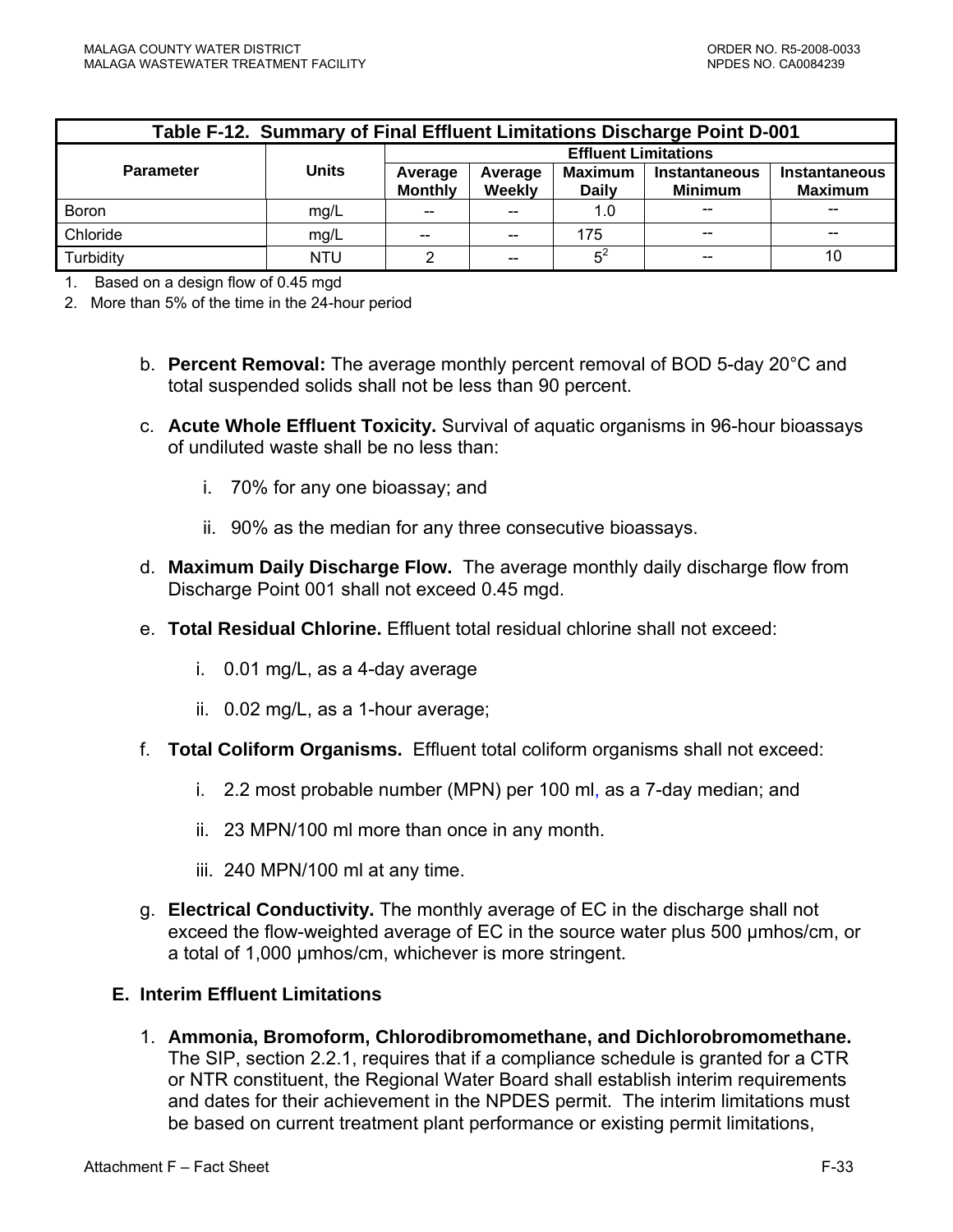whichever is more stringent. The State Water Board has held that the SIP may be used as guidance for non-CTR constituents. Therefore, the SIP requirement for interim effluent limitations has been applied to both CTR and non-CTR constituents in this Order.

The interim limitations for ammonia, bromoform, chlorodibromomethane, and dichlorobromomethane in this Order are based on the current treatment plant performance. In developing the interim limitation, where there are ten sampling data points or more, sampling and laboratory variability is accounted for by establishing interim limits that are based on normally distributed data where 99.9% of the data points will lie within 3.3 standard deviations of the mean (*Basic Statistical Methods for Engineers and Scientists, Kennedy and Neville, Harper and Row*). Therefore, where there are ten or more data points, the interim limitations in this Order are established as the mean plus 3.3 standard deviations of the available data.

When there are less than ten sampling data points available, the *Technical Support Document for Water Quality- Based Toxics Control* ((EPA/505/2-90-001), TSD) recommends a coefficient of variation of 0.6 be utilized as representative of wastewater effluent sampling. The TSD recognizes that a minimum of ten data points is necessary to conduct a valid statistical analysis. The multipliers contained in Table 5-2 of the TSD are used to determine a maximum daily limitation based on a long-term average objective. In this case, the long-term average objective is to maintain, at a minimum, the current plant performance level. Therefore, when there are less than ten sampling points for a constituent, interim limitations are based on 3.11 times the maximum observed effluent concentration to obtain the daily maximum interim limitation (TSD, Table 5-2).

The Discharger can undertake source control and treatment plant measures to maintain compliance with the interim limitations included in this Order. Interim limitations are established when compliance with final effluent limitations cannot be achieved immediately by the existing discharge. Discharge of pollutants in concentrations in excess of the final effluent limitations, but in compliance with the interim effluent limitations, can significantly degrade water quality and adversely affect the beneficial uses of the receiving stream on a long-term basis. The interim limitations, however, establish an enforceable ceiling concentration until compliance with the final effluent limitation can be achieved.

Table 13 summarizes the calculations of the interim effluent limitations for ammonia, bromoform, chlorodibromomethane, and dichlorobromomethane:

#### **Table F-13. Interim Effluent Limitation Calculation Summary**

|                      |      |       | Std. | # of | Interim                 |
|----------------------|------|-------|------|------|-------------------------|
| Parameter            | MEC. | Mean  |      |      | Dev. Samples Limitation |
| Ammonia              | 1 83 | 0.56  | 0.22 | 168  | 1.3                     |
| <b>Bromoform</b>     | 8.9  | $-$   |      |      | 28                      |
| Chlorodibromomethane | 46.  | $- -$ |      | 2    | 143                     |
| Dichlorobromomethane | 52.  | --    |      |      | 162                     |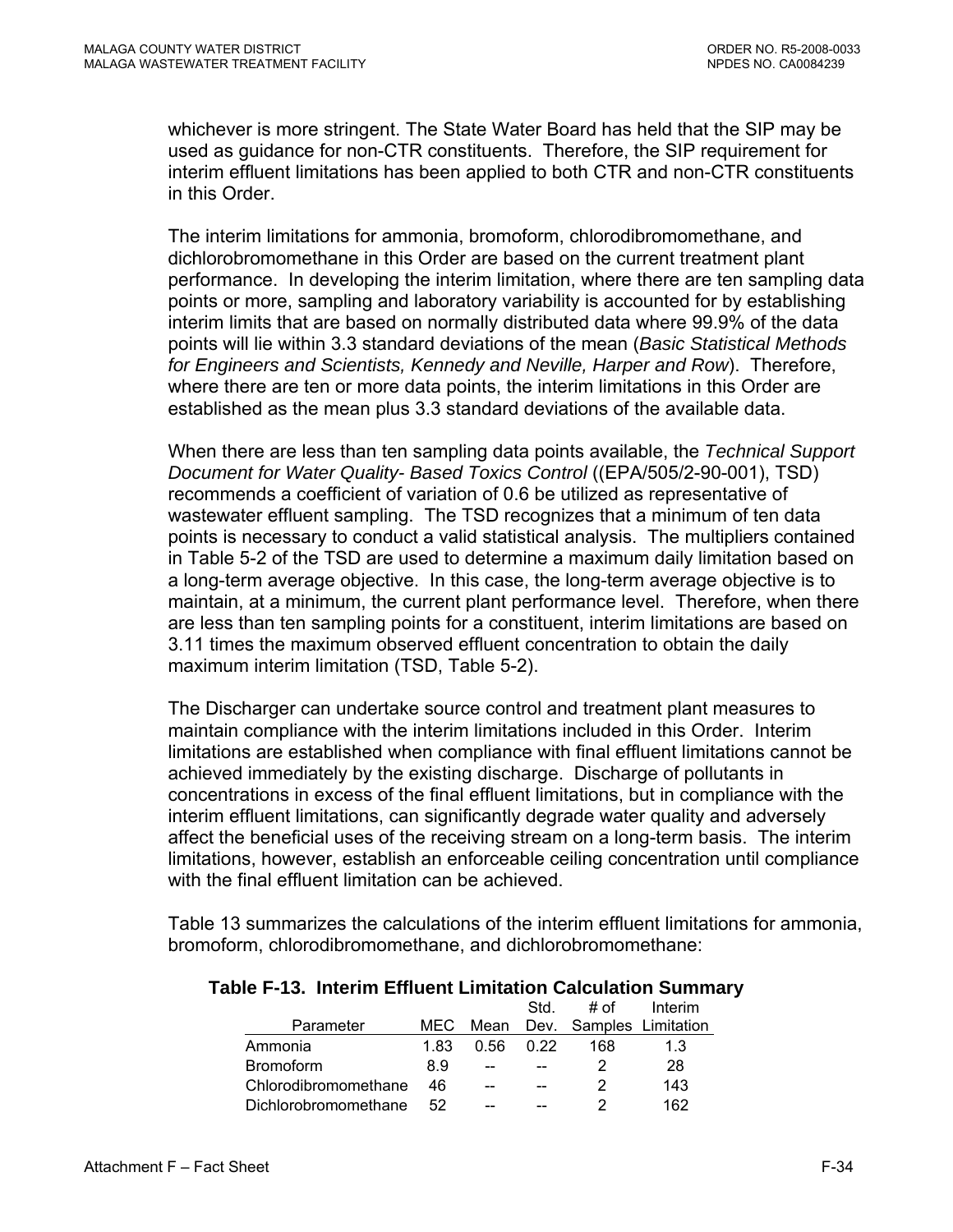# **F. Land Discharge Specifications- Disposal Point D-002**

1. The Basin Plan requires that wastewater treatment facilities that discharge to land in a manner that waste may infiltrate below the ground surface and degrade ground water must also comply with effluent limits. Limitations for Disposal Point D-002 include the requirement for removal of 80% or reduction to 40 mg/L, whichever is more restrictive, of both 5-day BOD and suspended solids and a maximum EC not to exceed the EC of source water plus 500 umhos/cm. Pond freeboard is to be greater than two feet (measured vertically).

### **G. Reclamation Specifications – Not Applicable**

# **V. RATIONALE FOR RECEIVING WATER LIMITATIONS**

Basin Plan water quality objectives to protect the beneficial uses of surface water and groundwater include numeric objectives and narrative objectives, including objectives for chemical constituents, toxicity, and tastes and odors. The toxicity objective requires that surface water and groundwater be maintained free of toxic substances in concentrations that produce detrimental physiological responses in humans, plants, animals, or aquatic life. The chemical constituent objective requires that surface water and groundwater shall not contain chemical constituents in concentrations that adversely affect any beneficial use or that exceed the maximum contaminant levels (MCLs) in Title 22, CCR. The tastes and odors objective states that surface water and groundwater shall not contain taste- or odorproducing substances in concentrations that cause nuisance or adversely affect beneficial uses. The Basin Plan requires the application of the most stringent objective necessary to ensure that surface water and groundwater do not contain chemical constituents, toxic substances, radionuclides, or taste and odor producing substances in concentrations that adversely affect domestic drinking water supply, agricultural supply, or any other beneficial use.

### **A. Surface Water**

1. CWA section 303(a-c), requires states to adopt water quality standards, including criteria where they are necessary to protect beneficial uses. The Regional Water Board adopted water quality criteria as water quality objectives in the Basin Plan. The Basin Plan states that "*[t]he numerical and narrative water quality objectives define the least stringent standards that the Regional Board will apply to regional waters in order to protect the beneficial uses*." The Basin Plan includes numeric and narrative water quality objectives for various beneficial uses and water bodies. This Order contains Receiving Surface Water Limitations based directly on the Basin Plan numerical and narrative water quality objectives for biostimulatory substances, chemical constituents, color, dissolved oxygen, floating material, oil and grease, pH, pesticides, radioactivity, salinity, sediment, settleable material, suspended material, tastes and odors, temperature, toxicity, turbidity, and electrical conductivity.

Numeric Basin Plan objectives for bacteria, dissolved oxygen, pH, temperature, and turbidity are applicable to this discharge and have been incorporated as Receiving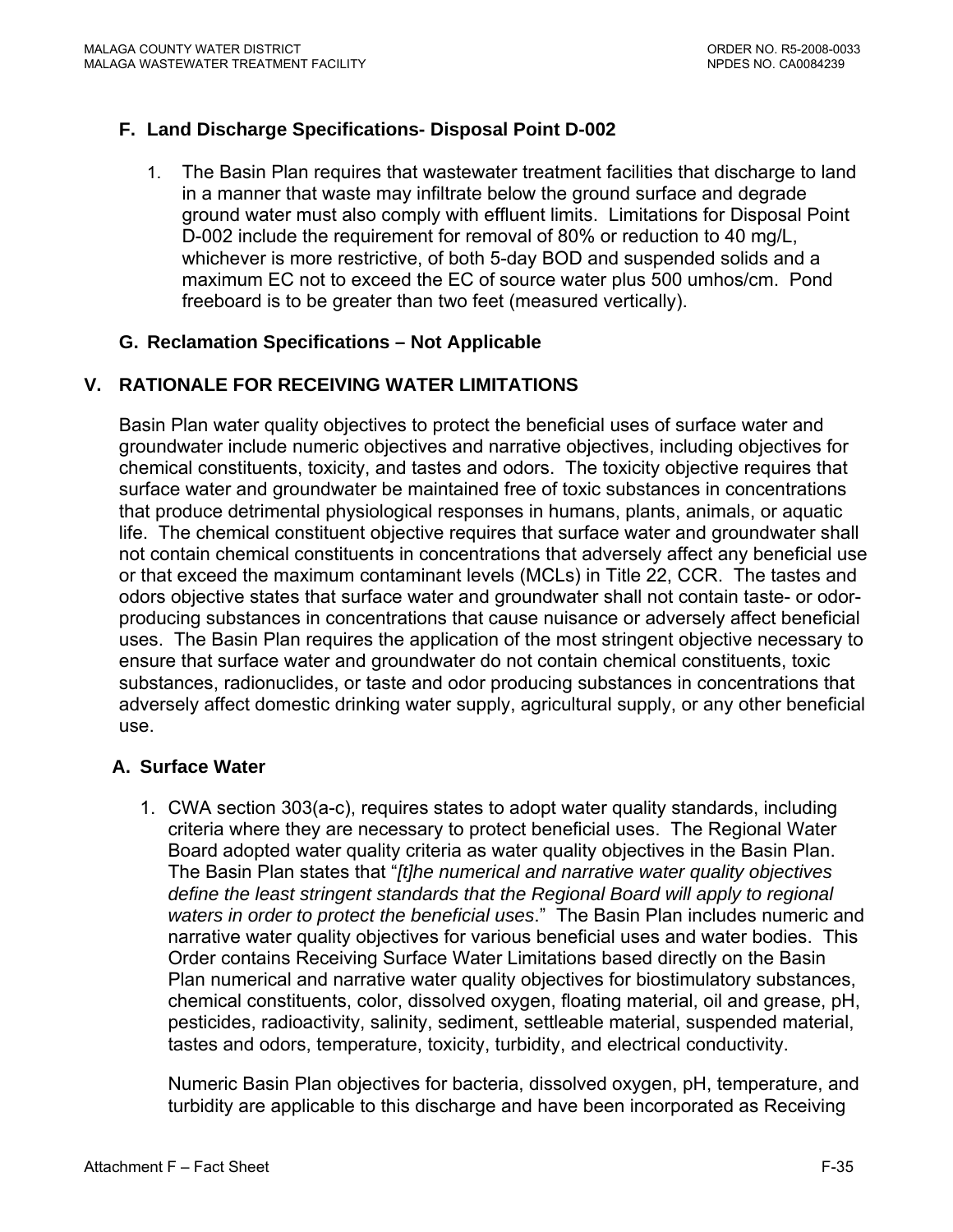Surface Water Limitations. Rational for these numeric receiving surface water limitations are as follows:

- a. **Ammonia.** The Basin Plan states that, "waters shall not contain un-ionized ammonia in amounts which adversely affect beneficial uses. In no case shall the discharge of wastes cause concentrations of un-ionized ammonia ( $NH<sub>3</sub>$ ) to exceed 0.025 mg/l (as N) in receiving waters."
- b. **Bacteria.** The Basin Plan includes a water quality objective that "In waters designated REC-1, the fecal coliform concentration based on a minimum of not less than five samples for any 30-day period shall not exceed a geometric mean of 200/100 ml, nor shall more than ten percent of the total number of samples taken during any 30-day period exceed 400/100 ml."
- c. **Biostimulatory Substances**. The Basin Plan includes a water quality objective that "[W]ater shall not contain biostimulatory substances that promote aquatic growths to the extent such growths cause nuisance or adversely affect beneficial uses."
- d. **Color**. The Basin Plan includes a water quality objective that "[W]ater shall be free of discoloration that causes nuisance or adversely affects beneficial uses."
- e. **Chemical Constituents**. The Basin Plan includes a water quality objective that "Waters shall not contain chemical constituents in concentrations that adversely affect beneficial uses." .
- f. **Dissolved Oxygen.** The Central Canal has been designated as having the beneficial use of warm freshwater aquatic habitat (WARM). For water bodies designated as having WARM as a beneficial use, the Basin Plan includes a water quality objective of maintaining a minimum of 5.0 mg/L of dissolved oxygen.
- g. **Floating Material**. The Basin Plan includes a water quality objective that "[W]aters shall not contain floating material, including but not limited to solids, liquids, foams, and scum, in concentrations that cause nuisance or adversely affect beneficial uses."
- h. **Oil and Grease**. The Basin Plan includes a water quality objective that "[W]aters shall not contain oils, greases, waxes, or other materials in concentrations that cause nuisance, result in a visible film or coating on the surface of the water or on objects in the water, or otherwise adversely affect beneficial uses."
- i. **pH.** The Basin Plan includes water quality objective that the pH of water shall not be depressed below 6.5 or raised above 8.3.
- j. **Pesticides**. The Basin Plan includes a water quality objective for pesticides beginning on page III-3.
- k. **Radioactivity**. The Basin Plan includes a water quality objective that "Radionuclides shall not be present in concentrations that are harmful to human,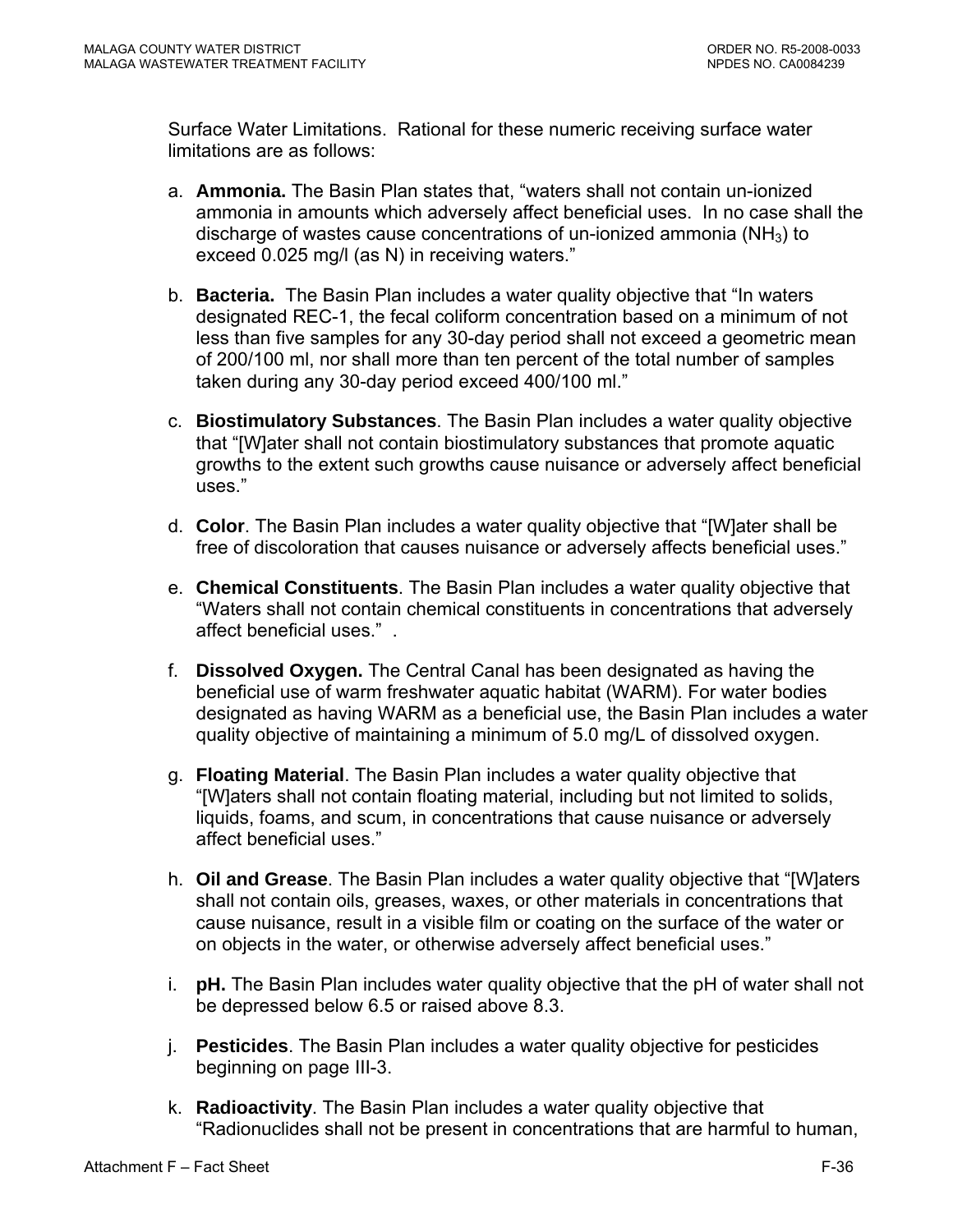plant, animal or aquatic life nor that result in the accumulation of radionuclides in the food web to an extent that presents a hazard to human, plant, animal or aquatic life." The Basin Plan states further that "[A]t a minimum, waters designated for use as domestic or municipal supply (MUN) shall not contain concentrations of radionuclides in excess of the maximum contaminant levels (MCLs) specified in Table 4 (MCL Radioactivity) of Section 64443 of Title 22 of the California Code of Regulations…"

- l. **Sediment.** The Basin Plan includes a water quality objective that "[T]he suspended sediment load and suspended sediment discharge rate of surface waters shall not be altered in such a manner as to cause nuisance or adversely affect beneficial uses."
- m. **Settleable Material.** The Basin Plan includes a water quality objective that "[W]aters shall not contain substances in concentrations that result in the deposition of material that causes nuisance or adversely affects beneficial uses."
- n. **Suspended Material.** The Basin Plan includes a water quality objective that "Waters shall not contain suspended material in concentrations that cause nuisance or adversely affect beneficial uses
- o. **Taste and Odors**. The Basin Plan includes a water quality objective that "[W]aters shall not contain taste- or odor-producing substances in concentrations that cause nuisance, adversely affect beneficial uses, or impart undesirable tastes or odors to fish flesh or other edible products of aquatic origin or to domestic or municipal water supplies."
- p. **Temperature.** The FID Central Canal has the beneficial uses of both COLD and WARM. The Basin Plan includes the objective that "[e]levated temperature wastes shall not cause the temperature of waters designated COLD or WARM to increase by more than 5ºF above natural receiving water temperature."
- q. **Toxicity**. The Basin Plan includes a water quality objective that "[A]ll waters shall be maintained free of toxic substances in concentrations that produce detrimental physiological responses in human, plant, animal, or aquatic life."
- r. **Turbidity.** The Basin Plan includes a water quality objective that "[I]ncreases in turbidity attributable to controllable water quality factors shall not exceed the following limits:
	- *Where natural turbidity is between 0 and 5 Nephelometric Turbidity Units (NTUs), increases shall not exceed 1 NTU.*
	- *Where natural turbidity is between 5 and 50 NTUs, increases shall not exceed 20 percent.*
	- *Where natural turbidity is between 50 and 100 NTUs, increases shall not exceed 10 NTUs.*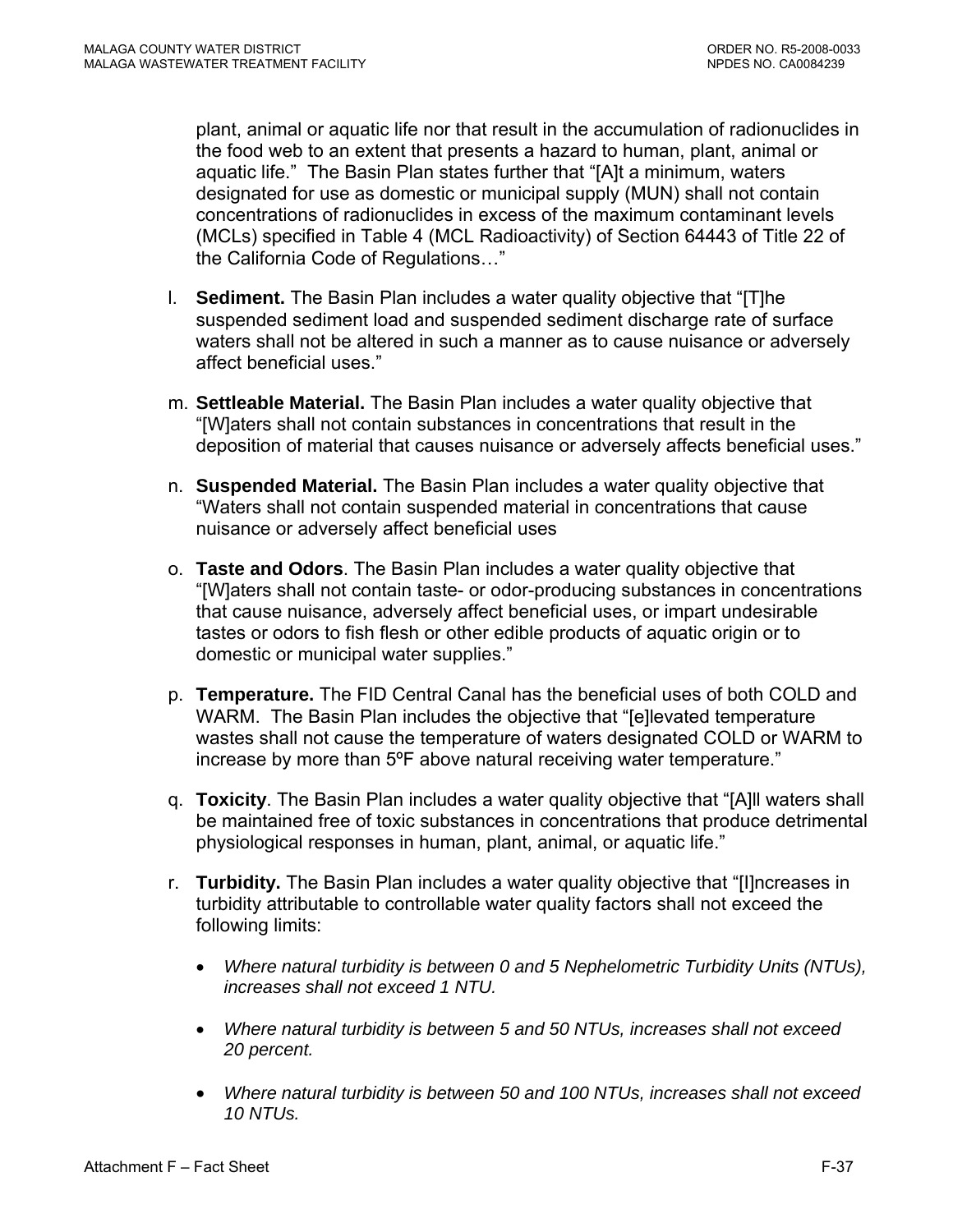• *Where natural turbidity is greater than 100 NTUs, increases shall not exceed 10 percent."* 

# **B. Groundwater**

- 1. The beneficial uses of the underlying ground water are municipal and domestic supply, industrial service supply, industrial process supply, and agricultural supply.
- 2. Basin Plan water quality objectives include narrative objectives for chemical constituents, tastes and odors, and toxicity of groundwater. The toxicity objective requires that groundwater be maintained free of toxic substances in concentrations that produce detrimental physiological responses in humans, plants, animals, or aquatic life. The chemical constituent objective states groundwater shall not contain chemical constituents in concentrations that adversely affect any beneficial use. The tastes and odors objective prohibits taste- or odor-producing substances in concentrations that cause nuisance or adversely affect beneficial uses. The Basin Plan also establishes numerical water quality objectives for chemical constituents and radioactivity in groundwaters designated as municipal supply. These include, at a minimum, compliance with MCLs in Title 22 of the CCR. The bacteria objective prohibits coliform organisms at or above 2.2 MPN/100 ml. The Basin Plan requires the application of the most stringent objective necessary to ensure that waters do not contain chemical constituents, toxic substances, radionuclides, taste- or odorproducing substances, or bacteria in concentrations that adversely affect municipal or domestic supply, agricultural supply, industrial supply or some other beneficial use.
- 3. Groundwater limitations reflect water quality objectives and will protect the beneficial uses of the underlying groundwater.

# **VI. RATIONALE FOR MONITORING AND REPORTING REQUIREMENTS**

Section 122.48 of 40 CFR requires that all NPDES permits specify requirements for recording and reporting monitoring results. Water Code sections 13267 and 13383 authorize the Regional Water Board to require technical and monitoring reports. The Monitoring and Reporting Program (MRP), Attachment E of this Order, establishes monitoring and reporting requirements to implement federal and state requirements. The following provides the rationale for the monitoring and reporting requirements contained in the MRP for this facility.

### **A. Influent Monitoring**

1. Influent monitoring is required to collect data on the characteristics of the wastewater and to assess compliance with effluent limitations (*e.g.*, BOD and TSS reduction requirements).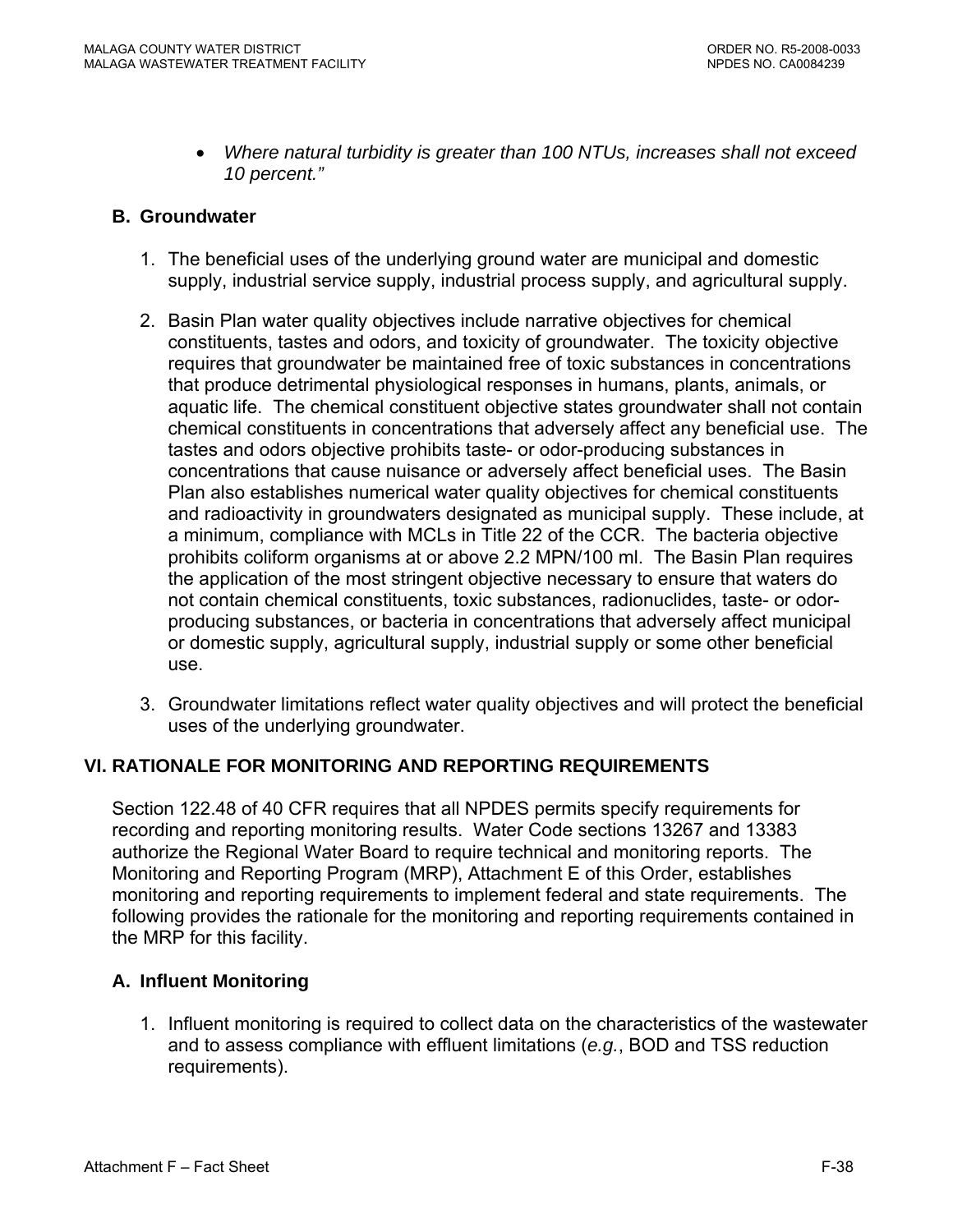# **B. Effluent Monitoring**

1. Pursuant to the requirements of 40 CFR 122.44(i)(2) effluent monitoring is required for all constituents with effluent limitations. Effluent monitoring is necessary to assess compliance with effluent limitations, assess the effectiveness of the treatment process, and to insure the discharge is not the cause of unreasonable impacts on the receiving stream and groundwater.

# **C. Whole Effluent Toxicity Testing Requirements**

- 1. **Acute Toxicity.** Quarterly 96-hour bioassay testing is required to demonstrate compliance with the effluent limitation for acute toxicity.
- 2. **Chronic Toxicity.** Quarterly chronic whole effluent toxicity testing is required in order to demonstrate compliance with the Basin Plan's narrative toxicity objective.

# **D. Receiving Water Monitoring**

Section 13267 of the California Water Code states, in part, "(a) A Regional Water Board, in establishing waste discharge requirements… may investigate the quality of any waters of the state within its region" and "(b) (1) In conducting an investigation…, the Regional Water Board may require that any person who… discharges… waste…that could affect the quality of waters within its region shall furnish, under penalty of perjury, technical or monitoring program reports which the Regional Water Board requires. The burden, including costs, of these reports shall bear a reasonable relationship to the need for the report and the benefits to be obtained from the reports." The burden, including costs, of these reports shall bear a reasonable relationship to the need for the report and the benefits to be obtained from the reports. In requiring those reports, the Regional Water Board shall provide the person with a written explanation with regard to the need for the reports, and shall identify the evidence that supports requiring that person to provide the reports. The Monitoring and Reporting Program (Attachment E) is issued pursuant to California Water Code Section 13267.

### 1. **Surface Water**

Receiving water monitoring is necessary to assess compliance with receiving water limitations and to assess the impacts of the discharge on the receiving stream.

### 2. **Groundwater**

This Order requires the Discharger to continue groundwater monitoring and includes a regular schedule of groundwater monitoring in the attached Monitoring and Reporting Program. The groundwater monitoring reports are necessary to evaluate impacts to waters of the State to assure protection of beneficial uses and compliance with Regional Board plans and policies, including Resolution 68-16. Evidence in the record includes effluent monitoring data that indicates the presence of constituents that may degrade groundwater and surface water.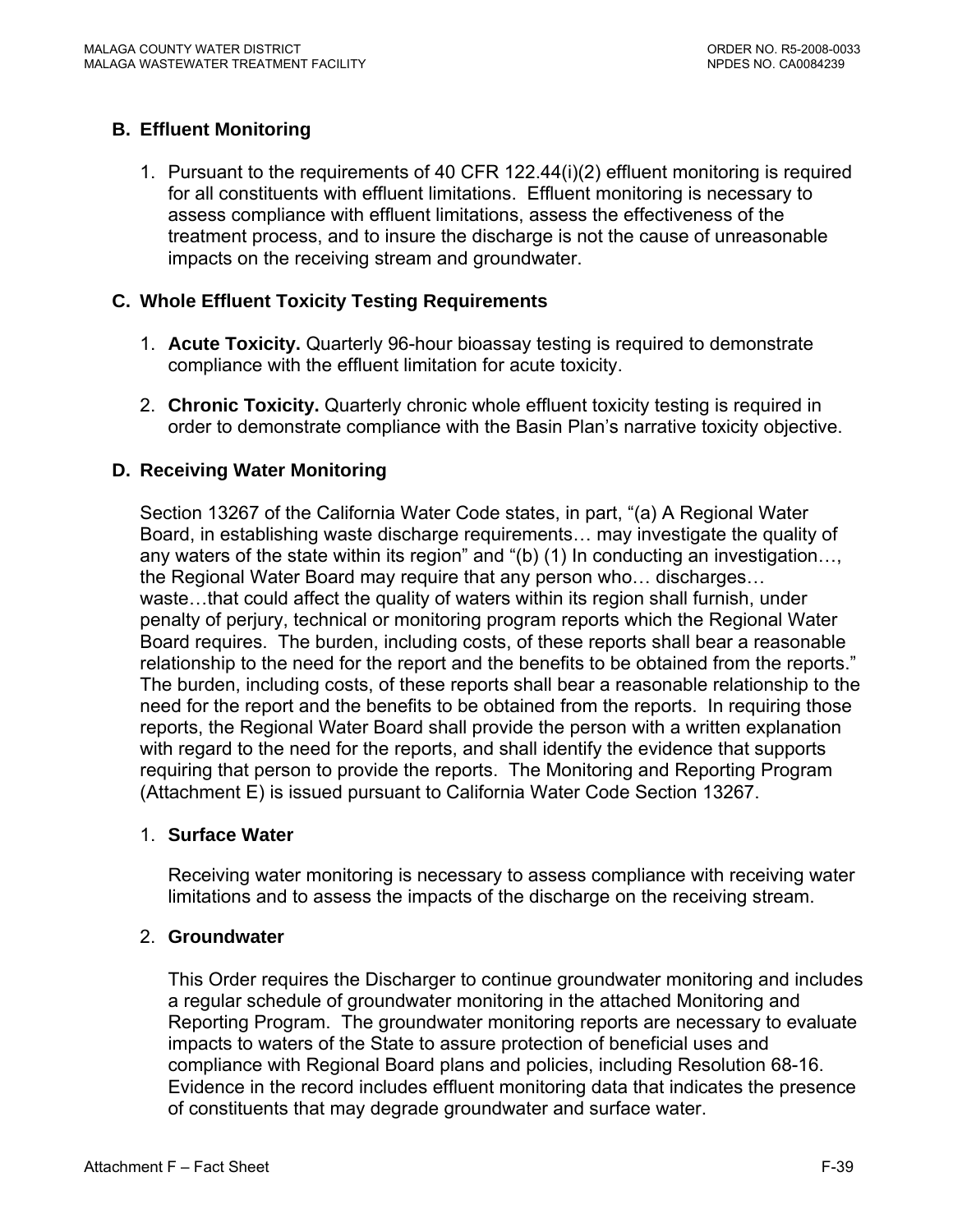# **E. Other Monitoring Requirements**

#### 1. **Biosolids Monitoring**

Biosolids monitoring is required to ensure compliance with the biosolids disposal requirements (Special Provisions VI.C.5.b. and c.). Biosolids disposal requirements are imposed pursuant to 40 CFR Part 503 to protect public health and prevent groundwater degradation.

# 2. **Water Supply Monitoring**

Water supply monitoring is required to quantify the constituents before use.

# **VII. RATIONALE FOR PROVISIONS**

### **A. Standard Provisions**

Standard Provisions, which apply to all NPDES permits in accordance with section 122.41, and additional conditions applicable to specified categories of permits in accordance with section 122.42, are provided in Attachment D. The discharger must comply with all standard provisions and with those additional conditions that are applicable under section 122.42.

Section 122.41(a)(1) and (b) through (n) establish conditions that apply to all Stateissued NPDES permits. These conditions must be incorporated into the permits either expressly or by reference. If incorporated by reference, a specific citation to the regulations must be included in the Order. Section 123.25(a)(12) allows the state to omit or modify conditions to impose more stringent requirements. In accordance with section 123.25, this Order omits federal conditions that address enforcement authority specified in sections 122.41(j)(5) and (k)(2) because the enforcement authority under the Water Code is more stringent. In lieu of these conditions, this Order incorporates by reference Water Code section 13387(e).

### **B. Special Provisions**

### 1. **Reopener Provisions**

a. **Whole Effluent Toxicity.** This Order requires the Discharger to investigate the causes of, and identify corrective actions to reduce or eliminate, effluent toxicity through a Toxicity Reduction Evaluation (TRE). This Order may be reopened to include a numeric chronic toxicity limitation, a new acute toxicity limitation, and/or a limitation for a specific toxicant identified in the TRE. Additionally, if a numeric chronic toxicity water quality objective is adopted by the State Water Board, this Order may be reopened to include a numeric chronic toxicity limitation based on that objective.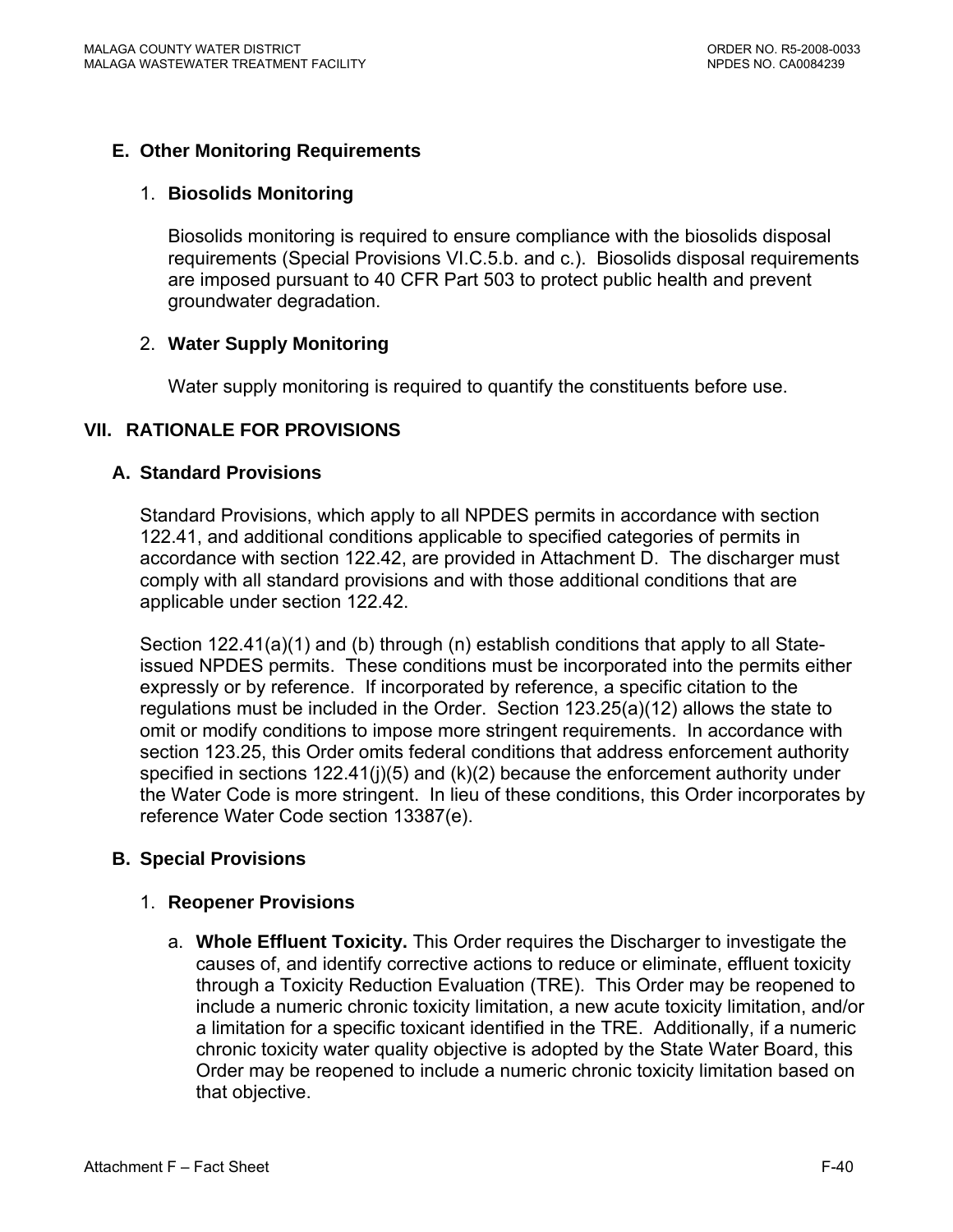b. **Water Effects Ratio (WER) and Metal Translators.** A default WER of 1.0 has been used in this Order for calculating CTR criteria for applicable priority pollutant inorganic constituents.In addition, default dissolved-to-total metal translators have been used to convert water quality objectives from dissolved to total recoverable when developing effluent limitations for determining reasonable potential. If the Discharger performs studies to determine site-specific WERs and/or site-specific dissolved-to-total metal translators, this Order may be reopened to modify the effluent limitations for the applicable inorganic constituents.

### **2. Special Studies and Additional Monitoring Requirements**

a. **Chronic Whole Effluent Toxicity Requirements.** The Basin Plan contains a narrative toxicity objective that states, "All waters shall be maintained free of toxic substances in concentrations that produce detrimental physiological responses in human, plant, animal, or aquatic life." (Basin Plan at III-6.) Adequate WET data is not available to determine if the discharge has reasonable potential to cause or contribute to an in-stream excursion above of the Basin Plan's narrative toxicity objective. Attachment E of this Order requires Quarterly chronic WET monitoring for demonstration of compliance with the narrative toxicity objective.

In addition to WET monitoring, this provision requires the Discharger to submit to the Regional Water Board an Initial Investigative TRE Work Plan for approval by the Executive Officer, to ensure the Discharger has a plan to immediately move forward with the initial tiers of a TRE, in the event effluent toxicity is encountered in the future. The provision also includes a numeric toxicity monitoring trigger and requirements for accelerated monitoring, as well as, requirements for TRE initiation if a pattern of toxicity is demonstrated.

**Monitoring Trigger.** A numeric toxicity monitoring trigger of > 1 TUc (where TUc = 100/NOEC) is applied in the provision, because this Order does not allow any dilution for the chronic condition. Therefore, a TRE is triggered when the effluent exhibits a pattern of toxicity at 100% effluent.

**Accelerated Monitoring.** The provision requires accelerated WET testing when a regular WET test result exceeds the monitoring trigger. The purpose of accelerated monitoring is to determine, in an expedient manner, whether there is a pattern of toxicity before requiring the implementation of a TRE. Due to possible seasonality of the toxicity, the accelerated monitoring should be performed in a timely manner, preferably taking no more than 2 to 3 months to complete.

The provision requires accelerated monitoring consisting of four chronic toxicity tests in a six week period ( i.e. one test every two weeks) using the species that exhibited toxicity. Guidance regarding accelerated monitoring and TRE initiation is provided in the *Technical Support Document for Water Quality-based Toxics Control, EPA/505/2-90-001, March 1991* (TSD)*.* The TSD at page 118 states, "EPA recommends if toxicity is repeatedly or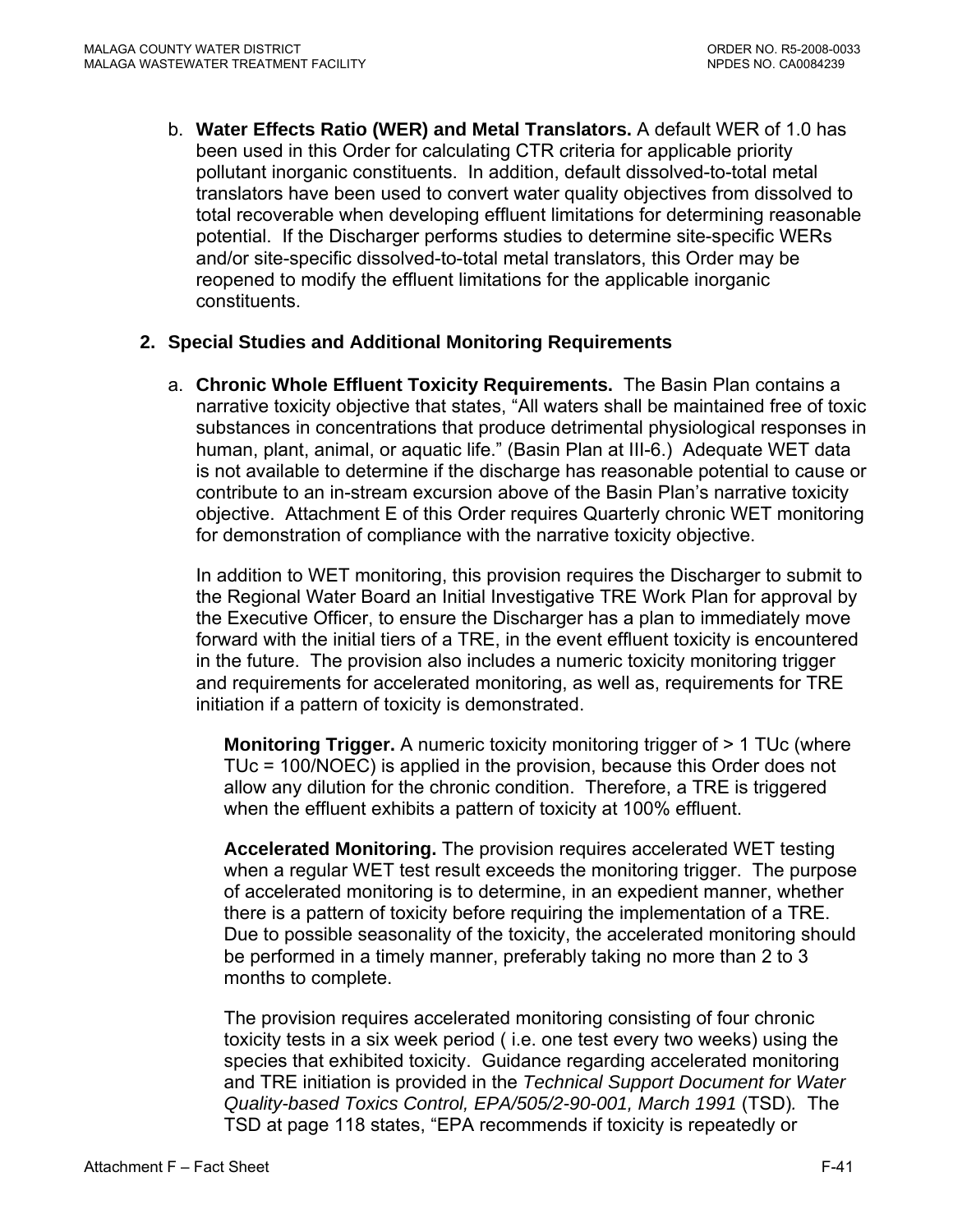periodically present at levels above effluent limits more than 20 percent of the time, a TRE should be required." Therefore, four accelerated monitoring tests are required in this provision. If no toxicity is demonstrated in the four accelerated tests, then it demonstrates that toxicity is not present at levels above the monitoring trigger more than 20 percent of the time (only 1 of 5 tests are toxic, including the initial test). However, notwithstanding the accelerated monitoring results, if there is adequate evidence of a pattern of effluent toxicity (i.e. toxicity present exceeding the monitoring trigger more than 20 percent of the time), the Executive Officer may require that the Discharger initiate a TRE.

See the WET Accelerated Monitoring Flow Chart (Figure F-1), below, for further clarification of the accelerated monitoring requirements and for the decision points for determining the need for TRE initiation.

**TRE Guidance.** The Discharger is required to prepare a TRE Work Plan in accordance with USEPA guidance. Numerous guidance documents are available, as identified below:

- *Toxicity Reduction Evaluation Guidance for Municipal Wastewater Treatment Plants,* (EPA/833B-99/002), August 1999.
- Generalized Methodology for Conducting Industrial TREs*, (EPA/600/2-88/070), April 1989.*
- *Methods for Aquatic Toxicity Identification Evaluations: Phase I Toxicity Characterization Procedures,* Second Edition, EPA 600/6- 91/005F, February 1991.
- *Toxicity Identification Evaluation: Characterization of Chronically Toxic Effluents, Phase I*, EPA 600/6-91/005F, May 1992.
- *Methods for Aquatic Toxicity Identification Evaluations: Phase II Toxicity Identification Procedures for Samples Exhibiting acute and Chronic Toxicity,* Second Edition, EPA 600/R-92/080, September 1993.
- *Methods for Aquatic Toxicity Identification Evaluations: Phase III Toxicity Confirmation Procedures for Samples Exhibiting Acute and Chronic Toxicity*, Second Edition, EPA 600/R-92/081, September 1993.
- *Methods for Measuring the Acute Toxicity of Effluents and Receiving Waters to Freshwater and Marine Organisms*, Fifth Edition, EPA-821- R-02-012, October 2002.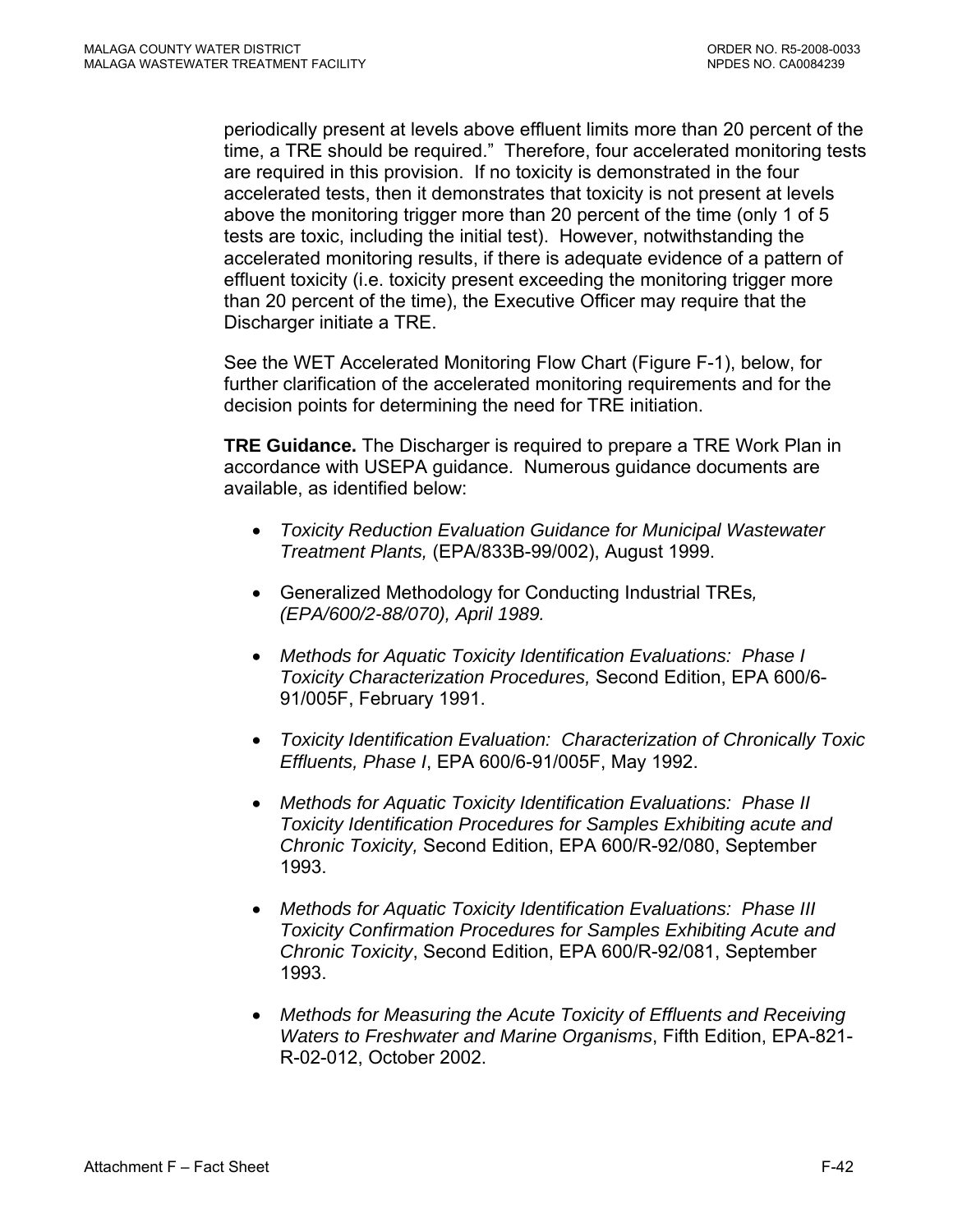- *Short-term Methods for Estimating the Chronic Toxicity of Effluents and Receiving Waters to Freshwater Organisms*, Fourth Edition, EPA-821-R-02-013, October 2002.
- *Technical Support Document for Water Quality-based Toxics Control, EPA/505/2-90-001, March 1991*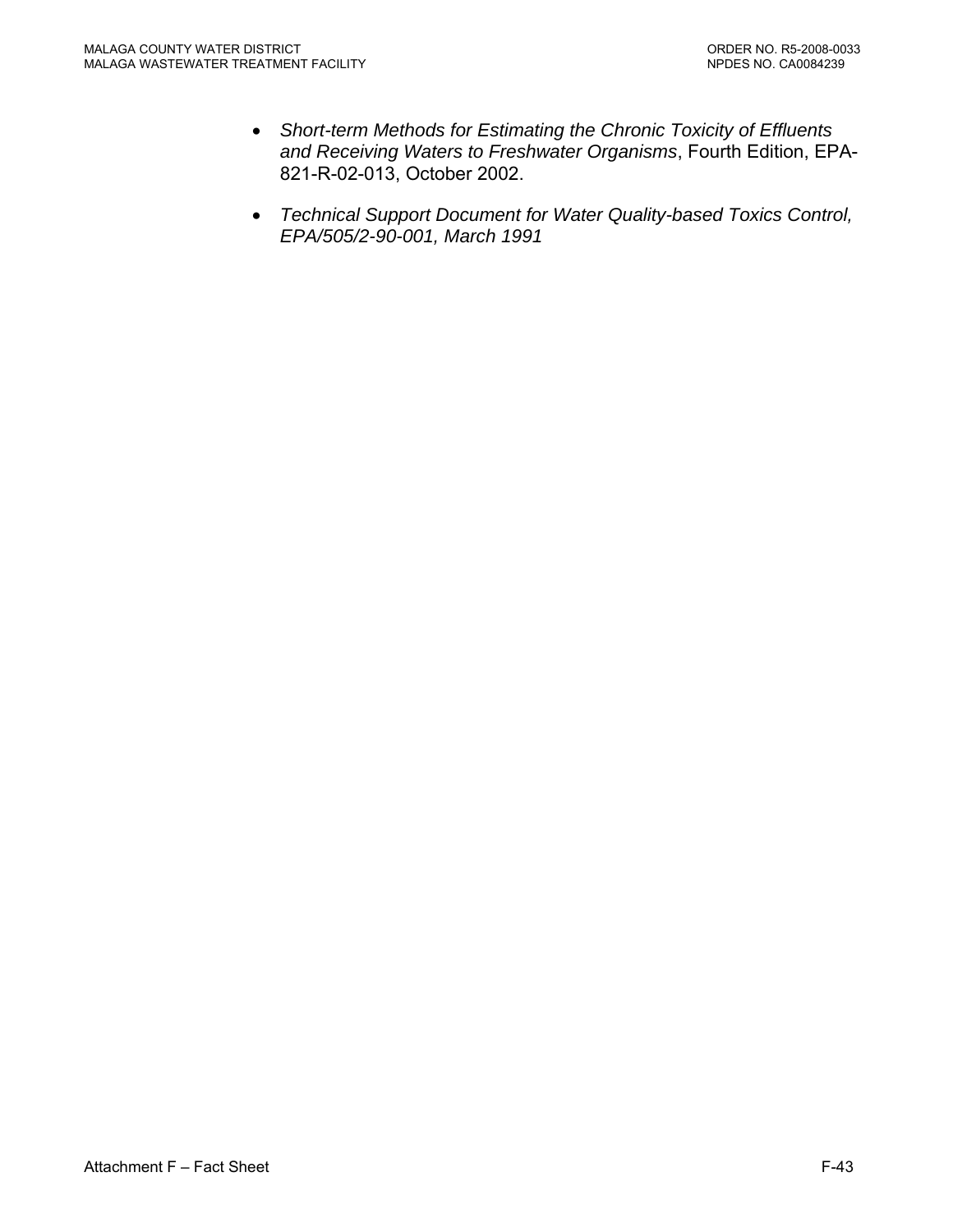

**Figure F-1 WET Accelerated Monitoring Flow Chart**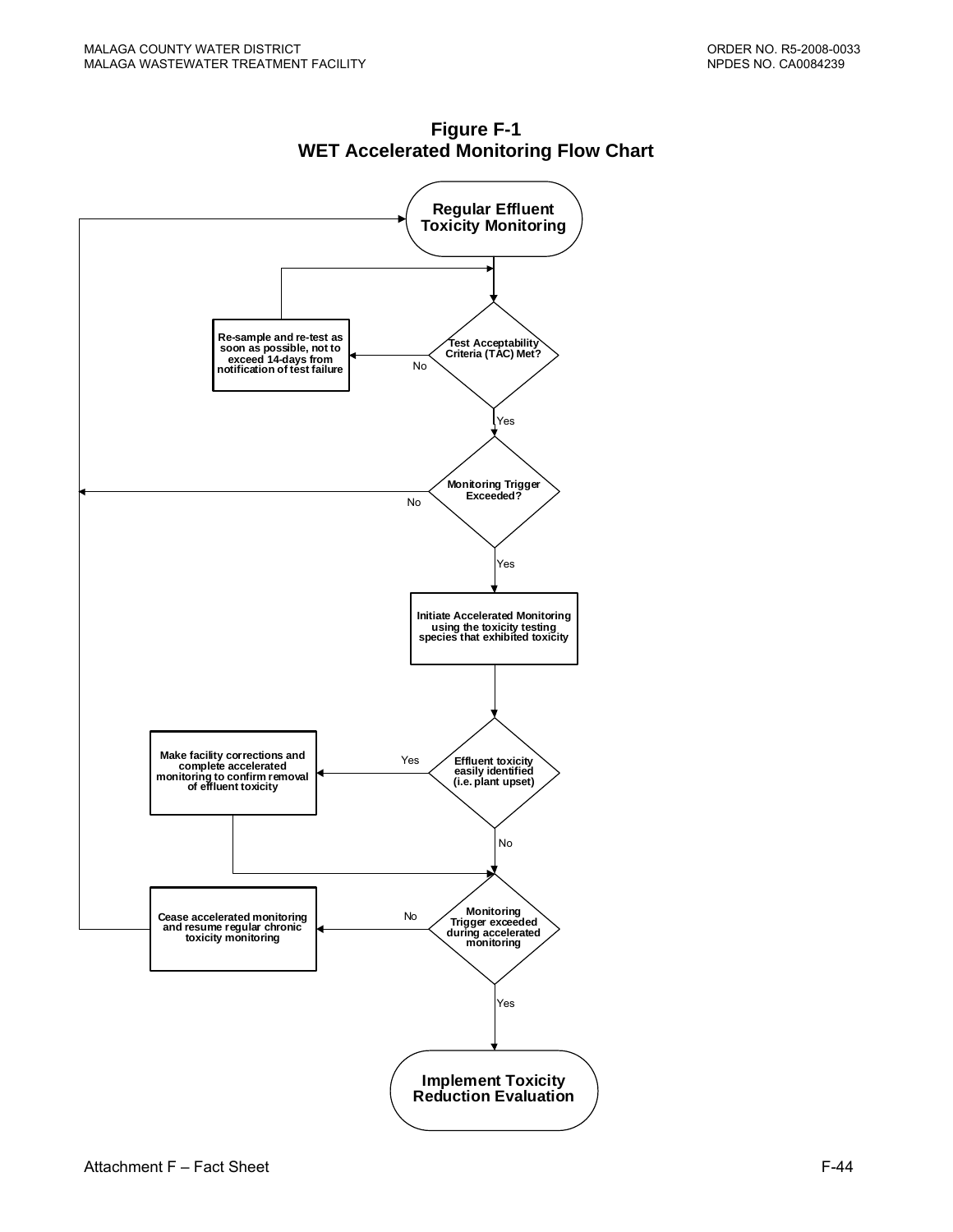b. **Groundwater Monitoring (Special Provisions VI.C.2.d.).** To determine compliance with Groundwater Limitations V.B., the Discharger is required to evaluate the adequacy of its groundwater monitoring network. This provision requires the Discharger to evaluate the utility of the groundwater monitoring network for detecting the impacts of every treatment, storage, and disposal unit that does or may release waste constituents to groundwater. Following completion of the evaluation, the Discharger is required to submit a technical report describing the evaluation's results and providing recommendations for necessary modifications (e.g., new monitoring wells and/or modifications to existing wells).

# 3. **Use Attainability Study**

As noted elsewhere, the Basin Plan does not designate beneficial uses of the Central Canal as it is unlisted and not subject to the tributary rule. However, the primary purpose of the canal, beneficial uses of the downstream waterways, and federal goals for surface waters generally establish the standards for water quality in the canal. The exception is the beneficial use of municipal and domestic water supply (MUN), which the Basin Plan applies to unlisted waters such as the Central Canal. MUN does not currently occur and is not anticipated to occur from water in the Central Canal downstream of the discharge, and MUN may not be attainable.

With the commitment to convert to UV disinfection, there will be no CTR constituents where the effluent limitation is driven by MUN. However, required monitoring of particular constituents that show a possibility of having reasonable potential may yield data that indicates reasonable potential to exceed a water quality objective established to protect MUN. If this is the case, particularly if pollution prevention measures are not sufficient to remove the potential, the Discharger may wish to provide information sufficient to support a use attainability analysis and Regional Water Board consideration of de-designation of MUN. The Order contains a special provision allowing this opportunity.

### 4. **Construction, Operation, and Maintenance Specifications**

The Order contains four specifications particular to the use of ponds that are essentially standard practice as to preventing mosquitoes and exceedance of capacity.

### 5. **Special Provisions for Municipal Facilities (POTWs Only)**

### a. **Sanitary Sewer Systems**

The State Water Board issued General Waste Discharge Requirements for Sanitary Sewer Systems, Water Quality Order No. 2006-0003-DWQ (General Order) on May 2, 2006. The General Order requires public agencies that own or operate sanitary sewer systems with greater than one mile of pipes or sewer lines to enroll for coverage under the General Order. The General Order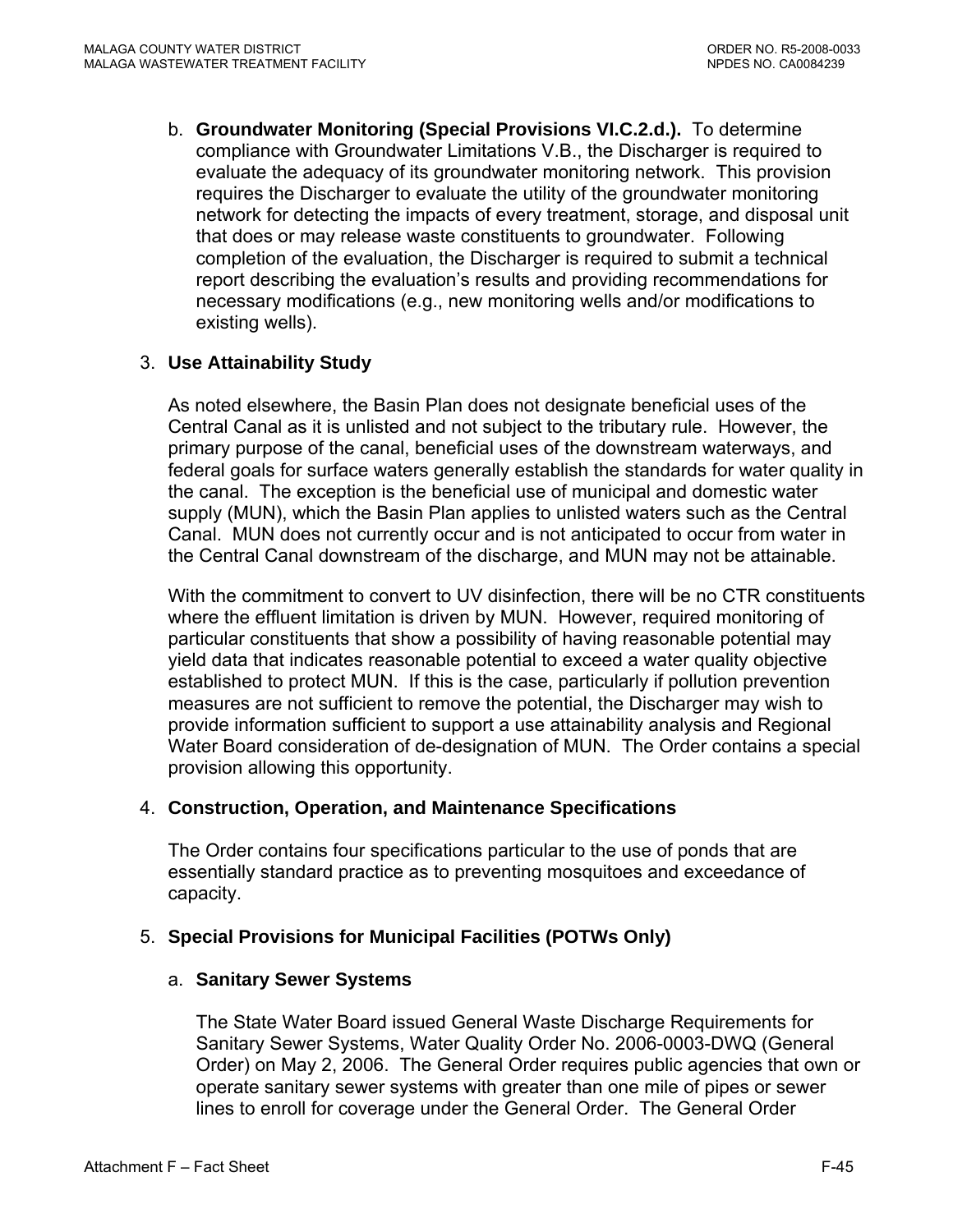requires agencies to develop sanitary sewer management plans and report all sanitary sewer overflows (SSOs), among other requirements and prohibitions. The Discharger enrolled as required and must comply with both the General Order and this Order.

The Discharger's collection system is part of the wastewater collection, treatment, and disposal system. Pursuant to federal regulations, the Discharger must properly operate and maintain its collection system [40 CFR 122.41(e)], report any non-compliance [40 CFR 122.41(l)(6) and (7)], and mitigate any discharge from the collection system in violation of this Order [40 CFR section 122.41(d)].

The General Order contains requirements for operation and maintenance of collection systems and for reporting and mitigating SSOs. The General Order, however, does not impose federal 24-hour reporting requirements. Accordingly, 24-hour reporting is required by the Order for overflow from the collection system that endangers the public health or environment. To avoid redundancy, all other matters concerning the collection system will be regulated under the General Order.

# b. **Pretreatment Requirements.**

- i. The Federal Clean Water Act, Section 307(b), and Federal Regulations, 40 CFR Part 403, require publicly owned treatment works to develop an acceptable industrial pretreatment program. A pretreatment program is required to prevent the introduction of pollutants that interfere with treatment plant operations or sludge disposal, and prevent pass through of pollutants that exceed water quality objectives, standards or permit limitations. Pretreatment requirements are imposed pursuant to 40 CFR Part 403.
- ii. The Discharger has developed a pretreatment program that the Order officially approves. The Discharger must implement and enforce its approved pretreatment program and as an enforceable condition of this Order. If the Discharger fails to perform the pretreatment functions, the Regional Water Board, the State Water Board or the U.S. EPA may take enforcement actions against the Discharger and/or an industrial user as authorized by the CWA.

# 6. **Other Special Provisions**

Special provisions included in this Order include:

- a. a requirement for disinfected tertiary treatment for reasons explained elsewhere in this fact sheet.
- b. a requirement for notification of transfer of control and provision that transfer is subject to approval of Executive Officer.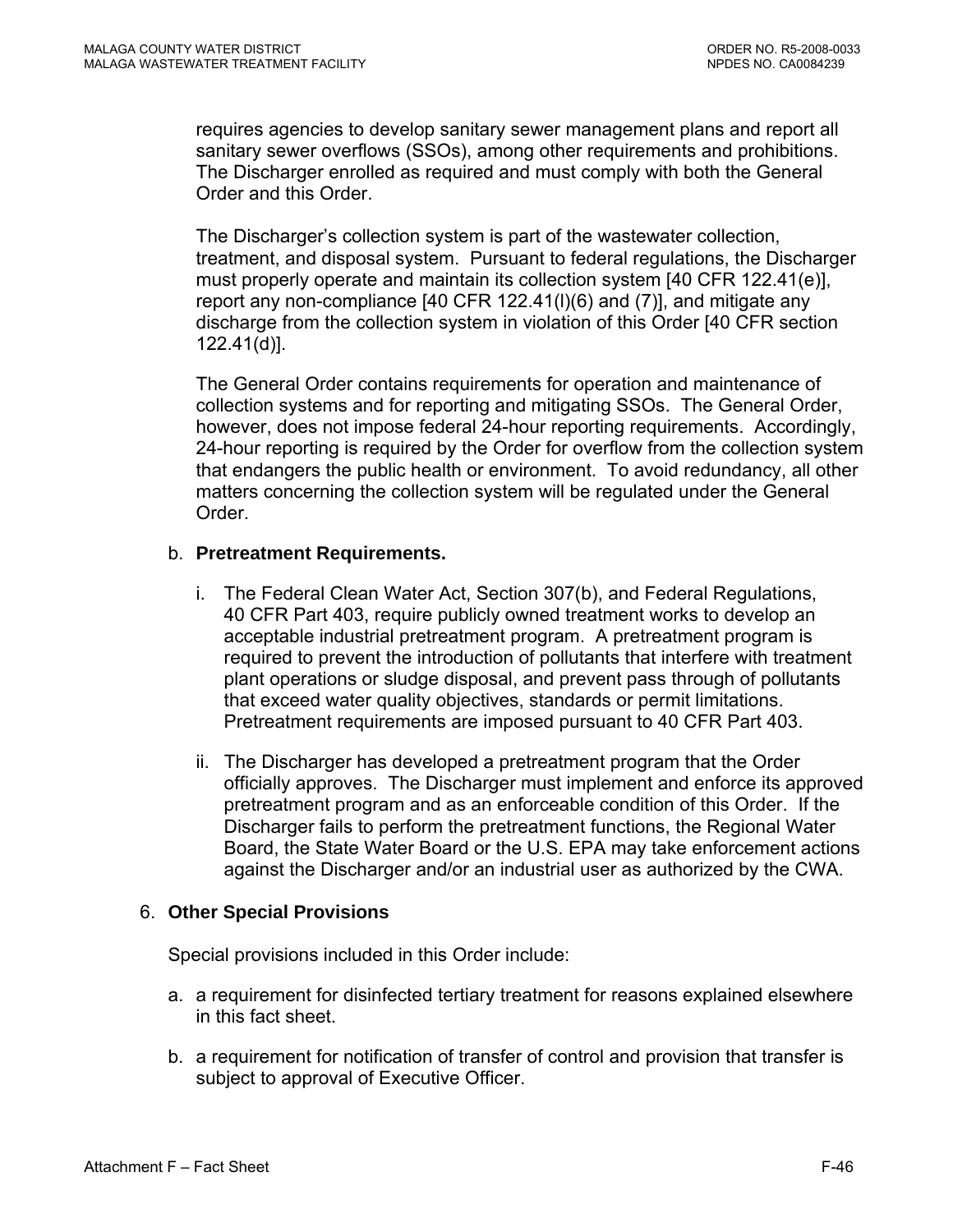- c. clarification that clean water from any source allowed into the system cannot compromise compliance with the Order or, as per the Basin Plan, be used for dilution to comply with the Order.
- d. a requirement to monitor dissolved oxygen in ponds and maintain at least 1.0 mg/L to manage odors, and to ensure odors that originate at the Facility do not migrate off-site in objectionable concentrations.
- e. a requirement for 100-year flood protection.
- f. a requirement to control public access to the Facility.
- g. a requirement to pay annual fees.
- h. a general requirement that facilities comply with accepted design standards and operate in accordance with an up-to-date Operations and Maintenance Manual.

### 7. **Compliance Schedules**

The use and location of compliances schedules in the permit depends on the Discharger's ability to comply and the source of the applied water quality criteria. This Order establishes a compliance schedule for the new, final, water quality-based effluent limitations for ammonia and requires full compliance by **18 May 2010**. It also imposes a schedule, consistent with a previous commitment by the Discharger to convert to UV disinfection to achieve compliance with effluent limitations for all the trihalomethane pollutants.

### **VIII. PUBLIC PARTICIPATION**

The Regional Water Board is considering the issuance of waste discharge requirements (WDRs) that will serve as a National Pollutant Discharge Elimination System (NPDES) permit for Malaga County Water District. As a step in the WDR adoption process, the Regional Water Board staff developed and circulated for comment tentative WDRs. The Regional Water Board encourages public participation in the WDR adoption process.

#### **A. Notification of Interested Parties**

The Regional Water Board notified the Discharger and interested agencies and persons of its intent to prescribe waste discharge requirements for the discharge and provided them with an opportunity to submit their written comments and recommendations on tentative WDRs. Notification was provided through the Fresno Bee on 21 December 2007 and the Regional Water Board's web site.

#### **B. Written Comments**

The staff determinations of appropriate requirements are tentative when circulated and posted for comment. Interested persons are invited to submit written comments concerning these tentative WDRs. Comments must be submitted either in person or by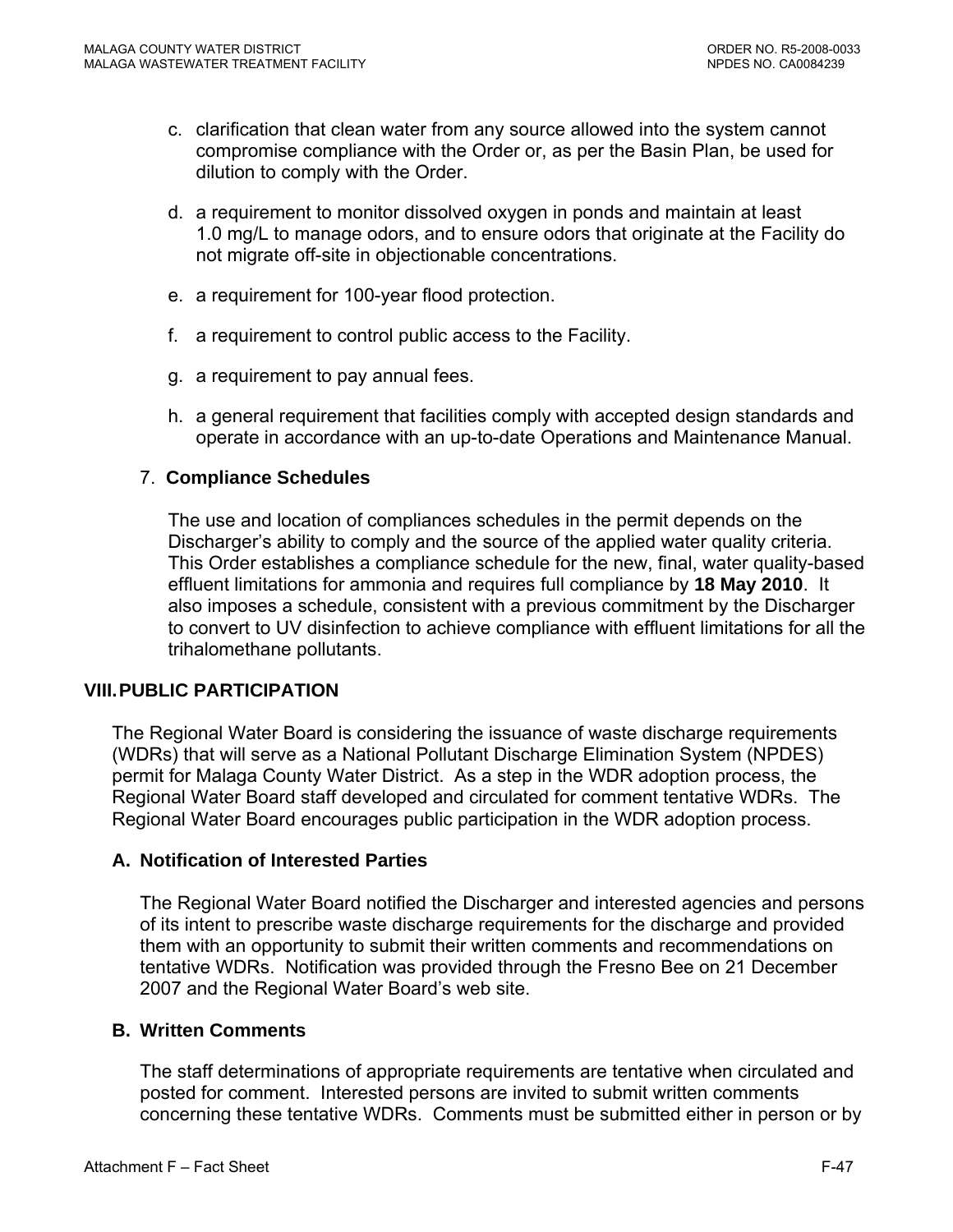mail to the Office of the Regional Water Board at the address on the cover page of this Order.

To be fully responded to by staff and considered by the Regional Water Board, written comments must be received at the Regional Water Board offices **by noon on 22 January 2008** 

## **C. Public Hearing**

The Regional Water Board will hold a public hearing on the tentative WDRs during its regular Board meeting on the following date and time and at the following location:

| Date:     | 13/14 March 2008                                            |
|-----------|-------------------------------------------------------------|
| Time:     | $8:30 \text{ am}$                                           |
| Location: | Regional Water Quality Control Board, Central Valley Region |
|           | 11020 Sun Center Dr., Suite #200                            |
|           | Rancho Cordova, CA 95670                                    |

Interested persons are invited to attend. At the public hearing, the Regional Water Board will hear testimony, if any, pertinent to the discharge, WDRs, and permit. Oral testimony will be heard; however, for accuracy of the record, important testimony should be in writing.

Please be aware that dates and venues may change. Our Web address is <http://www.waterboards.ca.gov/rwqcb5/> where you can access the current agenda for changes in dates and locations.

# **D. Waste Discharge Requirements Petitions**

Any aggrieved person may petition the State Water Resources Control Board to review the decision of the Regional Water Board regarding the final WDRs. The petition must be submitted within 30 days of the Regional Water Board's action to the following address:

State Water Resources Control Board Office of Chief Counsel P.O. Box 100, 1001 I Street Sacramento, CA 95812-0100

# **E. Information and Copying**

The Report of Waste Discharge (RWD), related documents, tentative effluent limitations and special provisions, comments received, and other information are on file and may be inspected at the address above at any time between 8:30 a.m. and 4:45 p.m., Monday through Friday. Copying of documents may be arranged through the Regional Water Board by calling 559- 445-5116.